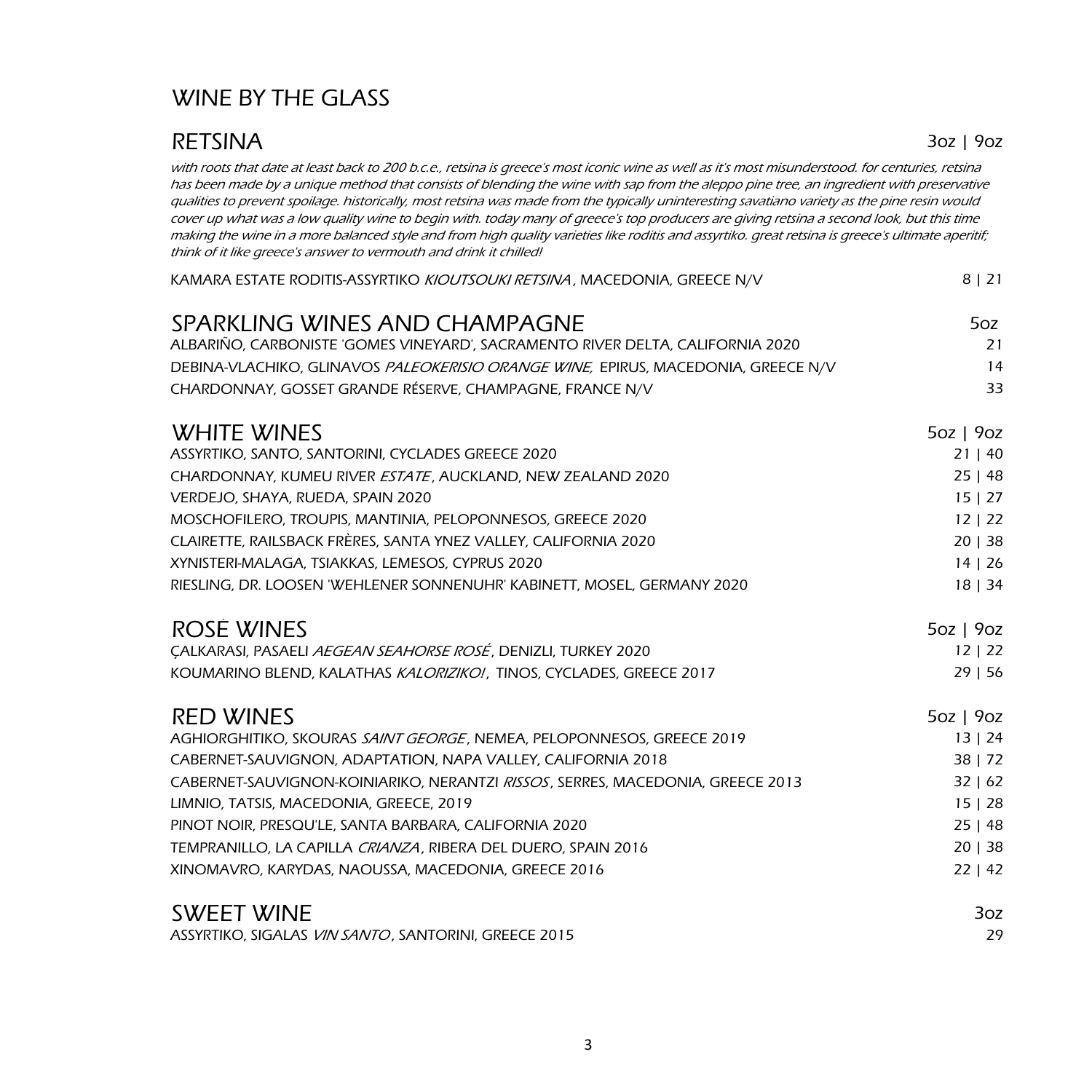## RESERVE WINE BY THE GLASS

| <b>SPARKLING</b>                                                                    | 5oz         |
|-------------------------------------------------------------------------------------|-------------|
| PINOT NOIR/CHARDONNAY, DELAMOTTE BRUT ROSÉ, CHAMPAGNE, FRANCE N/V                   | 60          |
| <b>WHITE WINES</b>                                                                  | $5oz$   9oz |
| RIESLING, SCHLOSS LIESER 'BRAUNEBERGER JUFFER' GROSSES GEWACHS, MOSEL, GERMANY 2019 | 45   81     |
| MALVASIA, M.J.C. COLARES, PORTGUAL 2009                                             | 48   86     |
| VIURA, REMELLURI, RIOJA, SPAIN 2016                                                 | $64$   116  |
| CHARDONNAY, RAMONET 'MORGEOT' 1 ER CRU, CHASSAGNE-MONTRACHET, FRANCE 2016           | 102   184   |
| <b>RED WINES</b>                                                                    | $5oz$   9oz |
| PINOT NOIR, COMTES LAFON 'SANTENOTS' 1ER CRU, VOLNAY, FRANCE 2017                   | 136   245   |
| SANGIOVESE, CAPRILI RESERVA, BRUNELLO DI MONTALCINO, ITALY 2015                     | $85$   153  |
| TEMPRANILLO, EL COTO COTO DE IMAZ GRAN RESERVA, RIOJA, SPAIN 1987 (OUT OF MAGNUM)   | $60$   108  |
| SYRAH, COPAIN 'BAKER RANCH,' ANDERSON VALLEY, CALIFORNIA 2014                       | 40   72     |
| CABERNET SAUVIGNON, SILVER OAK, ALEXANDER VALLEY, CALIFORNIA 2017                   | 53   96     |
| CABERNET SAUVIGNON, HEITZ CELLARS <i>LOT C-91</i> , NAPA VALLEY, CALIFORNIA 2016    | $67$   121  |
| <b>SWEET WINE</b>                                                                   | 3oz         |
| FURMINT, ROYAL TOKAJI CO. 5 PUTTONYOS-ASZÚ, TOKAJI, HUNGARY 2016                    | 38          |
| TOURIGA NACIONAL, OFFLEY BOA VISTA VINTAGE PORT, DUORO, PORTGUAL 1997               | 48          |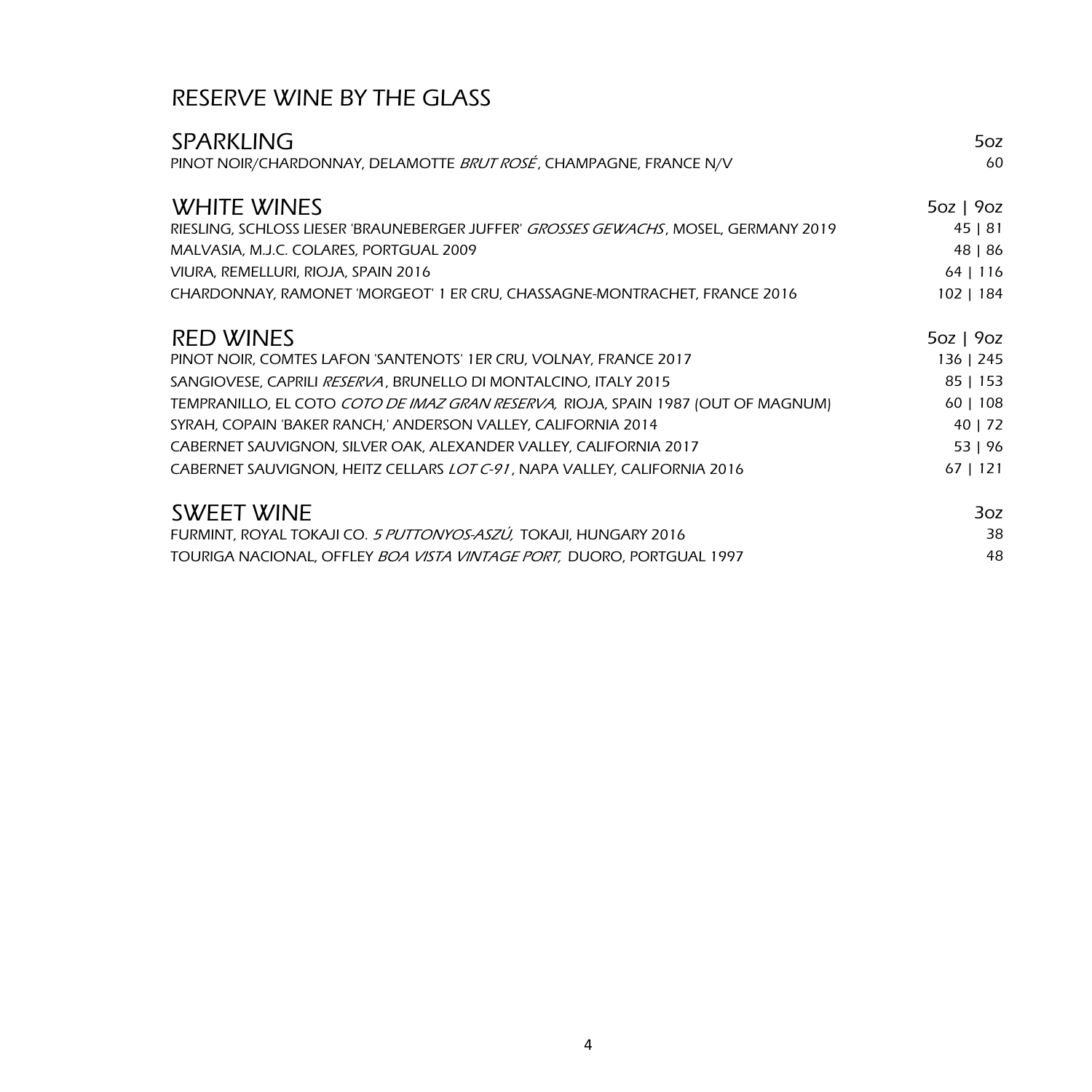## HALF BOTTLES

| <b>SPARKLING</b>                                                                       |     |
|----------------------------------------------------------------------------------------|-----|
| DEUTZ BRUT, CHAMPAGNE (60'S BOTTLING)                                                  | 205 |
| GLINAVOS DEBINA BLEND PALEOKERISIO ORANGE WINE, EPIRUS, MACEDONIA, GREECE N/V (500 ML) | 39  |
| KRUG ROSÉ, CHAMPAGNE N/V                                                               | 425 |
| RUINART ROSÉ, CHAMPAGNE N/V                                                            | 144 |
| <b>WHITES</b>                                                                          |     |
| <b>ITALY</b>                                                                           |     |
| CAPICHERA VIGN'AGNENA, VERMENTINO DI GALLURA, SARDINIA 2020                            | 65  |
| VENISSA DORONA, VENEZIA IGT 2012 (500 ML)                                              | 395 |
| <b>FRANCE</b>                                                                          |     |
| BONNEAU DU MARTRAY, CORTON-CHARLEMAGNE GRAND CRU, BURGUNDY 2019                        | 518 |
| CHARLES HOURS 'CLOS UROULAT' SEC, JURANÇON 2001                                        | 195 |
| HUGEL RIESLING 'SCHOENENBOURG' GROSSI LAÜE GRAND CRU, ALSACE, 2013                     | 119 |
| MOREAU-NAUDET 'VAILLONS' 1ER CRU, CHABLIS 2019                                         | 128 |
| ZIND-HUMBRECHT RIESLING 'RANGEN DE THANN - CLOS SAINT URBAIN', ALSACE 2006             | 162 |
| <b>AUSTRIA</b>                                                                         |     |
| EMMERICH KNOLL TRAMINER 'LOIBNER', WACHAU 2015 (500 ML)                                | 166 |
| UNITED STATES                                                                          |     |
| PEAY CHARDONNAY ESTATE, SONOMA COAST 2017                                              | 84  |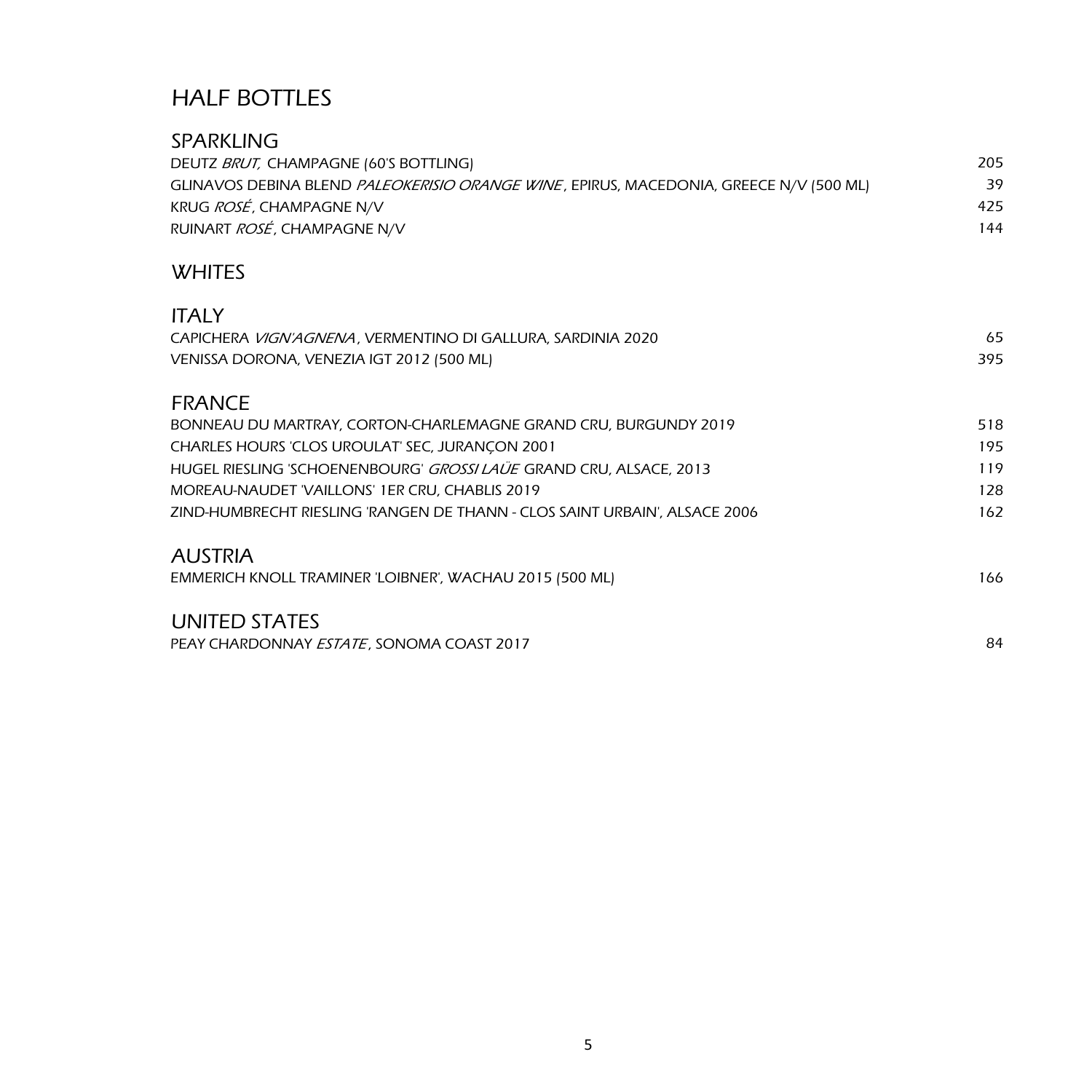### REDS

| <b>ITALY</b>                                                                              |     |
|-------------------------------------------------------------------------------------------|-----|
| TENUTA SAN GUIDO SASSICAIA, BOLGHERI SASSICAIA, TUSCANY 2001                              | 485 |
| TENUTA SAN GUIDO SASSICAIA, BOLGHERI SASSICAIA, TUSCANY 2004                              | 485 |
| TENUTA SAN GUIDO SASSICAIA, BOLGHERI SASSICAIA, TUSCANY 2007                              | 395 |
| TENUTA SAN GUIDO SASSICAIA, BOLGHERI SASSICAIA, TUSCANY 2017                              | 358 |
| VENISSA CABERNET, VENEZIA IGT 2012 (500 ML)                                               | 344 |
| <b>FRANCE</b>                                                                             |     |
| CHATEAU DE CADILLAC, MEDOC, BORDEAUX 1971                                                 | 195 |
| CHANSON 'CLOS DES FÉVES' 1ER CRU, BEAUNE, BURGUNDY 1967                                   | 292 |
| E. GUIGAL, COTES DU RHONE 1978                                                            | 175 |
| MARQUIS D'ANGERVILLE 'CHAMPANS' 1ER CRU, VOLNAY, BURGUNDY 2019                            | 268 |
| MONBOUSQUET, SAINT-ÉMILION, BORDEAUX 1995                                                 | 219 |
| JACQUES-FRÉDÉRIC MUGNIER 'CLOS DE LA MARECHALE' 1ER CRU, NUITS-ST.-GEORGES, BURGUNDY 2017 | 196 |
| JACQUES-FRÉDÉRIC MUGNIER 'CLOS DE LA MARECHALE' 1ER CRU, NUITS-ST.-GEORGES, BURGUNDY 2019 | 196 |
| PIBRAN, PAUILLAC, BORDEAUX 1990                                                           | 224 |
| POUSSE D'OR 'EN CAILLERETS' 1ER CRU, VOLNAY, BURGUNDY 2019                                | 168 |
| JOSEPH ROTY 'LES FONTENYS' 1ER CRU, GEVREY-CHAMBERTIN, BURGUNDY 2018                      | 242 |
| <b>SPAIN</b>                                                                              |     |
| R. LOPEZ DE HEREDIA 'VIÑA TONDONIA' RESERVA, RIOJA 2006                                   | 104 |
| REMELLURI RESERVA, RIOJA 2014                                                             | 102 |
| <b>LEBANON</b>                                                                            |     |
| CHATEAU MUSAR, BEKKA VALLEY 1996                                                          | 198 |
| <b>UNITED STATES</b>                                                                      |     |
| CONTINUUM CABERNET-SAUVIGNON, PRITCHARD HILL, NAPA VALLEY, CALIFORNIA 2016                | 285 |
| <b>INGLENOOK CLASSIC CLARET. NAPA VALLEY 1959</b>                                         | 685 |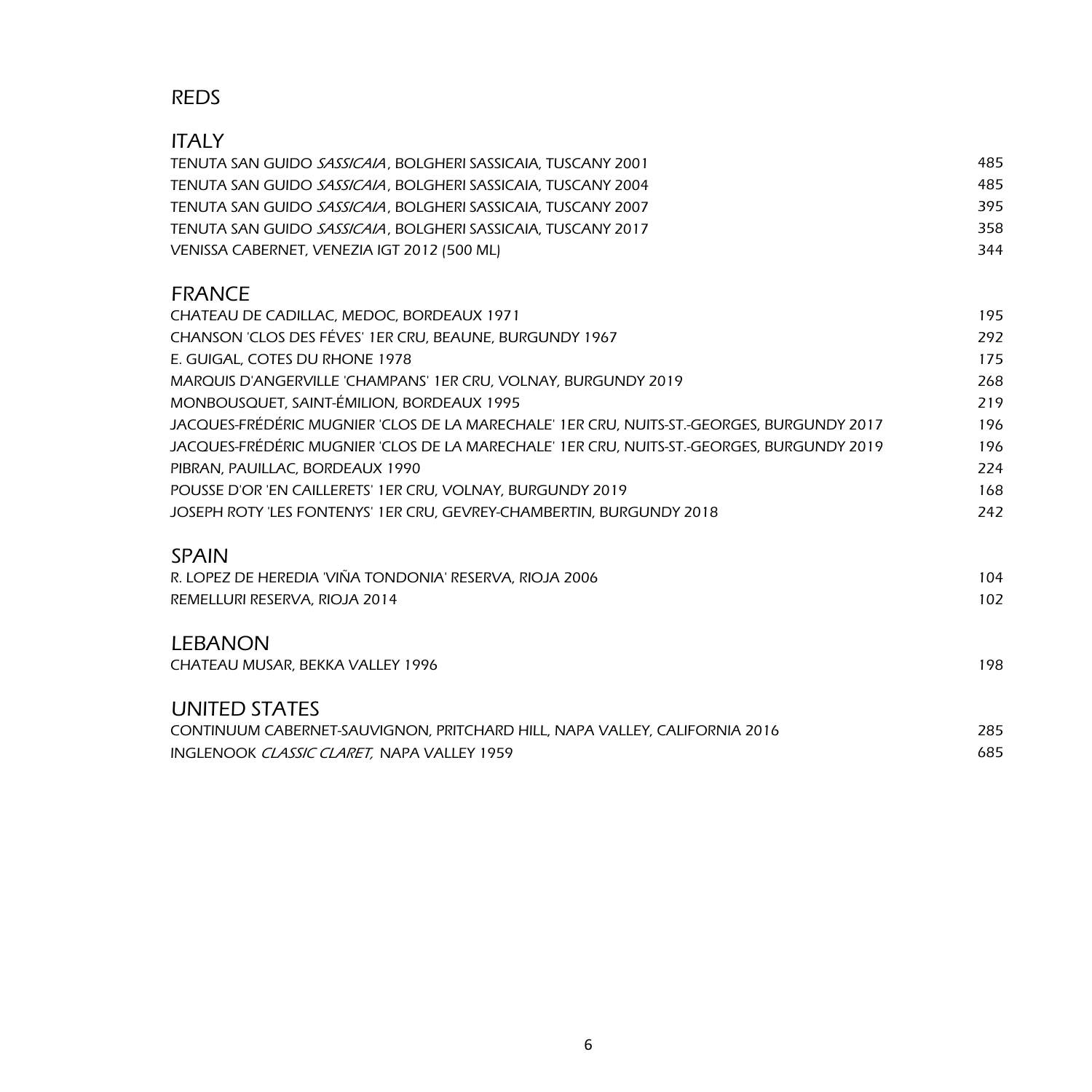## LARGE FORMAT BOTTLES: SPARKLING AND WHITE

\*all large formats are 1500 ml unless otherwise indicated.

### SPARKLING

| AGRAPART MINERAL BLANC DE BLANCS EXTRA-BRUT, AVIZE GRAND CRU, CHAMPAGNE 2013            | 798  |
|-----------------------------------------------------------------------------------------|------|
| AGRAPART MINERAL BLANC DE BLANCS EXTRA-BRUT, AVIZE GRAND CRU, CHAMPAGNE 2014            | 840  |
| BILLECART-SALMON BRUT, CHAMPAGNE N/V                                                    | 344  |
| BILLECART-SALMON BRUT NATURE, CHAMPAGNE N/V                                             | 368  |
| ETIENNE CALSAC 'LES ROCHEFORTS' EXTRA-BRUT, BISSEUIL, CHAMPAGNE, FRANCE N/V             | 461  |
| CHARLES HEIDSIECK BRUT, CHAMPAGNE 1989 (3 L)                                            | 2910 |
| LANSON BLACK LABEL BRUT, CHAMPAGNE, FRANCE N/V                                          | 398  |
| ROBERT MONCUIT 'LES CHETILLONS' EXTRA-BRUT, LES-MESNIL-SUR-OGER, CHAMPAGNE, FRANCE 2012 | 964  |
| RHYS 'BEARWALLOW' BLANC DE BLANCS, ANDERSON VALLEY, CALIFORNIA 2015                     | 430  |
| FREDERIC SAVART 'MONT DES CHRÈTIENS', ECEUIL PREMIER CRU, CHAMPAGNE, FRANCE 2014        | 1025 |
| DE VENOGE BRUT ROSÉ, CHAMPAGNE 1976                                                     | 2600 |
| VOUETTE ET SORBÉE FIDÈLE BLANC DE NOIRS EXTRA-BRUT, CHAMPAGNE, FRANCE 2015              | 485  |
|                                                                                         |      |

#### **WHITE**

#### **GREECE**

| ECONOMOU THRAPSATHIRI-VILLANA, CRETE 2009                                                                            | 229 |
|----------------------------------------------------------------------------------------------------------------------|-----|
| <b>ITALY</b><br>RONCHI DI CIALLA RIBOLLA GIALLA BLEND CIALLABIANCO, COLLI ORIENTALI DEL FRIULI - CIALLA, FRIULI 199' | 499 |
| <b>FRANCE</b>                                                                                                        |     |
| BONGRAN-THEVENET, VIRÉ-CLESSÉ, BURGUNDY 1996                                                                         | 428 |
| FERME DE LA SANSONNIERE 'LA LUNE', ANJOU, LOIRE VALLEY 2016                                                          | 309 |
| GUIBERTEAU 'BRÉZÉ', SAUMUR 2015                                                                                      | 395 |
| GUIBERTEAU 'CLOS DE GUICHAUX', SAUMUR 2017                                                                           | 364 |
| GUSTAVE LORENTZ PINOT GRIS 'ALTENBERG DE BERGHEIM' GRAND CRU, ALSACE 1999                                            | 540 |
| MOREAU NAUDET, CHABLIS 2018                                                                                          | 292 |
| MOREAU NAUDET, CHABLIS 2019                                                                                          | 292 |
| MOREAU NAUDET 'MONTEE DE TONNERRE' 1ER CRU, CHABLIS 2018                                                             | 405 |
| MOREAU NAUDET 'PARGUES,' CHABLIS 2018                                                                                | 322 |
| MOREAU NAUDET 'VAILLONS' 1ER CRU, CHABLIS 2018                                                                       | 420 |
| TEMPIER, BANDOL 2003                                                                                                 | 799 |
| <b>AUSTRIA</b>                                                                                                       |     |
| EMMERICH KNOLL RIESLING 'DÜRNSTEINER KELLERBERG' SMARAGD, WACHAU 2014                                                | 392 |
| <b>GERMANY</b>                                                                                                       |     |
| KELLER RIESLING 'DALSHEIMER HUBACKER' GROSSES GEWACHS, RHEINHESSEN 2016                                              | 525 |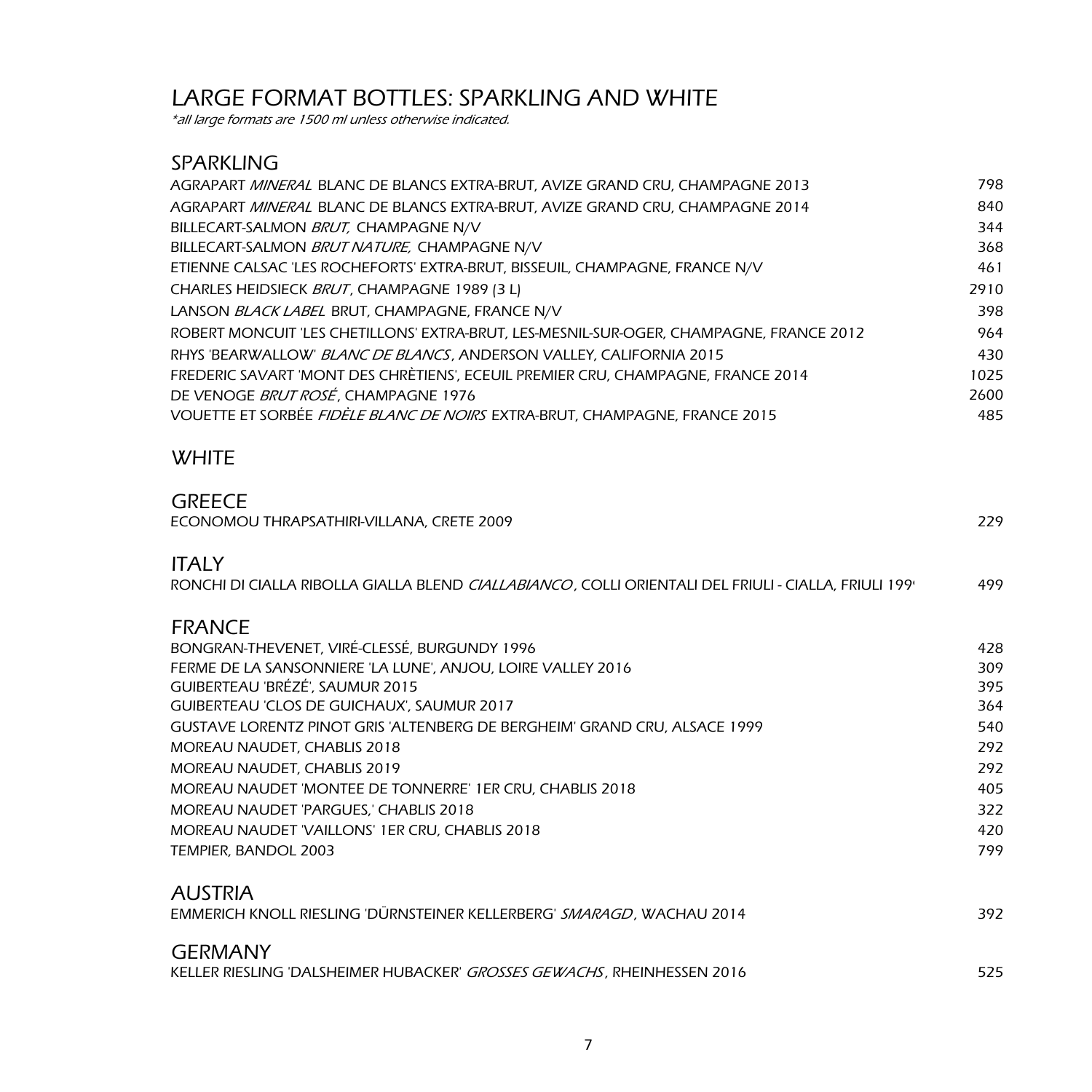### UNITED STATES

| LINGUA FRANCA CHARDONNAY AVNI. EOLA-AMITY HILLS. WILLAMETTE VALLEY 2015 | 242 |
|-------------------------------------------------------------------------|-----|
| MOUNT EDEN CHARDONNAY, SANTA CRUZ MOUNTAINS 1995                        | 695 |
| MOUNT EDEN CHARDONNAY, SANTA CRUZ MOUNTAINS 1997                        | 695 |
| MOUNT EDEN CHARDONNAY, SANTA CRUZ MOUNTAINS 1998                        | 695 |

## LARGE FORMAT BOTTLES: ROSÉ

| *all large formats are 1500 ml unless otherwise indicated. |     |
|------------------------------------------------------------|-----|
| CHÂTEAU DE PIBARNON, BANDOL, PROVENÇE, FRANCE 2017         | 244 |
| CHÂTEAU DE PIBARNON, BANDOL, PROVENÇE, FRANCE 2018         | 244 |
| CHÂTEAU SIMONE, PALETTE, PROVENÇE, FRANCE 2017             | 366 |
| TEMPIER, BANDOL 2004                                       | 672 |
| TEMPIER, BANDOL 2006                                       | 624 |
| TEMPIER, BANDOL 2007                                       | 606 |
| TEMPIER, BANDOL 2008                                       | 599 |
| TEMPIER, BANDOL 2009                                       | 578 |
|                                                            |     |

## LARGE FORMAT BOTTLES: RED

#### ITALY

| BRUNO GIACOSA 'FALLETTO DI SERRALUNGA', BAROLO 1997                        | 1985 |
|----------------------------------------------------------------------------|------|
| PIAN DELL'ORINO, BRUNELLO DI MONTALCINO, TUSCANY 2012                      | 692  |
| PIAN DELL'ORINO 'BASSOLINO DI SOPRA', BRUNELLO DI MONTALCINO, TUSCANY 2012 | 855  |
| PRUNOTTO 'BUSSIA,' BAROLO 1988 (3 L)                                       | 2030 |
| RONCHI DI CIALLA SCHIOPETTINO, COLLI ORIENTALI DEL FRIULI - CIALLA 1993    | 588  |
| RONCHI DI CIALLA SCHIOPETTINO, COLLI ORIENTALI DEL FRIULI - CIALLA 1996    | 524  |
| RONCHI DI CIALLA SCHIOPETTINO. COLLI ORIENTALI DEL FRIULI - CIALLA 1999    | 516  |
| UMANI RONCHI CÙMARO RISERVA, CONERO, MARCHE 1995 (3 L)                     | 868  |
| STELLA DI CAMPALTO, ROSSO DI MONTALCINO 2016                               | 722  |
| STELLA DI CAMPALTO RISERVA, BRUNELLO DI MONTALCINO 2015                    | 1188 |
|                                                                            |      |

#### **GREECE**

| skouras agiorgitiko-cabernet sauvignon <i>megas oenos,</i> peloponnese 1998 (3 l) | 1330 |
|-----------------------------------------------------------------------------------|------|
| SKOURAS AGIORGITIKO-CABERNET SAUVIGNON <i>MEGAS OENOS</i> . PELOPONNESE 1998      | 692  |
| SKOURAS AGIORGITIKO-CABERNET SAUVIGNON MEGAS OENOS, PELOPONNESE 2001              | 534  |
| SKOURAS AGIORGITIKO-CABERNET SAUVIGNON <i>MEGAS OENOS</i> , PELOPONNESE 2002      | 488  |
| SKOURAS AGIORGITIKO-CABERNET SAUVIGNON <i>MEGAS OENOS</i> . PELOPONNESE 2003      | 444  |
| SKOURAS AGIORGITIKO-CABERNET SAUVIGNON <i>MEGAS OENOS</i> . PELOPONNESE 2004      | 422  |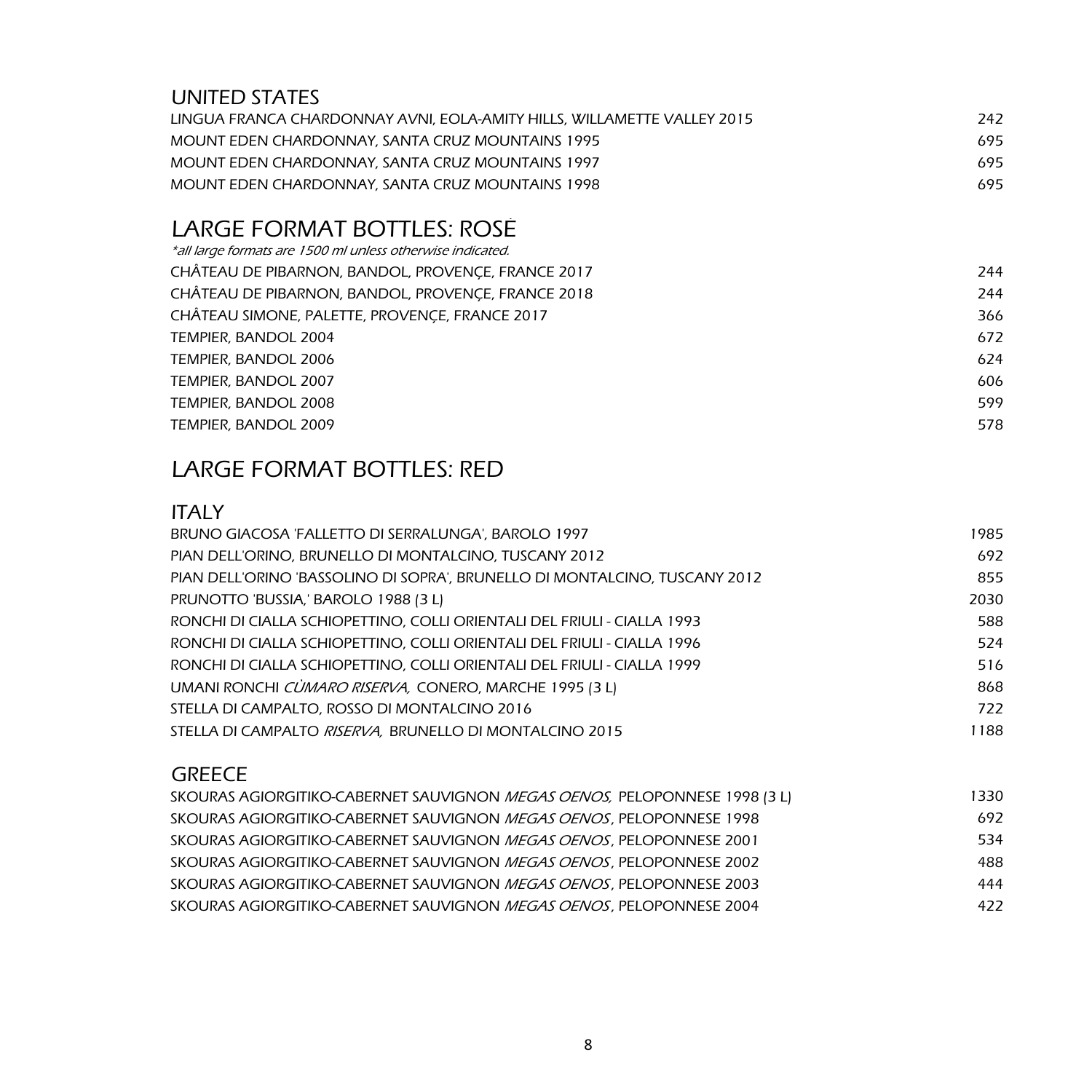| <b>FRANCE</b>                                                                                                |              |
|--------------------------------------------------------------------------------------------------------------|--------------|
| L'ARLOT 'LES SUCHOTS' 1ER CRU, VOSNE-ROMANÉE, BURGUNDY 1997                                                  | 1365         |
| DUJAC, MOREY-SAINT-DENIS 2019                                                                                | 855          |
| JEAN-LOUIS DUTRAIVE 'CLOS DE LA GRAND'COUR', FLEURIE, BEAUJOLAIS 2018                                        | 288          |
| FAIVELEY 'CORTON - CLOS DES CORTONS' GRAND CRU, BURGUNDY 1991                                                | 1600         |
| LATOUR, PAUILLAC, BORDEAUX 2001                                                                              | 5075         |
| MARQUIS D'ANGERVILLE 'CHAMPANS' 1ER CRU, VOLNAY, BURGUNDY 2017                                               | 1250         |
| MARQUIS D'ANGERVILLE 'CHAMPANS' 1ER CRU, VOLNAY, BURGUNDY 2019                                               | 1120         |
| MARQUIS D'ANGERVILLE 'CLOS DES DUCS' 1ER CRU, VOLNAY, BURGUNDY 2017                                          | 1600         |
| MARQUIS D'ANGERVILLE 'CLOS DES DUCS' 1ER CRU, VOLNAY, BURGUNDY 2019                                          | 1490         |
| MAS DE DAUMAS GASSAC, HERAULT, LANGUEDOC- ROUSSILLON 1985                                                    | 3792         |
| MAS DE DAUMAS GASSAC, HERAULT, LANGUEDOC- ROUSSILLON 1986                                                    | 3264         |
| MAS DE DAUMAS GASSAC, HERAULT, LANGUEDOC- ROUSSILLON 1990                                                    | 2436         |
| DE MONTILLE 'AUX THOREY' 1ER CRU, NUITS-SAINT-GEORGES, BURGUNDY 2013                                         | 702          |
| DE MONTILLE HOMMAGE CHRISTIANE 'AUX MALCONSORTS' 1ER CRU, VOSNE-ROMANÉE, BURGUNDY 2015                       | 3500         |
| DE MONTILLE HOMMAGE HUBERT 'LES RUGIENS-BAS' 1ER CRU, POMMARD, BURGUNDY 2015                                 | 3500         |
| CLOS DU MONT-OLIVET, CHÂTEAUNEUF-DU-PAPE 1986                                                                | 989          |
| MICHEL LAFARGE 'LES PITURES' 1ER CRU, VOLNAY, BURGUNDY 2017                                                  | 1280         |
| PIERRE-YVES COLIN-MOREY, VOSNE-ROMANÉE 2018 (3 L)                                                            | 1678         |
| J-F MUGNIER 'CLOS DE LA MARECHALE' 1ER CRU, NUITS-ST.-GEORGES, BURGUNDY 2017                                 | 1050         |
| J-F MUGNIER 'CLOS DE LA MARECHALE' 1ER CRU, NUITS-ST.-GEORGES, BURGUNDY 2019                                 | 1050         |
| PALMER, MARGAUX, BORDEAUX 2006                                                                               | 1708         |
| FRANÇOIS PARENT 'LES EPENOTS' 1ER CRU, POMMARD, BURGUNDY 1985                                                | 1185         |
| PAUL PILLOT 'CLOS SAINT-JEAN' 1ER CRU, CHASSAGNE-MONTRACHET, BURGUNDY 2018                                   | 680          |
| CLOS SAINT-JEAN DEUS EX-MACHINA, CHÂTEAUNEUF-DU-PAPE 2007                                                    | 1228         |
| ANNE ET HERVÉ SIGAUT 'LES CHATELOTS' 1ER CRU, CHAMBOLLE-MUSIGNY 2015                                         | 620          |
| TEMPIER CUVÉE SPECIALE, BANDOL, PROVENÇE 1992                                                                | 984          |
|                                                                                                              |              |
| <b>SPAIN</b><br>LA RIOJA ALTA RESERVA VIÑA ARDANZA, RIOJA 2001                                               | 720          |
| EL COTO DE REAL 'COTO DE IMAZ' RESERVA, RIOJA 1982                                                           | 560          |
| EL COTO DE REAL 'COTO DE IMAZ' GRAN RESERVA, RIOJA 1987                                                      | 660          |
|                                                                                                              |              |
| UNITED STATES                                                                                                |              |
| CANOE RIDGE MERLOT, COLUMBIA VALLEY, WASHINGTON 1992                                                         | 318          |
| GRACE FAMILY CABERNET SAUVIGNON, ST. HELENA, NAPA VALLEY, CALIFORNIA 1995                                    | 2300         |
| JORDAN CABERNET SAUVIGNON, ALEXANDER VALLEY 2009                                                             | 640          |
| SINE QUA NON GRENACHE DESENTA 1, CALIFORNIA 2019                                                             | 2160         |
| SINE QUA NON SYRAH DESENTA 1, CENTRAL COAST, CALIFORNIA 2019                                                 | 2160         |
| VINE HILL RANCH CABERNET SAUVIGNON, NAPA VALLEY 2014<br>VINE HILL RANCH CABERNET SAUVIGNON. NAPA VALLEY 2015 | 1364<br>1308 |
| VINE HILL RANCH CABERNET SAUVIGNON, NAPA VALLEY 2017                                                         | 1188         |
| VINE HILL RANCH CABERNET SAUVIGNON, NAPA VALLEY 2018                                                         | 1188         |
|                                                                                                              |              |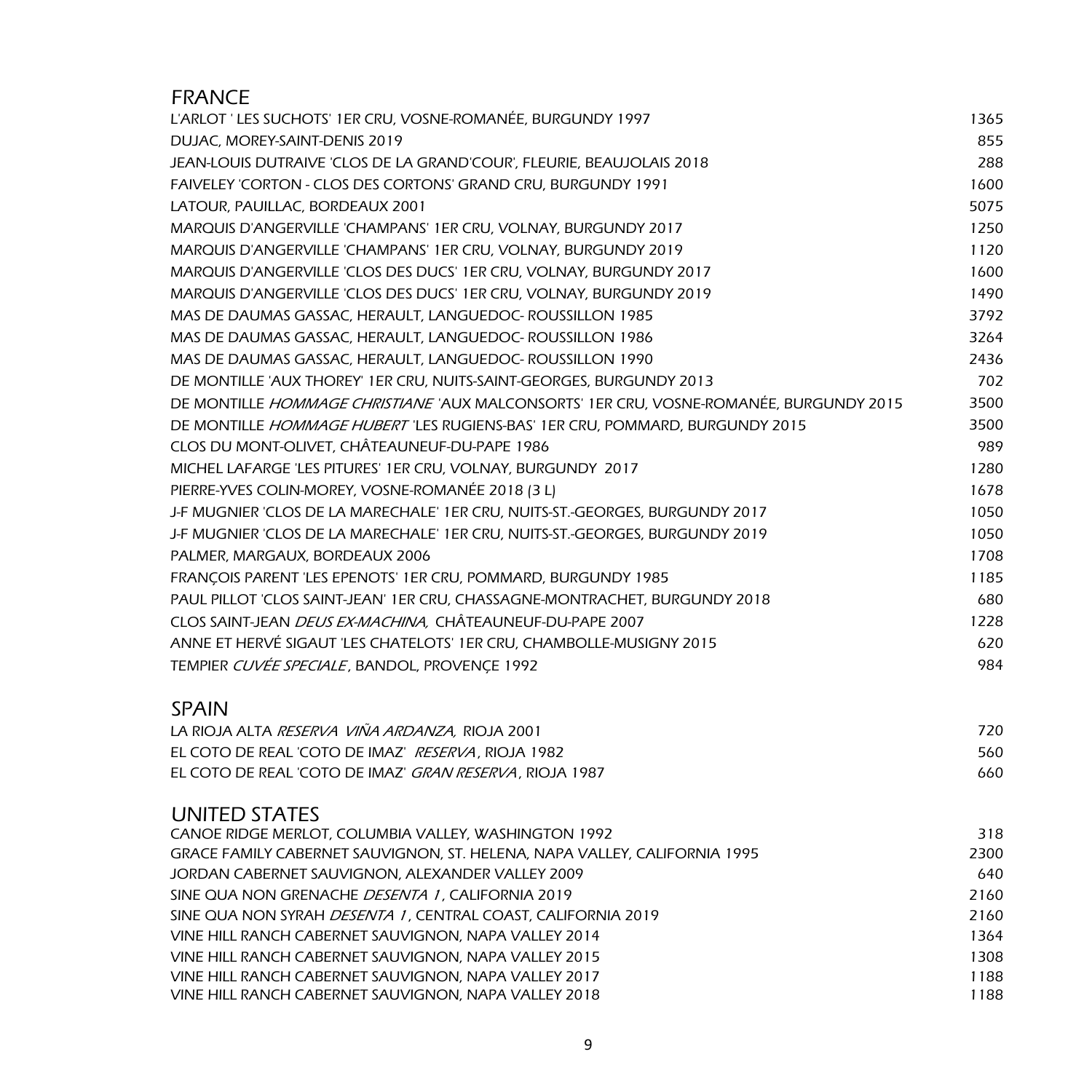## CHAMPAGNE & SPARKLING WINE

#### CHAMPAGNE | GRAND MARQUE CHAMPAGNE

the top "grande marque" houses have set the benchmark for consistency and quality in champagne. rarely are their "tete-de-cuvees" eclipsed in their ageworthiness and overall elegance by the grower producers, who are often considered more fashionable than the big houses since arriving on the scene in the last 30 years.

| AYALA PERLE D'AYALA 2006                                  | 392  |
|-----------------------------------------------------------|------|
| BILLECART-SALMON BRUT NATURE N/V                          | 162  |
| BOLLINGER VIEILLES VIGNES FRAINÇAISES BLANC DE NOIRS 2006 | 2310 |
| BOLLINGER R.D. 2007                                       | 740  |
| COLLET DEMI SEC N/V                                       | 105  |
| DOM PERIGNON 2010                                         | 618  |
| KRUG GRANDE CUVÉE 169th EDITION                           | 612  |
| G.H. MUMM <i>CUVÉE RENÉ LALOU</i> 1979                    | 595  |
| ALFRED GRATIEN BRUT 2006                                  | 242  |
| LOUIS ROEDERER CRISTAL 1983                               | 2250 |
| POL ROGER BLANC DE BLANCS 2008                            | 379  |
| RUINART BLANC DE BLANCS N/V                               | 168  |
| <b>TAITTINGER COMTES DE CHAMPAGNE 1986</b>                | 1295 |
| VEUVE CLICQUOT BRUT YELLOW LABEL N/V                      | 168  |
|                                                           |      |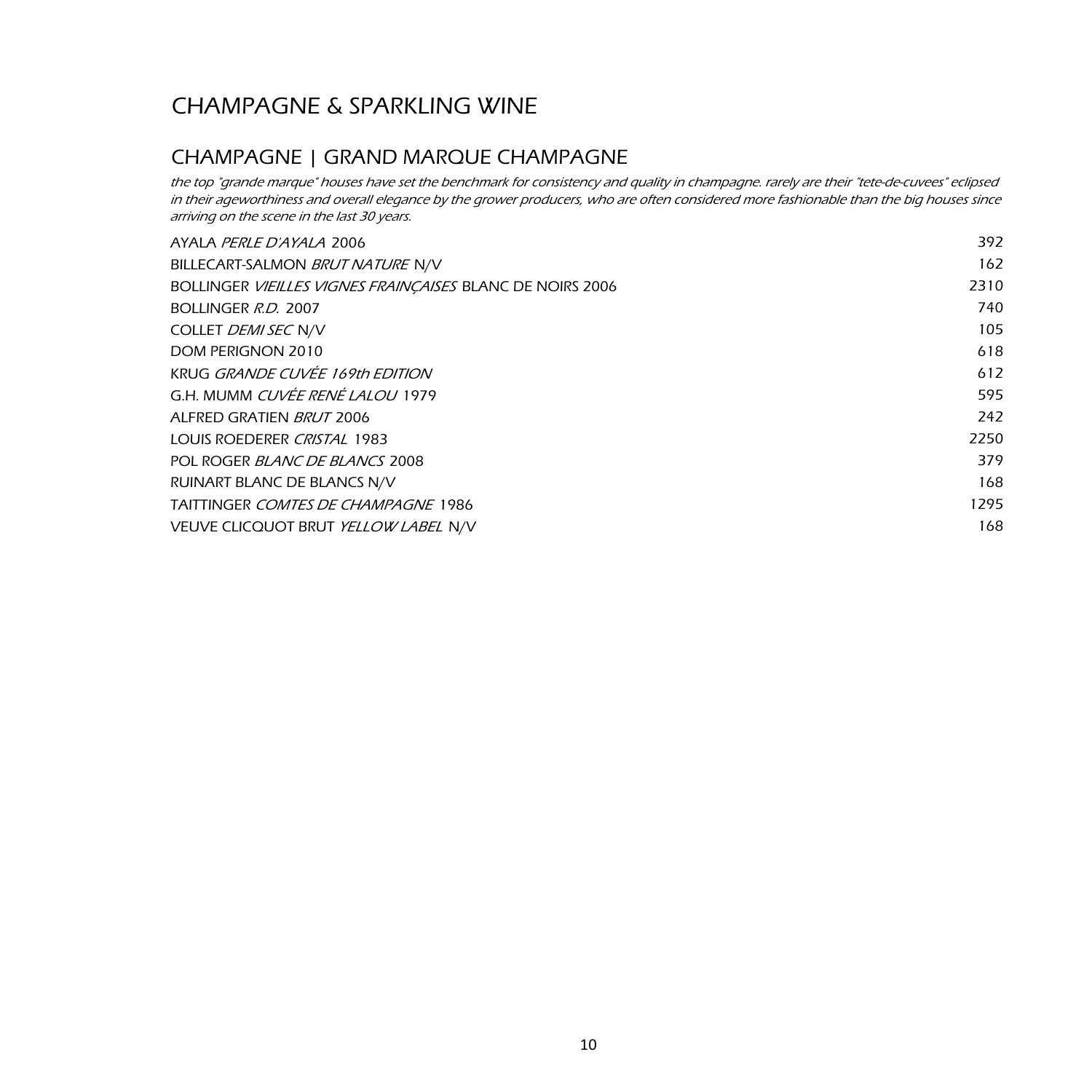### CHAMPAGNE | GROWER CHAMPAGNE

many (but not all) of the champagnes listed in the following sections are made by small growers producers, named for the simple fact that all of their wines are created from grapes which they farm themselves. unlike the grand marques, who purchase a majority of their fruit from many villages across the large champagne region, growers usually focus on one village (or terroir). these exciting producers offer an opportunity to taste the many terroirs of champagne side by side, which is invariably masked in blends from the large houses. the very best growers are making wines that give the large houses a run for their money.

### CHAMPAGNE | CÔTE DE BLANCS

a thin band of white chalky soil emerges in this tiny region of champagne and allows for the greatest blanc de blancs champagne to be made. wines from the grand cru villages of le mesnil-sur-oger and avize are the crème de la crème, but they are trailed closely behind by oger, cramant, oiry, cuis, vertus, and chouilly.

| AGRAPART AVIZOISE BLANC DE BLANCS EXTRA-BRUT, AVIZE GRAND CRU 2011   | 344  |
|----------------------------------------------------------------------|------|
| AGRAPART AVIZOISE BLANC DE BLANCS EXTRA-BRUT, AVIZE GRAND CRU 2012   | 362  |
| AGRAPART AVIZOISE BLANC DE BLANCS EXTRA-BRUT, AVIZE GRAND CRU 2013   | 348  |
| AGRAPART COMPLANTÉE 2015-2016 EXTRA-BRUT, AVIZE GRAND CRU N/V        | 208  |
| AGRAPART MINERAL BLANC DE BLANCS EXTRA-BRUT, AVIZE GRAND CRU 2012    | 291  |
| AGRAPART MINERAL BLANC DE BLANCS EXTRA-BRUT, AVIZE GRAND CRU 2013    | 296  |
| AGRAPART VENUS BLANC DE BLANCS BRUT NATURE, AVIZE GRAND CRU 2012     | 546  |
| AGRAPART VENUS BLANC DE BLANCS BRUT NATURE, AVIZE GRAND CRU 2013     | 546  |
| ASSAILLY MONGAMIN BLANC DE BLANCS, AVIZE GRAND CRU 2015              | 194  |
| ETIENNE CALSAC L'ECHAPPEE BELLE EXTRA-BRUT, GRAUVES PREMIER CRU N/V  | 138  |
| ETIENNE CALSAC 'CLOS DES MALADRIES' EXTRA-BRUT, AVIZE GRAND CRU 2014 | 332  |
| LARMANDIER-BERNIER 'LES CHEMINS D'AVIZE', AVIZE GRAND CRU 2009       | 322  |
| MICHEL GONET 'LES COMPERES,' LES MESNIL-SUR-OGER GRAND CRU 2016      | 308  |
| MARC HEBRART SPECIAL CLUB BRUT, GRAND CRU 2017                       | 269  |
| ROBERT MONCUIT, LES MESNIL-SUR-OGER GRAND CRU 2012                   | 254  |
| ROBERT MONCUIT 'LES CHÉTILLONS' LES MESNIL-SUR-OGER GRAND CRU 2013   | 465  |
| ROBERT MONCUIT 'VOZÉMIEUX', OGER GRAND CRU 2010                      | 332  |
| ROBERT MONCUIT 'VOZÉMIEUX', OGER GRAND CRU 2012                      | 368  |
| JACQUES SELOSSE MILLESIME, AVIZE GRAND CRU 2005                      | 2100 |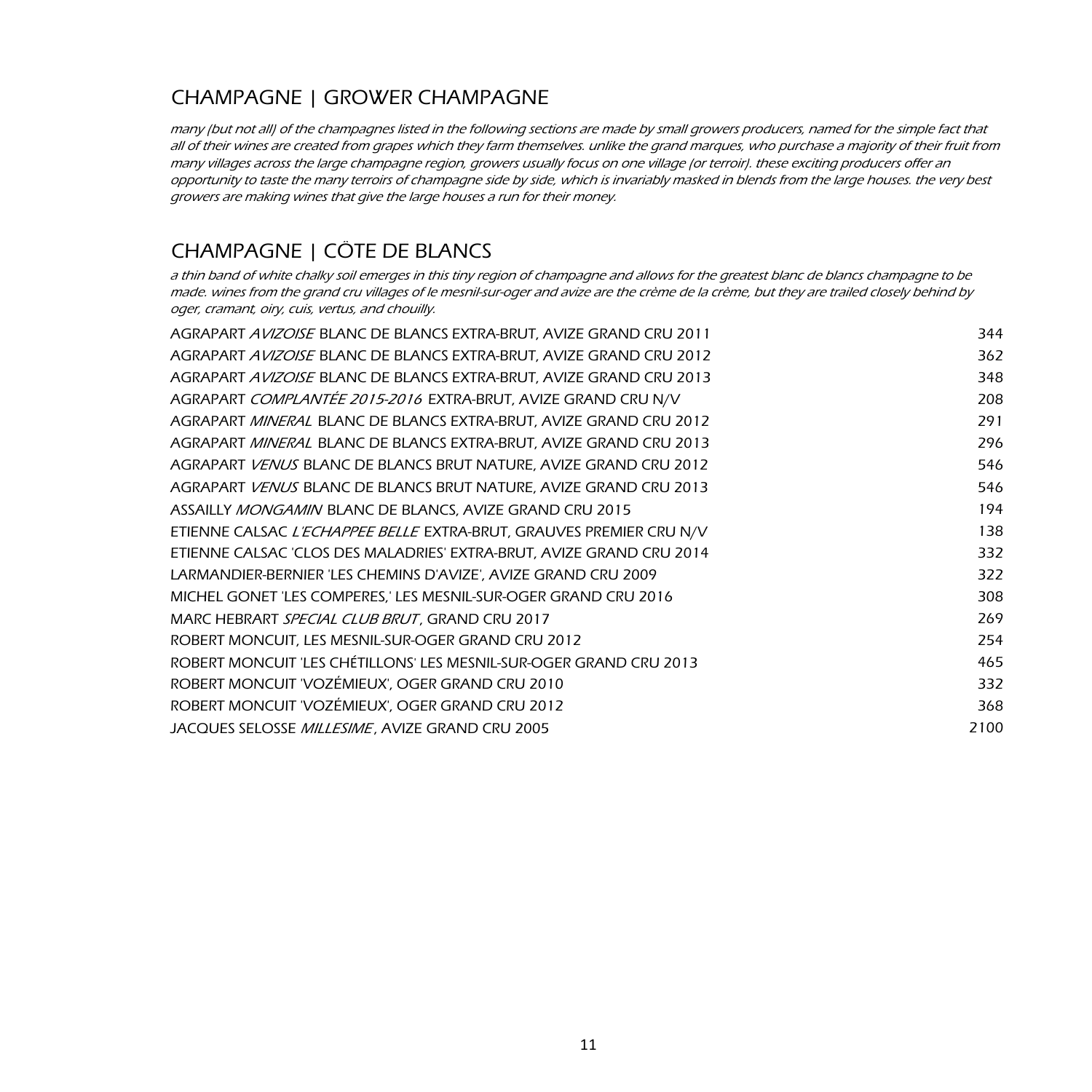## CHAMPAGNE | MONTAGNE DE REIMS

if the cote de blancs produces the most delicate and ethereal wines in champagne, the montagne de reims (where pinot noir reigns supreme) produces its most powerful. montagne de reims wines have the versatility to pair through an entire meal. bouzy, verzenay, ambonnay, and verzy are villages that stand above the rest.

| EMMANUEL BROCHET 'LE MONT BENOIT' 2014/2015, VILLERS-AUX-NŒUDS PREMIER CRU N/V | 218 |
|--------------------------------------------------------------------------------|-----|
| CHARTOGNE-TAILLET 'LES ORIZEAUX' BLANC DE NOIRS, EXTRA-BRUT, MERFY 2011        | 206 |
| R.H. COUTIER, AMBONNAY GRAND CRU 2011                                          | 184 |
| BENOIT LAHAYE BLANC DE BLANCS, EXTRA BRUT, BOUZY GRAND CRU N/V                 | 294 |
| BENOIT LAHAYE BLANC DE NOIRS, EXTRA BRUT, BOUZY GRAND CRU N/V                  | 178 |
| BENOIT LAHAYE LE JARDIN DE LA GROSSES PIERREBRUT NATURE, BOUZY GRAND CRU 2013  | 294 |
| BENOIT LAHAYE LE JARDIN DE LA GROSSES PIERREBRUT NATURE, BOUZY GRAND CRU 2014  | 294 |
| BENOIT LAHAYE EXTRA-BRUT, BOUZY GRAND CRU 2007                                 | 225 |
| BENOIT LAHAYE EXTRA-BRUT, BOUZY GRAND CRU 2008                                 | 215 |
| BENOIT LAHAYE EXTRA-BRUT, BOUZY GRAND CRU 2013                                 | 264 |
| BENOIT LAHAYE EXTRA-BRUT, BOUZY GRAND CRU 2014                                 | 256 |
| BENOIT LAHAYE VIOLANE SANS SOUFRE BRUT NATURE, BOUZY GRAND CRU N/V             | 278 |
| LAHERTE FRÈRES LES LONGUES VOYES BLANC DE NOIRS, CHAMERY PREMIER CRU 2014      | 164 |
| J. LASSALLE SPECIAL CLUB, CHIGNY-LES-ROSES PREMIER CRU 2007                    | 212 |
| MARIE-NOËLLE LEDRU BRUT, AMBONNAY N/V                                          | 296 |
| MARIE-NOËLLE LEDRU MILLESIME BRUT, AMBONNAY 2009                               | 570 |
| MARIE-NOËLLE LEDRU CUVÉE DU GOULTÉ, AMBONNAY 2010                              | 512 |
| MARIE-NOËLLE LEDRU CUVÉE DU GOULTÉ, AMBONNAY 2011                              | 512 |
| EGLY-OURIET BRUT, GRAND CRU N/V                                                | 312 |
| EGLY-OURIET BRUT, GRAND CRU 2012                                               | 718 |
| EGLY-OURIET V.P. EXTRA-BRUT, GRAND CRU N/V                                     | 394 |
| FRÉDÉRIC SAVART HAUTE COUTURE EXTRA-BRUT, LES MESNIL-SUR-OGER GRAND CRU 2016   | 562 |
| FRÉDÉRIC SAVART 'LE MONT BENOIT,' BRUT, VILLERS-AUX-NOEUDS PREMIER CRU 2017    | 408 |
| FRÉDÉRIC SAVART 'LE MONT CHRETIENS' EXTRA BRUT, ECUEIL PREMIER CRU 2017        | 372 |
| FRÉDÉRIC SAVART L'OUVERTURE BRUT, ECUEIL PREMIER CRU N/V                       | 196 |

### CHAMPAGNE | VALLÉE DE LA MARNE

the cool valley created by the marne river is the perfect climate for pinot meunier. historically seen as just a blending grape, many producers in this region are showcasing its ability to stand alone. cumieres, ay, and mareuil-sur-ay are the the most important villages of the marne, with bisseuil, romery, and avenay-val d'or emerging as "ones to watch".

| ANOTINE BOUVET EXTRA-BRUT 2015                                           | 168 |
|--------------------------------------------------------------------------|-----|
| ETIENNE CALSAC 'LES ROCHEFORTS' EXTRA-BRUT, BISSEUIL PREMIER CRU N/V     | 172 |
| GEORGES LAVAL BRUT NATURE, CUMIÈRES PREMIER CRU N/V                      | 198 |
| GEORGES LAVAL 'LES CHÊNES' EXTRA-BRUT, CUMIÈRES PREMIER CRU 2014         | 426 |
| GEORGES LAVAL 'LES CHÊNES' EXTRA-BRUT, CUMIÈRES PREMIER CRU 2015         | 426 |
| GEORGES LAVAL 'LES GARENNES' EXTRA-BRUT, CUMIÈRES PREMIER CRU N/V        | 209 |
| GEORGES LAVAL 'LES HAUTES CHÈVRES' EXTRA-BRUT, CUMIÈRES PREMIER CRU 2014 | 595 |
| <b>TELMONT VINOTHEQUE 2006</b>                                           | 418 |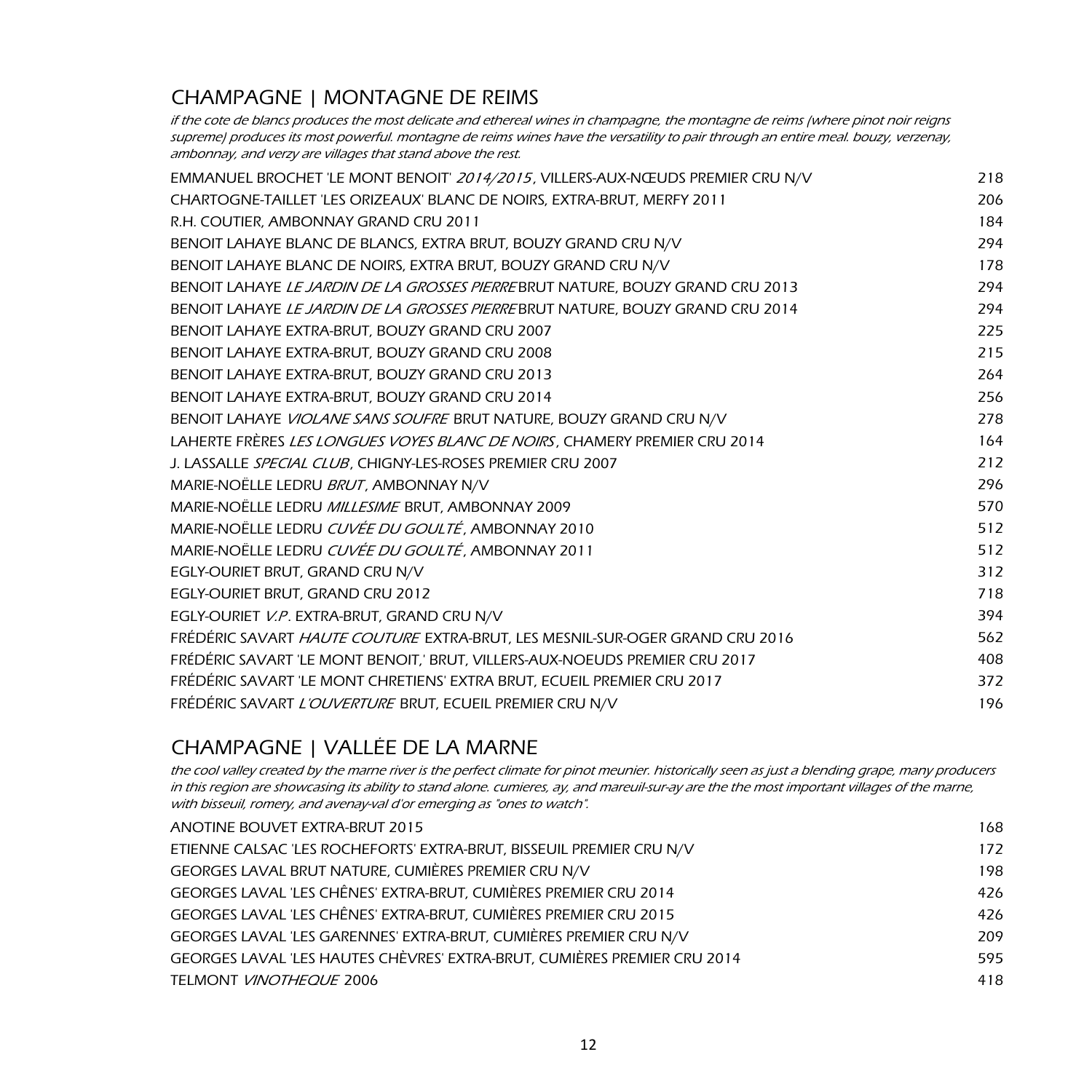### CHAMPAGNE | CÔTE DE SÉZANNE, MONTGEUX, AND THE AUBE

champagne's wild west (well south actually). these lesser known areas are the source of many of the innovations happening today in champagne.

| ETIENNE CALSAC LES REVENANTS, MONTGENOST, CÔTE DE SÉZANNE N/V                       | 266 |
|-------------------------------------------------------------------------------------|-----|
| ULYSSE COLLIN 'LES ENFERS' BLANC DE BLANCS EXTRA-BRUT, CONGY N/V                    | 285 |
| ULYSSE COLLIN 'LES MAILLONS' BLANC DE NOIRS EXTRA BRUT, CONGY N/V                   | 259 |
| ULYSSE COLLIN BASE 2016 'LES MAILLONS' BLANC DE NOIRS EXTRA BRUT, CONGY N/V         | 272 |
| ULYSSE COLLIN BASE 2017 'LES MAILLONS' BLANC DE NOIRS EXTRA BRUT, CONGY N/V         | 272 |
| ULYSSE COLLIN 'LES PERRIÈRES' BLANC DE BLANCS EXTRA BRUT, CONGY N/V                 | 186 |
| ULYSSE COLLIN BASE 2016 'LES PERRIÈRES' BLANC DE BLANCS EXTRA BRUT, CONGY N/V       | 315 |
| ULYSSE COLLIN BASE 2017 'LES PERRIÈRES' BLANC DE BLANCS EXTRA BRUT, CONGY N/V       | 298 |
| MARIE COURTIN EFFLORESCENCE BLANC DE NOIRS EXTRA BRUT, POLISOT 2012                 | 188 |
| FLEURY SONATE EXTRA-BRUT, COURTERON 2011                                            | 229 |
| JACQUES LASSAIGNE <i>LA COLLINE INSPIRÉE</i> , MONTGEUX N/V                         | 209 |
| JACQUES LASSAIGNE LES VIGNES DES MONTGEUX, MONTGEUX N/V                             | 196 |
| RUPPERT-LEROY PINOT NOIR-CHARDONNAY 'FOSSE-GRELY' BRUT-NATURE, 2014                 | 162 |
| RUPPERT-LEROY PINOT NOIR CUVÉE PAPILLON BRUT-NATURE, 2014                           | 159 |
| VOUETTE & SORBÉE BLANC DE ARGILE BLANC DE BLANCS EXTRA BRUT, BUXIÉRES-SUR-ARCE 2015 | 226 |
| VOUETTE & SORBÉE BLANC DE ARGILE BLANC DE BLANCS EXTRA BRUT, BUXIÉRES-SUR-ARCE 2016 | 226 |
| VOUETTE & SORBÉE BLANC DE ARGILE BLANC DE BLANCS EXTRA BRUT, BUXIÉRES-SUR-ARCE 2017 | 226 |
| VOUETTE & SORBÉE FIDÈLE BLANC DE NOIRS EXTRA BRUT, BUXIÉRES-SUR-ARCE 2016           | 185 |
| VOUETTE & SORBÉE FIDÈLE BLANC DE NOIRS EXTRA BRUT, BUXIÉRES-SUR-ARCE 2017           | 185 |
| VOUETTE & SORBÉE TEXTURES BLANC DE BLANCS EXTRA BRUT, BUXIÉRES-SUR-ARCE 2016        | 395 |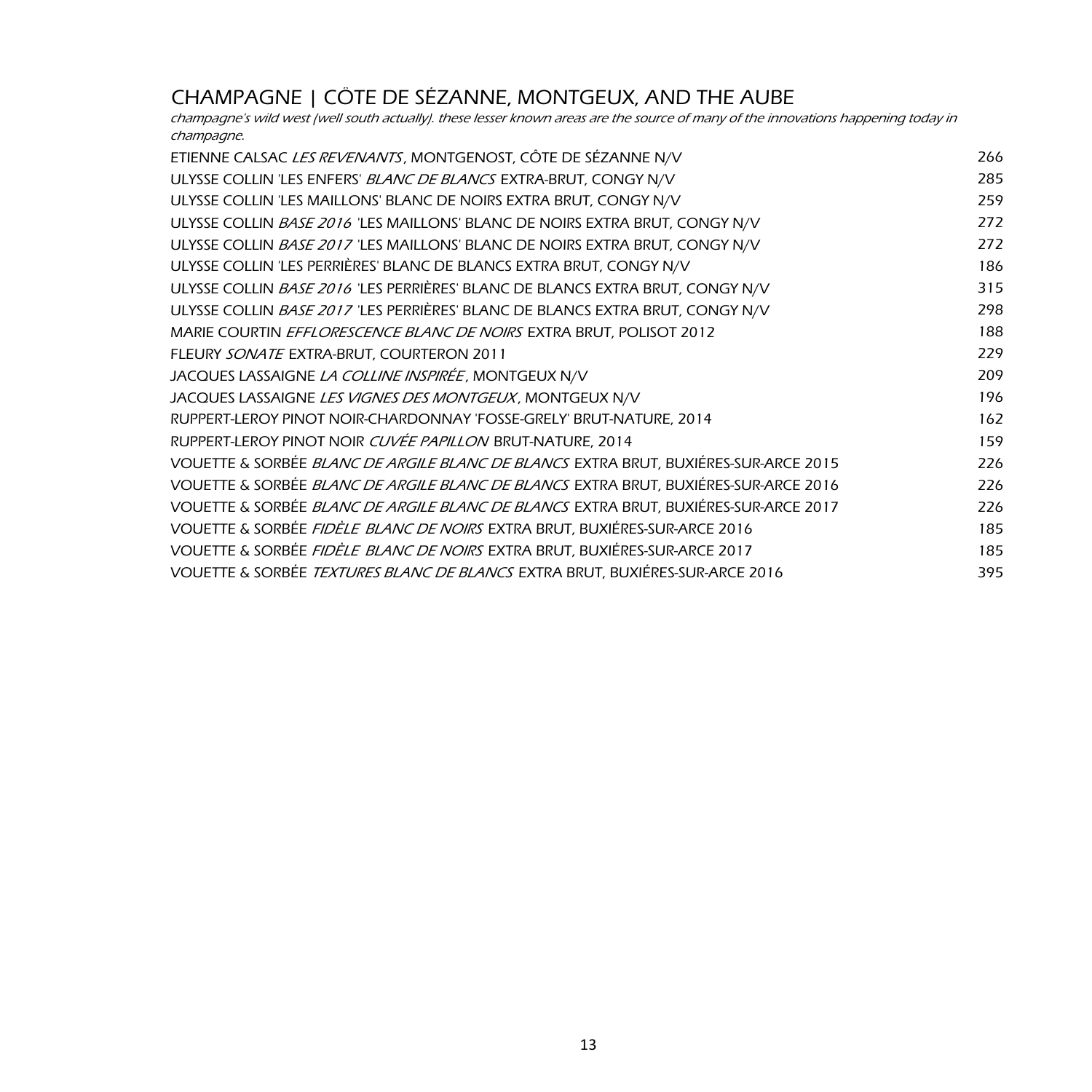### CHAMPAGNE | ROSÉ

| LA BORDERIE DOUCE FOLIE, BAR-SUR-SEINE, AUBE N/V                             | 142 |
|------------------------------------------------------------------------------|-----|
| BILLECART-SALMON BRUT N/V                                                    | 242 |
| <b>BOLLINGER BRUT N/V</b>                                                    | 268 |
| DELAMOTTE BRUT, LE MESNIL-SUR-OGER GRAND CRU N/V                             | 210 |
| GOSSET CELEBRIS 1998                                                         | 624 |
| GOSSET CELEBRIS 2007                                                         | 538 |
| <b>KRUG 25th EDITION N/V</b>                                                 | 852 |
| BENOIT LAHAYE ROSÉ DE MACERATION, EXTRA BRUT, BOUZY GRAND CRU N/V            | 233 |
| MOET ET CHANDON GRAND VINTAGE 2004                                           | 411 |
| <b>RUINART N/V</b>                                                           | 288 |
| FRÉDÉRIC SAVART BULLE DE ROSÉ BRUT, ECUEIL N/V                               | 244 |
| FRÉDÉRIC SAVART L'EXPRESSION ROSÉ BRUT, ECUEIL PREMIER CRU 2017              | 499 |
| TELMONT RESERVE N/V                                                          | 148 |
| TAITTINGER PRESTIGE ROSÉ BRUT N/V                                            | 162 |
| VOUETTE & SORBÉE SAIGNIÉE DE SORBÉE EXTRA-BRUT, BUXIÉRES-SUR-ARCE, AUBE 2015 | 388 |
| VOUETTE & SORBÉE SAIGNIÉE DE SORBÉE EXTRA-BRUT, BUXIÉRES-SUR-ARCE, AUBE 2016 | 362 |
|                                                                              |     |

#### SPARKLING WINE

| BENOIT COURAULT GROLLEAU EGLANTINE ROSÉ, ANJOU, FRANCE 2018          | 88  |
|----------------------------------------------------------------------|-----|
| CHERCHI FILIGHE METODO CLASSICO, VERMENTINO DI SARDEGNA, ITALY 2014  | 98  |
| CARBONISTE 'GOMES VINEYARD', SACRAMENTO RIVER DELTA, CALIFORNIA 2020 | 59  |
| HUET PETILLANT RESERVE, VOUVRAY, FRANCE 2009                         | 110 |
| KARANIKA BLACK LABEL BLANC DE NOIRS, MACEDONIA, GREECE 2018          | 148 |
| KARANIKA BRUT ROSÉ, MACEDONIA, GREECE 2018                           | 132 |
| MOVIA CHARDONNAY-RIBOLLA GIALLA PURO, GORIŠKA BRDA, SLOVENIA 2008    | 119 |
| PARES BALTA 1970'S BOTTLING, CAVA, PENEDES, SPAIN N/V                | 196 |
| DU PELICAN S BRUT, JURA, FRANCE 2018                                 | 158 |
| RECAREDO 'TURO D'EN MOTA', CAVA, PENEDES, SPAIN 2006                 | 385 |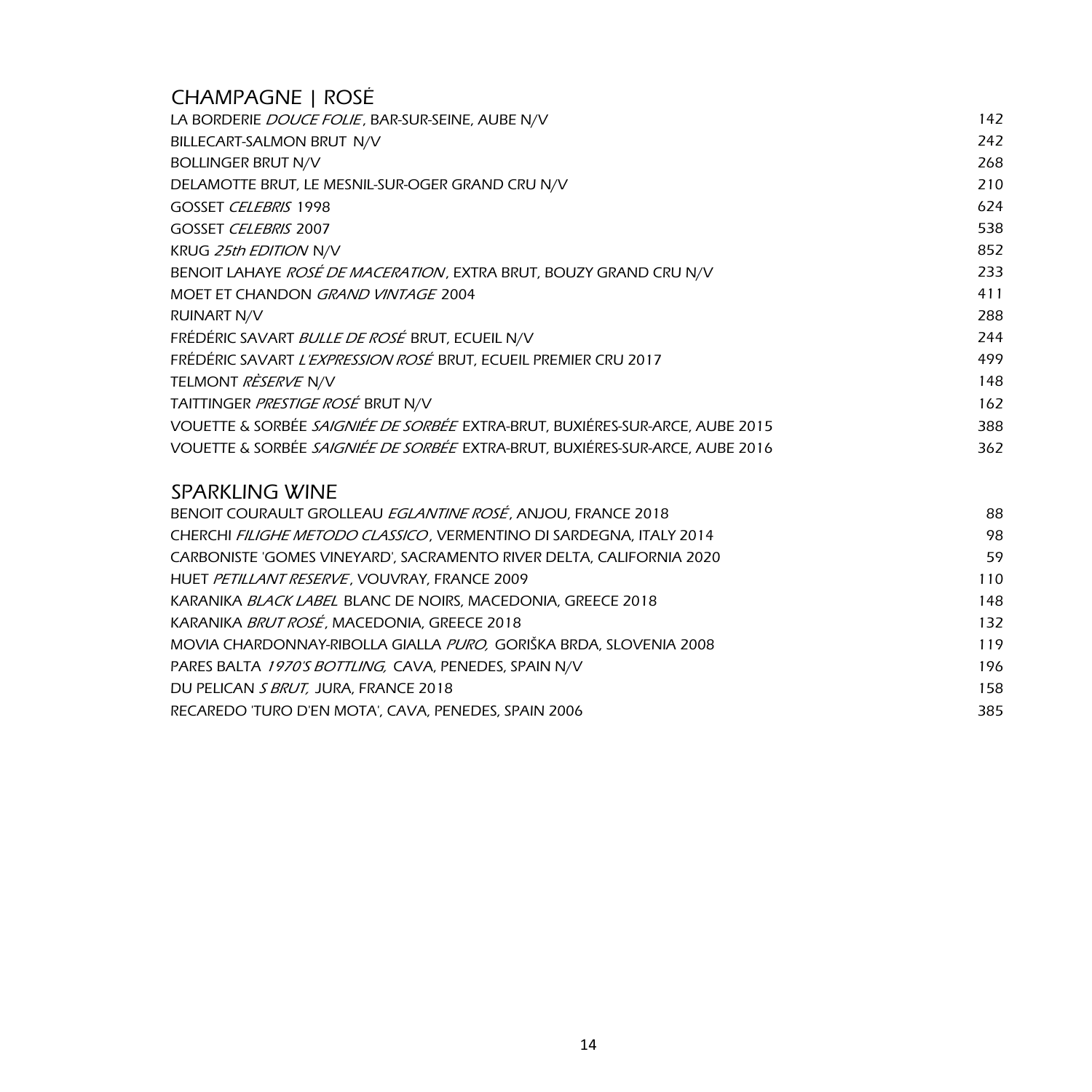## WHITES OF THE MEDITERRANEAN

the mediterranean was the cradle of civilization, as well as the likely birthplace of the vine. historians believe humans first encountered wine grapes in modern day lebanon and by 4100 bce, domesticated them in modern day armenia and georgia. the phoenicians, followed later by the greeks and romans, spread the vine on every side of the sea. though celebrated in antiquity, many of the traditional wines of the mediterranean exist in obscurity today regardless of their clear potential and historic importance. it is believed two-thirds of the vine varieties on earth are indigenous to the mediterranean, and we believe that these wines are natural accompaniments to great mediterranean ingredients found on our menu.

#### LEBANON

it is only fitting that one of the most iconic wines of the world comes from the place the grapevine is likely indigenous to. gaston hochar, inspired by his friend roland barton to plant vinifera grapes in lebanon, returned with cuttings from château leoville barton. for his white grand vin he sourced grapes local to lebanon, obadieh and merwah, which are thought to be related to chardonnay, semillon, and chasselas. gaston's son serge made over fifty vintages, including wines made during the lebanese civil war (1975-1990).

| 1040 |
|------|
| 876  |
| 689  |
| 316  |
| 304  |
| 258  |
| 188  |
|      |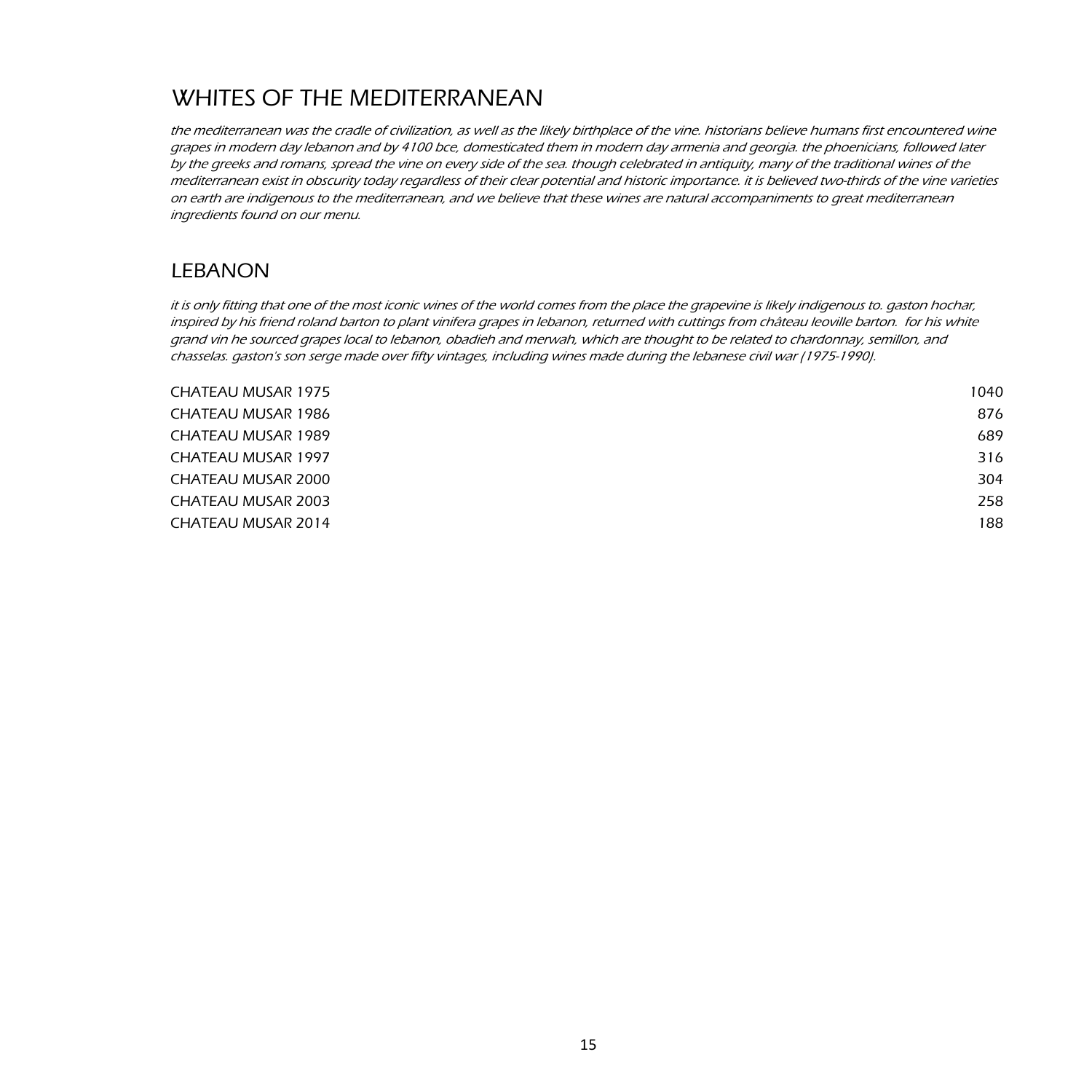## WHITES OF THE MEDITERRANEAN

### **GREECE**

the wild west of the mediterranean: greece is home to 227 inhabited islands, and several hundred unique grape varieties. Winemaking techniques that have been handed down from generation to generation have perserved a rich history in this iconic region

| ANATOLIKOS ASSYRTIKO, THRACE 2018                                  | 140 |
|--------------------------------------------------------------------|-----|
| GLINAVOS DEBINA, ZITSA 2019                                        | 102 |
| KAMARA ESTATE KIOUTSOUKI RETSINA, MACEDONIA N/V                    | 39  |
| MALIHIN-CHRYSSOS VIDIANO OLD VINE, CRETE 2019                      | 158 |
| OENOPS KIDONITSA, MACEDONIA 2019                                   | 132 |
| PATERIANAKIS VIDIANO, RETHYMNO 2019                                | 55  |
| SANTO ASSYRTIKO, SANTORINI 2020                                    | 98  |
| SIGALAS ASSYRTIKO <i>BARREL AGED,</i> SANTORINI 2020               | 205 |
| SIGALAS ASSYRTIKO <i>7 VILLAGES '</i> AKROTIRI,' SANTORINI 2020    | 264 |
| SIGALAS ASSYRTIKO 7 VILLAGES 'FIRA,' SANTORINI 2020                | 264 |
| sigalas assyrtiko <i>7 villages</i> 'Imerovigli,' Santorini 2020   | 264 |
| sigalas assyrtiko <i>7 villages '</i> Megalochori.' Santorini 2020 | 264 |
| SIGALAS ASSYRTIKO <i>7 VILLAGES</i> 'OIA,' SANTORINI 2020          | 264 |
| SIGALAS ASSYRTIKO <i>7 VILLAGES '</i> PYRGOS,' SANTORINI 2020      | 264 |
| SIGALAS ASSYRTIKO <i>7 VILLAGES "</i> VOURVOULOS,' SANTORINI 2020  | 264 |
| TROUPIS MOSCHOFILERO, MANTINIA, PELOPONNESOS, GREECE 2020          | 62  |
|                                                                    |     |

#### CYPRUS

TSIAKKAS XYNISTERI-MALAGA, LEMESOS, CYPRUS 2020 51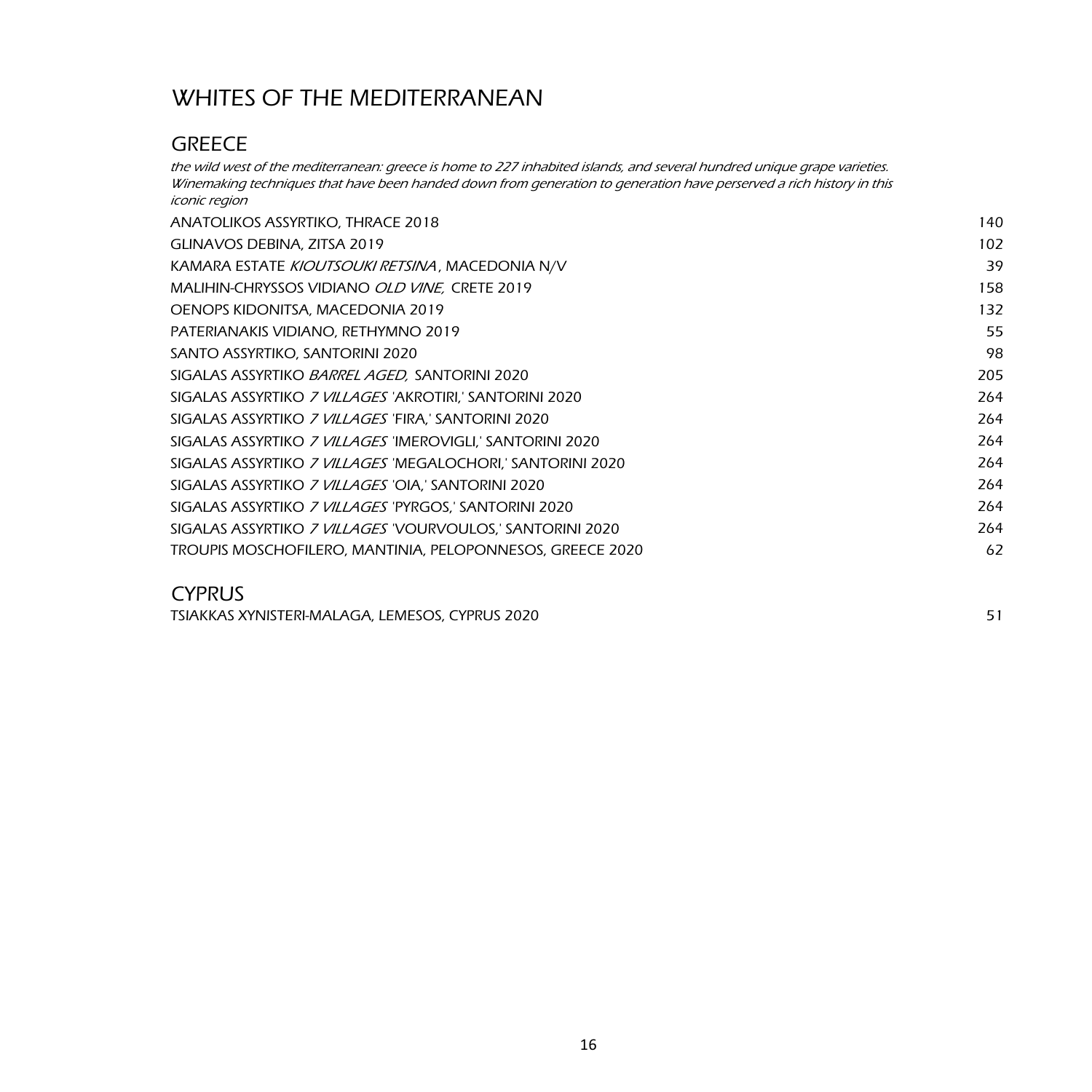## WHITES OF THE MEDITERRANEAN CONTINUED

#### SOUTHERN ITALY | SICILY, SARDEGNA, CAMPANIA, ABRUZZO

when the greeks arrived in italy, they originally named it oenetria: land of the vine. in ancient rome, the most prized wines in all of italy (i.e. falernum, alban, caecuban) were produced south of rome. these wines were the original grand crus of the wine world.

| MARCO DE BARTOLI GRAPPOLI DEL GRILLO, SICILY 2015                         | 82  |
|---------------------------------------------------------------------------|-----|
| COS ZIBIBBO PITHOS, SICILY 2017                                           | 88  |
| COS INZOLIA-GRECANICO RAMI, SICILIA IGT 2018                              | 84  |
| MARISA CUOMO FENILE-GINESTRA-RIPOLI <i>FIORDUVA</i> , COSTA D'AMALFI 2018 | 179 |
| DE FERMO PECORINO, ABRUZZO 2020                                           | 86  |
| EMIDIO PEPE PECORINO, ABRUZZO 2015                                        | 332 |
| EMIDIO PEPE TREBBIANO D'ABRUZZO, ABRUZZO 2013                             | 332 |
| EMIDIO PEPE TREBBIANO D'ABRUZZO 2014                                      | 244 |
| I FAVATI <i>PIETRAMARA</i> , FIANO DI AVELLINO 2019                       | 77  |
| GUIDO MARSELLA, FIANO D'AVELLINO 2018                                     | 78  |
| SERAGGHIA DI GABRIO BINI ZIBIBBO, PANTELLERIA 2017                        | 233 |
| TENUTA DELLE TERRE NERE 'CALDERARA SOTTANA', ETNA, SICILY 2018            | 152 |
| TENUTA DELLE TERRE NERE 'CALDERARA SOTTANA', ETNA, SICILY 2020            | 152 |
| TENUTA DELLE TERRE NERE 'MONTALTO', ETNA, SICILY 2020                     | 152 |
| TENUTA DELLE TERRE NERE 'MILO', ETNA, SICILY 2018                         | 152 |
| TENUTA DELLE TERRE NERE 'SANTO SPIRITO', ETNA, SICILY 2018                | 152 |
| TENUTA DELLE TERRE NERE 'SUPERIORE', ETNA, SICILY 2020                    | 152 |
| EDOARDO VALENTINI, TREBBIANO D'ABRUZZO 2013                               | 385 |
| VADIAPERTI 'TORAMA', CODA DI VOLPE, CAMPANIA 2017                         | 92  |

### NORTHERN ITALY | TUSCANY, LIGURIA, MARCHE, PIEDMONT, VENETO

northern italy is more famous for its reds than its whites. however, verdicchio, garganega, and vermentino, demonstrate how the white grapes of the north can be equally nuanced and fascinating.

| VITTORIO BERA MOSCATO SECCO BIANCHDUDUI, PIEDMONT N/V                            | 104 |
|----------------------------------------------------------------------------------|-----|
| GAROFOLI VERDICCHIO <i>PODIUM</i> , VERDICCHIO DEI CASTELLI DI JESI, MARCHE 2008 | 162 |
| GINI 'CONTRADA SALVARENZA', SOAVE CLASSICO, VENETO 2015                          | 104 |
| MALVIRA ARNEIS, ROERO 2020                                                       | 62  |
| MONTERAPONI TREBBIANO, TOSCANA IGT 2019                                          | 254 |
| PIERO BUSSO ARBE, LANGHE 2019                                                    | 95  |
| VENISSA DORONA, ISOLA DI MAZZORBO, VENICE 2012 (500ML)                           | 395 |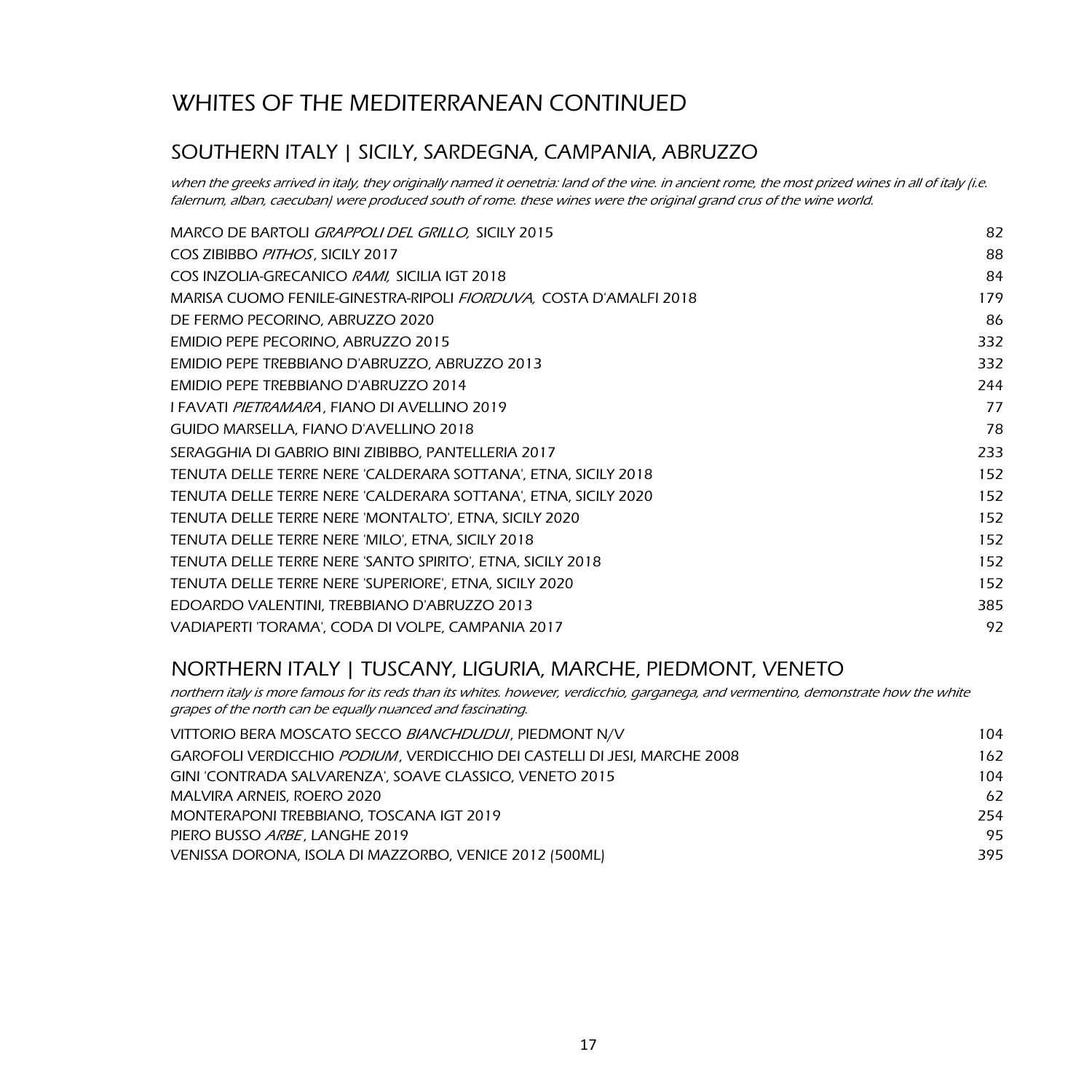### NORTHERN ITALY | FRIULI

friuli stands above all others as italy's greatest white wine province. the area straddling the slovenian border is known for its rich, powerful, and waxy-textured whites. the best of these can go toe-to-toe with even the most highly sought after white burgundies.

| MIANI CHARDONNAY BARRACA, COLLI ORIENTALI DEL FRIULI 2017                       | 315 |
|---------------------------------------------------------------------------------|-----|
| MIANI CHARDONNAY PALIS, COLLI ORIENTALI DEL FRIULI 2015                         | 226 |
| MIANI CHARDONNAY ZITELLE, COLLI ORIENTALI DEL FRIULI 2017                       | 364 |
| MIANI FRIULANO <i>BURI</i> . COLLI ORIENTALI DEL FRIULI 2016                    | 291 |
| MIANI FRIULANO BURI, COLLI ORIENTALI DEL FRIULI 2017                            | 291 |
| MIANI FRIULANO FILIP, COLLI ORIENTALI DEL FRIULI 2010                           | 353 |
| MIANI FRIULANO FILIP, COLLI ORIENTALI DEL FRIULI 2017                           | 319 |
| RONCHI DI CIALLA <i>CIALLABIANCO</i> , COLLI ORIENTALI DEL FRIULI - CIALLA 1997 | 224 |
| RONCHI DI CIALLA <i>CIALLABIANCO.</i> COLLI ORIENTALI DEL FRIULI - CIALLA 1998  | 224 |
| RONCHI DI CIALLA <i>CIALLABIANCO.</i> COLLI ORIENTALI DEL FRIULI - CIALLA 1999  | 207 |
| RONCHI DI CIALLA <i>CIALLABIANCO,</i> COLLI ORIENTALI DEL FRIULI - CIALLA 2000  | 207 |
| RONCHI DI CIALLA <i>CIALLABIANCO.</i> COLLI ORIENTALI DEL FRIULI - CIALLA 2004  | 196 |
| RONCHI DI CIALLA <i>CIALLABIANCO.</i> COLLI ORIENTALI DEL FRIULI - CIALLA 2007  | 196 |

### SPAIN | JEREZ DE LA FRONTERA

sherry, one of the world's greatest wines, is one of its most closely guarded secrets. no other wine has the same spectrum of possibilities. Sherry can be the driest of wines, and it can also be the sweetest. its color can be almost water white in color, or as dark as a guinness. there are many styles of sherry, and each one is unique.

| GONZALEZ BYASS UNA PALMA FINO N/V (500ML)                      | 67  |
|----------------------------------------------------------------|-----|
| GONZALEZ BYASS DOS PALMAS FINO N/V (500ML)                     | 97  |
| GONZALEZ BYASS TRES PALMAS FINO N/V (500ML)                    | 146 |
| GUTIERREZ-COLOSIA SANGRE Y TRABAJADERO OLOROSO N/V (375 ML)    | 47  |
| PONIENTE FINO N/V                                              | 142 |
| MANUEL & ANTONIO DE LA RIVA FINO BALBAINA ALTA N/V             | 138 |
| MANUEL & ANTONIO DE LA RIVA OLOROSO BALBAINA ALTA N/V (375 ml) | 350 |
| SANCHEZ AYALA GABRIELA MANZANILLA N/V                          | 64  |
|                                                                |     |

inspired by the great white wines found elsewhere in spain, many producers in jerez are also experimenting with unfortified dry whites.

| VINA CALLEJUELA 'PAGO ANINA' <i>LAS MERCEDES</i> , CADIZ 2016  | 58 |
|----------------------------------------------------------------|----|
| VINA CALLEJUELA 'PAGO MACHARNUDO' <i>LA CHOZA</i> , CADIZ 2016 |    |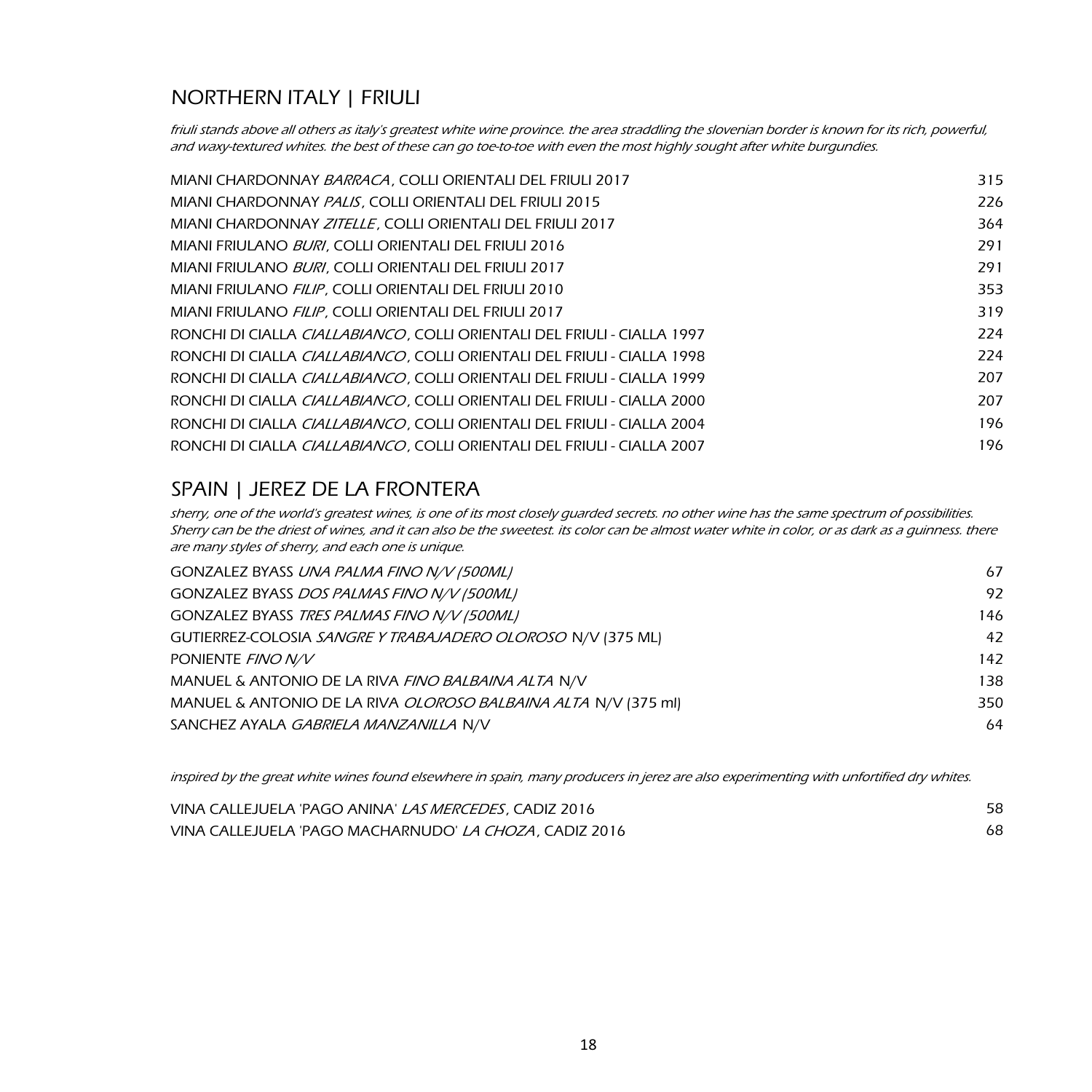### WHITES OF THE MEDITERRANEAN CONTINUED

### SPAIN | BALEARIC ISLANDS

according to pliny the elder, in the age of antiquity the wines of mallorca were "comparable to some of rome's finest". Following the phylloxera epidemic of the 1800's, mallorca's vineyards were uprooted and replanted to pistachios and almonds. today there is renewed interest in this island due to its unique set of indigenous grape varieties grown nowhere else.

ÀNIMA NEGRA CALLET-PREMSAL *QUÍBIA*, MALLORCA 2017 **71** 71

### FRANCE | CORSICA

the fifth largest island in the mediterranean is closer to italy but has been controlled by the french since 1768. the corsicans share in their hero napoleon's fiercely independent spirit and they refuse to stop making wines from a myriad of unique corsican varieties.

| CLOS CANARELLI VERMENTINU TARRA D'ORASSI, CORSE VIGARI 2014              | 292  |
|--------------------------------------------------------------------------|------|
| CLOS NICROSI VERMENTINU, COTEAUX DU CAP CORSE 2016                       | 93.  |
| CLOS NICROSI VERMENTINU. COTEAUX DU CAP CORSE 2017                       | 98.  |
| VACELLI VERMENTINU GRANITE, ILE DE BEAUTE IGT 2018                       | 188  |
| VACELLI VERMENTINU <i>GRANITE</i> . ILE DE BEAUTE IGT 2019               | 172  |
| VACELLI GENOVESE-CUDIVERTA-RIMINESE BLEND QUARTZ, ILE DE BEAUTE IGT 2016 | 196. |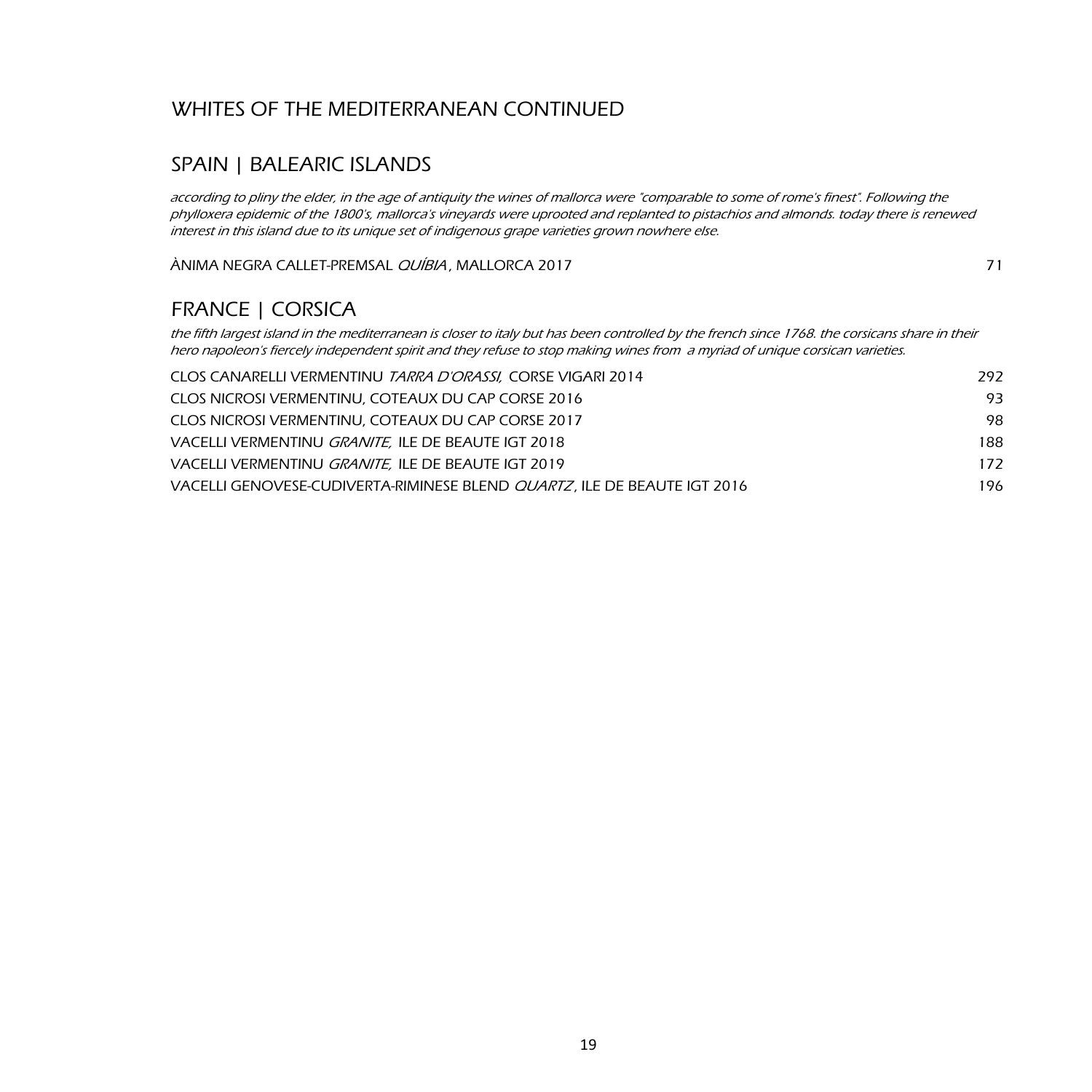## WHITES OF THE MEDITERRANEAN CONTINUED

### FRANCE | PROVENÇE, RHÔNE, AND LANGUEDOC-ROUSSILLON

the greeks founded marseilles in 600 bce. it is generally accepted that this was the first true wine region in modern day france. though, for millenia wines from the "sud" have been prized, in post wwii-europe they were forgotten about due to neglect and overproduction. today these regions have awakened and are sources of incredible whites, rich in both aroma and texture.

| BEAUCASTEL ROUSSANNE VIEILLES VIGNES, CHÂTEAUNEUF-DU-PAPE 2004                        | 395 |
|---------------------------------------------------------------------------------------|-----|
| BEAUCASTEL ROUSSANNE-GRENACHE BLANC, CHÂTEAUNEUF-DU-PAPE 2005                         | 292 |
| MARIE ET PIERRE BÉNETIÈRE, CONDRIEU 2010                                              | 219 |
| MARIE ET PIERRE BÉNETIÈRE, CONDRIEU 2013                                              | 198 |
| CASTÉRA 'TAUZY' SEC, JURANÇON 2017                                                    | 78  |
| DARD ET RIBO ROUSSANNE 'PITROU', SAINT-JOSEPH 2016                                    | 196 |
| DARD ET RIBO MARSANNE 'LES KARRIERES', CROZES-HERMITAGE 2016                          | 192 |
| DARD ET RIBO, HERMITAGE 2016                                                          | 348 |
| FERRATON 'LES MIAUX', HERMITAGE 1998                                                  | 316 |
| ALAIN GRAILLOT, CROZES-HERMITAGE 2020                                                 | 128 |
| PIERRE GONON CHASSELAS, VIN DE FRANCE 2016                                            | 142 |
| PIERRE GONON CHASSELAS, VIN DE FRANCE 2017                                            | 142 |
| PIERRE GONON 'LES OLIVIERS', SAINT-JOSEPH 2016                                        | 194 |
| PIERRE GONON 'LES OLIVIERS', SAINT-JOSEPH 2017                                        | 204 |
| VINCENT LABASSE, JURANÇON 1987                                                        | 162 |
| LAJIBE CARMERET, JURANCON 2018                                                        | 192 |
| LAJIBE HAURE, JURANCON 2017                                                           | 192 |
| DE MOOR GRENACHE BLANC BLEND D'UNE SI BELLE COMPAGNIE MERIDIONALE, VIN DE FRANCE 2016 | 98  |
| MICHEL ET STEPHANE OGIER VIEILLES VIGNES DE JACOUES VERNAY, CONDRIEU 2014             | 238 |
| CHÂTEAU SIMONE, PALETTE 2008                                                          | 284 |
| CLOS SAINT-VINCENT ROLLE, BELLET 2015                                                 | 154 |
| HERVÉ SOUHAUT, ST JOSEPH 2015                                                         | 166 |
| JEAN-BAPTISTE SOUILLARD MARSANNE BLEND 'LE TOUT', CROZES-HERMITAGE 2015               | 154 |
| TREVALLON MARSANNE BLEND, ALPILLES IGP, PROVENCE 2001                                 | 444 |
| TREVALLON MARSANNE BLEND, ALPILLES IGP, PROVENÇE 2011                                 | 352 |
| TREVALLON MARSANNE BLEND, ALPILLES IGP, PROVENÇE 2016                                 | 220 |
| TREVALLON MARSANNE BLEND, ALPILLES IGP, PROVENÇE 2017                                 | 228 |
| FRANÇOIS VILLARD 'DE PONCINS', CONDRIEU 2009                                          | 316 |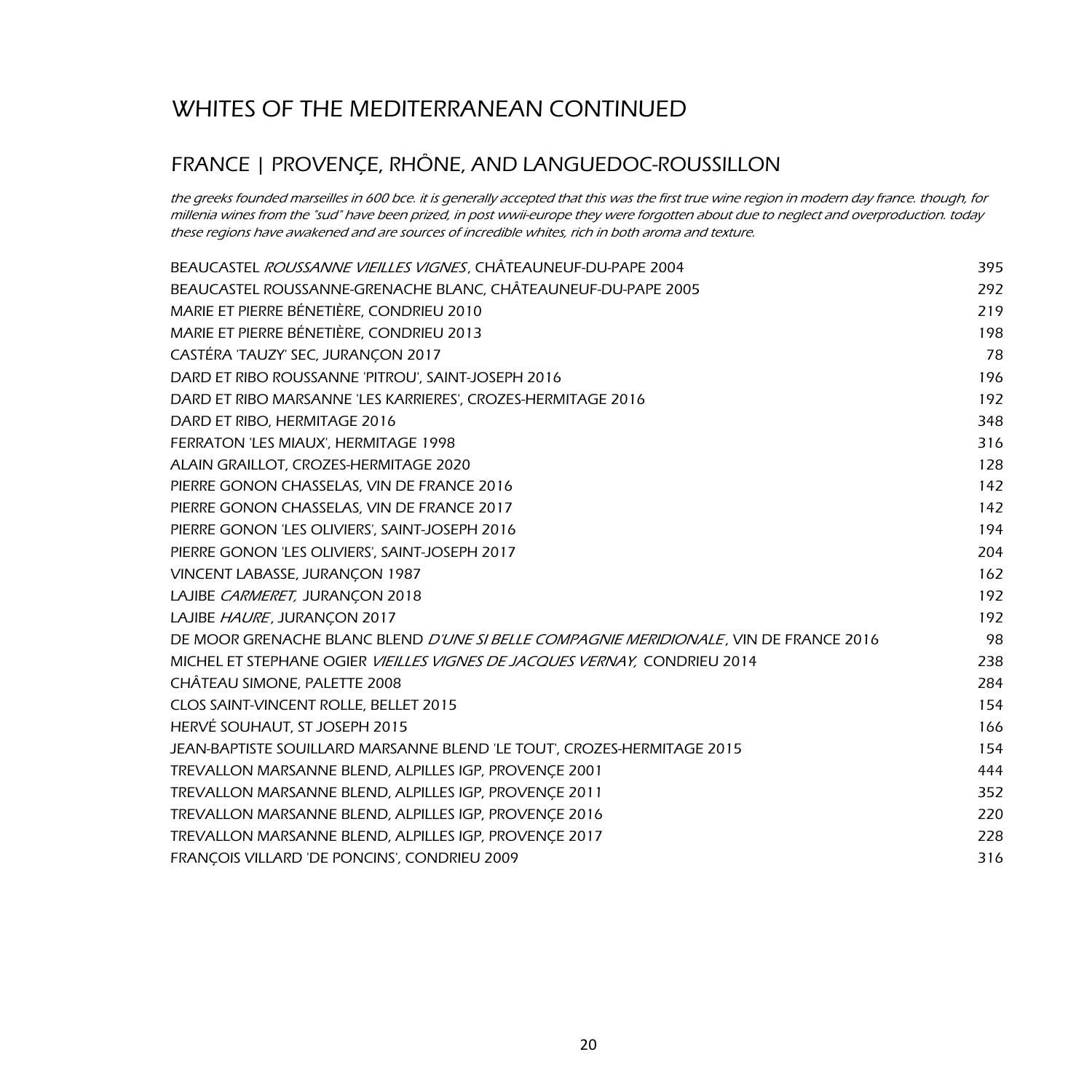the top wine regions of continental europe exist as a result of the church and its desire to expand. starting in the middle ages, wine became an integral component of the sacrament and followed catholocism through its expansion. some of the most iconic wines of the world including burgundy, champagne, alsace, and the mosel have the catholic church to thank.

### FRANCE | BURGUNDY

by 910ce benedictine and cistercian monks found themselves in burgundy tending vines under charlemagne. the vineyards were slowly delineated, and the best wines went to the church. many of the vineyards, documented centuries ago, still produce some of the most sought after wines in the world.

#### THE BACKROADS OF BURGUNDY

the best producers make equally great wines from humble vineyard holdings as they do with their grand crus. the producers below are making exciting wines from up-and-coming areas in burgundy.

| ANNE BOISSON, BOURGOGNE 2017                                          | 106 |
|-----------------------------------------------------------------------|-----|
| PIERRE BOISSON, BOURGOGNE 2017                                        | 106 |
| PIERRE BOISSON 'EN REUGNE' 1ER CRU. AUXEY-DURESSES 2015               | 222 |
| CLOS DES QUARTS, POUILLY-FUISSÉ 2017                                  | 166 |
| PIERRE-YVES COLIN-MOREY 'CLOS SAINT-DÉSIRÉ,' BEAUNE 2019              | 152 |
| PIERRE-YVES COLIN MOREY 'LES COMBOTTES', PERNAND VERGELESSES 2017     | 138 |
| PIERRE-YVES COLIN-MOREY 'LES PASSETEMPS' 1ER CRU. SANTENAY 2016       | 139 |
| PIERRE-YVES COLIN-MOREY 'CLOS ROUSSEAU' 1ER CRU. SANTENAY 2016        | 144 |
| MICHEL LAFARGE 'LES AIGROTS' 1ER CRU, BEAUNE 2017                     | 395 |
| MICHEL LAFARGE 'LES AIGROTS' 1ER CRU. BEAUNE 2019                     | 395 |
| DOMAINE DE LOYE, POUILLY-FUISSE 1943                                  | 622 |
| ALICE ET OLIVIER DE MOOR <i>LE VENDANGEUR MASQUE</i> . BOURGOGNE 2015 | 129 |
| ROULOT, AUXEY-DURESSES 2015                                           | 292 |
| MC THIRIET, BOURGOGNE 2019                                            | 128 |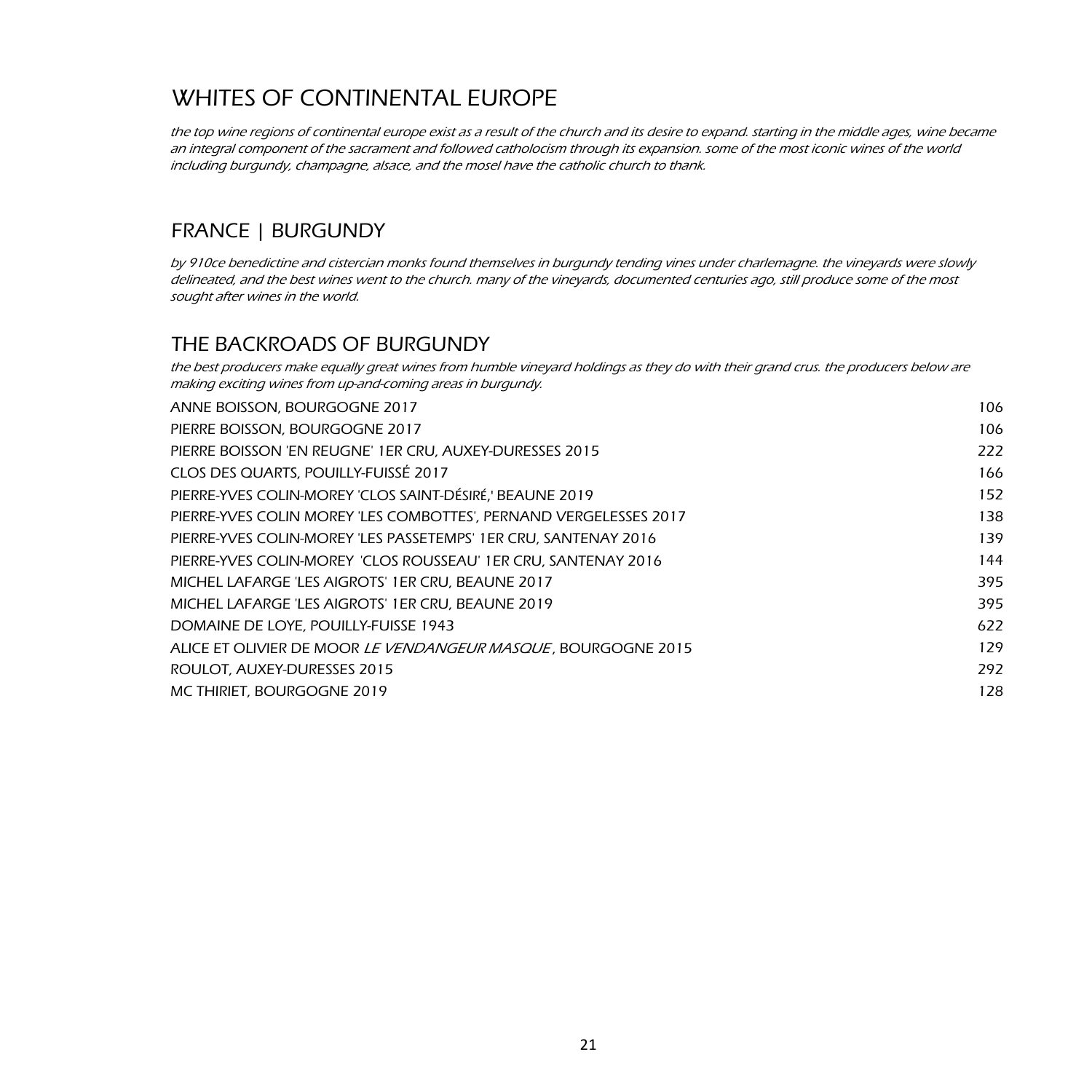#### BOURGOGNE-ALIGOTÉ

the "other" white grape of burgundy. many of the best producers are experimenting with this variety as it has the ability to produce charming whites that are ready to drink immediately.

| ANNE BOISSON 2015                   | 98  |
|-------------------------------------|-----|
| ANNE BOISSON 2016                   | 84  |
| ANNE BOISSON 2017                   | 89  |
| BRUNO CLAVELIER 2019                | 79  |
| <b>HUBERT LIGNIER 2017</b>          | 96  |
| MICHEL LAFARGE RAISINS DOREES, 2017 | 76  |
| <b>MARQUIS D'ANGERVILLE 2019</b>    | 132 |
|                                     |     |

#### **CHABLIS**

| 274  |
|------|
| 388  |
| 442  |
| 685  |
| 685  |
| 685  |
| 1600 |
| 442  |
| 780  |
| 152  |
| 98   |
| 172  |
| 255  |
| 255  |
| 394  |
| 1490 |
| 1410 |
| 795  |
| 890  |
| 772  |
| 156  |
| 156  |
| 168  |
|      |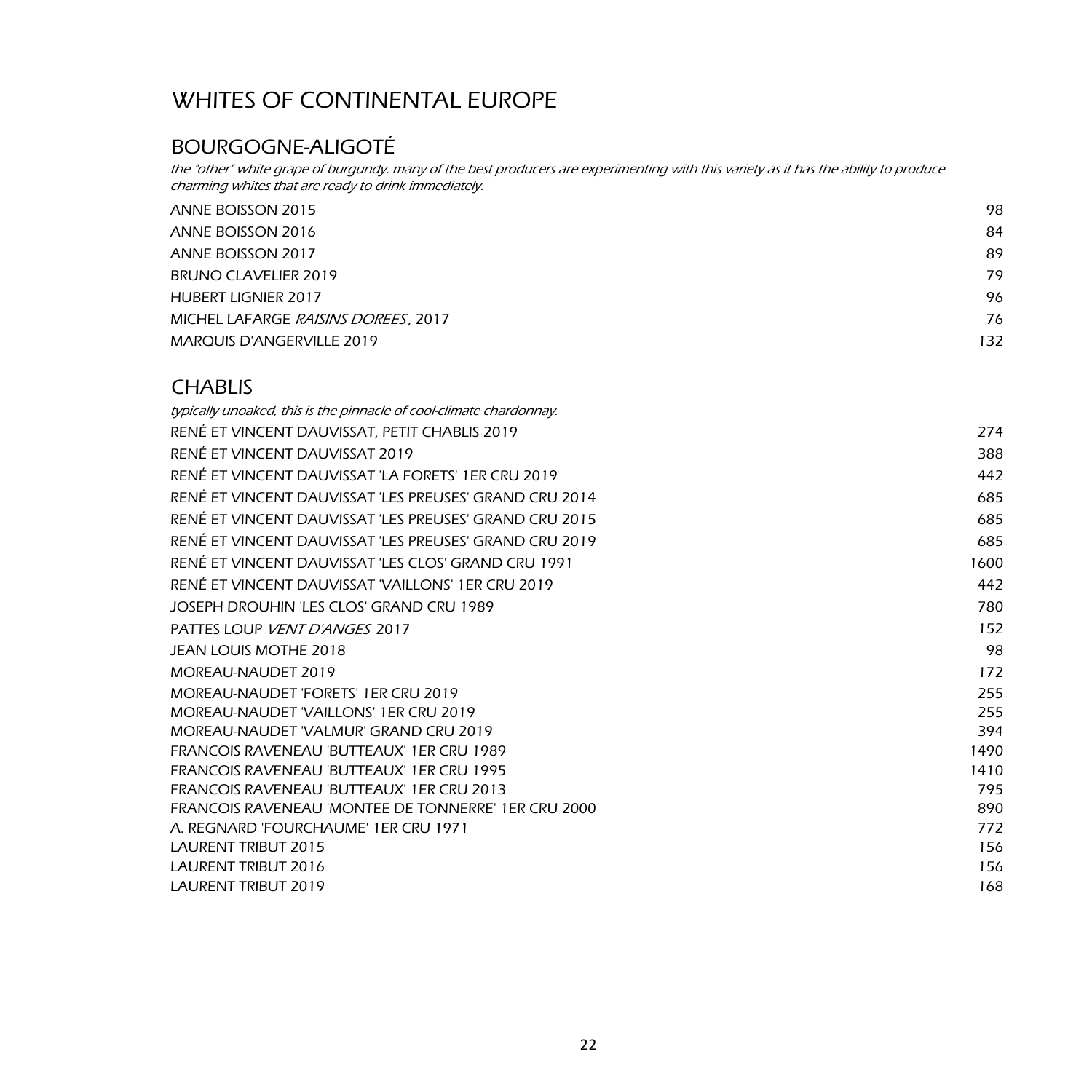#### COTE-DE-NUITS

though famous for its reds, the côte-de-nuits historically produced white wine as well. the scant amount of white made here today is a world apart from chardonnay produced elsewhere in this diverse region.

| DUJAC 'LES MONTS-LUISANTS' 1ER CRU, MOREY-ST-DENIS 2015           | 286  |
|-------------------------------------------------------------------|------|
| DUJAC 'LES MONTS-LUISANTS' 1ER CRU, MOREY-ST-DENIS 2016           | 302  |
| DUJAC 'LES MONTS-LUISANTS' 1ER CRU. MOREY-ST-DENIS 2017           | 365  |
| DUJAC 'LES MONTS-LUISANTS' 1ER CRU. MOREY-ST-DENIS 2019           | 455  |
| L'ARLOT 'CLOS L'ARLOT' 1ER CRU, NUITS-SAINT-GEORGES 2002          | 408  |
| L'ARLOT 'CLOS L'ARLOT' 1ER CRU, NUITS-SAINT-GEORGES 2016          | 315  |
| L'ARLOT 'CLOS L'ARLOT' 1ER CRU, NUITS-SAINT-GEORGES 2019          | 315  |
| HENRI GOUGES 'LES PERRIÈRES' 1ER CRU, NUITS-SAINT-GEORGES 2015    | 343  |
| JACQUES-FRÉDÉRIC MUGNIER 'CLOS DE LA MARECHALE' 1ER CRU 2015      | 335  |
| JACQUES-FRÉDÉRIC MUGNIER 'CLOS DE LA MARECHALE' 1ER CRU 2016      | 348  |
| JACQUES-FRÉDÉRIC MUGNIER 'CLOS DE LA MARECHALE' 1ER CRU 2017      | 374  |
| JACQUES-FRÉDÉRIC MUGNIER 'CLOS DE LA MARECHALE' 1ER CRU 2019      | 413  |
| PHILIPPE PACALET, NUITS-SAINT-GEORGES 2010                        | 210  |
| DOMAINE DE LA ROMANÉE CONTI CAVES AUGE, HAUTES-COTE-DE-NUITS 2013 | 2295 |
|                                                                   |      |

#### MEURSAULT

many of the best white burgundy producers are based in meursault. though this village contains no classified grand crus, the quality of the wines made from its top premier crus are rarely surpassed.

| MARQUIS D'ANGERVILLE 'SANTENOTS' 1ER CRU 2015        | 381 |
|------------------------------------------------------|-----|
| <b>MARQUIS D'ANGERVILLE 'SANTENOTS' 1ER CRU 2019</b> | 362 |
| ANNE BOISSON 'SOUS LA VELLE' 2011                    | 378 |
| ANNE BOISSON 'SOUS LA VELLE' 2015                    | 302 |
| ANNE BOISSON 'SOUS LA VELLE' 2016                    | 352 |
| ANNE BOISSON 'SOUS LA VELLE' 2017                    | 348 |
| BERNARD BOISSON-VADOT 'LES GRANDS CHARRONS' 2016     | 386 |
| PIERRE BOISSON 2016                                  | 306 |
| PIERRE BOISSON 'LES GRANDS CHARRONS' 2017            | 428 |
| PIERRE-YVES COLIN-MOREY 2019                         | 292 |
| PIERRE-YVES COLIN-MOREY 'CHARMES' 1ER CRU 2016       | 582 |
| PIERRE-YVES COLIN-MOREY 'CHARMES' 1ER CRU 2017       | 582 |
| PIERRE-YVES COLIN-MOREY 'CHARMES' 1ER CRU 2019       | 582 |
| PIERRE-YVES COLIN-MOREY 'NARVAUX' 1ER CRU 2015       | 319 |
| PIERRE-YVES COLIN-MOREY 'PORUZOTS' 1ER CRU 2011      | 428 |
| PIERRE-YVES COLIN-MOREY 'PORUZOTS' 1ER CRU 2015      | 384 |
| VINCENT DANCER 'LES CORBINS' 2015                    | 226 |
| GÉNOT-BOULANGER 'LES BOUCHERES' 1ER CRU 2017         | 306 |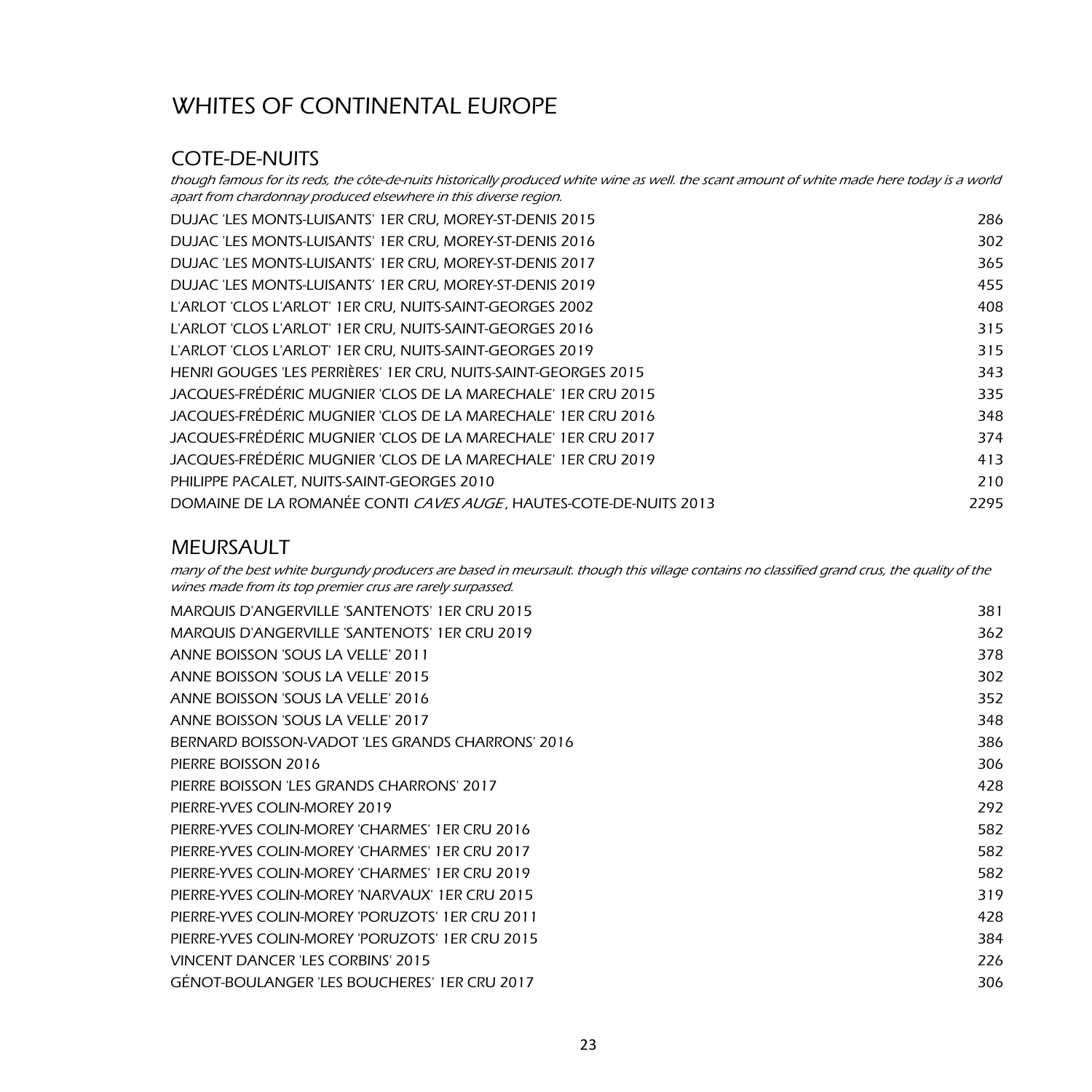| <b>MEURSAULT CONTINUED</b>                        |      |
|---------------------------------------------------|------|
| <b>CAMILLE GIROUD 1955</b>                        | 555  |
| HEITZ-LOCHARDET 'LES GRUYACHES' 2017              | 278  |
| MICHEL LAFARGE 2017                               | 268  |
| MICHEL LAFARGE 2019                               | 268  |
| MICHEL LAFARGE <i>VENDANGES SELECTIONÉES</i> 2017 | 292  |
| <b>COMTES LAFON 2015</b>                          | 322  |
| <b>COMTES LAFON 2016</b>                          | 322  |
| <b>COMTES LAFON 2017</b>                          | 322  |
| COMTES LAFON 'BOUCHÈRES' 1ER CRU 2015             | 576  |
| <b>COMTES LAFON 'CHARMES' 1ER CRU 1999</b>        | 840  |
| <b>COMTES LAFON 'CHARMES' 1ER CRU 2013</b>        | 596  |
| <b>COMTES LAFON 'CHARMES' 1ER CRU 2014</b>        | 592  |
| <b>COMTES LAFON 'CHARMES' 1ER CRU 2015</b>        | 598  |
| <b>COMTES LAFON 'CHARMES' 1ER CRU 2017</b>        | 626  |
| <b>COMTES LAFON 'CLOS DE LA BARONNE' 2015</b>     | 462  |
| <b>COMTES LAFON 'CLOS DE LA BARONNE' 2016</b>     | 462  |
| <b>COMTES LAFON 'CLOS DE LA BARRE' 1999</b>       | 678  |
| COMTES LAFON 'CLOS DE LA BARRE' 2017              | 366  |
| <b>COMTES LAFON 'DESIRÉE' 2017</b>                | 396  |
| <b>COMTES LAFON 'GENEVRIÈRES' 1ER CRU 2015</b>    | 598  |
| COMTES LAFON 'GOUTTE D'OR' 1ER CRU 1999           | 765  |
| COMTES LAFON 'GOUTTE D'OR' 1ER CRU 2013           | 608  |
| COMTES LAFON 'GOUTTE D'OR' 1ER CRU 2015           | 608  |
| COMTES LAFON 'GOUTTE D'OR' 1ER CRU 2017           | 652  |
| <b>COMTES LAFON 'PORUZOTS' 1ER CRU 2015</b>       | 795  |
| <b>COMTES LAFON 'PORUZOTS' 1ER CRU 2016</b>       | 795  |
| <b>MAISON LEROY 'CHARMES' 1ER CRU 1978</b>        | 4952 |
| PIERRE-HENRI ROUGEOT 'PORUZOTS' 1ER CRU 2017      | 314  |
| POULET 1966                                       | 344  |
| ROULOT 2016                                       | 678  |
| ROULOT 2017                                       | 622  |
| ROULOT 2019                                       | 575  |
| ROULOT 'CLOS DES BOUCHÉRES' 1ER CRU 2015          | 1240 |
| ROULOT 'CLOS DES BOUCHÉRES' 1ER CRU 2016          | 1120 |
| ROULOT 'CLOS DES BOUCHÉRES' 1ER CRU 2017          | 1060 |
| ROULOT 'CLOS DES BOUCHÉRES' 1ER CRU 2019          | 1295 |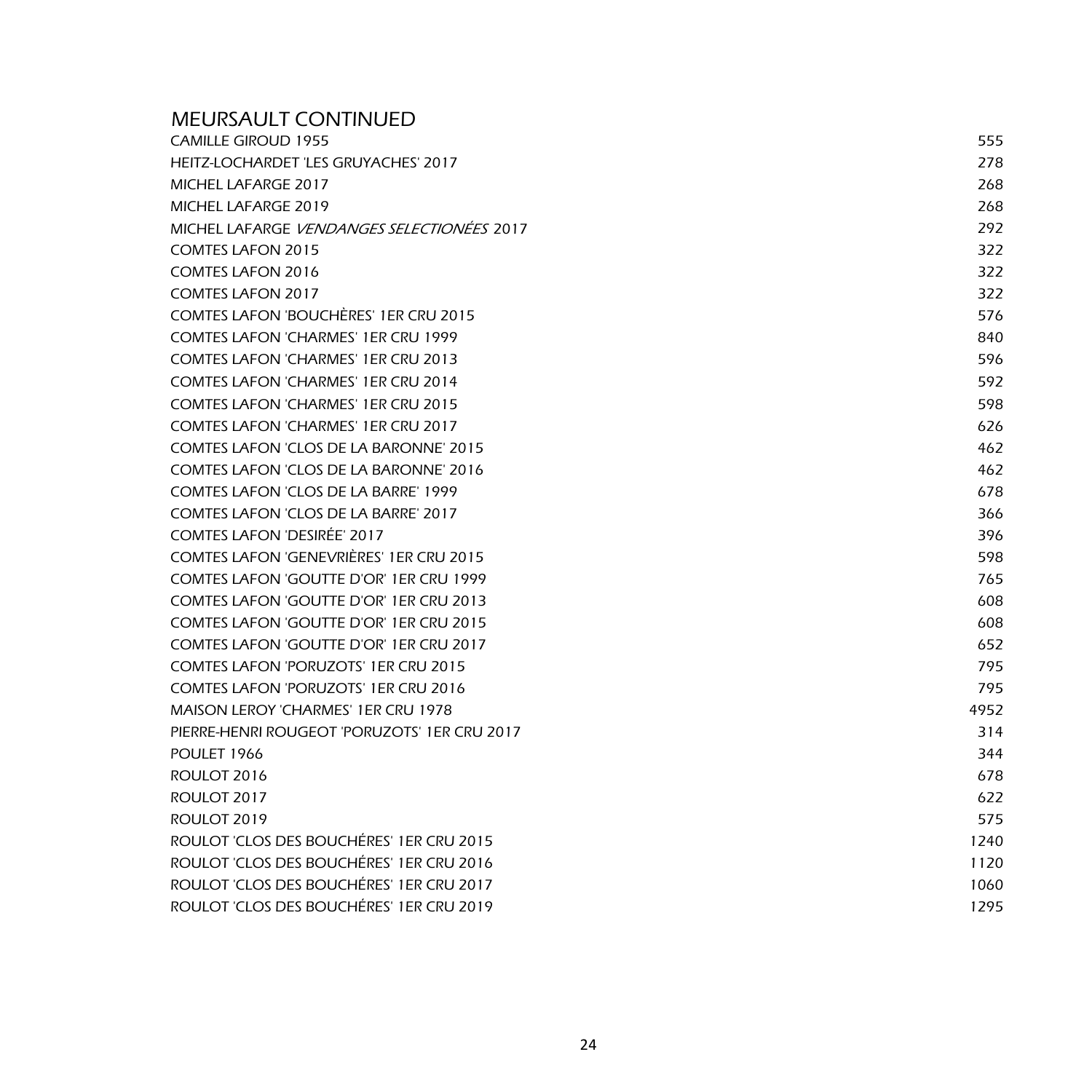#### PULIGNY-MONTRACHET

HENRI BOILLOT 'CLOS DE LA MOUCHÈRE' 1ER CRU 1978 1180 HENRI BOILLOT 'CLOS DE LA MOUCHÈRE' 1ER CRU 2006 471 HENRI BOILLOT 'CLOS DE LA MOUCHÈRE' 1ER CRU 2007 568 JEAN-LOUIS CHAVY 'LES PERRIERES' 1ER CRU 2016 288 DUJAC 'COMBETTES' 1ER CRU 2016 474 DUJAC 'COMBETTES' 1ER CRU 2017 466 DUJAC 'COMBETTES' 1ER CRU 2019 598 DUJAC 'FOLATIÈRES' 1ER CRU 2016 368 DUJAC 'FOLATIÈRES' 1ER CRU 2017 372 DUJAC 'FOLATIÈRES' 1ER CRU 2019 525 PIERRE-YVES COLIN-MOREY 'CHAMP GAIN' 1ER CRU 2019 570 PIERRE-YVES COLIN-MOREY 'LES GARENNES' 1ER CRU 2019 562 PIERRE-YVES COLIN-MOREY 'LES PERRIÈRES' 1ER CRU 2017 628 PIERRE-YVES COLIN-MOREY 'LES PERRIÈRES' 1ER CRU 2019 628 GÉNOT-BOULANGER 'LA GARENNE' 1ER CRU 2016 295 GÉNOT-BOULANGER 'LES NOSROYES' 2017 221 DES LAMBRAYS 'CLOS DU CAILLERET' 1ER CRU 2015 395 DES LAMBRAYS 'FOLATIÈRES' 1ER CRU 2015 364 HUBERT LAMY 'LES TREMBLOTS' 2016 296 LATOUR-GIRAUD 'CHAMPS CANET' 1ER CRU 2017 364 puligny-montrachet is the greatest village in the world for chardonnay. wines from this small village have greater aromatic intensity and more prominent minerality than the wines made in chassagne-montrachet or meursault.

LATOUR-GIRAUD 'CHAMPS CANET' 1ER CRU 2019 364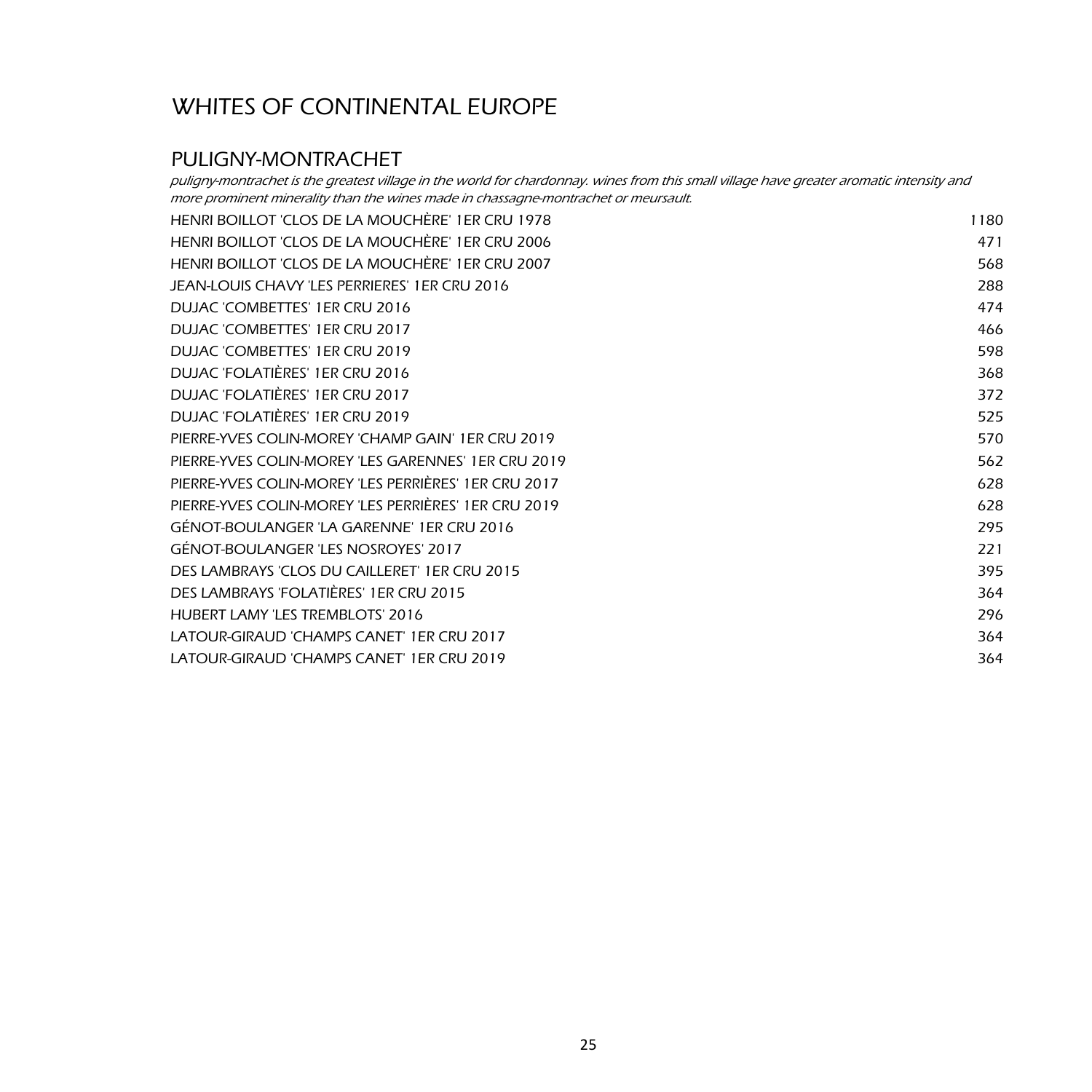#### PULIGNY-MONTRACHET CONTINUED

| LEFLAIVE 2019                                                       | 462  |
|---------------------------------------------------------------------|------|
| LEFLAIVE 'CLAVOILLON' 1ER CRU 2017                                  | 488  |
| LEFLAIVE 'CLAVOILLON' 1ER CRU 2019                                  | 654  |
| LEFLAIVE 'PUCELLES' 1ER CRU 2017                                    | 899  |
| LEFLAIVE 'PUCELLES' 1ER CRU 2019                                    | 1288 |
| MAISON LEROY 'CHAMPS GAIN' 1ER CRU 1978                             | 4952 |
| DE MONTILLE 'LE CAILLERET' 1ER CRU 2014                             | 348  |
| PAUL PERNOT 'CHALUMAUX' 1ER CRU 2015                                | 216  |
| PAUL PERNOT 'CHAMP CANET' <i>CLOS DE LA JAQUELOTTE</i> 1ER CRU 2017 | 233  |
| PAUL PERNOT 'CLOS DE LA GARENNE' 1ER CRU 2015                       | 229  |
| PAUL PERNOT 'CLOS DE LA GARENNE' 1ER CRU 2016                       | 229  |
| JEAN-CLAUDE RAMONET 'CHAMPS-CANET' 1ER CRU 2016                     | 495  |
|                                                                     |      |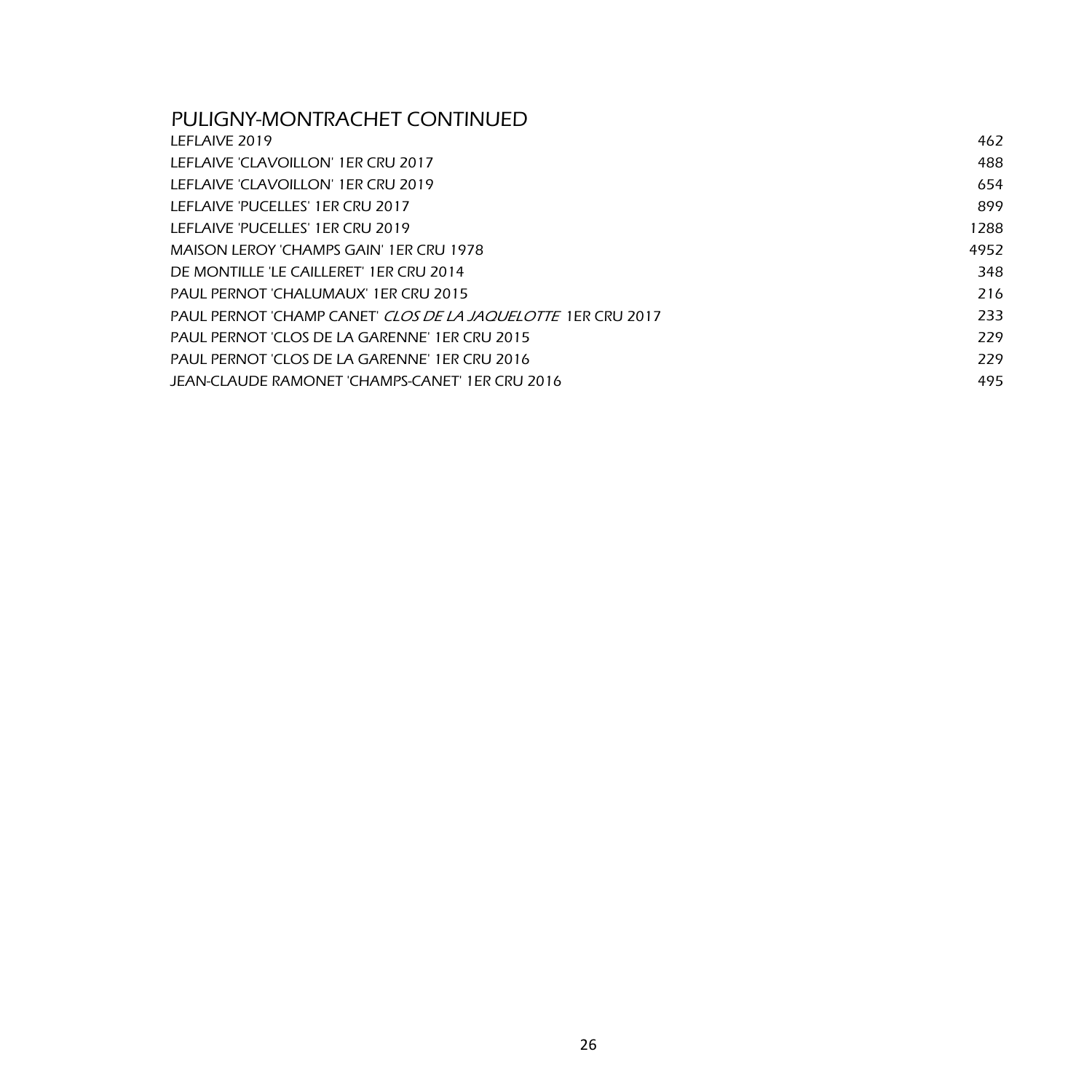#### CHASSAGNE-MONTRACHET

chassagne-montrachet has always been seen as puligny's lesser stepsibling. these are musclular wines with the ability to outclass their more famous sibling to the north.

| BERNARD MOREAU 'CHENEVOTTES' 1ER CRU 2010                 | 408 |
|-----------------------------------------------------------|-----|
| BERNARD MOREAU 'LA MALTROIE' 1ER CRU 2015                 | 282 |
| BERNARD MOREAU 'LES MORGEOT' 1ER CRU 2015                 | 274 |
| BERNARD MOREAU 'LES VERGERS' 1ER CRU 2011                 | 322 |
| PIERRE-YVES COLIN-MOREY 'ABBAYE DE MORGEOT' 1ER CRU 2014  | 412 |
| PIERRE-YVES COLIN-MOREY 'ABBAYE DE MORGEOT' 1ER CRU 2019  | 412 |
| PIERRE-YVES COLIN-MOREY 'ANSEGNIÉRES' 1ER CRU 2010        | 332 |
| PIERRE-YVES COLIN-MOREY 'ANCEGNIERES' 1ER CRU 2017        | 294 |
| PIERRE-YVES COLIN-MOREY 'LES CHENEVOTTES' 1ER CRU 2017    | 418 |
| PIERRE-YVES COLIN-MOREY 'LES CHENEVOTTES' 1ER CRU 2019    | 418 |
| PIERRE-YVES COLIN-MOREY 'LA GRANDE MONTAGNE' 1ER CRU 2015 | 306 |
| PIERRE-YVES COLIN-MOREY 'MORGEOT' 1ER CRU 2017            | 408 |
| PIERRE-YVES COLIN-MOREY 'VIDE BOURSES' 1ER CRU 2009       | 488 |
| GÉNOT-BOULANGER 'LES VERGERS' 1ER CRU 2019                | 288 |
| VINCENT DANCER 'LA ROMANÉE' 1ER CRU 2005                  | 363 |
| LOUIS LATOUR 'MORGEOT' 1ER CRU 1999                       | 218 |
| HEITZ-LOCHARDET 'LA MALTROIE' 1ER CRU 2017                | 358 |
| HEITZ-LOCHARDET 'TÊTE DU CLOS' 1ER CRU 2017               | 326 |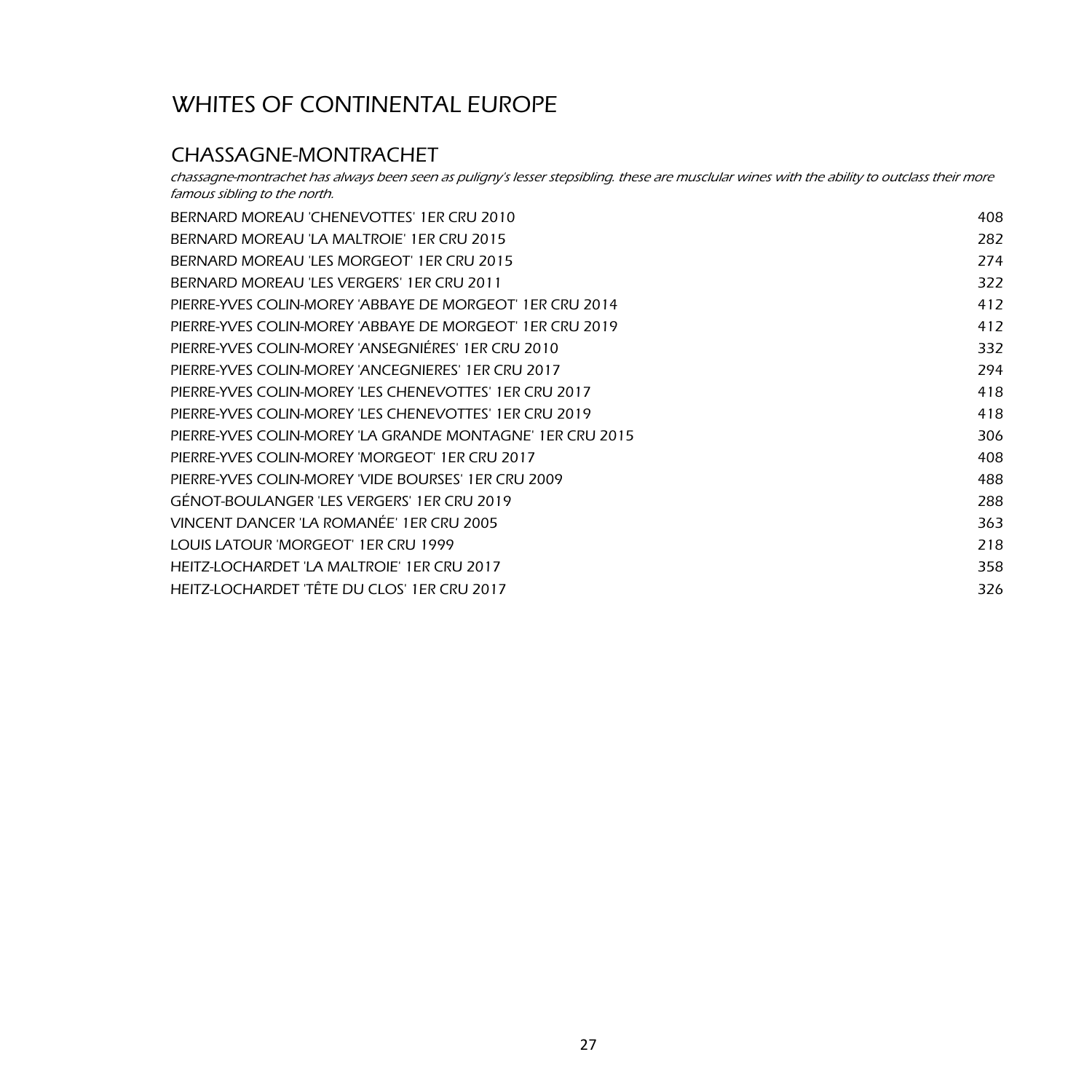#### CHASSAGNE-MONTRACHET CONTINUED

| CAROLINE MOREY 'CHAMBRÉES' 1ER CRU 2017              | 214 |
|------------------------------------------------------|-----|
| THOMAS MOREY 'BAUDINES' 1ER CRU 2017                 | 202 |
| THOMAS MOREY 'VIDE BOURSE' 1ER CRU 2015              | 326 |
| THOMAS MOREY 'VIDE BOURSE' 1ER CRU 2016              | 326 |
| THOMAS MOREY 'VIDE BOURSE' 1ER CRU 2017              | 326 |
| LAMY-PILLOT 'MORGEOT' 1FR CRU 1992                   | 528 |
| JEAN-MARC PILLOT 'LES VERGERS' 1ER CRU 2018          | 418 |
| PAUL PILLOT 2014                                     | 198 |
| PAUL PILLOT 2016                                     | 188 |
| PAUL PILLOT 2019                                     | 178 |
| PAUL PILLOT 'LA GRANDE MONTAGNE' 1ER CRU 2019        | 428 |
| PAUL PILLOT 'LES CHAMPS-GAINS' 1ER CRU 2017          | 264 |
| PAUL PILLOT 'LES MAZURES' 2017                       | 204 |
| <b>PAUL PILLOT 'LES MAZURES' 2019</b>                | 204 |
| PAUL PILLOT 'CLOS SAINT-JEAN' 1ER CRU 2019           | 276 |
| JEAN-CLAUDE RAMONET 'ABBAYE DE MORGEOT' 1ER CRU 2016 | 354 |
| JEAN-CLAUDE RAMONET 'LES CAILLERETS' 1ER CRU 2015    | 365 |
| JEAN-CLAUDE RAMONET 'LES CAILLERETS' 1ER CRU 2016    | 365 |
| JEAN-CLAUDE RAMONET 'LES CHAUMÉES' 1ER CRU 2015      | 365 |
| JEAN-CLAUDE RAMONET 'LES CHAUMÉES' 1ER CRU 2016      | 365 |
| JEAN-CLAUDE RAMONET 'MORGEOT' 1ER CRU 2014           | 292 |
| JEAN-CLAUDE RAMONET 'LES RUCHOTTES' 1ER CRU 2015     | 496 |
| JEAN-CLAUDE RAMONET 'LES RUCHOTTES' 1ER CRU 2016     | 496 |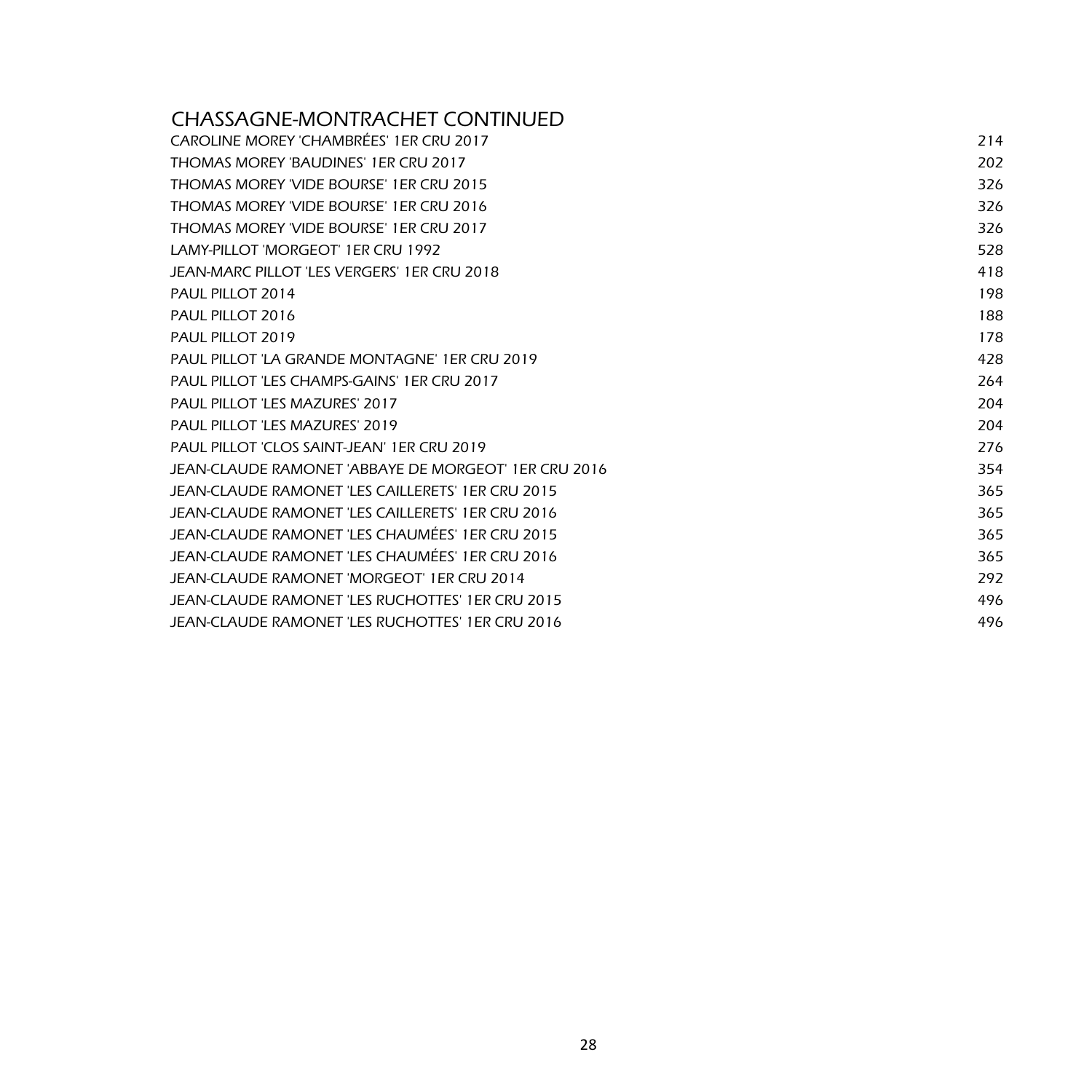#### SAINT-AUBIN

this overlooked commune for white burgundy ironically "overlooks", some of the greatest chardonnay vineyards in the world. you can even throw a stone from certain vineyards in saint-aubin right into chevalier-montrachet grand cru… just down the hill.

| PHILIPPE COLIN 'LES COMBES' 1ER CRU 2005              | 204 |
|-------------------------------------------------------|-----|
| PIERRE-YVES COLIN-MOREY 'LE BANC' 2017                | 166 |
| PIERRE-YVES COLIN-MOREY 'LE BANC' 2019                | 172 |
| PIERRE-YVES COLIN-MOREY 'LES CHAMPLOTS' 1ER CRU 2015  | 192 |
| PIERRE-YVES COLIN-MOREY 'LES CHAMPLOTS' 1ER CRU 2016  | 188 |
| PIERRE-YVES COLIN-MOREY CUVEE MARGUERITE 1ER CRU 2016 | 171 |
| PIERRE-YVES COLIN-MOREY CUVEE MARGUERITE 1ER CRU 2017 | 171 |
| HUBERT LAMY 'CLOS DE LA CHATENIERE' 1ER CRU 2016      | 229 |
| HUBERT LAMY 'DERRIÈRE CHEZ EDOUARD' 1ER CRU 2016      | 188 |
| HUBERT LAMY 'EN REMILLY' 1ER CRU 2016                 | 229 |
| <b>PAUL PILLOT 'LES CHARMOIS' 1ER CRU 2016</b>        | 221 |
| PAUL PILLOT 'LES CHARMOIS' 1ER CRU 2017               | 204 |
| PAUL PILLOT 'LES CHARMOIS' 1ER CRU 2019               | 182 |
| JEAN-CLAUDE RAMONET 'LES CHARMOIS' 1ER CRU 2014       | 186 |
|                                                       |     |

#### GRAND CRUS OF THE CÔTE DE BEAUNE

a handful of perfectly situated slopes in burgundy are known as grand crus. they produce the most complex and ageworthy chardonnays on earth.

| BONNEAU DU MARTRAY 'CORTON-CHARLEMAGNE' 1962                | 2900 |
|-------------------------------------------------------------|------|
| BONNEAU DU MARTRAY 'CORTON-CHARLEMAGNE' 2005                | 623  |
| PIERRE-YVES COLIN-MOREY 'BÂTARD-MONTRACHET' 2015            | 1585 |
| PIERRE-YVES COLIN-MOREY 'BIENVENUES-BÂTARD-MONTRACHET' 2015 | 1490 |
| LOUIS LATOUR 'CORTON-CHARLEMAGNE' 2002                      | 655  |
| LEFLAIVE 'BATÂRD-MONTRACHET' 2017                           | 1680 |
| LEFLAIVE 'BATÂRD-MONTRACHET' 2019                           | 2422 |
| LEFLAIVE 'BIENVENUES-BATÂRD-MONTRACHET' 2017                | 1960 |
| LEFLAIVE 'BIENVENUES-BATÂRD-MONTRACHET' 2019                | 2505 |
| LEFLAIVE 'CHEVALIER-MONTRACHET' 2017                        | 2600 |
| LEFLAIVE 'CHEVALIER-MONTRACHET' 2019                        | 2988 |
| JEAN-MARC PILLOT 'CHEVALIER-MONTRACHET' 2018                | 1708 |
| JEAN-MARC PILLOT 'CORTON-CHARLEMAGNE' 2018                  | 788  |
| JEAN-CLAUDE RAMONET 'BATÂRD-MONTRACHET' 2016                | 1360 |
| JEAN-CLAUDE RAMONET 'BIENVENUES-BATÂRD-MONTRACHET' 2016     | 1600 |
| JEAN-CLAUDE RAMONET 'MONTRACHET' 2012                       | 1892 |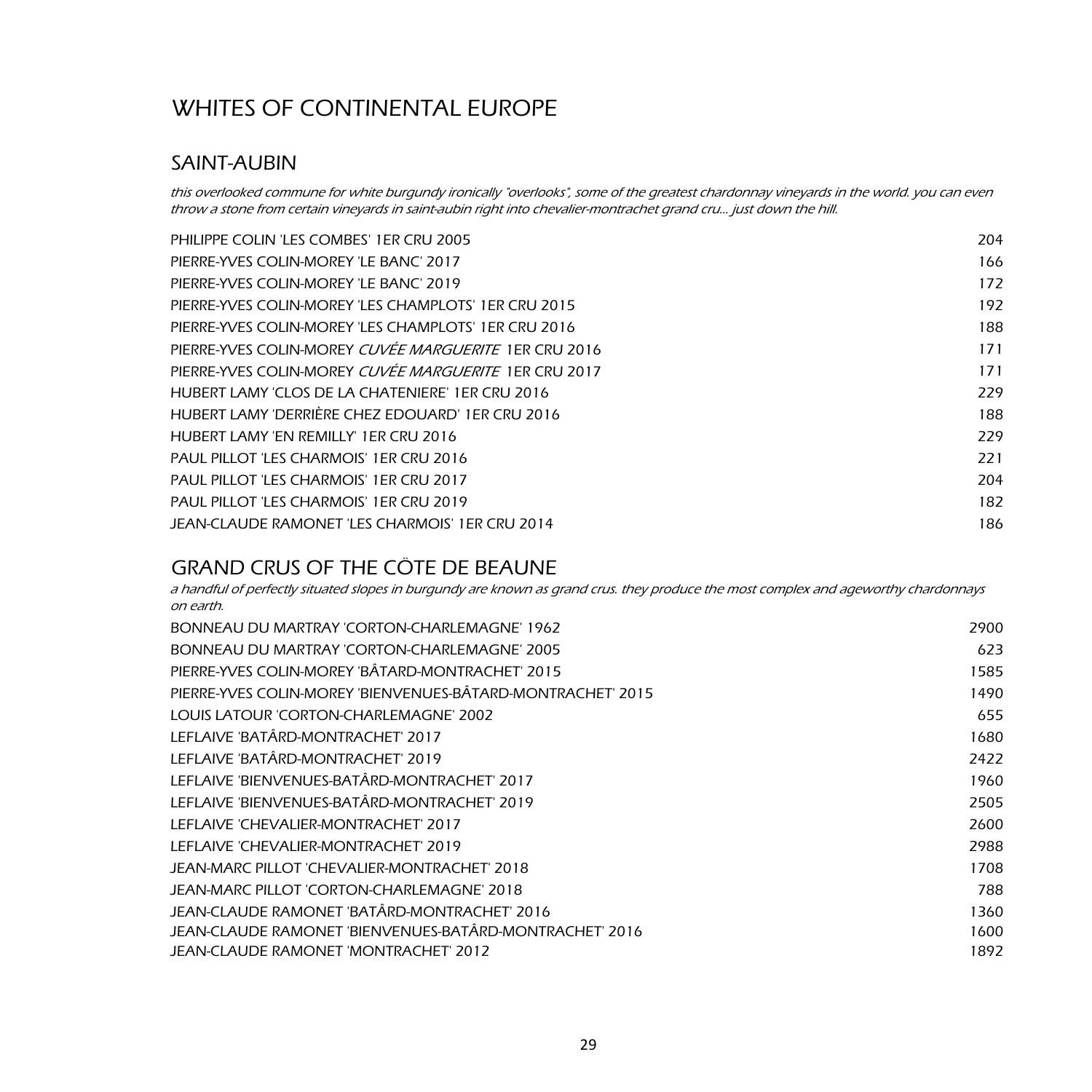| <b>FRANCE   LOIRE VALLEY SAUVIGNON BLANC</b>              |      |
|-----------------------------------------------------------|------|
| <b>BARTON &amp; GUESTIER, SANCERRE 1973</b>               | 282  |
| FRANÇOIS COTAT 'LES CULS DE BEAUJEU,' SANCERRE 2020       | 212  |
| FRANÇOIS COTAT 'LA GRANDE CÔTE', SANCERRE 2017            | 205  |
| FRANÇOIS COTAT 'LES MONTS DAMNÉS', SANCERRE 2016          | 216  |
| DIDIER DAGUENEAU ASTEROIDE, POUILLY-FUMÉ 2012             | 1895 |
| DIDIER DAGUENEAU BLANC FUMÉ DE POUILLY, POUILLY-FUMÉ 2015 | 208  |
| DIDIER DAGUENEAU BLANC FUMÉ DE POUILLY, POUILLY-FUMÉ 2018 | 217  |
| DIDIER DAGUENEAU 'BUISSON RENARD', POUILLY-FUMÉ 2013      | 355  |
| DIDIER DAGUENEAU 'BUISSON RENARD', POUILLY-FUMÉ 2014      | 348  |
| DIDIER DAGUENEAU 'BUISSON RENARD', POUILLY-FUMÉ 2015      | 372  |
| DIDIER DAGUENEAU 'BUISSON RENARD', POUILLY-FUMÉ 2016      | 365  |
| DIDIER DAGUENEAU 'LES MONTS DAMNÉS', SANCERRE 2016        | 374  |
| DIDIER DAGUENEAU PUR SANG, POUILLY-FUMÉ 2014              | 279  |
| DIDIER DAGUENEAU PUR SANG, POUILLY-FUMÉ 2015              | 279  |
| DIDIER DAGUENEAU PUR SANG, POUILLY-FUMÉ 2016              | 279  |
| DIDIER DAGUENEAU PUR SANG, POUILLY-FUMÉ 2018              | 279  |
| DIDIER DAGUENEAU SILEX, POUILLY-FUMÉ 2015                 | 292  |
| DIDIER DAGUENEAU SILEX, POUILLY-FUMÉ 2016                 | 292  |
| ALPHONSE MELLOT 'MOUSSIÉRE', SANCERRE 1982                | 282  |
| <b>GERARD ET PIERRE MORIN, SANCERRE 2005</b>              | 182  |
| <b>PAUL THOMAS 'LA COMTESSE' SANCERRE 2009</b>            | 198  |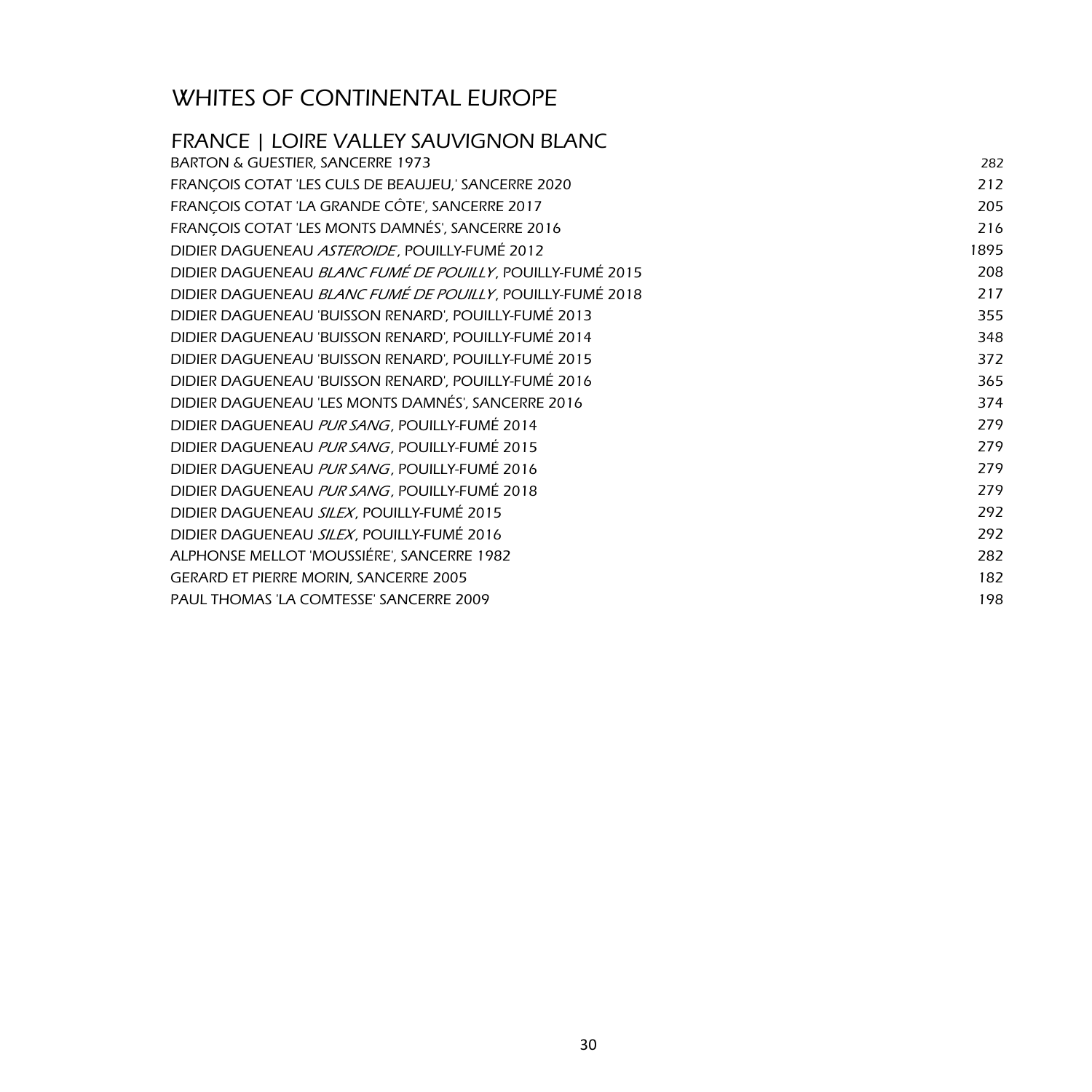| <b>FRANCE   LOIRE VALLEY CHENIN BLANC</b>                                        |     |
|----------------------------------------------------------------------------------|-----|
| DOMAINE AUX MOINES, SAVENNIÈRES-ROCHE-AUX-MOINES 1999                            | 104 |
| PATRICK BAUDOUIN 'BELLEVUE', SAVENNIÈRES 2016                                    | 168 |
| BAUMARD TRIE SPECIALE, SAVENNIÈRES 1995                                          | 299 |
| BAUMARD TRIE SPECIALE, SAVENNIÈRES 1997                                          | 299 |
| DES VIEUX PRESSOIR, SAUMUR 1999                                                  | 131 |
| CHÂTEAU DE BONNEZEAUX LA MONTAGNE SALVE REGINA, ANJOU 2016                       | 114 |
| CHÂTEAU DE BONNEZEAUX LA MONTAGNE, ANJOU 2017                                    | 105 |
| CHÂTEAU DE BONNEZEAUX VIEILLES VIGNES DU FIEFS PREVOST, ANJOU 2017               | 139 |
| DU COLLIER, SAUMUR 2015                                                          | 154 |
| STÉPHANE COSSAIS 'LE VOLAGRÉ', MONTLOUIS-SUR-LOIRE 2007                          | 124 |
| GUIBERTEAU 'LES MOULINS', SAUMUR 2017                                            | 108 |
| HUET 'CLOS DU BOURG' SEC, VOUVRAY 2017                                           | 97  |
| HUET 'LE MONT' SEC, VOUVRAY 2017                                                 | 88  |
| NICHOLAS JOLY 'CLOS DE LA COULEE DE SERRANT', SAVENNIÈRES-COULEE DE SERRANT 2017 | 227 |
| MONCONTOUR DEMI-SEC, VOUVRAY 1983                                                | 206 |
| ERIC MORGAT FIDES, SAVENNIÈRES 2015                                              | 144 |
| ERIC MORGAT 'CLOS SERTEAUX', SAVENNIÈRES 2015                                    | 206 |
| CLOS ROUGEARD 'BRÉZÉ', SAUMUR 2008                                               | 570 |
| TAILLE AUX LOUPS LA BRETTONIÉRE, VIN DE FRANCE 2015                              | 88  |
| YVONNE, SAUMUR 2015                                                              | 98  |
| YVONNE, SAUMUR 2016                                                              | 96  |
|                                                                                  |     |

#### FRANCE | LOIRE VALLEY ROMORANTIN

FRANÇOIS CAZIN CUVÉE RENAISSANCE , COUR-CHEVERNY 2009 89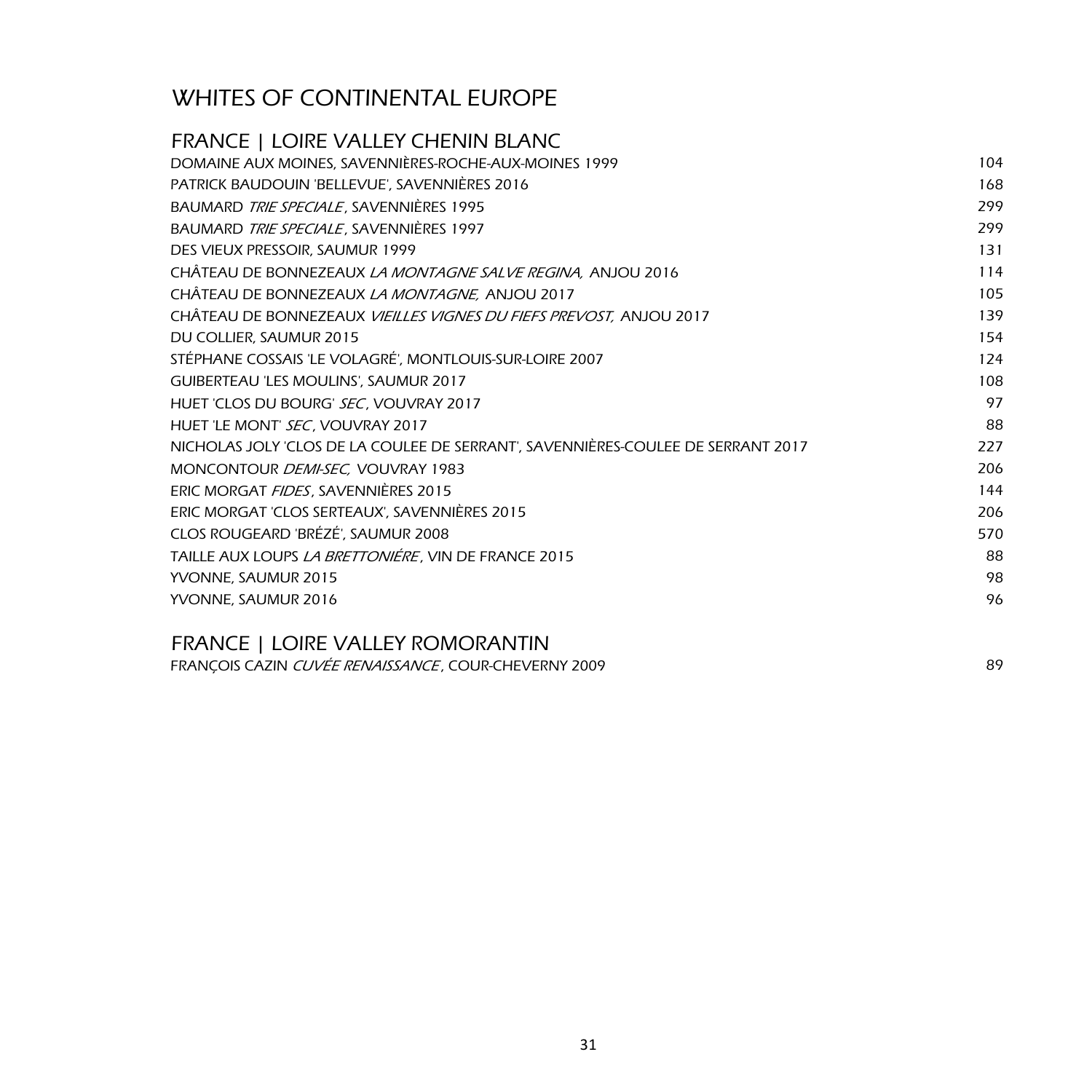| <b>FRANCE   BORDEAUX</b>                                                        |      |
|---------------------------------------------------------------------------------|------|
| LA BARONIE, GRAVES 1989                                                         | 194  |
| DOMAINE DE CHEVALIER ESPRIT DE CHEVALIER, PESSAC-LÉOGNAN 1999                   | 208  |
| D'YOUEM Y, BORDEAUX SUPÉRIEUR 1962                                              | 2598 |
| D'YOUEM Y, BORDEAUX SUPÉRIEUR 2018                                              | 562  |
| D'YQUEM Y, BORDEAUX SUPÉRIEUR 2019                                              | 588  |
| DE FIEUZAL, PESSAC-LÉOGNAN 2000                                                 | 326  |
| DE FIEUZAL, PESSAC-LÉOGNAN 2018                                                 | 220  |
| OLIVIER, PESSAC-LÉOGNAN 1962                                                    | 374  |
| PAPE CLÉMENT, PESSAC-LÉOGNAN 2012                                               | 534  |
| LES PLANTIERS DU HAUT BRION, PESSAC-LÉOGNAN 2002                                | 305  |
| <b>FRANCE   SAVOIE</b>                                                          |      |
| ARDOISIÈRES ALTESSE QUARTZ, CÔTEAU DE CEVINS 2013                               | 264  |
| CÔTES ROUSSES JACQUÉRE D ARMENAZ, SAINT-JEAN-DE-LA-PORTE 2016                   | 77   |
| <b>FRANCE   JURA</b>                                                            |      |
| PEGGY ET JEAN PASCAL BURONFOSSE CHARDONNAY EPHEMERE 2015                        | 138  |
| PEGGY ET JEAN PASCAL BURONFOSSE CHARDONNAY <i>MARCUS TERENTIUS VARRO</i> 2016   | 96   |
| DES COTEAUX DU VAL DE SORNE CHARDONNAY 2018                                     | 114  |
| JEAN-FRANÇOIS GANEVAT SAVAGNIN LES VIGNES DU MON PÈRE OUILLÉ 2002               | 288  |
| JULIEN LABET SAVAGNIN EN CHALASSE 2008                                          | 162  |
| MACLE VIN JAUNE, CHATEAU-CHALON 1985                                            | 744  |
| MACLE VIN JAUNE, CHATEAU-CHALON 1998                                            | 520  |
| MACLE VIN JAUNE, CHATEAU-CHALON 2004                                            | 396  |
| DU PELICAN CHARDONNAY, ARBOIS 2017                                              | 104  |
| DU PELICAN CHARDONNAY EN BARBI, ARBOIS 2018                                     | 172  |
| DU PELICAN CHARDONNAY GRAND CUROULET, ARBOIS 2018                               | 172  |
| DU PELICAN SAVAGNIN GRAND CUROULET, ARBOIS 2018                                 | 172  |
| DU PELICAN SAVAGNIN MACERATION PELLICULAIRE, ARBOIS 2019                        | 158  |
| BÉNÉDICTE ET STÉPHANE TISSOT CHARDONNAY 'EMPREINTE', ARBOIS 2011                | 133  |
| BÉNÉDICTE ET STÉPHANE TISSOT CHARDONNAY 'LES GRAVIÈRES', ARBOIS 2016            | 117  |
| BÉNÉDICTE ET STÉPHANE TISSOT CHARDONNAY 'CLOS DE LA TOUR DE CURON', ARBOIS 2015 | 298  |
| BÉNÉDICTE ET STÉPHANE TISSOT SAVAGNIN <i>AMPHORE SANS SOUFFRE,</i> ARBOIS 2015  | 162  |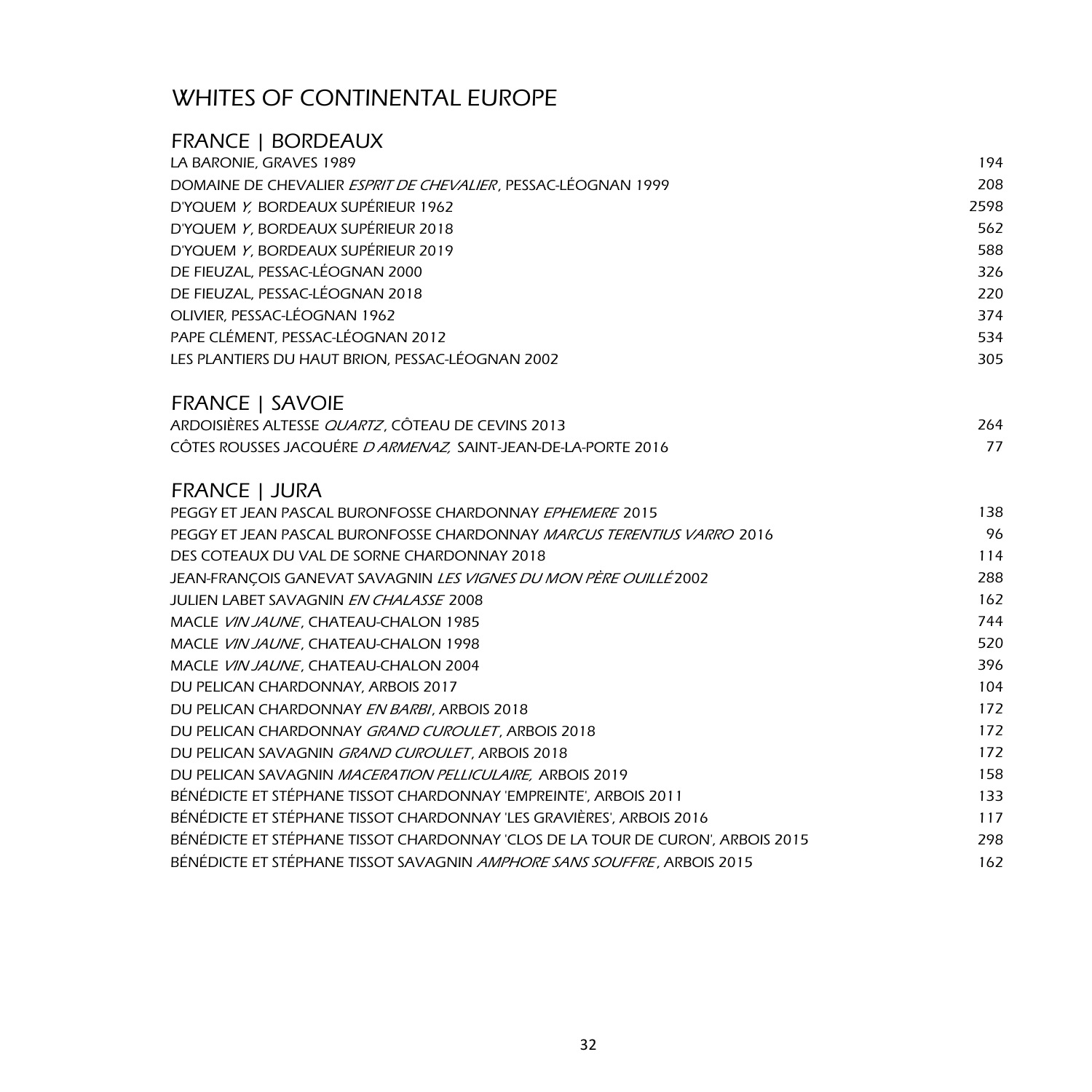## FRANCE | ALSACE

| HUGEL RIESLING 'SCHOENENBOURG' <i>GROSSI LAUE</i> GRAND CRU 2011 | 212 |
|------------------------------------------------------------------|-----|
| HUGEL RIESLING 'SCHOELHAMMER' GRAND CRU 2008                     | 272 |
| TRIMBACH RIESLING 'CLOS ST. HUNE' 2007                           | 445 |
| TRIMBACH RIESLING <i>CUVÉE FREDERIC EMILE</i> 2008               | 172 |
| TRIMBACH RIESLING <i>CUVÉE FREDERIC EMILE</i> 2010               | 174 |
| ZIND-HUMBRECHT GEWURZTRAMINER 'CLOS WINDSBUHL' 2012              | 168 |
| VALENTIN ZUSSLIN RIESLING 'PFINGTSBERG' GRAND CRU 2007           | 175 |
| VALENTIN ZUSSLIN RIESLING 'PFINGTSBERG' GRAND CRU 2009           | 165 |
| VALENTIN ZUSSLIN RIESLING 'PFINGTSBERG' GRAND CRU 2014           | 155 |
|                                                                  |     |

#### AUSTRIA | RIESLING

| EMMERICH KNOLL DÜRSTEINER KELLERBERG' SMARAGD, WACHAU 2016    | 164 |
|---------------------------------------------------------------|-----|
| EMMERICH KNOLL 'DÜRSTEINER KELLERBERG' SMARAGD, WACHAU 2017   | 191 |
| EMMERICH KNOLL 'LOIBNER' SMARAGD, WACHAU 2017                 | 133 |
| EMMERICH KNOLL 'LOIBNER LOIBENBERG' SMARAGD, WACHAU 2016      | 168 |
| EMMERICH KNOLL 'LOIBNER LOIBENBERG' SMARAGD, WACHAU 2017      | 186 |
| EMMERICH KNOLL 'LOIBNER SCHUTT' SMARAGD, WACHAU 2016          | 171 |
| EMMERICH KNOLL LOIBNER VINOTHEKFÜLLUNG SMARAGD, WACHAU 2016   | 222 |
| EMMERICH KNOLL LOIBNER VINOTHEKFULLUNG SMARAGD, WACHAU 2017   | 252 |
| EMMERICH KNOLL 'STEINER PFAFFENBERG' SELECTION, KREMSTAL 2017 | 199 |
| MALAT 'SILBERBICHL', KREMSTAL 2013                            | 85  |
| F.X. PICHLER 'LOIBNER LOIBENBERG' SMARAGD, WACHAU 2016        | 168 |
| F.X. PICHLER 'LOIBNER STEINERTAL' SMARAGD, WACHAU 2016        | 168 |
| SALOMON-UNDHOF 'PFAFFENBERG' <i>RESERVE</i> , KREMSTAL 2011   | 116 |
| TEGERNSEERHOF "LOIBNER LOIBENBERG' SMARAGD, WACHAU 2012       | 144 |
| VEYDER-MALBERG 'ELSARNER BRANDSTATT', WACHAU 2017             | 234 |
| VEYDER-MALBERG 'WEISSENKIRCHENER BUSCHENBERG', WACHAU 2017    | 298 |
|                                                               |     |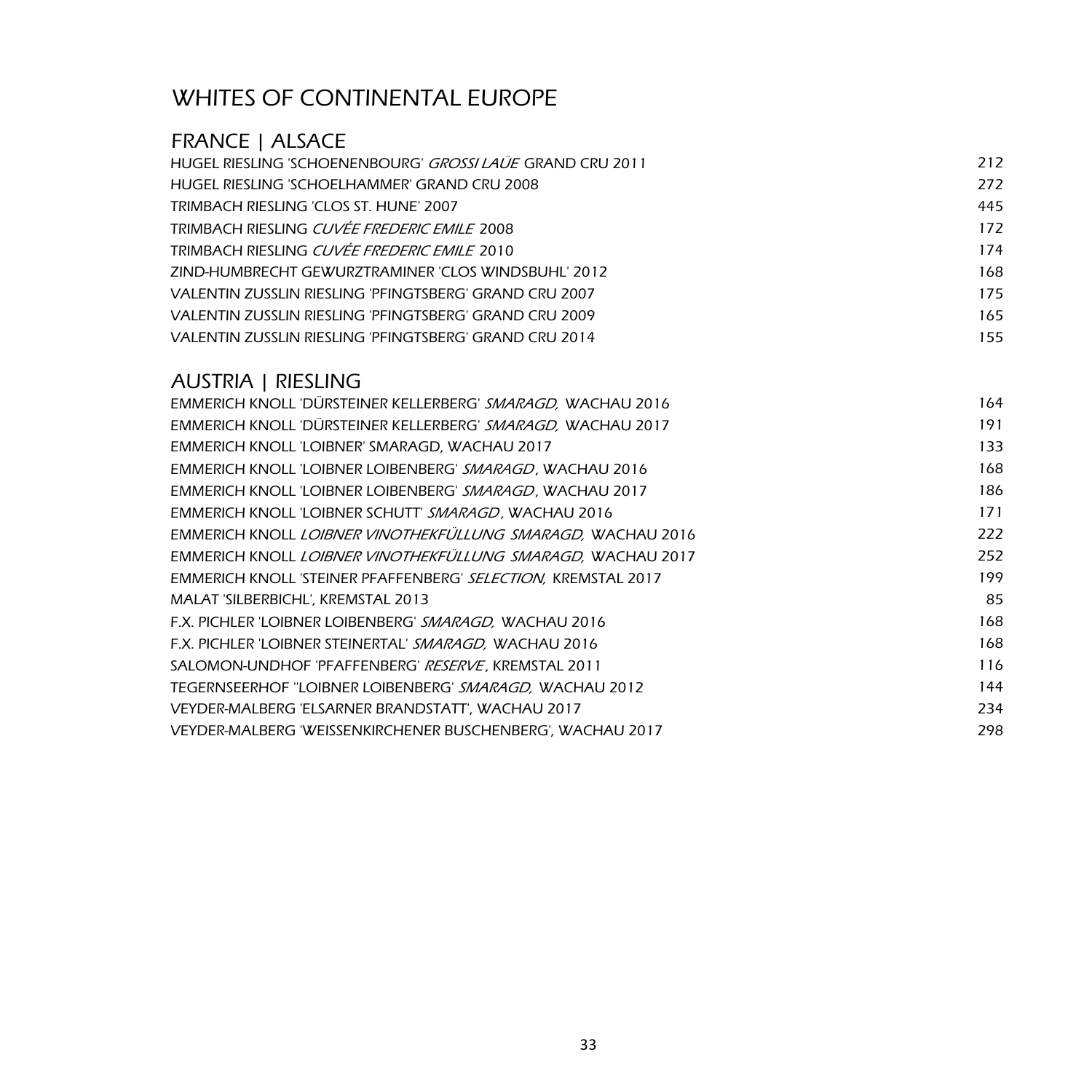# AUSTRIA | GRÜNER VELTLINER

| FRANZ HIRTZBERGER 'SPITZER AXPOINT' SMARAGD, WACHAU 2006           | 219 |
|--------------------------------------------------------------------|-----|
| FRANZ HIRTZBERGER 'SPITZER AXPOINT' SMARAGD, WACHAU 2010           | 179 |
| JURTSCHITCH 'LANGENLOIS KAFERBERG', KAMPTAL 2016                   | 152 |
| EMMERICH KNOLL 'LOIBNER KREUTLES' SMARAGD, WACHAU 2016             | 133 |
| EMMERICH KNOLL 'LOIBNER SCHUTT' SMARAGD, WACHAU 2016               | 152 |
| EMMERICH KNOLL 'LOIBNER SCHUTT' SMARAGD, WACHAU 2017               | 175 |
| EMMERICH KNOLL 'LOIBNER TRUM' FEDERSPIEL, WACHAU 2016              | 116 |
| EMMERICH KNOLL LOIBNER VINOTHEKFÜLLUNG SMARAGD, WACHAU 2001        | 302 |
| EMMERICH KNOLL LOIBNER VINOTHEKFULLUNG SMARAGD, WACHAU 2002        | 285 |
| EMMERICH KNOLL LOIBNER VINOTHEKFÜLLUNG SMARAGD, WACHAU 2017        | 228 |
| BARBARA ÖHLZELT 'ZÖBINGER,' KAMPTAL 2020                           | 72  |
| F.X. PICHLER 'DÜRNSTEINER LIEBENBERG' SMARAGD, WACHAU 2016         | 148 |
| F.X. PICHLER 'DÜRNSTEINER LIEBENBERG' SMARAGD, WACHAU 2017         | 136 |
| F.X. PICHLER 'DÜRNSTEINER LIEBENBERG' SMARAGD, WACHAU 2018         | 124 |
| F.X. PICHLER 'DÜRNSTEINER KELLERBERG' SMARAGD, WACHAU 2016         | 172 |
| F.X. PICHLER 'DURNSTEINER KELLERBERG' SMARAGD, WACHAU 2017         | 168 |
| F.X. PICHLER 'DÜRNSTEINER KELLERBERG' SMARAGD, WACHAU 2018         | 166 |
| F.X. PICHLER 'LOIBNER LOIBENBERG' SMARAGD, WACHAU 2016             | 154 |
| F.X. PICHLER 'LOIBNER STEINERTAL' SMARAGD, WACHAU 2016             | 166 |
| F.X. PICHLER M SMARAGD, WACHAU 2002                                | 299 |
| RUDI PICHLER 'WÖSENDORFER HOCHRAIN' SMARAGD, WACHAU 2006           | 212 |
| PRAGER 'WEISSENKIRCHEN ZWERITHALER KAMMERGÜT' SMARAGD, WACHAU 2002 | 228 |
| TEGERNSEERHOF FEDERSPIEL, WACHAU 2013                              | 97  |
| VEYDER-MALBERG LIEBEDICH, WACHAU 2016                              | 112 |
| VEYDER-MALBERG LIEBEDICH, WACHAU 2017                              | 112 |
| WALZER RESERVE, KREMSTAL 2017                                      | 78  |
|                                                                    |     |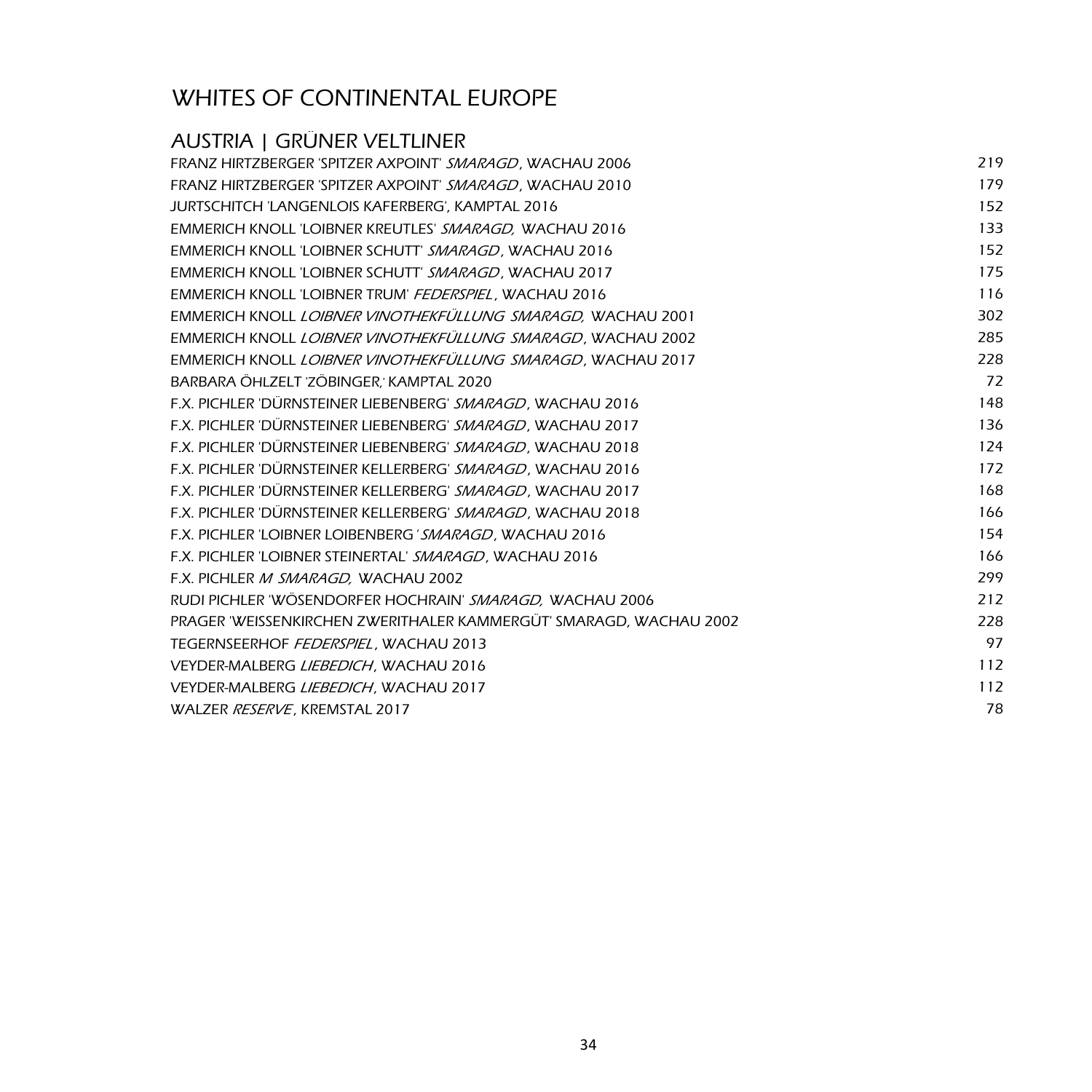| <b>AUSTRIA   GEMISCHTER SATZ</b>                                                 |      |
|----------------------------------------------------------------------------------|------|
| JUTTA AMBROSITCH 'RINGELSPIEL', VIENNA 2017                                      | 134  |
| KOLFOK GRUNER VELTLINER-CHARDONNAY-MUSCAT 'QUERSCHNITT' MITTELBURGENLAND 2017    | 69   |
| WIENINGER 'NUSSBERG' ALTE REBEN, VIENNA 2013                                     | 98   |
| AUSTRIA   CHARDONNAY AND WEISSBURGUNDER                                          |      |
| EMMERICH KNOLL CHARDONNAY 'LOIBNER', WACHAU 2016                                 | 173  |
| EMMERICH KNOLL CHARDONNAY 'LOIBNER', WACHAU 2017                                 | 171  |
| RUDI PICHLER 'WÖSENDORFER KOLLMUTZ' SMARAGD, WACHAU 2004                         | 188  |
| <b>GERMANY   DRY RIESLING</b>                                                    |      |
| JB BECKER 'WALLUFER BERG BILDSTOCK' KABINETT TROCKEN, RHEINGAU 2019              | 82   |
| KELLER G-MAX, RHEINHESSEN 2016                                                   | 1720 |
| KELLER 'NIERSTEINER HIPPING' GROSSES GEWACHS, RHEINHESSEN 2016                   | 602  |
| KELLER 'WESTENHOFEN BRUNNENHÄUSCHEN' ABTS ERDE GROSSES GEWACHS, RHEINHESSEN 2016 | 309  |
| EGON MULLER 'SCHARZHOFBERG', SAAR 2018                                           | 208  |
| PRINZ VON HESSEN, RHEINGAU 2004                                                  | 196  |
| SCHLOSS LIESER 'BRAUNEBERGER JUFFER SONNENUHR' GROSSES GEWACHS, MOSEL 2019       | 158  |
| VOLLENWEIDER SCHIMBOCK, MOSEL 2016                                               | 158  |
| VOLLENWEIDER SCHIMBOCK, MOSEL 2017                                               | 158  |
| VOLLENWEIDER SCHIMBOCK, MOSEL 2018                                               | 158  |
| <b>GERMANY   OFF-DRY RIESLING</b>                                                |      |
| DONNHOFF 'NORHEIMER KIRSCHHECK' SPÄTLESE, NAHE 2003                              | 312  |
| DONNHOFF 'OBERHÄUSER BRÜCKE' SPÄTLESE, NAHE 2003                                 | 312  |
| DONNHOFF 'SCHLOSBÖCKELHEIMER KUPFERGRUBE' SPÄTLESE, NAHE 2003                    | 312  |
| DR. LOOSEN 'WEHLENER SONNENUHR' KABINETT, MOSEL 2020                             | 72   |
| JOACHIM FLICK 'HOCHHEIMER KONIGIN VICTORIABERG' SPÄTLESE, RHEINGAU 2015          | 88   |
| TONI JOST 'BACHARACHER HAHN' SPÄTLESE, MITTELRHEIN 2005                          | 78   |
| KELLER 'WESTENHOFEN KIRCHSPIEL' SPÄTLESE, RHEINHESSEN 2006                       | 219  |
| EGON MULLER 'SCHARZHOFBERGER' KABINETT, MOSEL 2018                               | 272  |
| EGON MULLER 'WILTINGER BRAUNE KUPP' SPÄTLESE, MOSEL 2015                         | 248  |
| PETER LAUER 'AYLER' FASS 87 KABINETT, MOSEL 2020                                 | 89   |
| PETER LAUER 'AYLER' FASS 3 FEINHERB, MOSEL 2020                                  | 93   |
| PETER LAUER 'KERN' FASS 9 GROSS LAGE, MOSEL 2020                                 | 112  |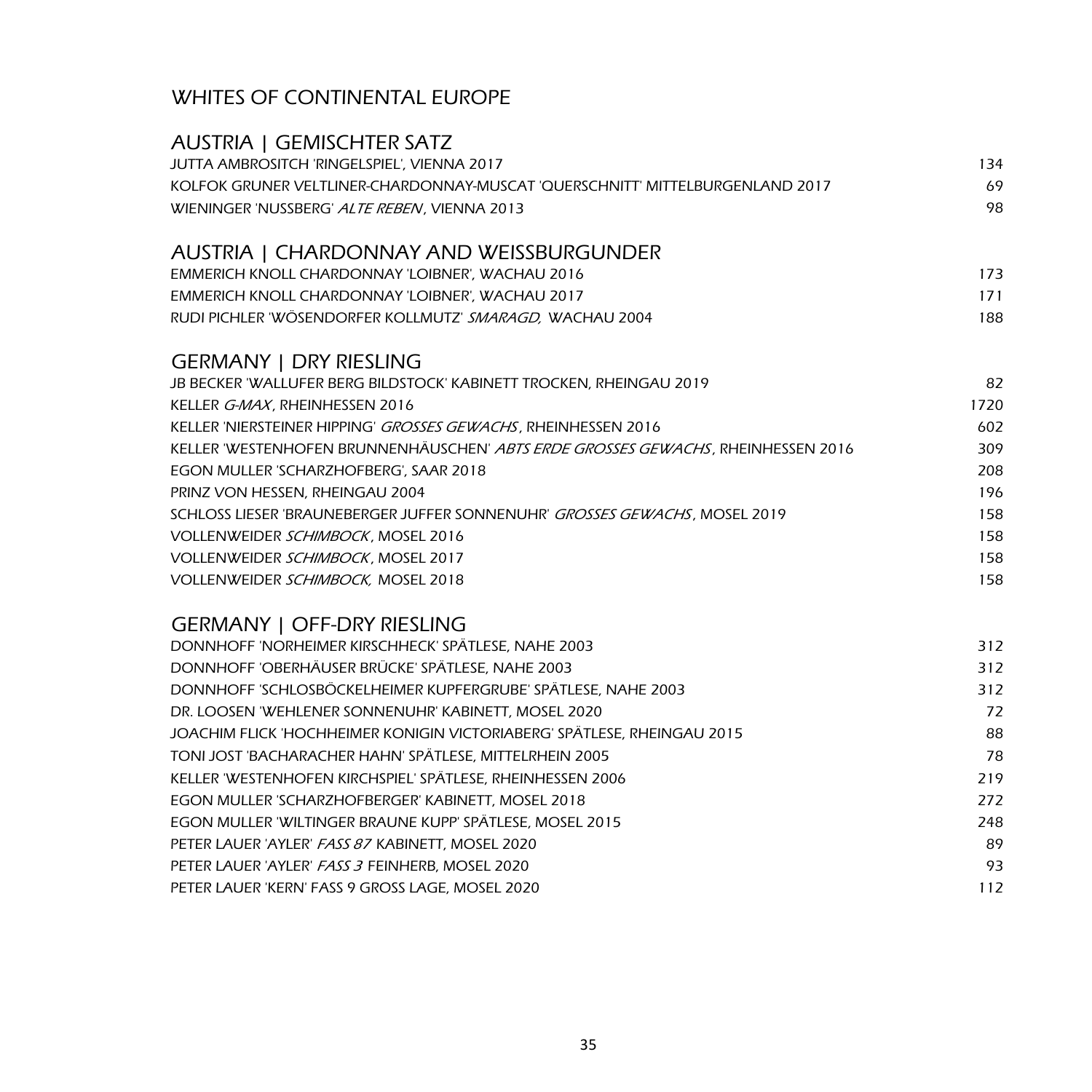| <b>SWITZERLAND</b>                                                                                                                          |     |
|---------------------------------------------------------------------------------------------------------------------------------------------|-----|
| ANNE-CAROLE ET CONRAD CALOZ SAVAGNIN 'LES BERNUNES', VALAIS 2017                                                                            | 164 |
| <b>HUNGARY</b><br>ZOLTÁN DEMETER HÁRSLEVELŰ 'SZERELMI', TOKAJI 2009                                                                         | 148 |
| SPAIN   GALICIA                                                                                                                             |     |
| just as the church brought the wine grape to northern europe, it also brought the wine grape into the iberean peninsula after an absence of |     |

multiple centuries. the camino de santiago pilgrimage reached its apex after the 12th century as the moorish rule began to collapse. devout catholics traveled from as far as modern day czech republic to reach st. james' reputed buirial site at santiago de compostela in galicia. along the way, grape vines were planted for sacramental purposes and many grapes in spain today likely came from countries along this journey.

| DO FERREIRO ALBARIÑO CEPAS VELLAS, RIAS BAIXAS, GALICIA, SPAIN 2017                  | 144 |
|--------------------------------------------------------------------------------------|-----|
| DO FERREIRO ALBARIÑO DOS FERRADOS, RIAS BAIXAS, GALICIA, SPAIN 2017                  | 179 |
| DO FERREIRO ALBARIÑO 'LOURIDO', RIAS BAIXAS, GALICIA, SPAIN 2017                     | 168 |
| LADERIAS DO XIL GODELLO-PALOMINO BLEND <i>BRANCO DE SANTA CRUZ</i> . VALDEORRAS 2016 | 138 |
| LUIS RODRIGUEZ TREIXADURA BLEND ESCOLMA, RIBEIRO 2010                                | 186 |
| LUIS RODRIGUEZ TREIXADURA BLEND <i>ESCOLMA</i> , RIBEIRO 2014                        | 184 |
| RAÚL PÉREZ ALBARIÑO SKETCH, RIAS BAIXAS 2015                                         | 216 |
| VIÑA SOMOZA GODELLO AS 2 LADIERAS, VALDEORRAS 2015                                   | 98  |
| VIÑA SOMOZA GODELLO EDEDIA, VALDEORRAS 2015                                          | 128 |

### SPAIN | CATALONIA AND BASQUE COUNTRY

though technically part of spain, catalonia and basque country consider themselves independent and have on several recent occasions attempted to secede from the rest of spain. this basque corner of spain has a unique cultural identity, and this is exemplified by its unique cuisine, ciders, and wines.

| AMEZTOI PRIMUS, GETARIAKO TXAKOLINA 2018                                   | 88  |
|----------------------------------------------------------------------------|-----|
| ENRIC SOLER XAREL-LO <i>NUN</i> , PENEDES, SPAIN 2015                      | 144 |
| TERROIR AL LIMIT PEDRO XIMENEZ-MACABEO <i>PEDRA DE GUIX</i> . PRIORAT 2012 | 178 |

#### SPAIN | RIOJA

rioja is renowned for its legendary, long lived reds. its whites, based on viura and malvasia, are lesser known as they comprise a minor proportion of thew regions wines. however, the best of them are equally long lived and perhaps the most ageworthy dry white wine made anywhere.

| LOPEZ DE HEREDIA 'VIÑA TONDONIA' <i>RESERVA</i> 2005 | 166 |
|------------------------------------------------------|-----|
| LOPEZ DE HEREDIA 'VIÑA TONDONIA' GRAN RESERVA 1996   | 266 |
| REMELLURI 2015                                       | 256 |
| REMELLURI 2016                                       | 238 |
| REMELLURI 2018                                       | 233 |
|                                                      |     |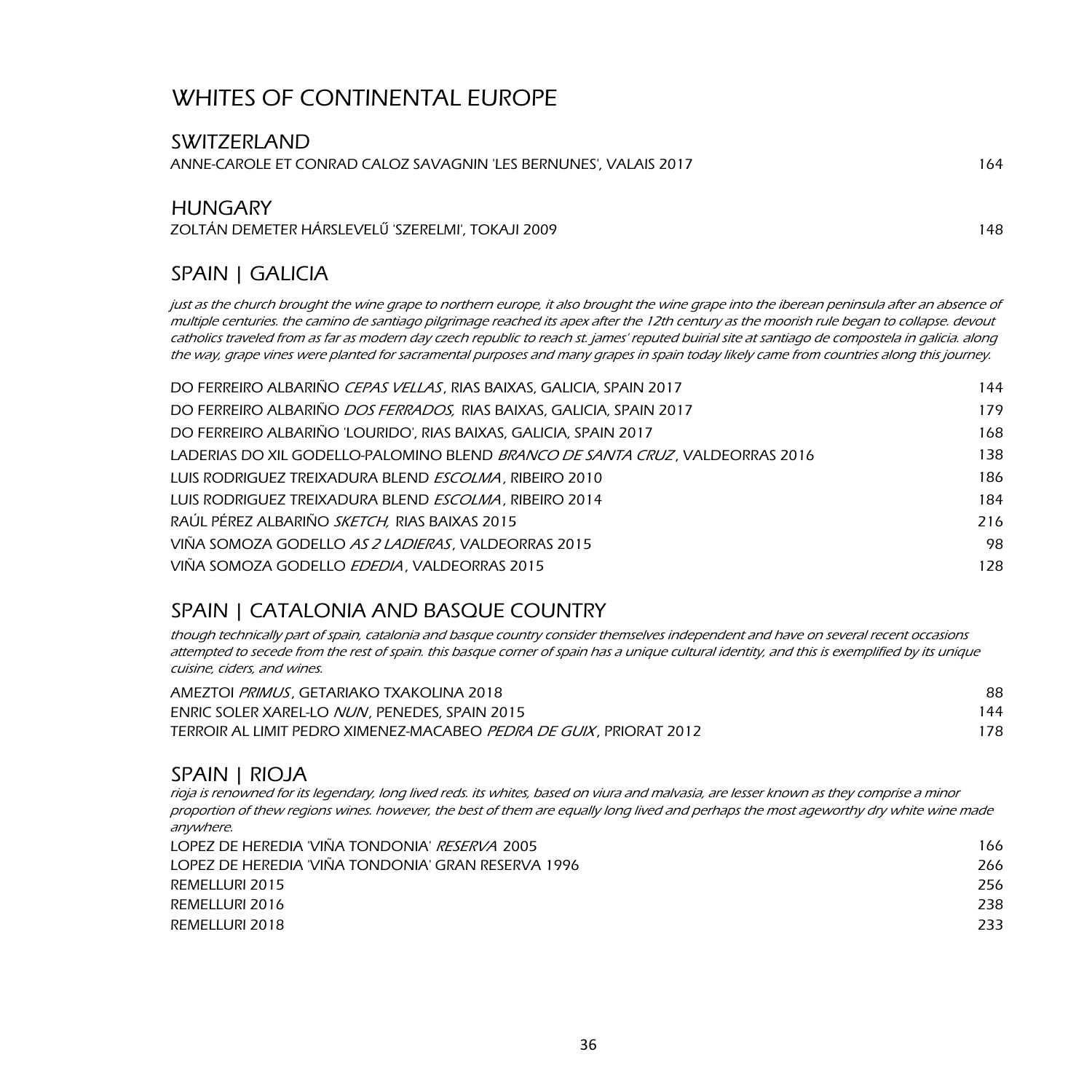SPAIN | NAVARRA ARINZANO CHARDONNAY GRAN VINO BLANCO 2010 198

#### SPAIN | RUEDA SHAYA VERDEJO 2020 60

#### SPAIN | CANARY ISLANDS

this archipelago off the coast of morocco is an unlikely place to find world class wines. however, its terrain is topographically diverse, and many high altitude sites offer a unique microclimate to make cool-climate style wines, despite its subtropical location.

| ENVINATE LISTAN BLANCO 'PALO BLANCO'. TENERIFE. CANARY ISLANDS 2016             | 166. |
|---------------------------------------------------------------------------------|------|
| ENVINATE ALBILLO-GUAL-MARMAJUELO BLEND 'TAGANAN', TENERIFE, CANARY ISLANDS 2016 | 108  |
| ENVINATE ALBILLO-GUAL-MARMAJUELO BLEND 'TAGANAN'. TENERIFE. CANARY ISLANDS 2017 | 78.  |

#### PORTUGAL

| MANUEL JOSÉ COLARES MALVASIA, COLARES 2009               | 89. |
|----------------------------------------------------------|-----|
| NIEPOORT BICAL BLEND <i>VINHAS VELHAS.</i> BAIRRADA 2014 | 106 |
| NIEPOORT ENCRUZADO BLEND <i>BUCACO</i> 2001              | 244 |
| NIEPOORT ENCRUZADO BLEND <i>BUCACO</i> 2014              | 143 |

#### PORTUGAL | AZORES ISLANDS

during the age of exploration, the azores were discovered along the journey to the new world. wine from the island of pico was already prized and sold as far away as st. petersburg starting in the 16th century, long before winemaking on the more famous island of madeira had been perfected. after a long period of obscurity, the wines from the volcanic azores are starting to make serious waves as a new terroir for wines of the mid-atlantic.

| AZORES WINE CO. ARINTO ARINTO DOS ACORES NON SUR LIES, PICO 2016 | 109 |
|------------------------------------------------------------------|-----|
| AZORES WINE CO. VERDELHO O ORIGINAL, PICO 2016                   | 155 |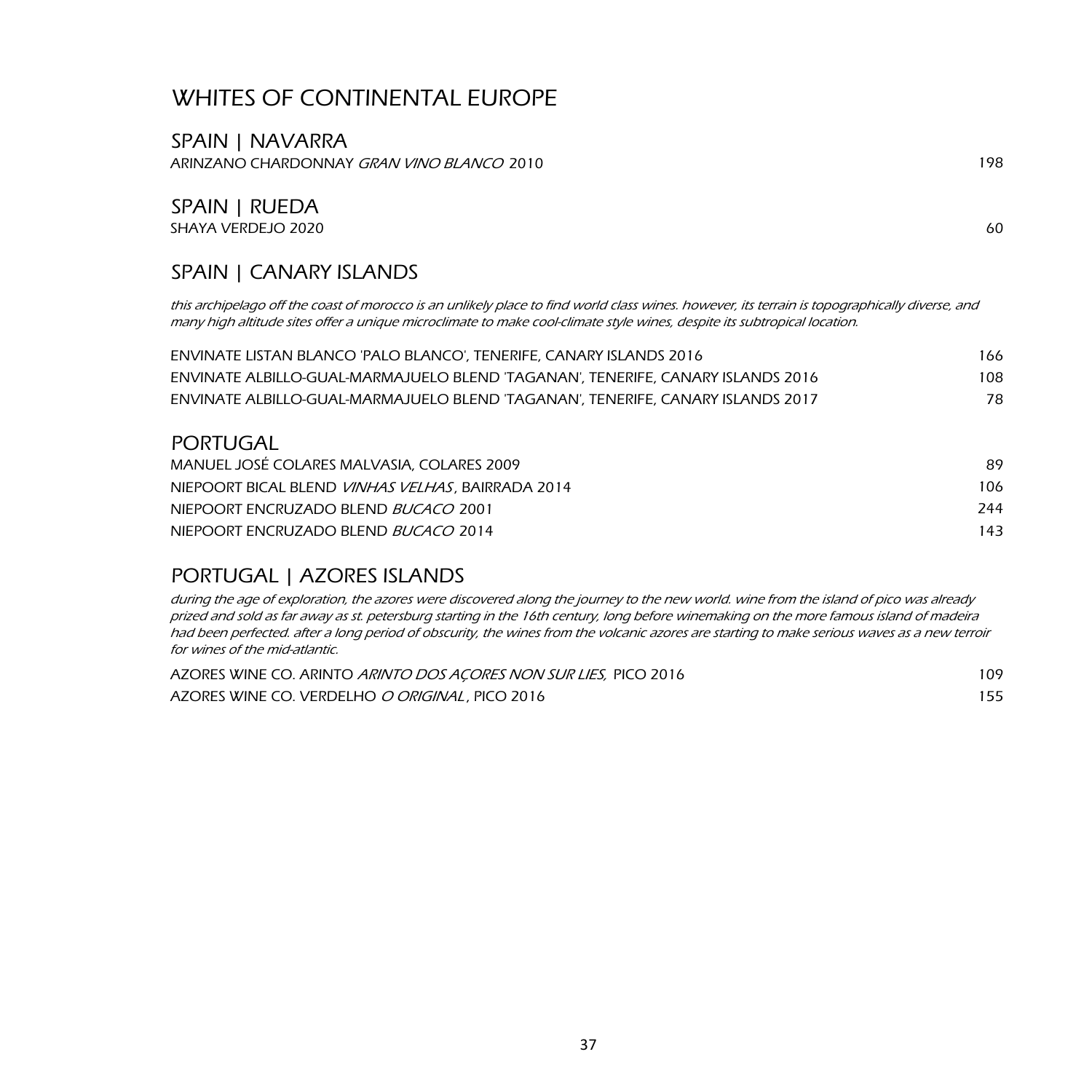## WHITES OF THE NEW WORLD

free from the shackles of appelation d'origine laws, the new world is a vignerons paradise. with both mediterranean and continental climates, great winemakers take inspiration from their old-world counterparts and the true possibilities are endless. the following section celebrates the achievements of the new world, and many of these wines are made by our friends.

#### UNITED STATES | LESSER KNOWN GRAPES

| ARNOT ROBERTS RIBOLLA GIALLA 'VARE', NAPA VALLEY, CALIFORNIA 2016                              | 151 |
|------------------------------------------------------------------------------------------------|-----|
| ARNOT ROBERTS RIBOLLA GIALLA 'VARE', NAPA VALLEY, CALIFORNIA 2017                              | 151 |
| BEDROCK WINE CO. GEWURZTRAMINER 'ALTA VISTA', MOON MOUNTAIN, SONOMA, CALIFORNIA 2018           | 86  |
| BEDROCK 'COMPAGNI PORTIS' FIELD BLEND, SONOMA VALLEY 2011                                      | 242 |
| BEDROCK 'COMPAGNI PORTIS' FIELD BLEND, SONOMA VALLEY 2012                                      | 242 |
| BEDROCK 'COMPAGNI PORTIS' FIELD BLEND, SONOMA VALLEY 2014                                      | 242 |
| CAMERON MOSCATO-CHARDONNAY-PINOT BIANCO GIULIANO, WILLAMETTE VALLEY, OREGON 2017               | 81  |
| GEYSER PEAK GEWURZTRAMINER, SONOMA COUNTY, CALIFORNIA 1980                                     | 174 |
| LARKMEAD TOCAI FRIULANO, NAPA VALLEY, CALIFORNIA 2016                                          | 88  |
| LICHEN PINOT NOIR-PINOT GRIS <i>LES PINOTS</i> . ANDERSON VALLEY. CALIFORNIA 2015              | 79  |
| LITTORAI CHENIN BLANC 'THE HAVEN', SONOMA COAST, CALIFORNIA 2014                               | 182 |
| LITTORAI CHENIN BLANC 'THE HAVEN', SONOMA COAST, CALIFORNIA 2016                               | 182 |
| LOVE & TERROIR CHENIN BLANC 'JURASSIC PARK', SANTA YNEZ VALLEY, CALIFORNIA 2017                | 82  |
| LOVE & TERROIR CHENIN BLANC 'JURASSIC PARK', SANTA YNEZ VALLEY, CALIFORNIA 2019                | 82  |
| JAIME MOTLEY 'NORGARD' CHENIN BLANC, MENDOCINO, CALIFORNIA 2017                                | 76  |
| PRECENDENT CHENIN BLANC, BORDEN RANCH, LODI, CALIFORNIA 2014                                   | 68  |
| RAILSBACK FRERES CLAIRETTE, SANTA YNEZ VALLEY, CALIFORNIA 2018                                 | 68  |
| SINE QUA NON WHITE BLEND APERTA, CENTRAL COAST, CALIFORNIA 2018                                | 662 |
| SINE QUA NON CHARDONNAY-ROUSSANNE-PETIT MANSENG ENTRE CHIEN ET LOUP, CALIFORNIA 2015           | 496 |
| sine qua non roussanne-chardonnay-petit manseng-muscat <i>deux grenouilles.</i> California 201 | 528 |
| CHATEAU ST. JEAN SAUVIGNON-BLANC-RIESLING VIN BLANC, ALEXANDER VALLEY, CALIFORNIA 1984         | 229 |
| STERLING MALVASIA, NAPA VALLEY 2008                                                            | 112 |
|                                                                                                |     |

#### UNITED STATES | RIESLING

| CONCANNON CALIFORNIA MOSELLE, LIVERMORE VALLEY, CALIFORNIA 1974 | 385 |
|-----------------------------------------------------------------|-----|
|-----------------------------------------------------------------|-----|

#### CALIFORNIA | SAUVIGNON BLANC

| OJAI 'MCGINLEY.' SANTA YNEZ VALLEY 2021                                           | 82  |
|-----------------------------------------------------------------------------------|-----|
| OVID SALIVIGNON BLANC-VERMENTINO-GRENACHE BLANC BLEND <i>EXPERIMENT W3.6</i> 2016 | 226 |
| OVID SAUVIGNON BLANC-MARSANNE-PICPOUL-VIOGNIER BLEND <i>EXPERIMENT W4.7</i> 2017  | 264 |
| PRESQU'ILE, SANTA MARIA VALLEY 2021                                               | 78  |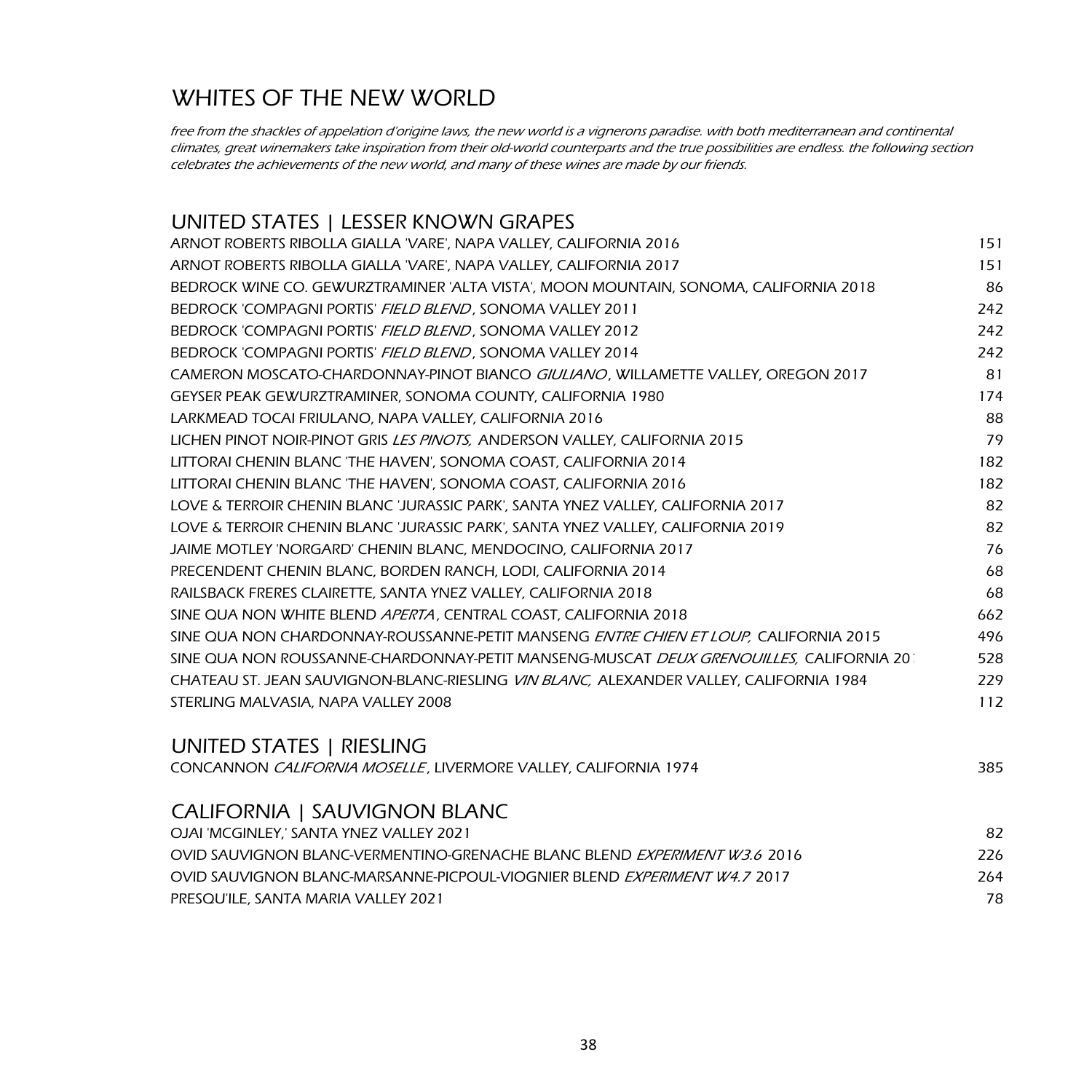## WHITES OF THE NEW WORLD

## CALIFORNIA | CHARDONNAY

| ACACIA 'MARINA', CARNEROS 1987                            | 256 |
|-----------------------------------------------------------|-----|
| ARNOT-ROBERTS 'SANFORD & BENEDICT', STA. RITA HILLS 2018  | 308 |
| ARNOT-ROBERTS 'TROUT GULCH', SANTA CRUZ MOUNTAINS 2017    | 152 |
| ARNOT-ROBERTS 'TROUT GULCH', SANTA CRUZ MOUNTAINS 2018    | 168 |
| ARNOT-ROBERTS 'WATSON RANCH', NAPA VALLEY 2017            | 154 |
| AUBERT 'EASTSIDE', RUSSIAN RIVER VALLEY 2018              | 385 |
| AUBERT 'PARK AVENUE,' SONOMA COAST 2019                   | 226 |
| AUBERT 'POWDER HOUSE', SONOMA COAST 2018                  | 272 |
| CERITAS 'CAREX,' SONOMA COAST 2019                        | 192 |
| CERITAS 'PETER MARTIN RAY', SANTA CRUZ MOUNTAINS 2015     | 194 |
| CERITAS 'PETER MARTIN RAY', SANTA CRUZ MOUNTAINS 2016     | 194 |
| ENFIELD WINE CO. CITRINE 2017                             | 106 |
| ENFIELD 'HAYNES' OLD VINES, COOMBSVILLE, NAPA VALLEY 2017 | 186 |
| LARUE 'H. KLOPP,' SONOMA COAST 2017                       | 146 |
| LITTORAI, SONOMA COAST 2015                               | 222 |
| LITTORAI, SONOMA COAST 2016                               | 216 |
| LITTORAI, SONOMA COAST 2017                               | 204 |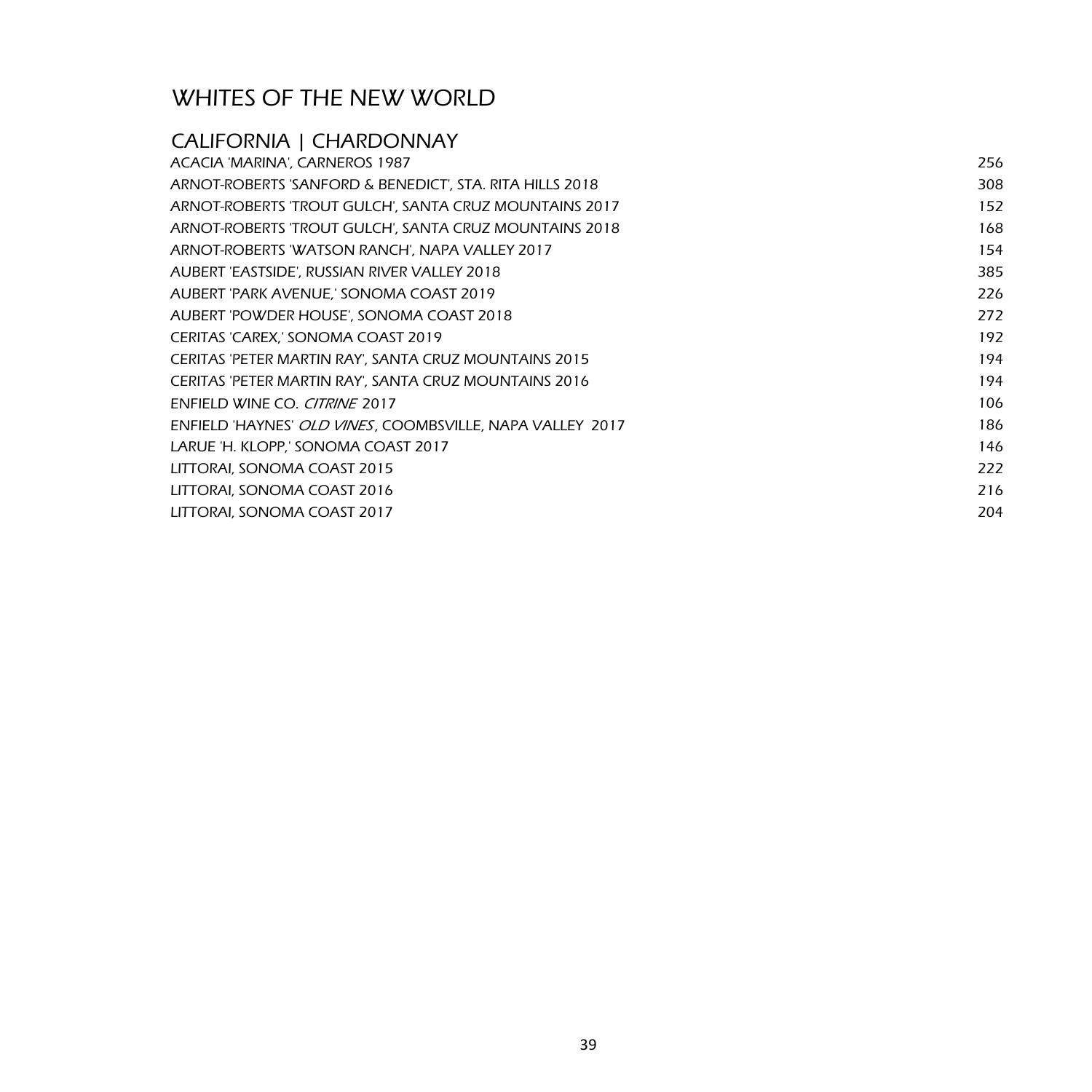# WHITES OF THE NEW WORLD

| <b>CALIFORNIA   CHARDONNAY CONTINUED</b>                |     |
|---------------------------------------------------------|-----|
| LITTORAI 'CHARLES HEINTZ', SONOMA COAST 2014            | 269 |
| LIQUID FARM 'LA HERMANA', STA. RITA HILLS 2013          | 138 |
| MARTINELLI 'CHARLES RANCH', RUSSIAN RIVER VALLEY 2000   | 166 |
| MARTINELLI 'GOLD RIDGE', RUSSIAN RIVER VALLEY 2001      | 128 |
| MARTINELLI 'MARTINELLI ROAD', RUSSIAN RIVER VALLEY 2000 | 172 |
| MARTINELLI 'WOOLSEY ROAD', RUSSIAN RIVER VALLEY 1997    | 161 |
| MARTINELLI 'WOOLSEY ROAD', RUSSIAN RIVER VALLEY 2000    | 144 |
| MOUNT EDEN, SANTA CRUZ MOUNTAINS 2002                   | 324 |
| MOUNT EDEN, SANTA CRUZ MOUNTAINS 2008                   | 288 |
| MOUNT EDEN, SANTA CRUZ MOUNTAINS 2013                   | 204 |
| <b>MOUNT EDEN, SANTA CRUZ MOUNTAINS 2016</b>            | 192 |
| NEWTON UNFILTERED, NAPA VALLEY 2018                     | 115 |
| PEIRSON MEYER, RUSSIAN RIVER VALLEY 2020                | 112 |
| POE 'MANCHESTER RIDGE', MENDOCINO RIDGE 2018            | 88  |
| PRESQU'ILE 'BIEN NACIDO,' SANTA MARIA VALLEY 2018       | 118 |
| PRESOU'LE ESTATE, SANTA MARIA VALLEY 2019               | 102 |
| RADIO COTEAU 'HEINTZ,' SONOMA COAST 2019                | 168 |
| RAYMOND, NAPA VALLEY 1986                               | 322 |
| CHATEAU ST. JEAN 'GAUER RANCH', ALEXANDER VALLEY 1980   | 174 |
| TALBOTT 'DIAMOND T', MONTEREY 1990                      | 198 |
| TYLER 'DIERBERG', SANTA MARIA VALLEY 2015               | 154 |
| TYLER 'DIERBERG', SANTA MARIA VALLEY 2016               | 154 |
| TYLER 'ZOTOVICH', STA. RITA HILLS 2016                  | 119 |
| VILLA MT. EDEN, NAPA VALLEY 1976                        | 221 |
| VILLA MT. EDEN, NAPA VALLEY 1977                        | 216 |
| VILLA MT. EDEN, NAPA VALLEY 1979                        | 212 |
| WHITCRAFT 'SIERRA MADRE', SANTA MARIA VALLEY 2013       | 154 |
| WILLIAMS SELYEM 'DRAKE', RUSSIAN RIVER VALLEY 2007      | 274 |
| WINTERBROOK, SONOMA COUNTY 1990                         | 144 |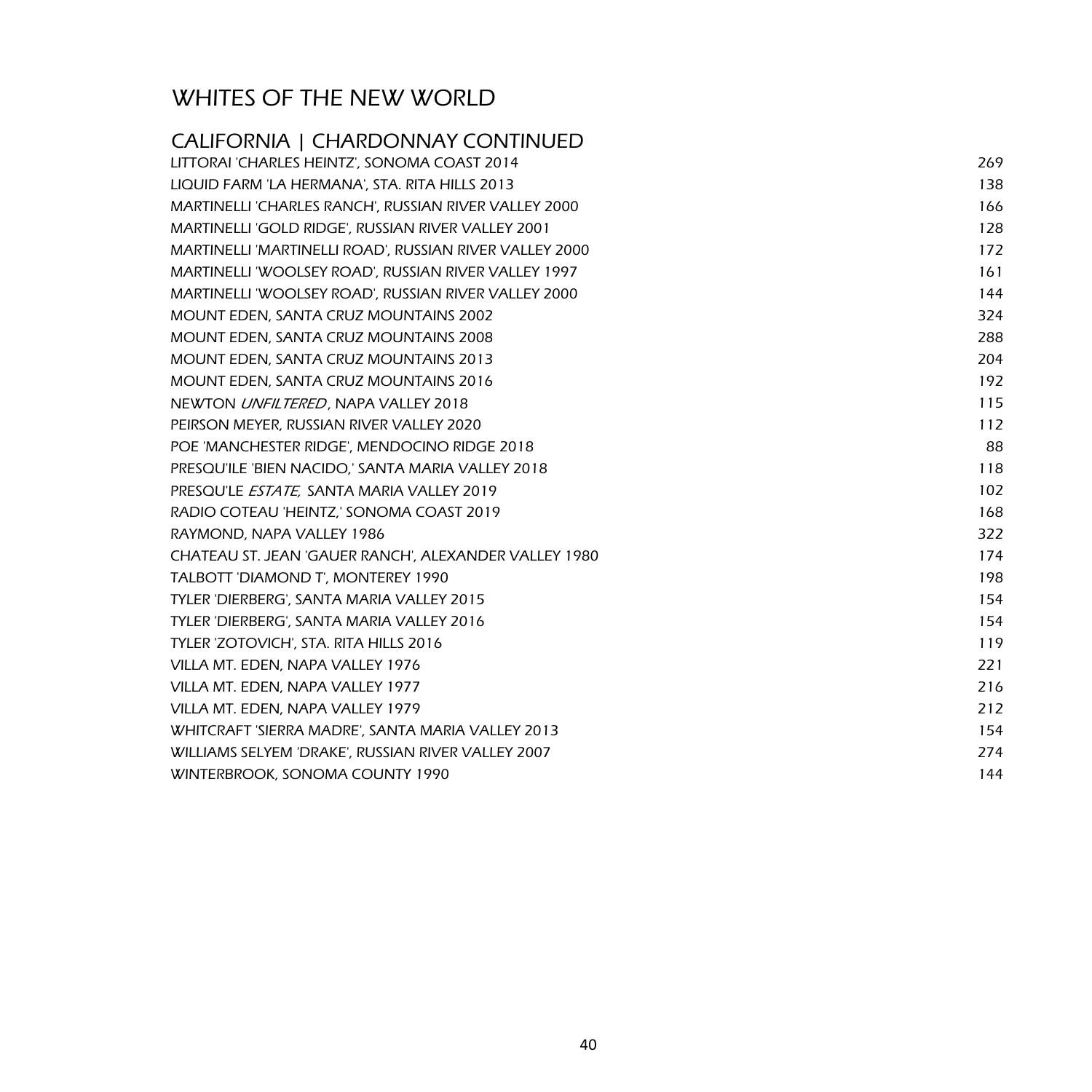## WHITES OF THE NEW WORLD

## OREGON | CHARDONNAY

| CAMERON 'CLOS ELECTRIQUE'. DUNDEE HILLS. WILLAMETTE VALLEY 2011        | 149 |
|------------------------------------------------------------------------|-----|
| CAMERON 'CLOS ELECTRIQUE', DUNDEE HILLS, WILLAMETTE VALLEY 2015        | 135 |
| LINGUA FRANCA AVNI. EOLA-AMITY HILLS. WILLAMETTE VALLEY 2019           | 128 |
| LINGUA FRANCA <i>ESTATE</i> . EOLA-AMITY HILLS. WILLAMETTE VALLEY 2018 | 152 |
| PONZI 'AVELLANA', CHEHALEM MOUNTAINS 2016                              | 179 |

#### SOUTHERN HEMISPHERE

| CHACRA CHARDONNAY, PATAGONIA, ARGENTINA 2020                                             | 264 |
|------------------------------------------------------------------------------------------|-----|
| JACOB'S CREEK RIESLING 'STEINGARTEN,' BAROSSA VALLEY 2002                                | 162 |
| HAMILTON RUSSEL CHARDONNAY, HEMEL-EN-AARDE VALLEY, WALKER BAY, SOUTH AFRICA 2015         | 194 |
| HAMILTON RUSSEL CHARDONNAY, HEMEL-EN-AARDE VALLEY, WALKER BAY, SOUTH AFRICA 2016         | 188 |
| HAMILTON RUSSEL CHARDONNAY, HEMEL-EN-AARDE VALLEY, WALKER BAY, SOUTH AFRICA 2017         | 181 |
| JAUMA CHENIN BLANC <i>SAND ON SCHIST</i> , BLEWITT SPRINGS, MCLAREN VALE, AUSTRALIA 2016 | 96  |
| KUMEU RIVER CHARDONNAY ESTATE, AUCKLAND, NEW ZEALAND 2020                                | 98  |
| MT. BEAUTIFUL RIESLING, CHEVIOT HILLS, CANTERBURY, NEW ZEALAND 2008                      | 118 |
| MT. BEAUTIFUL RIESLING, CHEVIOT HILLS, CANTERBURY, NEW ZEALAND 2009                      | 118 |
| MT. BEAUTIFUL RIESLING, CHEVIOT HILLS, CANTERBURY, NEW ZEALAND 2011                      | 118 |
| MONTES SPECIAL CUVÉE, CURICO VALLEY, CHILE 1997                                          | 164 |
| PEWSEY VALE RIESLING, EDEN VALLEY, AUSTRALIA 2005                                        | 254 |
| SILKMAN SEMILLON 'BLACKBERRY', HUNTER VALLEY, AUSTRALIA 2015                             | 84  |
| ANDEW THOMAS SEMILLON 'BRAEMORE', HUNTER VALLEY, AUSTRALIA 2011                          | 116 |
| TOLPUDDLE CHARDONNAY, TASMANIA 2014                                                      | 138 |
| TYRELL SEMILLON 'HVD,' HUNTER VALLEY, AUSTRALIA 2014                                     | 146 |
| TYRELL SEMILLON 'JOHNNO'S,' HUNTER VALLEY, AUSTRALIA 2018                                | 392 |
| TYRELL SEMILLON VAT 1, HUNTER VALLEY, AUSTRALIA 2015                                     | 208 |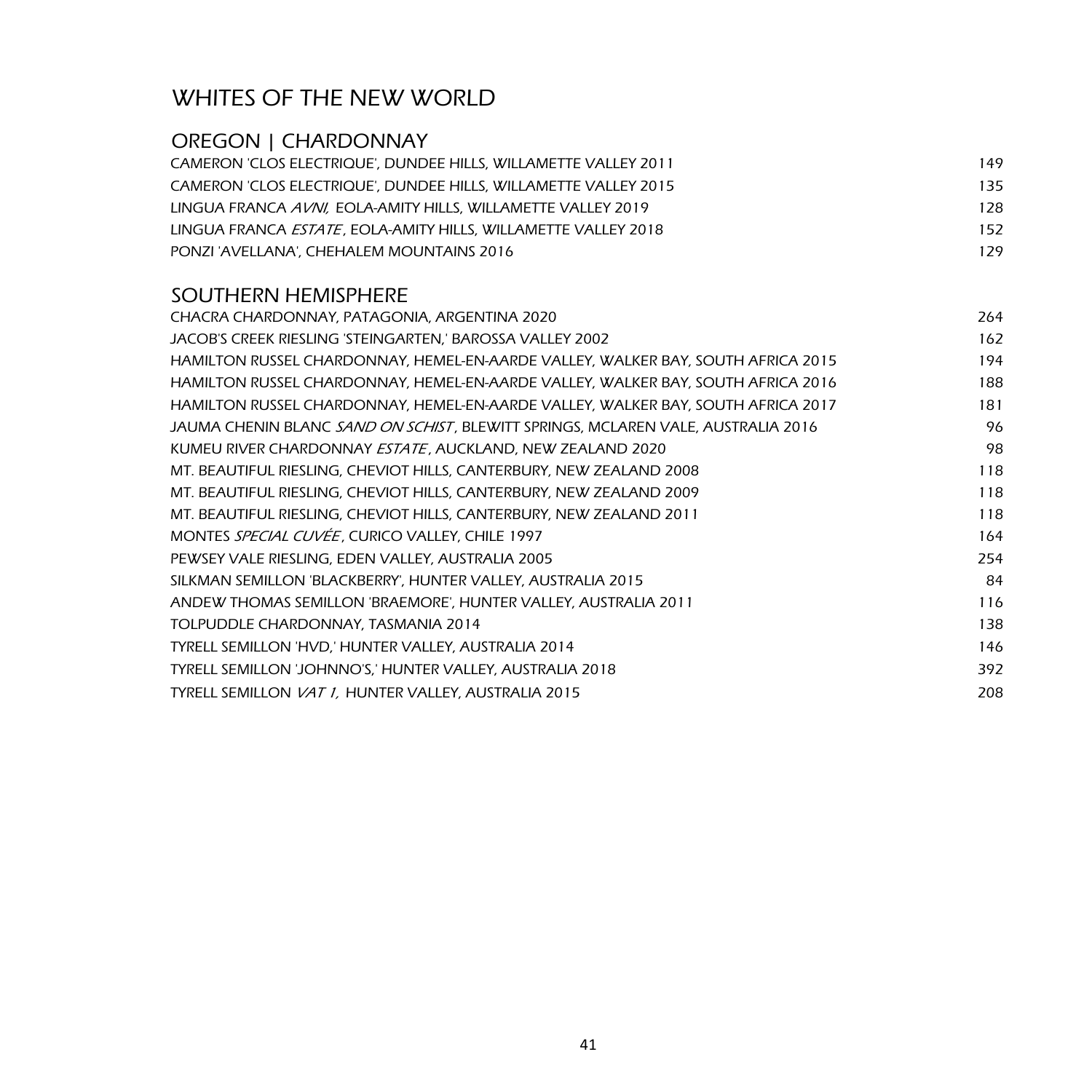## ORANGE WINES

"orange wines" are white wines made like red wines. the grape skins are not removed prior to fermentation. these wines are dark in color, and rich in texture.

| BODEGA CUEVA MACABEO-TARDANA <i>ORANGE</i> . VALENCIA. SPAIN 2016                      | 49  |
|----------------------------------------------------------------------------------------|-----|
| JOSKO GRAVNER PINOT GRIGIO-RIESLING BLEND 'BREG'. VENEZIA GIULIA. ITALY 2007           | 196 |
| RADIKON CHARDONNAY-SAUVIGNON BLANC <i>FUORE DAL TEMPO</i> . VENEZIA GUILIA. ITALY 2000 | 388 |
| SKERLJ MALVAZIA, FRIULI VENEZIA-GUILIA, ITALY 2015                                     | 99  |

# ROSÉ WINES

historically, rose has been viewed as a simple wine. and though there are "simple" roses (just as there are also simple whites and reds), there are also roses as compelling, ageworthy, and terroir driven as their friends of other colors. the mediterranean is a hotbed for distinct styles of rose, spanning those which are salmon in color, to some that might be confused for a very light red.

| L'AVENTURE, PASO ROBLES 2019                                                              | 92  |
|-------------------------------------------------------------------------------------------|-----|
| ANTICA TERRA ANGELICALLI, EOLA-AMITY HILLS, OREGON 2015                                   | 188 |
| AZORES WINE CO. SABORINHO-AGRONOMICA VULCANICO, AZORES ISLANDS 2016                       | 72  |
| GERARD BERTRAND LA VILLA, LANGUEDOC, FRANCE 2015                                          | 141 |
| CIAVOLICH FOSSE CANCELLI ROSE, CERASUOLO DI ABRUZO 2020                                   | 88  |
| CLOS CIBONNE CUVÉE SPÉCIALE DES VIGNETTES TIBOUREN, PROVENCE, FRANCE 2012                 | 155 |
| FRANÇOIS COTAT PINOT NOIR 'CHAVIGNOL', SANCERRE, FRANCE 2016                              | 166 |
| FRANCOIS COTAT PINOT NOIR 'CHAVIGNOL', SANCERRE, FRANCE 2017                              | 154 |
| DE FERMO LE CINCE, CERASUOLO DI ABRUZO 2020                                               | 88  |
| KALATHAS KOUMARIANO BLEND KALORIZIKO!, TINOS, GREECE 2017                                 | 142 |
| MONTERAPONI SANGIOVESE, TOSACANA, ITALY 2020                                              | 68  |
| JAIMEE MOTLEY MONDEUSE 'RORICK HERITAGE', CALAVERAS COUNTY, CALIFORNIA 2018               | 72  |
| END OF NOWHERE #1 CRUSH ZINFANDEL, AMADOR COUNTY, CALIFORNIA 2016                         | 85  |
| EMIDIO PEPE MONTEPULCIANO, CERASUOLO DI ABRUZZO, ABRUZZO, ITALY 2017                      | 202 |
| PASAELI CALKARASI AEGEAN SEAHORSE ROSÉ, DENIZLI, TURKEY 2020                              | 44  |
| PETTINELLA TAUMA, CERASUOLO DI ABRUZZO, ITALY 2018                                        | 138 |
| CHÂTEAU PUECH-HAUT GRENACHE <i>TETE DU BELIER</i> , SAINT-DRÉZÉRY, LANGUEDOC, FRANCE 2015 | 89  |
| EDOARDO VALENTINI, CERASUOLO DI ABRUZZO, ITALY 2016                                       | 365 |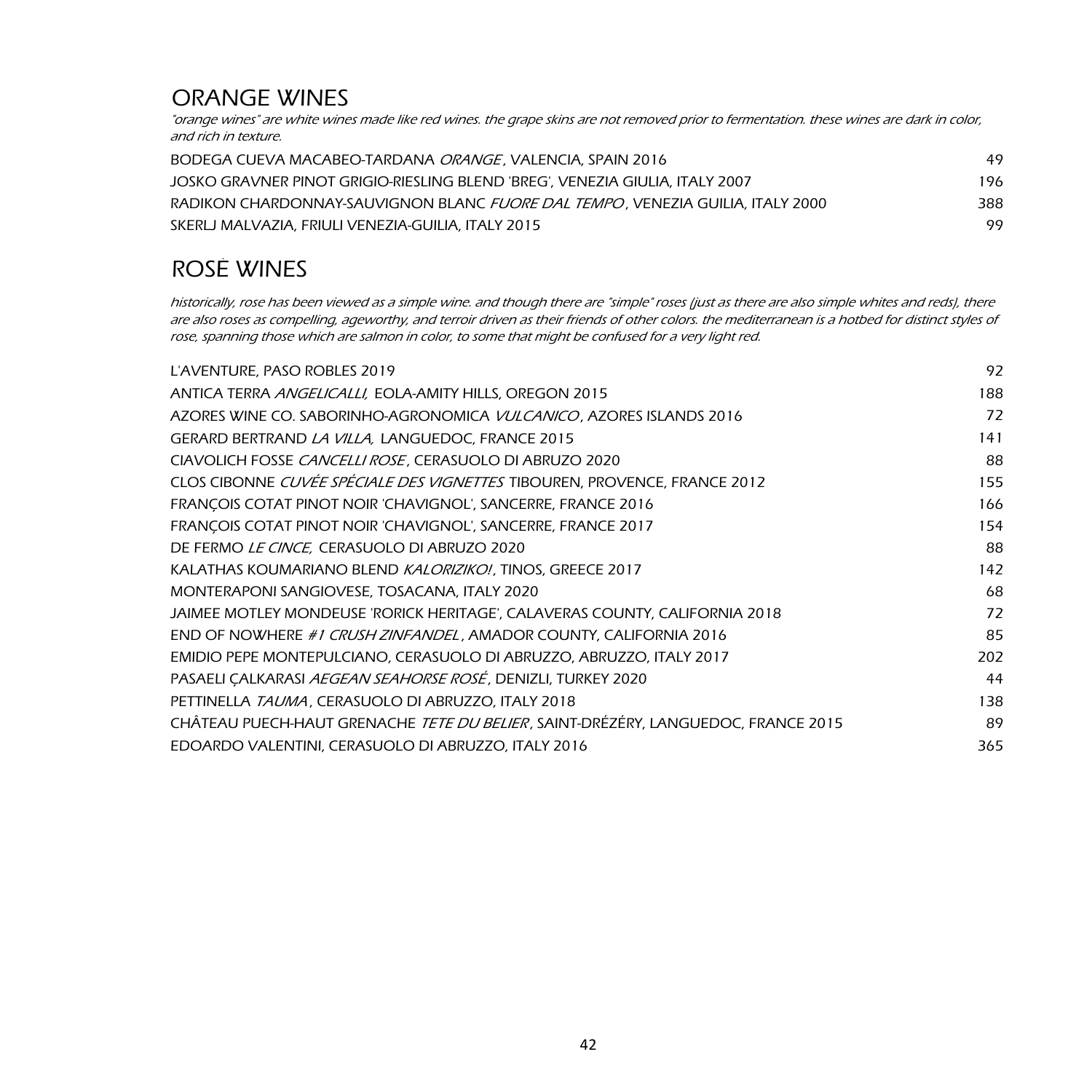# REDS OF THE MEDITERRANEAN

the mediterranean is the cradle of civilization, as well as the likely birthplace of the vine. historians believe humans first encountered wine grapes in modern day lebanon and, by 4100 bce, domesticated them in modern day armenia and georgia. the phoenicians, followed later by the greeks and romans, spread the vine on every side of the sea. though celebrated in antiquity, many of the traditional wines of the mediterranean exist in obscurity today regardless of their clear potential and historic importance. it is believed two-thirds of the vine varieties on earth are indigenous to the mediterranean, and we believe that these wines are natural accompaniments to great mediterranean ingredients found on our menu.

### LEBANON

it is only fitting that one of the most iconic wines of the world comes from the place the grapevine is likely indigenous to gaston hochar, inspired by his friend roland barton to plant cabernet-sauvignon in lebanon, château leoville barton. gaston also planted cinsault and carignan to complete the blend. the resulting wines are spicy, powerful, returned with cuttings from and age effortlessly. gaston's son serge made over fifty vintages, including wines made during the lebanese civil war (1975-1990).

| IXSIR, BEKKA VALLEY 2012         | 262  |
|----------------------------------|------|
| IXSIR. BEKKA VALLEY 2013         | 238  |
| IXSIR. BEKKA VALLEY 2014         | 228  |
| IXSIR. BEKKA VALLEY 2015         | 228  |
| IXSIR. BEKKA VALLEY 2016         | 198  |
| CHATEAU MUSAR, BEKKA VALLEY 1966 | 1920 |
| CHATEAU MUSAR, BEKKA VALLEY 1974 | 1862 |
| CHATEAU MUSAR, BEKKA VALLEY 1991 | 584  |
| CHATEAU MUSAR, BEKKA VALLEY 1998 | 209  |
| CHATEAU MUSAR, BEKKA VALLEY 2000 | 288  |
| CHATEAU MUSAR, BEKKA VALLEY 2001 | 262  |
| CHATEAU MUSAR, BEKKA VALLEY 2012 | 208  |
|                                  |      |

#### **GREECE**

| ECONOMOU LIATIKO-MANDILARIA, SITIA, CRETE 2004                                | 285 |
|-------------------------------------------------------------------------------|-----|
| DIAMANTAKOS XINOMAVRO, NAOUSSA 2018                                           | 101 |
| DIAMANTIS XINOMAVRO 'MAGOUTES, MACEDONIA 2017                                 | 158 |
| DOUFOUFAKIS LIATIKO <i>DAFNIOS</i> , CRETE 2018                               | 82  |
| KARYDAS XINOMAVRO, NAOUSSA 2016                                               | 152 |
| KIR-YANNI XINOMAVRO <i>DIAPOROS</i> , NAOUSA 2015                             | 198 |
| KIR-YANNI XINOMAVRO RAMNISTA, NAOUSA 2012                                     | 164 |
| KIR-YANNI XINOMAVRO <i>RAMNISTA</i> . NAOUSA 2013                             | 164 |
| KIR-YANNI XINOMAVRO <i>RAMNISTA</i> . NAOUSA 2015                             | 134 |
| KIR-YANNI XINOMAVRO <i>RAMNISTA</i> . NAOUSA 2016                             | 134 |
| KIR-YANNI XINOMAVRO <i>RAMNISTA</i> . NAOUSA 2017                             | 134 |
| NERANTZI CABERNET-SAUVIGNON-KOINIARIKO <i>RISSOS</i> , SERRES, MACEDONIA 2013 | 166 |
| NERANTZI SYRAH, MACEDONIA 2012                                                | 158 |
| SEMELI AGIORGITIKO GRANDE RESERVE, NEMEA 2014                                 | 204 |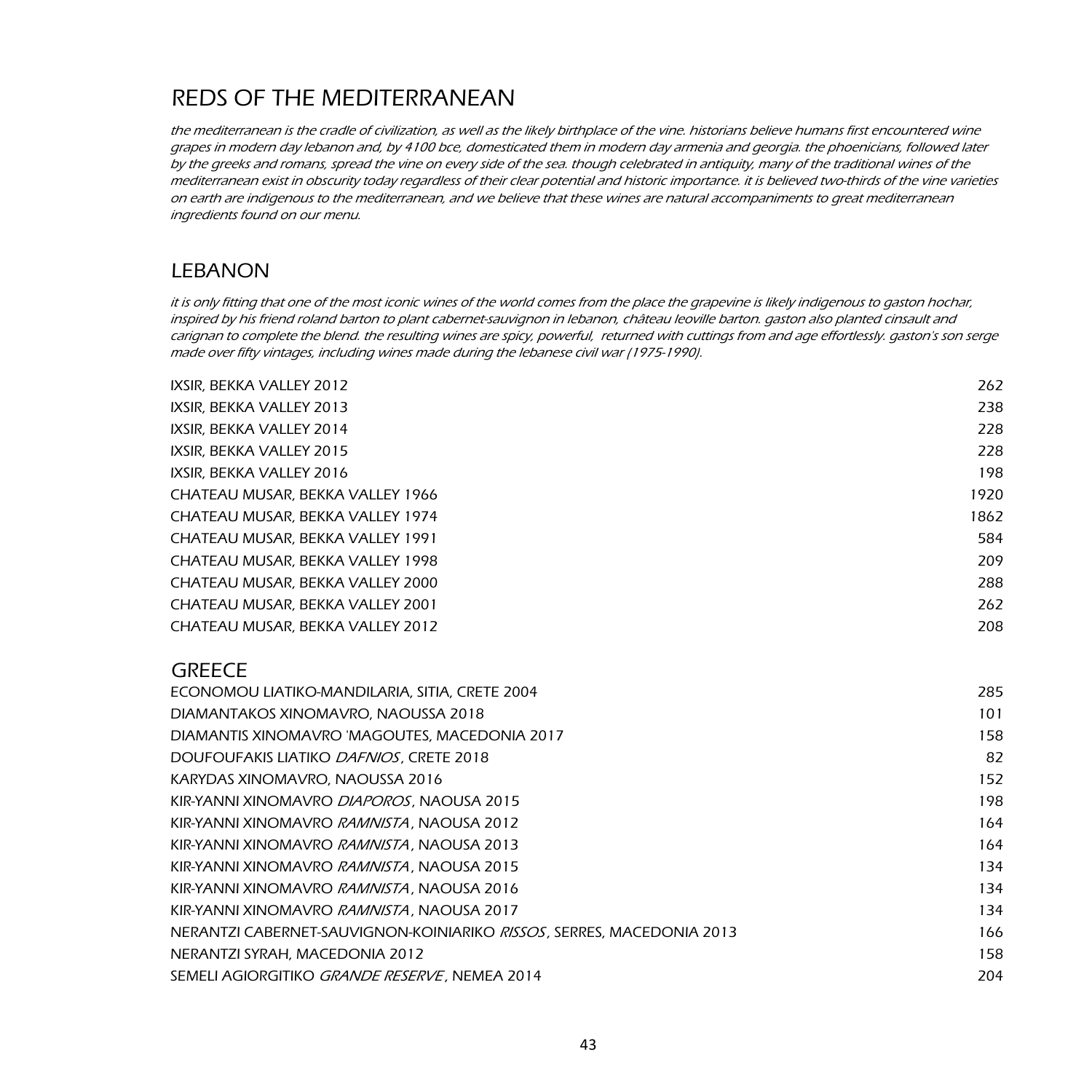#### GREECE CONTINUED

| SIGALAS MAVROTRAGANO. SANTORINI 2018                                           | 98  |
|--------------------------------------------------------------------------------|-----|
| skouras aghiorghitiko <i>grand cuvee.</i> Nemea. Peloponnesos. 2016            | 166 |
| skouras aghiorghitiko-cabernet sauvignon <i>megas oenos.</i> Peloponnese 2004  | 318 |
| skouras aghiorghitiko-cabernet sauvignon <i>megas oenos .</i> Peloponnese 2007 | 302 |
| skouras aghiorghitiko-cabernet sauvignon <i>megas oenos.</i> Peloponnese 2008  | 296 |
| SKOURAS AGHIORGHITIKO <i>SAINT GEORGE .</i> NEMEA. PELOPONNESE, 2019           | 82  |
| TARALAS XINOMAVRO. NAOUSSA 2013                                                | 68  |
| TARALAS XINOMAVRO. NAOUSSA 2007                                                | 132 |
| TATSIS LIMNIO. MACEDONIA 2019                                                  | 88  |
| TATSIS XINOMAVRO, GOUMENISSA 2004                                              | 232 |
| THYMIOPOULOS XINOMAVRO <i>TERRA PETRA.</i> RAPSANI 2017                        | 188 |
|                                                                                |     |

### ITALY

before 1861, hundreds of city states comprised what we now refer to as italy. look no further than the cuisine and wines of these former city states to see that every region has a distinct cultural identity. combined, over 475 grape varieties (many of which are planted nowhere else) span italy's length, which is longer than texas! although latitude plays an important role in the styles of wines that are made in each region, equally impactful is a region's proximity to the coast. below, we separate the coastal areas which share more in common with other mediterranean regions (like greece and southern france) from inland ones which share more in common with cooler continental regions (like burgundy and rioja).

### THE ISLANDS | SICILY AND PANTELLERIA

| CIRO BIONDI NERELLO MASCALESE <i>OUTIS NESSUNO</i> , ETNA 2004                           | 262 |
|------------------------------------------------------------------------------------------|-----|
| PAOLO CACIORGNA NERELLO MASCALESE N'ANTICCHIA, ETNA 2014                                 | 158 |
| COS NERO D'AVOLA CONTRADA, SICILIA IGT 2011                                              | 210 |
| COS NERO D'AVOLA-FRAPPATO PITHOS, VITTORIA ROSSO 2012                                    | 147 |
| EDUARDO TORRES ACOSTA NERELLO MASCALESE <i>ARENARIA</i> , ETNA 2019                      | 98  |
| EDUARDO TORRES ACOSTA NERELLO MASCALESE VERSANTE NORD, ETNA 2018                         | 84  |
| EDUARDO TORRES ACOSTA NERELLO MASCALESE VERSANTE NORD, ETNA 2019                         | 82  |
| DUCA DI SALAPARUTA NERO D'AVOLA <i>DUCA ENRICO</i> , SICILIA IGT 1995                    | 224 |
| MONTELEONE, ETNA 2018                                                                    | 84  |
| PALARI NERELLO MASCALESE, FARO, SICILIA 2009                                             | 182 |
| SERRAGHIA DI GABRIO BINI ALEATICO FANINO, PANTELLERIA 2017                               | 236 |
| TENUTA DELLE TERRE NERE NERELLO MASCALESE 'CALDERARA SOTTANA,' ETNA 2017                 | 156 |
| TENUTA DELLE TERRE NERE NERELLO MASCALESE 'CALDERARA SOTTANA,' ETNA 2019                 | 172 |
| TENUTA DELLE TERRE NERE NERELLO MASCALESE 'DON PEPPINO' <i>PREPHYLLOXERA</i> . ETNA 2017 | 254 |
| TENUTA DELLE TERRE NERE NERELLO MASCALESE 'DON PEPPINO' PREPHYLLOXERA, ETNA 2019         | 338 |
| TENUTA DELLE TERRE NERE NERELLO MASCALESE 'FEUDO DI MEZZO,' ETNA 2015                    | 148 |
| TENUTA DELLE TERRE NERE NERELLO MASCALESE 'FEUDO DI MEZZO,' ETNA 2016                    | 148 |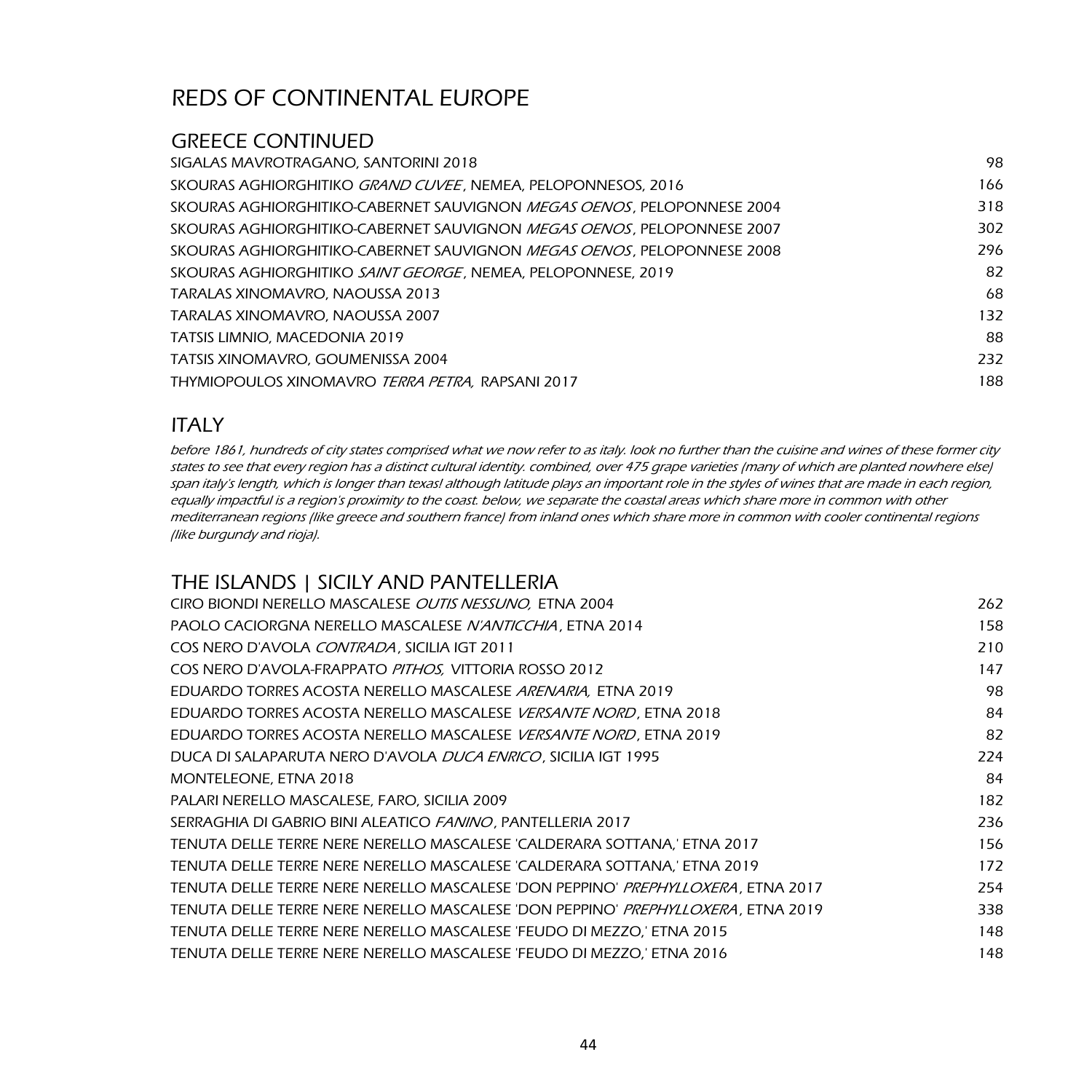## THE ISLANDS | SICILY AND PANTELLERIA CONTINUED

| TENUTA DELLE TERRE NERE NERELLO MASCALESE 'FEUDO DI MEZZO,' ETNA 2017 | 148 |
|-----------------------------------------------------------------------|-----|
| TENUTA DELLE TERRE NERE NERELLO MASCALESE 'GUARDIOLA,' ETNA 2019      | 158 |
| TENUTA DELLE TERRE NERE NERELLO MASCALESE 'MOGANAZZI'. ETNA 2017      | 171 |
| TENUTA DELLE TERRE NERE NERELLO MASCALESE 'MOGANAZZI', ETNA 2019      | 171 |
| TENUTA DELLE TERRE NERE NERELLO MASCALESE 'SAN LORENZO,' ETNA 2017    | 192 |
| TENUTA DELLE TERRE NERE NERELLO MASCALESE 'SAN LORENZO.' ETNA 2019    | 192 |
| TENUTA DELLE TERRE NERE NERELLO MASCALESE 'SANTO SPIRITO.' ETNA 2017  | 138 |
| TENUTA DELLE TERRE NERE NERELLO MASCALESE 'SANTO SPIRITO.' ETNA 2019  | 138 |
| I VIGNIERI DI SALVO FOTI. ETNA 2017                                   | 98  |

## THE ISLANDS | SARDEGNA

the second largest island in the mediterranean fell to the crown of aragon in 1323ce. until 1420ce, the vine traveled from mainland spain to sardegna. today the most planted varieties in sardegna are cannonau (grenache) and bovale (carignan), both spanish in origin.

| PANEVINO ALICANTE-BOVALE CRETINO, ISOLA DE NURAGHI IGT 2014                                    | 138 |
|------------------------------------------------------------------------------------------------|-----|
| PANEVINO CANNONAU-BOVALE <i>BOX'E CROXU</i> . ISOLA DE NURAGHI IGT 2016                        | 106 |
| PANEVINO CANNONAU CICIPI, ISOLA DE NURAGHI IGT 2014                                            | 141 |
| PANEVINO CANNONAU PICCI, ISOLA DE NURAGHI IGT 2014                                             | 141 |
| PANEVINO CANNONAU <i>UVA</i> . ISOLA DE NURAGHI IGT 2011                                       | 119 |
| PANEVINO CILIEGIOLO-BARBERA-MONTEPULCIANO <i>'ONNA</i> . ISOLA DE NURAGHI IGT 2016             | 122 |
| PANEVINO LAMBRUSCO-TINTILLA-CANNONAU-BOVALE <i>TANAKA LI CANTA</i> . ISOLA DE NURAGHI IGT 2016 | 122 |
| PANEVINO MONICA-CANNONAU PIKADE. ISOLA DE NURAGHI IGT 2016                                     | 122 |
|                                                                                                |     |

## COASTAL CENTRAL & SOUTHERN ITALY | CAMPANIA, CALABRIA, AND BEYOND

| IL CANCELLIERE NERO NÉ, TAURASI, CAMPANIA 2011                                  | 133 |
|---------------------------------------------------------------------------------|-----|
| DE FERMO <i>PROLOGO</i> , MONTEPULCIANO DI ABRUZZO 2017                         | 88  |
| LIBRANDI <i>DUCA SANFELICE RISERVA</i> . CIRO CLASSICO SUPERIORE. CALABRIA 1990 | 195 |
| LIBRANDI CABERNET-SAUVIGNON-GAGLIOPPO GRAVELLO, CALABRIA IGT 1996               | 166 |
| LIBRANDI CABERNET-SAUVIGNON-GAGLIOPPO <i>GRAVELLO</i> . CALABRIA IGT 2000       | 166 |
| QUINTODECIMO 'VIGNA GRANDE CERZITO' <i>RISERVA</i> . TAURASI. CAMPANIA 2011     | 428 |
| EMIDIO PEPE, MONTEPULCIANO D'ABRUZZO 2008                                       | 465 |
| FATTORIA SAN LORENZO IL SAN LORENZO, MARCHE IGT 2004                            | 218 |
| QUINTODECIMO <i>TERRE D'ECLANO</i> , IRPINIA 2018                               | 172 |
| LUIGI TECCE POLIPHEMO. TAURASI 2012                                             | 186 |
| EDOARDO VALENTINI, MONTEPULCIANO DI ABRUZZO 2012                                | 750 |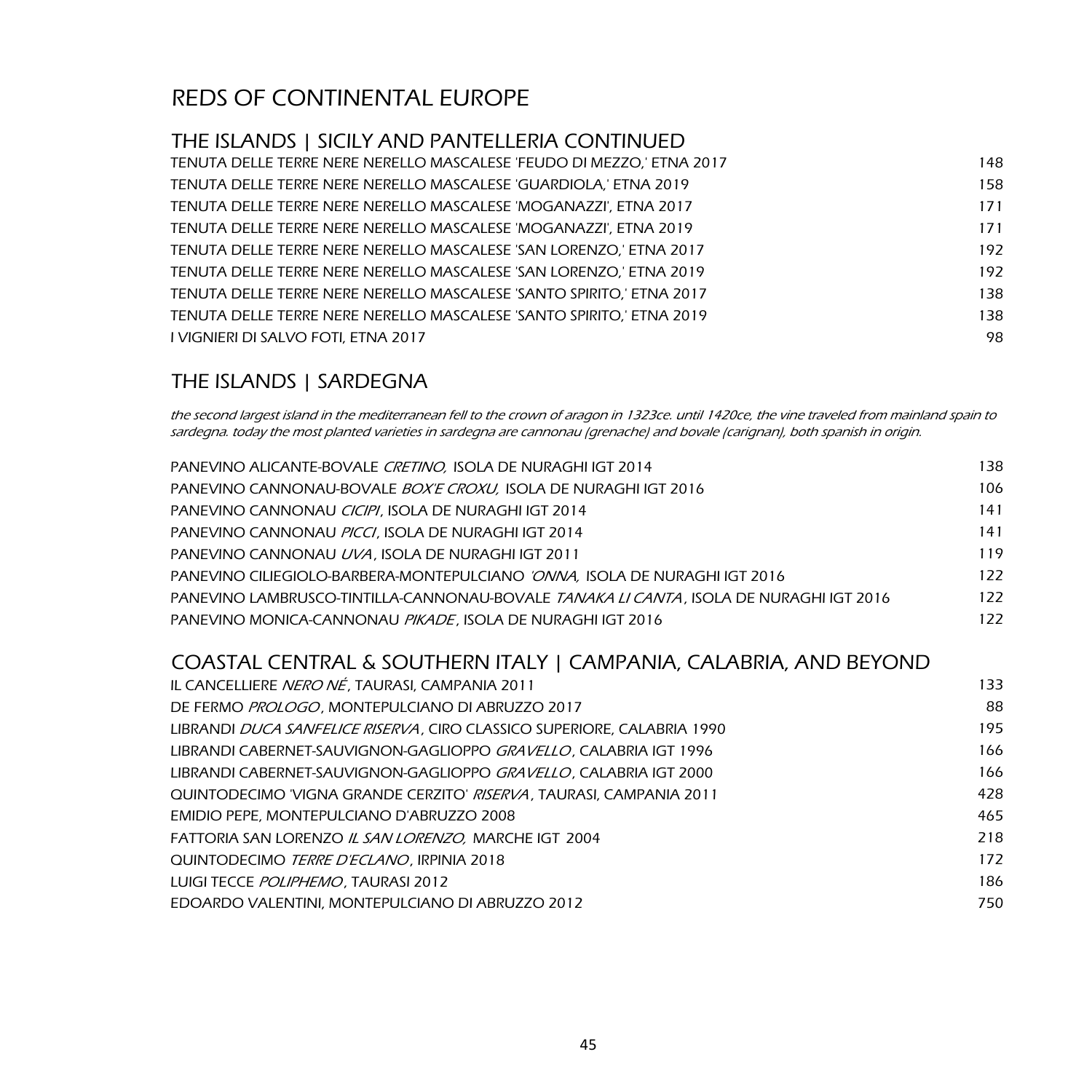| INLAND CENTRAL AND SOUTHERN ITALY   UMBRIA AND LAZIO         |      |
|--------------------------------------------------------------|------|
| ANTONELLI, SAGRANTINO DI MONTEFALCO 2008                     | 164  |
| PAOLO BEA 'CERRETE', SAGRANTINO DI MONTEFALCO 2010           | 338  |
| PAOLO BEA 'CERRETE', SAGRANTINO DI MONTEFALCO 2011           | 385  |
| PAOLO BEA 'PAGLIARO', SAGRANTINO DI MONTEFALCO 2011          | 308  |
| PAOLO BEA 'PAGLIARO', SAGRANTINO DI MONTEFALCO 2012          | 308  |
| PAOLO BEA 'PIPPARELLO', MONTEFALCO ROSSO 2012                | 268  |
| PAOLO BEA ROSSO DE VEO, MONTEFALCO ROSSO 2012                | 204  |
| PAOLO BEA 'SAN VALENTINO', MONTEFALCO ROSSO 2012             | 172  |
| DAMIANO CIOLI SILENE, CESANESE DI OLEVANO ROMANO, LAZIO 2019 | 56   |
| LUNGAROTTI 'VIGNA MONTICCHIO' RUBESCO, TORGIANO 1988         | 288  |
| LUNGAROTTI 'VIGNA MONTICCHIO' RUBESCO, TORGIANO 1990         | 276  |
| SPORTOLETTI VILLA FIDELIA 2003                               | 218  |
| <b>COASTAL TUSCANY   MAREMMA AND BOLGHERI</b>                |      |
| LE MACCHIOLE SYRAH SCRIO, TOSCANA IGT 1998                   | 475  |
| TENUTA DELL'ORNELLAIA <i>MASSETO</i> , TOSCANA IGT 2016      | 1750 |
| QUERCIABELLA CAMARTINA, TOSCANA IGT 2000                     | 540  |
| QUERCIABELLA CAMARTINA, TOSCANA IGT 2003                     | 540  |
| QUERCIABELLA CAMARTINA, TOSCANA IGT 2008                     | 540  |
| TENUTA SAN GUIDO SASSICAIA, BOLGHERI 1982                    | 1980 |

| INLAND TUSCANY   BRUNELLO DI MONTALCINO AND ROSSO DI MONTALCINO    |      |
|--------------------------------------------------------------------|------|
| BIONDI SANTI RISERVA, BRUNELLO DI MONTALCINO 1983                  | 2676 |
| BIONDI SANTI RISERVA, BRUNELLO DI MONTALCINO 1995                  | 2100 |
| BIONDI SANTI RISERVA, BRUNELLO DI MONTALCINO 2006                  | 1590 |
| BIONDI SANTI RISERVA, BRUNELLO DI MONTALCINO 2011                  | 1332 |
| CAPRILI ADALBERTO RISERVA, BRUNELLO DI MONTALCINO 2015             | 314  |
| COL D'ORCIA, BRUNELLO DI MONTALCINO 1997                           | 406  |
| COL D'ORCIA, BRUNELLO DI MONTALCINO 2004                           | 352  |
| COL D'ORCIA, BRUNELLO DI MONTALCINO 2008                           | 148  |
| MOCALI VIGNA DELLE RAUNATE, BRUNELLO 2016                          | 132  |
| PIAN DELL ORINO 'BASSOLINO DI SOPRA', BRUNELLO DI MONTALCINO 2012  | 412  |
| PIAN DELL'ORINO 'VIGNETI DI VERSANTE', BRUNELLO DI MONTALCINO 2012 | 382  |
| PODERE LE RIPI BONSAI, TOSCANA IGT 2013                            | 365  |
| SOLDERA CASSE BASSE, TOSCANA 2015                                  | 1164 |
| SOLDERA CASSE BASSE, TOSCANA 2016                                  | 1260 |
| STELLA DI CAMPALTO CHOLTEMPO FIORELLO, TOSCANA N/V                 | 352  |
| STELLA DI CAMPALTO, ROSSO DI MONTALCINO 2016                       | 412  |
| STELLA DI CAMPALTO RISERVA, BRUNELLO DI MONTALCINO 2015            | 608  |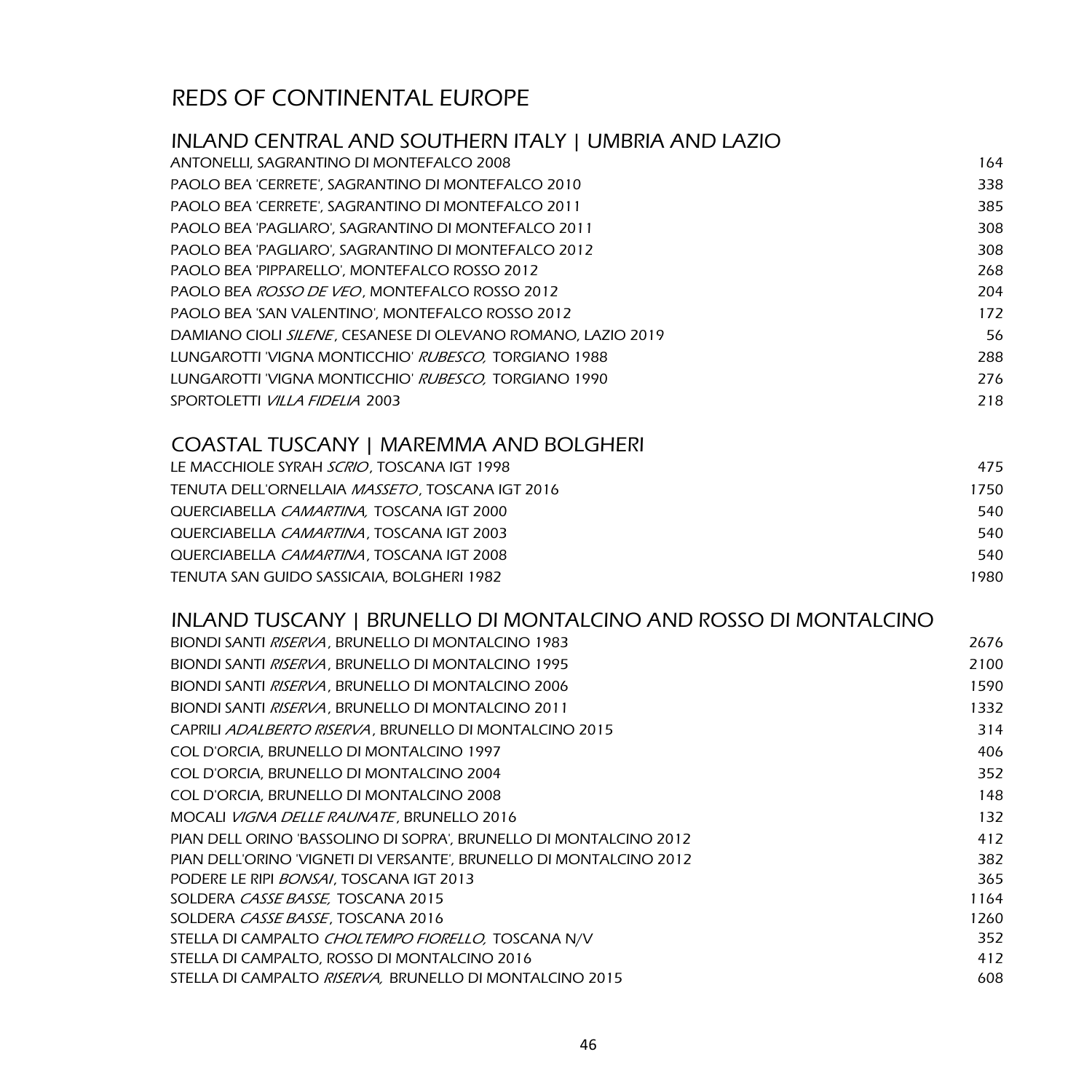## INLAND TUSCANY | BRUNELLO DI MONTALCINO CONTINUED VAL DI SUGA 'VIGNA DEL LAGO', BRUNELLO DI MONTALCINO 2013 252 INLAND TUSCANY | CHIANTI CLASSICO BADIA A COLTIBUONO *RISERVA* 1978 242 BADIA A COLTIBUONO *RISERVA* 1979 242

| <u>BADIAA COLHBOONO MBEN 121 T.H.T</u>                    | ZTZ |
|-----------------------------------------------------------|-----|
| BADIA A COLTIBUONO 1980                                   | 221 |
| BADIA A COLTIBUONO <i>ROSSO</i> . VINO DA TAVOLA 1986     | 204 |
| ISOLE E OLENA <i>CEPPARELLO</i> 2017                      | 224 |
| ISOLE E OLENA <i>CEPPARELLO</i> 2018                      | 255 |
| MONTERAPONI BARON' UGO 2015                               | 282 |
| MONTERAPONI BARON' UGO 2016                               | 282 |
| MONTERAPONI BARON' UGO 2017                               | 152 |
| MONTERAPONI IL CAMPITELLO RISERVA 2014                    | 184 |
| MONTERAPONI IL CAMPITELLO RISERVA 2017                    | 224 |
| MONTEVERTINE, TOSCANA IGT 2016                            | 206 |
| ROCCA DE MONTEGROSSI 'SAN MARCELLINO' <i>RISERVA</i> 2007 | 194 |
| ROCCA DE MONTEGROSSI 'SAN MARCELLINO' <i>RISERVA</i> 2010 | 182 |

#### COASTAL NORTHEASTERN ITALY | VENICE AND FRIULI

| DAL FORNO ROMANO, AMARONE DELLA VALPOLICELLA 2011                                        | 812 |
|------------------------------------------------------------------------------------------|-----|
| DAL FORNO ROMANO, AMARONE DELLA VALPOLICELLA 2012                                        | 799 |
| DAL FORNO ROMANO, AMARONE DELLA VALPOLICELLA 2013                                        | 787 |
| RONCO DEL GNEMIZ CABERNET FRANC <i>DOTT. PALAZZOLO</i> , COLLI ORIENTALI DEL FRIULI 2018 | 192 |
| VENISSA, MERLOT-CABERNET SAUVIGNON, ISOLA DI MAZZORBO, VENEZIA IGT 2012 (500 ML)         | 344 |
|                                                                                          |     |

| 72  |
|-----|
| 104 |
| 152 |
| 77  |
| 155 |
| 148 |
| 138 |
|     |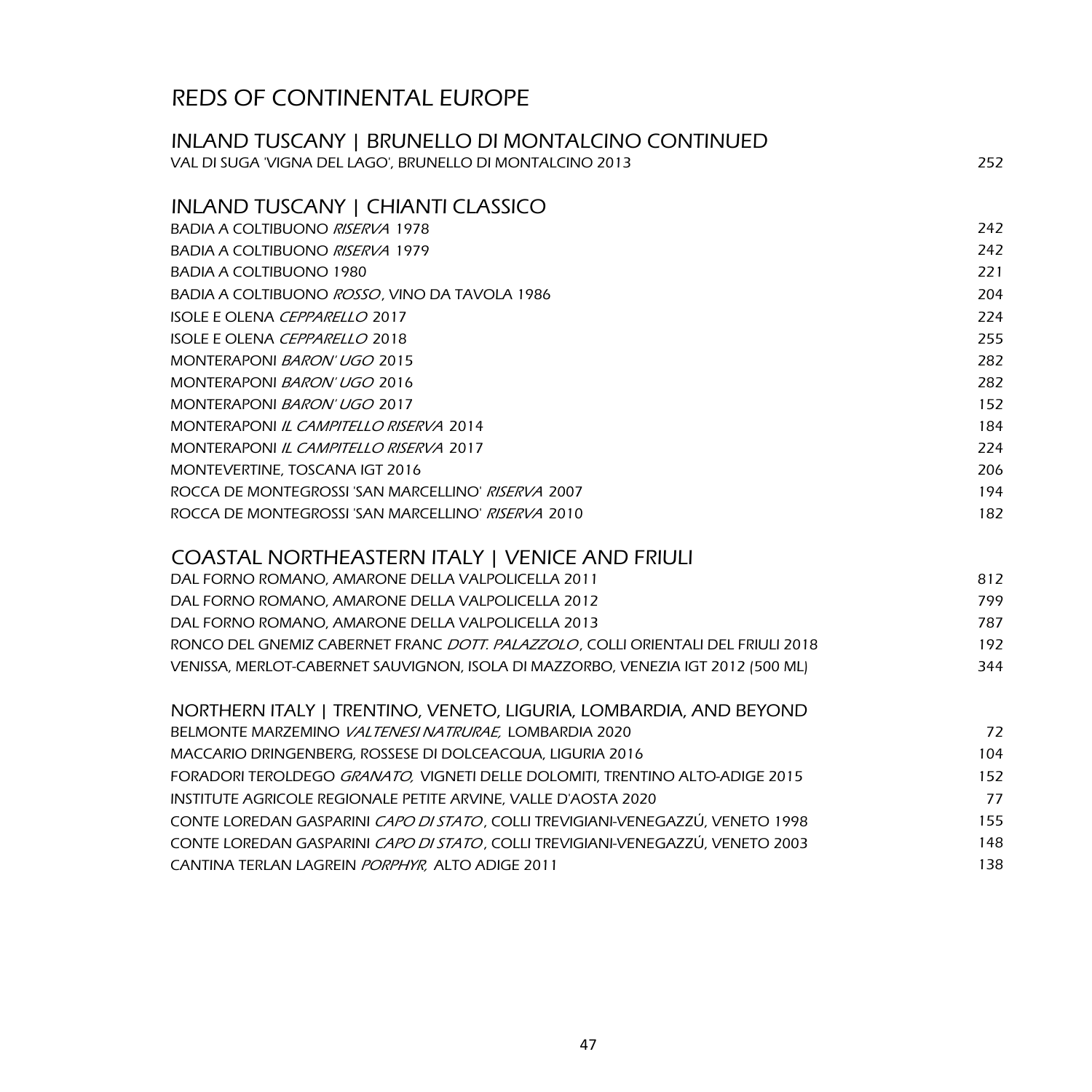## INLAND NORTHWESTERN ITALY | PIEDMONT

the best nebbiolo wines from piedmont stands on equal footing with their french counterparts. no other wine region in the world has the unique set of conditions that will allow italy's greatest wine grape, nebbiolo, to thrive. great nebbiolo has the ethereal perfume of great burgundy met with the power and tannins of great bordeaux.

#### BACK ROADS OF PIEDMONT

| ANTICHI VIGNETI DI CANTALUPO 'COLLIS BRECLEMAE' <i>RISERVA</i> . GHEMME 2000 | 338 |
|------------------------------------------------------------------------------|-----|
| AR.PE.PE 'INFERNO' SESTO CANTO RISERVA, VALTELLINA SUPERIORE 2013            | 272 |
| FONTANA, LANGHE 2019                                                         | 112 |

### PIEDMONT | BAROLO

| "il vino dei re e il re dei vini": the wine of kings and the king of wines. |      |
|-----------------------------------------------------------------------------|------|
| BERSANO 1969                                                                | 528  |
| CAPPELLANO 1968                                                             | 922  |
| CAVALIER BARTOLOMEO 'ALTENASSO' 2016                                        | 98   |
| GIACOMO CONTERNO 'CASCINA FRANCIA' 1996                                     | 1580 |
| GIACOMO CONTERNO 'CASCINA FRANCIA' 2003                                     | 794  |
| GIACOMO CONTERNO 'CERRETTA' 2016                                            | 1214 |
| GIACOMO CONTERNO 'MONFORTINO' RISERVA 2005                                  | 1740 |
| BRUNO GIACOSA 'VILLERO DI CASTIGLIONE FALLETTO' 1988                        | 1889 |
| BRUNO GIACOSA 'VILLERO DI CASTIGLIONE FALLETTO' 1990                        | 2250 |
| ELIO GRASSO GINESTRA CASA MATE 2013                                         | 377  |
| ELIO GRASSO GINESTRA CASA MATE 2015                                         | 377  |
| ELIO GRASSO GINESTRA CASA MATE 2017                                         | 412  |
| ELIO GRASSO VIGNA CHINIERA 2011                                             | 377  |
| ELIO GRASSO VIGNA CHINIERA 2013                                             | 377  |
| ELIO GRASSO <i>VIGNA CHINIERA</i> 2017                                      | 412  |
| <b>MARCARINI 'BRUNATE' 1964</b>                                             | 989  |
| <b>MARCARINI 'BRUNATE' 1966</b>                                             | 856  |
| <b>MARCARINI 'LA SERRA' 1985</b>                                            | 495  |
| GIUSEPPE MASCARELLO 'MONPRIVATO' 1970 (FIRST VINTAGE)                       | 5700 |
| GIUSEPPE MASCARELLO 'MONPRIVATO' CA' D' MORISSIO RISERVA 2004               | 775  |
| PRUNOTTO 'BUSSIA' 2007                                                      | 485  |
| PRUNOTTO 'BUSSIA' 2009                                                      | 485  |
| <b>GUISEPPE RINALDI 'BRUNATE - LE COSTE' 1995</b>                           | 1575 |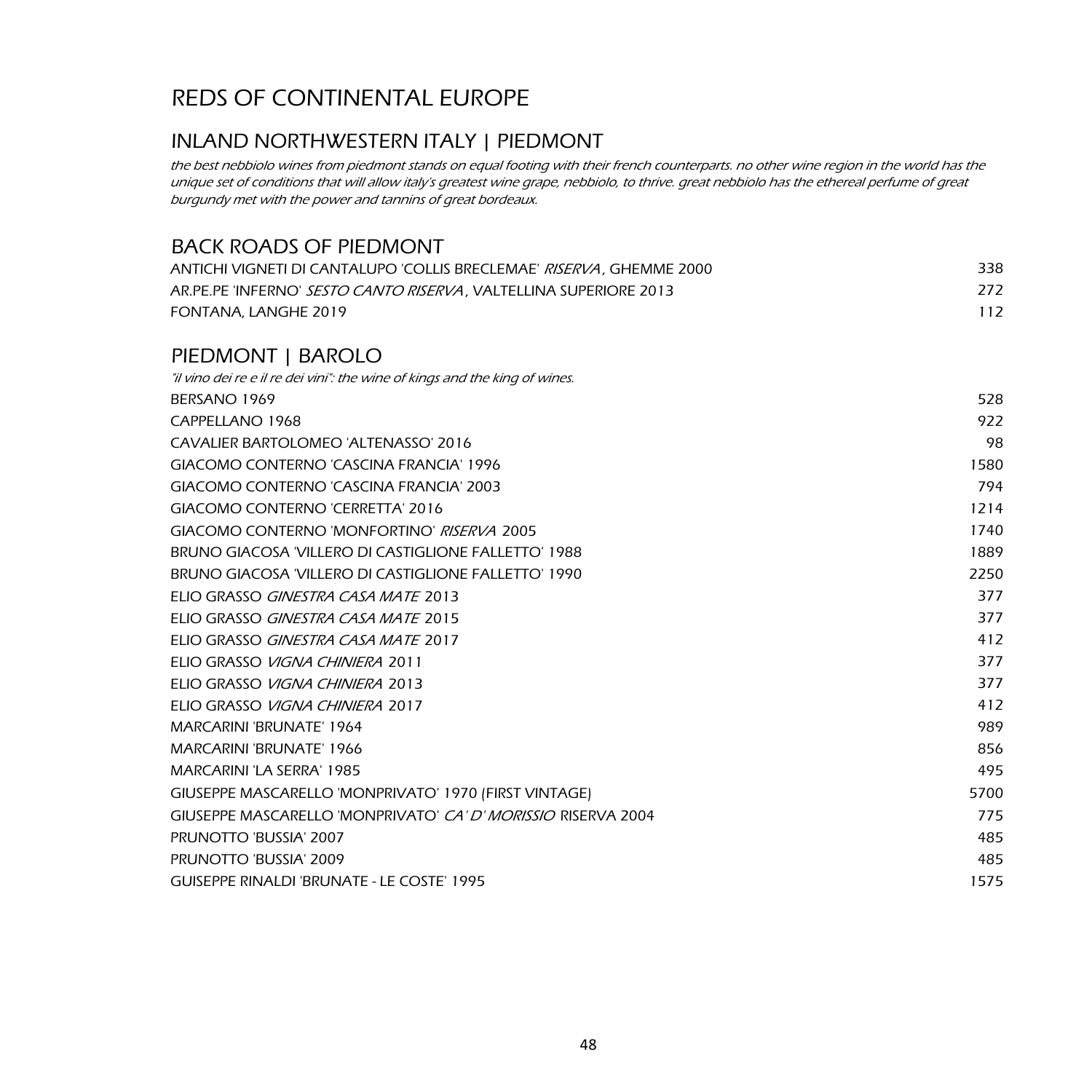### PIEDMONT | BARBARESCO

PIERO BUSSO 'SAN STUNET' 2014 176 FABIO GEA NOTU ANDAVA 2009 288 FABIO GEA NOTU ANDAVA 2011 274 BRUNO GIACOSA 'GALLINA DI NEIVE 1990 1372 1372 1373 1374 1375 1377 1377 1378 1379 1372 1372 1373 1374 1375 137 BRUNO GIACOSA 'GALLINA DI NEIVE' 1996 1184 1184 1185 1184 1185 1184 1185 1186 1184 1184 BRUNO GIACOSA 'SANTO STEFANO DI NEIVE' 2000 756 BRUNO GIACOSA 'SANTO STEFANO DI NEIVE' *RISERVA* 1988 2385 2385 2385 CANTINA DEL PINO 'ALBESANI' 2017 159 SCARPA 'TETTENEIVE' 1988 412 SCARPA 'TETTENEIVE' 1989 399 SCARPA 'TETTENEIVE' 2016 221 SOTTIMANO 'COTTA' 2014 202 SOTTIMANO 'COTTA' 2015 202 SOTTIMANO 'COTTA' 2016 202 though less famous than barolo, barbaresco has the ability to produce equally profound wines, with the added advantage of being readier to drink in their youth.

#### INLAND NORTHEASTERN ITALY | FRIULI-VENEZIA-GIULIA

one of the greatest under-the-radar wine regions of the world. fruili has a wealth of indigenous white and red grapes and many of these lesser-known varieties have tremendous aging capabilities.

| MIANI MERLOT BLEND, COLLI ORIENTALI DEL FRIULI 2011                     | 292 |
|-------------------------------------------------------------------------|-----|
| MIANI MERLOT BLEND. COLLI ORIENTALI DEL FRIULI 2015                     | 292 |
| RONCHI DI CIALLA SCHIOPETTINO. COLLI ORIENTALI DEL FRIULI - CIALLA 1983 | 428 |
| RONCHI DI CIALLA SCHIOPETTINO. COLLI ORIENTALI DEL FRIULI - CIALLA 1984 | 428 |
| RONCHI DI CIALLA SCHIOPETTINO, COLLI ORIENTALI DEL FRIULI - CIALLA 1992 | 319 |
| RONCHI DI CIALLA SCHIOPETTINO. COLLI ORIENTALI DEL FRIULI - CIALLA 1993 | 319 |
| RONCHI DI CIALLA SCHIOPETTINO. COLLI ORIENTALI DEL FRIULI - CIALLA 1994 | 296 |
| RONCHI DI CIALLA SCHIOPETTINO. COLLI ORIENTALI DEL FRIULI - CIALLA 1995 | 296 |
| RONCHI DI CIALLA SCHIOPETTINO. COLLI ORIENTALI DEL FRIULI - CIALLA 1996 | 262 |
| RONCHI DI CIALLA SCHIOPETTINO. COLLI ORIENTALI DEL FRIULI - CIALLA 1999 | 262 |
| ZIDARICH TERAN-MERLOT RUJE, VENEZIA-GIULIA IGT 2009                     | 172 |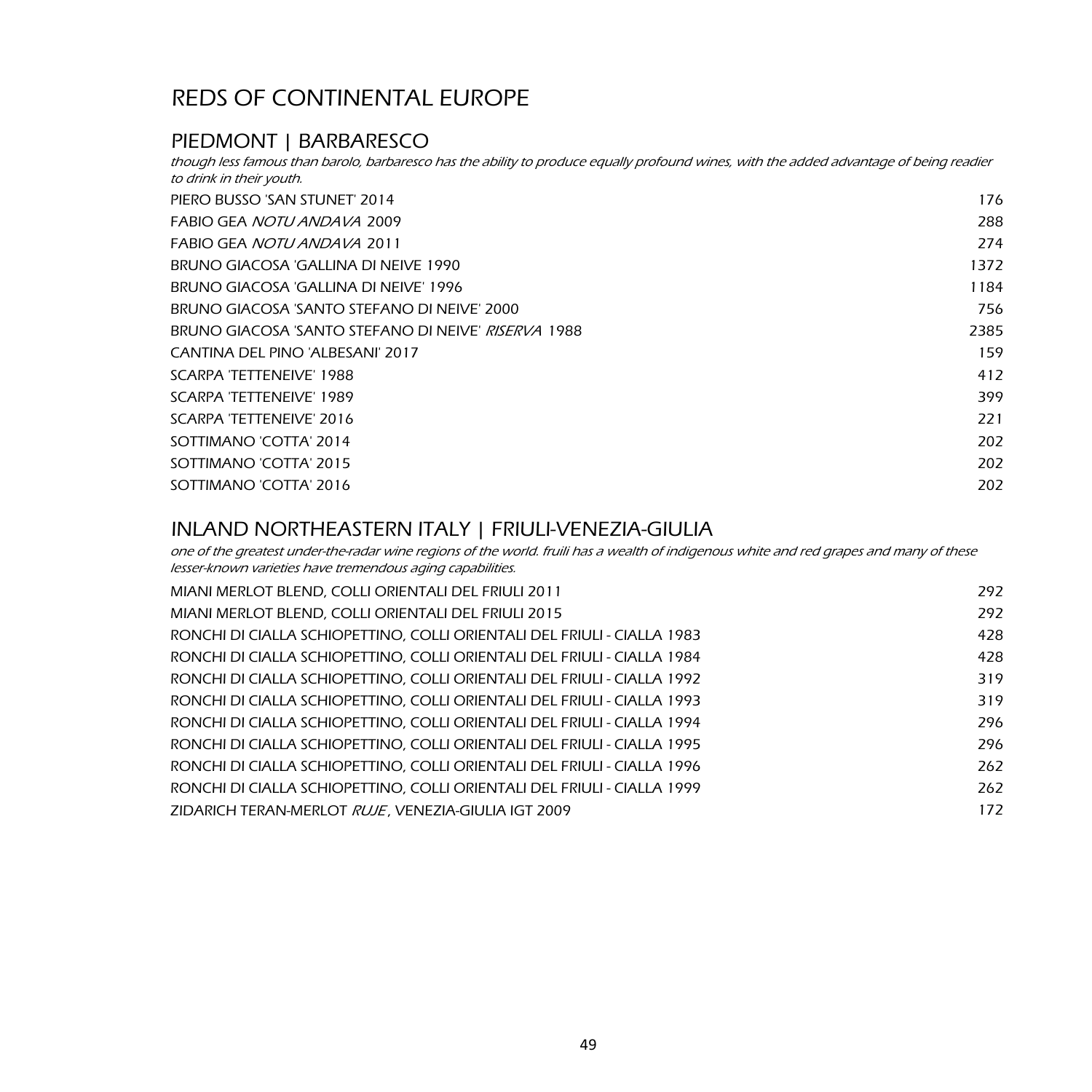| FRANCE   CORSICA                              |     |
|-----------------------------------------------|-----|
| STILICCIONU, AJACCIO 2015                     | 166 |
| STILICCIONU <i>SOTTU SCALA.</i> AJACCIO 2015  | 178 |
| STILICCIONU <i>SOTTU SCALA</i> . AJACCIO 2016 | 178 |

## FRANCE | PROVENÇE

| LA BASTIDE BLANCHE 'ESTAGNOL', BANDOL 2015                                     | 91  |
|--------------------------------------------------------------------------------|-----|
| LA BASTIDE BLANCHE 'FONTANÉOU', BANDOL 2013                                    | 119 |
| DU DEFFENDS GRENACHE-CINSAULT <i>CHAMPS DU BÉCASSIER</i> , COTEAUX VAROIS 2011 | 64  |
| OTT 'CHÂTEAU ROMASSAN', BANDOL 2001                                            | 234 |
| CHÂTEAU DE PIBARNON, BANDOL 2000                                               | 328 |
| CHÂTEAU DE PIBARNON, BANDOL 2004                                               | 311 |
| CHÂTEAU DE PIBARNON, BANDOL 2008                                               | 276 |
| CHÂTEAU PRADEAUX, BANDOL 2013                                                  | 108 |
| CHÂTEAU PRADEAUX <i>CUVÉE X,</i> BANDOL 2007                                   | 198 |
| CHATEAU SAINTE ANNE <i>CUVÉE COLLECTION</i> , BANDOL 2001                      | 268 |
| CHATEAU SAINTE ANNE <i>CUVÉE COLLECTION,</i> BANDOL 2012                       | 155 |
| LA SUFFRENE 'LES LAUVES', BANDOL 2005                                          | 138 |
| TREVALLON SYRAH-CABERNET SAUVIGNON, VIN DE PAYS DE BOUCHES DU RHÔNE 2000       | 374 |
| TREVALLON SYRAH-CABERNET SAUVIGNON, VIN DE PAYS DE BOUCHES DU RHÔNE 2005       | 212 |
| TREVALLON SYRAH-CABERNET SAUVIGNON, VIN DE PAYS DE BOUCHES DU RHÔNE 2009       | 196 |
| TREVALLON SYRAH-CABERNET SAUVIGNON, VIN DE PAYS DE BOUCHES DU RHÔNE 2015       | 178 |
| TREVALLON SYRAH-CABERNET SAUVIGNON, VIN DE PAYS DE BOUCHES DU RHÔNE 2016       | 164 |

## FRANCE | LANGUEDOC-ROUSSILLON

| D'AUPILHAC MOURVEDRE-CARIGNAN 'MONTPEYROUX', COTEAUX DU LANGUEDOC 2008     | 112 |
|----------------------------------------------------------------------------|-----|
| DU CAMPUGET, COSTIÉRES DE NÎMES 1999                                       | 178 |
| GAUBY GRENACHE-SYRAH-CARIGNAN 'MUNTADA', CÔTES CATALANES 1999              | 404 |
| GAUBY GRENACHE-SYRAH-CARIGNAN 'MUNTADA', CÔTES CATALANES 2001              | 396 |
| GAUBY GRENACHE-SYRAH-CARIGNAN 'MUNTADA'. CÔTES CATALANES 2014              | 189 |
| CLOS LALFERT SYRAH, PAYS L'HERAULT 2016                                    | 98  |
| JACQUES LAVIERRE 'CLOS CHATART'. COULLIOURE 1995                           | 164 |
| PEDRES BLANQUES GRENACHE, COULLIOURE 2017                                  | 118 |
| PEDRES BLANQUES GRENACHE, COULLIOURE 2018                                  | 118 |
| PEYRE ROSE SYRAH-MOURVEDRE 'CLOS SYRAH LEONE', COTEAUX DU LANGUEDOC 2002   | 258 |
| PEYRE ROSE SYRAH-MOURVEDRE 'CLOS SYRAH LEONE', COTEAUX DU LANGUEDOC 2004   | 258 |
| LES CAVES DU SIEURS D'ARQUES GRENACHE MERLOT VICHON, VIN DE PAYS D'OC 2006 | 112 |
| TERRE DES CHARDONS DISCRET, COSTIÉRES DE NÎMES 2010                        | 89  |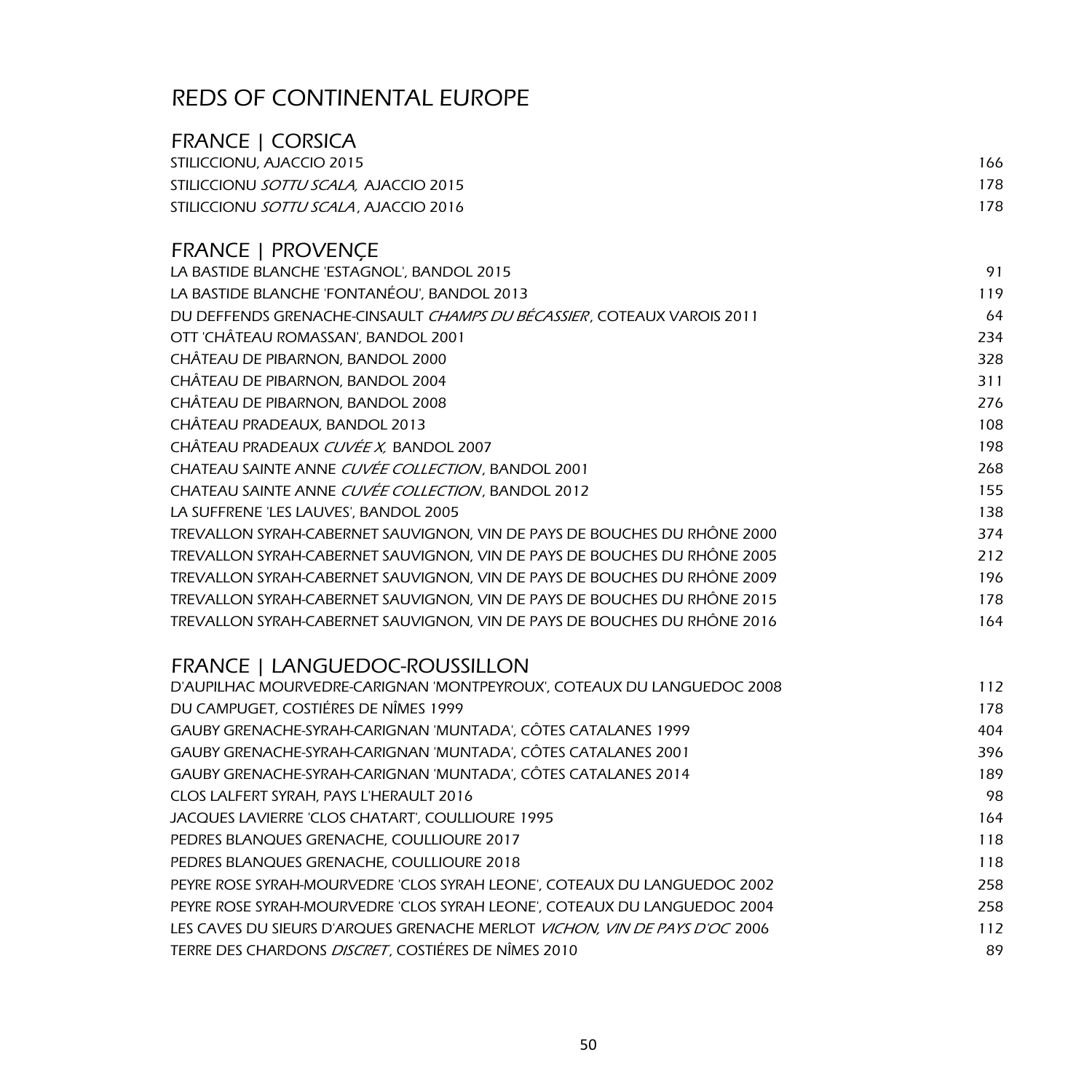## FRANCE | SOUTHERN RHÔNE VALLEY

pope boniface viii (famously depicted in the eighth circle of hell in dante's inferno) set off a chain of events that changed the french wine landscape forever. in 1309 ce, the avignon papacy was born as a result of his feud with king phillip iv, ultimately resulting in his abduction and death. the papacy split and avignon pope (john xii) thereafter developed a papal vineyard: châteauneuf-du-pape (chateau of the new pope). this is the premier region in the world for grenache, blended with up to 17 other indigenous grape varieties.

| <b>COTES-DU-RHONE</b>                           |      |
|-------------------------------------------------|------|
| RAYAS 'CHÂTEAU DE FONSALETTE' 1993              | 820  |
| RAYAS 'CHÂTEAU DE FONSALETTE' 1999              | 720  |
| RAYAS 'CHÂTEAU DE FONSALETTE' 2004              | 620  |
| RAYAS 'CHÂTEAU DE FONSALETTE' 2005              | 520  |
| RAYAS 'CHÂTEAU DE FONSALETTE' 2009              | 420  |
| <b>GIGONDAS</b>                                 |      |
| BRUSSET 'LES HAUTS DE MONTMIRAIL' 1993          | 293  |
| DU CAYRON 1994                                  | 256  |
| CHÂTEAUNEUF-DU-PAPE                             |      |
| <b>BEAUCASTEL HOMMAGE A JACOUES PERRIN 1994</b> | 1200 |
| <b>BEAUCASTEL HOMMAGE A JACOUES PERRIN 1995</b> | 1150 |
| <b>BEAUCASTEL HOMMAGE A JACOUES PERRIN 1998</b> | 1100 |
| <b>BEAUCASTEL HOMMAGE A JACOUES PERRIN 2001</b> | 1080 |
| CABRIÈRES 1986                                  | 366  |
| CHARVIN 2005                                    | 265  |
| DE LA CHARBONNIÈRE CUVÉE VIEILLES VIGNES 1994   | 292  |
| FORTIA <i>TÊTE DE CRU</i> 1978                  | 612  |
| <b>HAUT DES TERRES BLANCHES 1990</b>            | 328  |
| CLOS DES PAPES 1990                             | 598  |
| PONTIFICAL 2001                                 | 192  |
| RAYAS RESERVE 2008                              | 1300 |
| RAYAS RESERVE 2009                              | 1500 |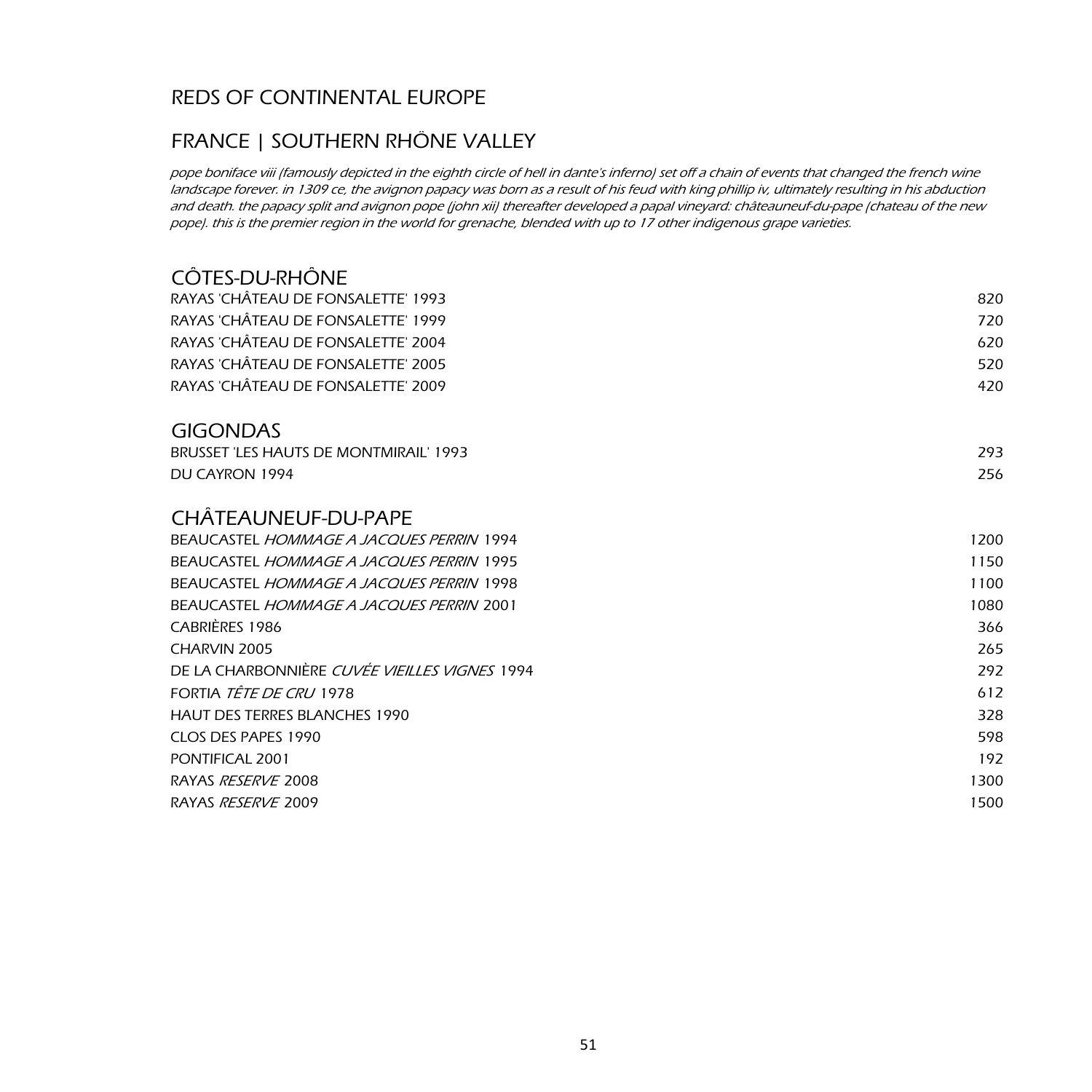## FRANCE | NORTHERN RHÔNE VALLEY

in the 17th and 18th century, the wines of hermitage were sold at prices dwarfing what are now first growth bordeaux estates. famously, some bordeaux producers at the time added rhone wines to their blend to add strength and complexity. today the wines of the northern rhone are incredibly undervalued given they demonstrate the height that syrah is capable of.

## CÔTE-RÔTIE

| DUCLAUX 'LA GERMINE' 2011                                          | 149  |
|--------------------------------------------------------------------|------|
| JEAN-MICHEL GERIN 'LES GRANDES PLACES' 2005                        | 396  |
| E. GUIGAL 'LA LANDONNE' 2014                                       | 1078 |
| E. GUIGAL 'LA MOULINE' 2015                                        | 1200 |
| E. GUIGAL 'LA TURQUE' 2012                                         | 1078 |
| E. GUIGAL 'LA TURQUE' 2014                                         | 1078 |
| E. GUIGAL 'LA TURQUE' 2015                                         | 1522 |
| <b>JAMET 2015</b>                                                  | 599  |
| JAMET 'CÔTE BRUNE' 2013                                            | 755  |
| BERNARD LEVET 'LA CHAVAROCHE' 2015                                 | 188  |
| BERNARD LEVET 'LA CHAVAROCHE' 2016                                 | 192  |
| BERNARD LEVET 'LA JOURNAIRES' 2015                                 | 176  |
| BERNARD LEVET 'LA JOURNAIRES' 2016                                 | 184  |
| BERNARD LEVET LES TROIS P 1996                                     | 358  |
| MICHEL ET STEPHANE OGIER 'LANCEMENT' 2012                          | 696  |
| MICHEL ET STEPHANE OGIER 'CÔTE ROZIER' <i>LA BELLE HELENE</i> 2001 | 898  |
| RENÉ ROSTAING 'LA LANDONNE' 2005                                   | 492  |
| JEAN-MICHEL STEPHAN 2013                                           | 164  |
| <b>JEAN-MICHEL STEPHAN 2017</b>                                    | 248  |
|                                                                    |      |

## ARDECHE AND COLLINE RHODANIENNES

| PIERRE GONON <i>LES ILES FERAY.</i> ARDECHE 2015 | 171 |
|--------------------------------------------------|-----|
| PIERRE GONON LES ILES FERAY, ARDECHE 2016        | 171 |
| PIERRE GONON LES ILES FERAY, ARDECHE 2017        | 171 |
| JAMET, COLLINES RHODANNIENES 2014                | 104 |
| JAMET, COLLINES RHODANNIENES 2015                | 104 |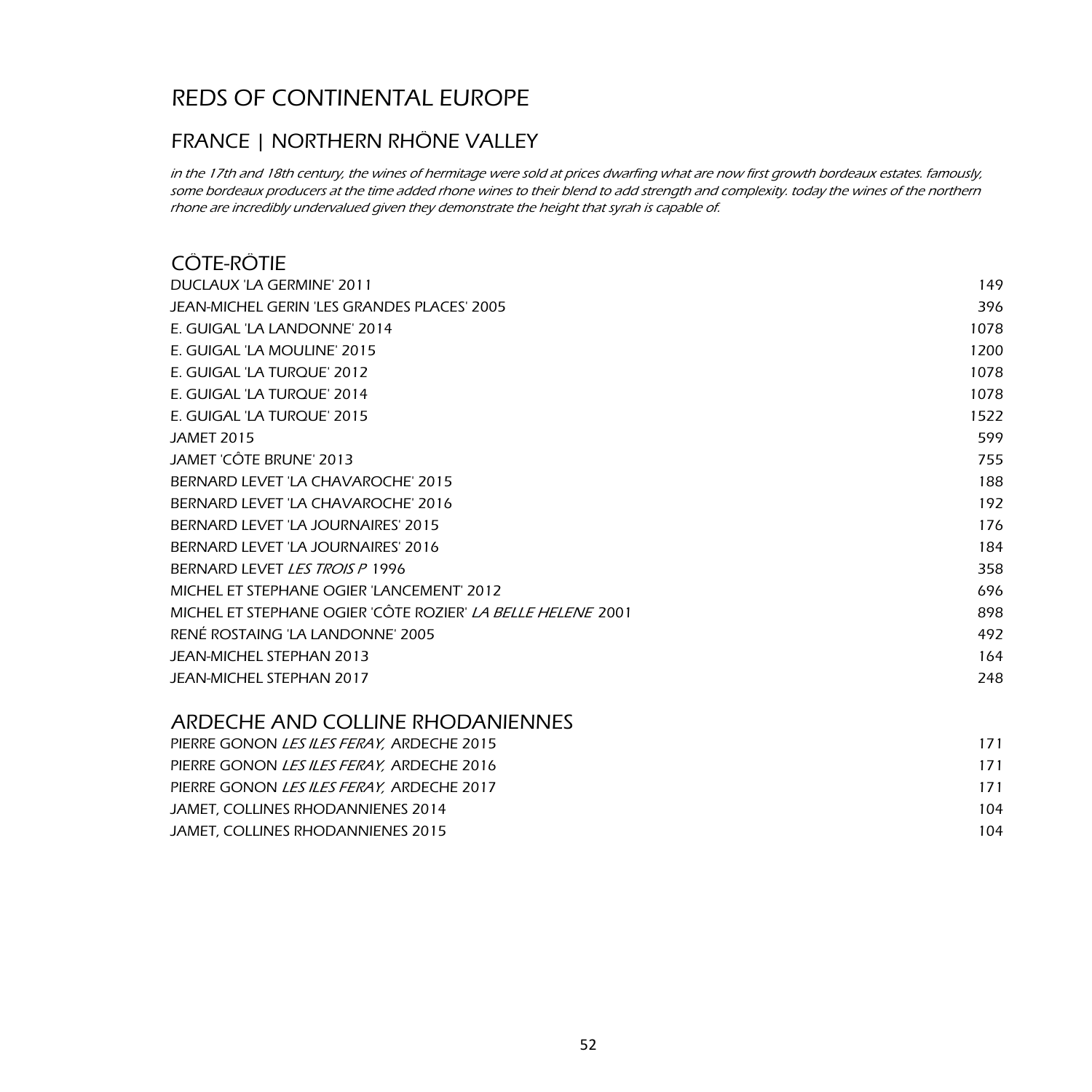### SAINT-JOSEPH

| BERNARD FAURIE 2009                    | 224 |
|----------------------------------------|-----|
| BERNARD FAURIE 2012                    | 196 |
| PIERRE GONON 2016                      | 233 |
| PAUL JABOULET GRAND POMPÉE 1983        | 452 |
| JOLIVET L'INSTINCT 2015                | 93  |
| DU MONTEILLET CUVÉE DU PAPY 2014       | 144 |
| HIROTAKE OOKA 2014                     | 161 |
| AYMERIC PAILLARD PETIT PÉRE 2016       | 158 |
| GILLES ROBIN CUVÉE ANDRE PELEAT 2006   | 208 |
| HERVÉ SOUHAUT 2016                     | 135 |
| HERVÉ SOUHAUT 'CLOS DES CESSIEUX' 2016 | 184 |
| JEAN-BAPTISTE SOUILLARD 'JANOUNE' 2016 | 135 |

## CROZES-HERMITAGE

| ALAIN GRAILLOT 2017                         | 97  |
|---------------------------------------------|-----|
| <b>ALAIN GRAILLOT 2019</b>                  | 128 |
| ALAIN GRAILLOT 'LA GUIRAUDE' 2017           | 162 |
| ALAIN GRAILLOT 'LA GUIRAUDE' 2018           | 198 |
| PAUL JABOULET 'DOMAINE DE THALABERT' 1990   | 429 |
| GILLES ROBIN 1920 2005                      | 208 |
| JEAN-BAPTISTE SOUILLARD 2016                | 99  |
| JEAN-BAPTISTE SOUILLARD 'LES BATIES' 2016   | 135 |
| JEAN-BAPTISTE SOUILLARD 'LES HABRARDS' 2016 | 135 |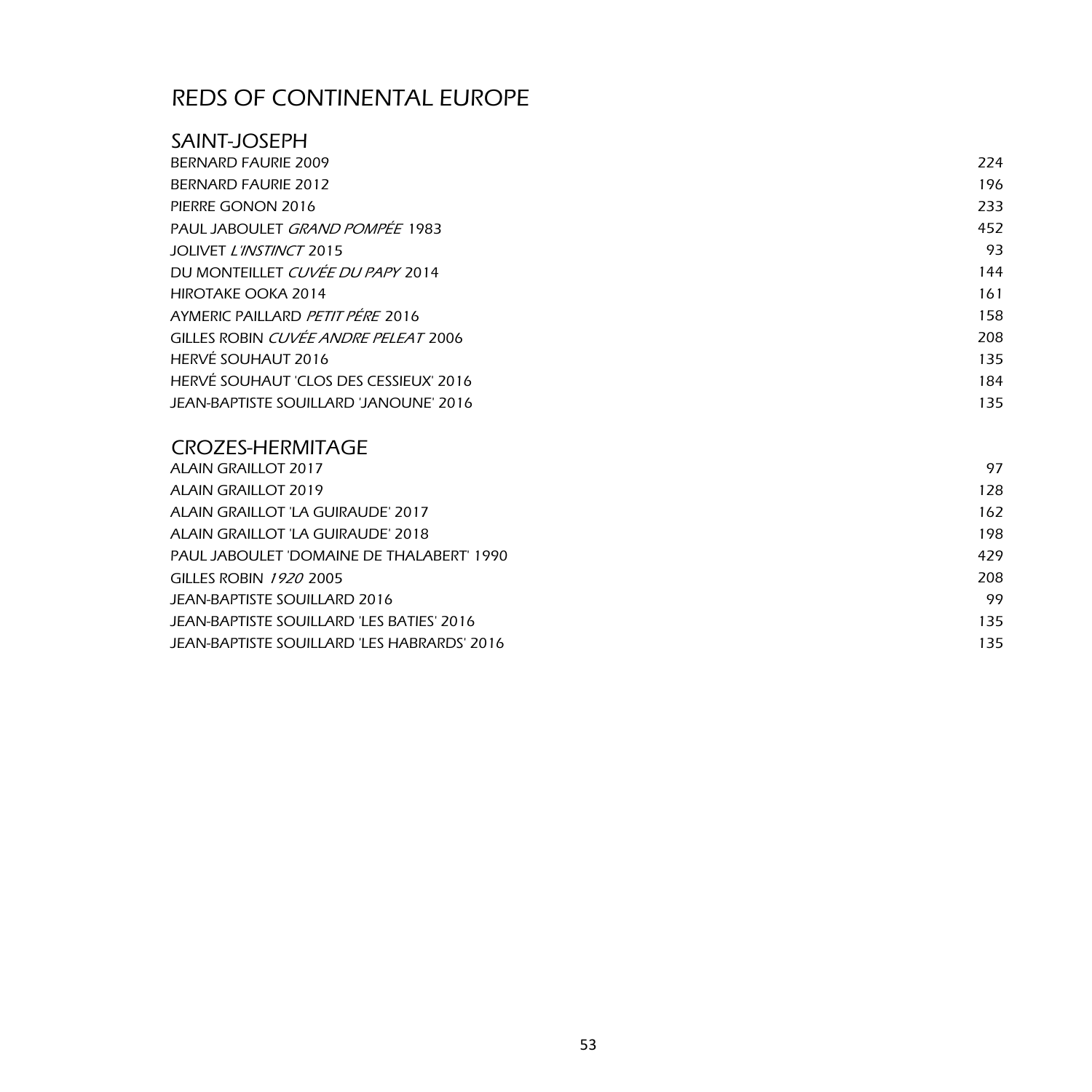### **HERMITAGE**

| JEAN-LOUIS CHAVE 2000                   | 1250 |
|-----------------------------------------|------|
| JEAN-LOUIS CHAVE 2015                   | 633  |
| JEAN-LOUIS CHAVE 2016                   | 675  |
| DELAS 'DOMAINE DES TOURETTES' 2013      | 271  |
| BERNARD FAURIE 1995                     | 659  |
| DES REMIZIÈRES <i>CUVÉE EMILIE</i> 2000 | 275  |

## **CORNAS**

| THIERRY ALLEMAND 'CHAILLOT' 1997             | 1100 |
|----------------------------------------------|------|
| MICKAEL BOURG 'LES P'TITS BOUTS' 2016        | 158  |
| MICKAEL BOURG 'LES P'TITS BOUTS' 2017        | 158  |
| JEAN-LUC COLOMBO 'LES RUCHETS' 2013          | 244  |
| DOMAINE DU COULET <i>BRISE CAILLOUX</i> 2012 | 135  |
| LIONNET <i>TERRE BRULEE</i> 2015             | 166  |
| HIROTAKE OOKA 2012                           | 362  |
| JEAN-BAPTISTE SOUILLARD 'SAINT PIERRE' 2016  | 238  |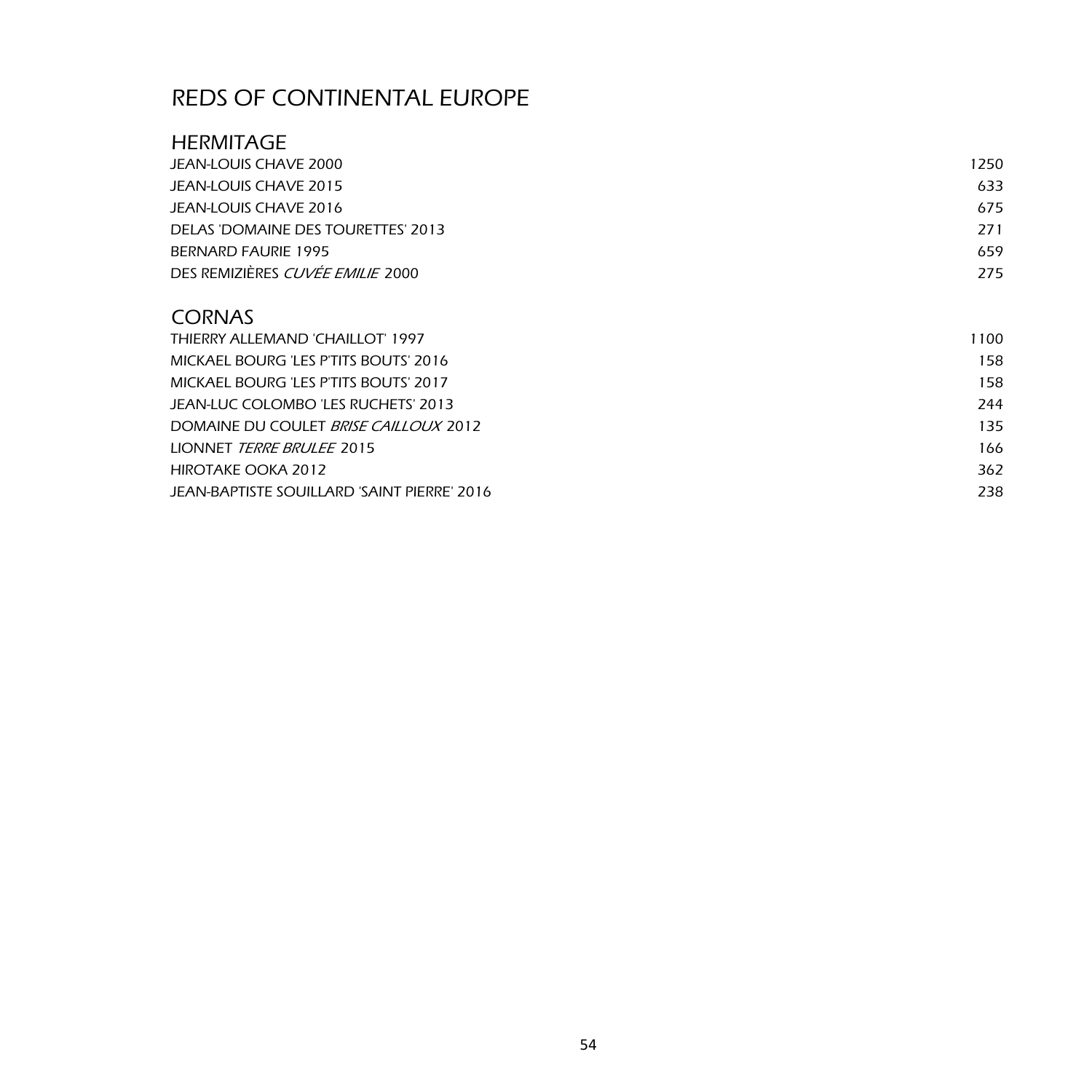## FRANCE | BURGUNDY

red burgundy has an impressive ability to age for decades… but impatience also has its rewards. the following pages follow the specific villages of burgundy north to south, all of whom produce unique and distinctive wines. but first, this page celebrates the emerging regions of burgundy, which often produce delightfully rustic wines despite being less well known.

### THE BACKROADS OF BURGUNDY

the best domaines make equally great wines from humble vineyard holdings as they do with their grand crus. the producers below are making exciting wines from up-and-coming areas in burgundy.

#### BOURGOGNE

| DENIS BACHELET 2016                                         | 228 |
|-------------------------------------------------------------|-----|
| <b>DENIS BACHELET 2017</b>                                  | 228 |
| <b>DENIS BACHELET 2019</b>                                  | 228 |
| DENIS BACHELET, CÔTES DE NUITS-VILLAGES 2016                | 245 |
| DENIS BACHELET, CÔTES DE NUITS-VILLAGES 2017                | 245 |
| DENIS BACHELET, CÔTES DE NUITS-VILLAGES 2019                | 245 |
| HUDELOT-BAILLET 2019                                        | 101 |
| PIERRE BOUREE VIEILLES VIGNES, CÔTES DE NUITS-VILLAGES 1985 | 278 |
| <b>GASTON ET PIERRE RAVAUT 2005</b>                         | 134 |
| ROBERT GROFFIER, BOURGOGNE 2019                             | 188 |
| MICHEL LAFARGE 2017                                         | 132 |
| MICHEL LAFARGE, CÔTE DE BEAUNE VILLAGES 2017                | 166 |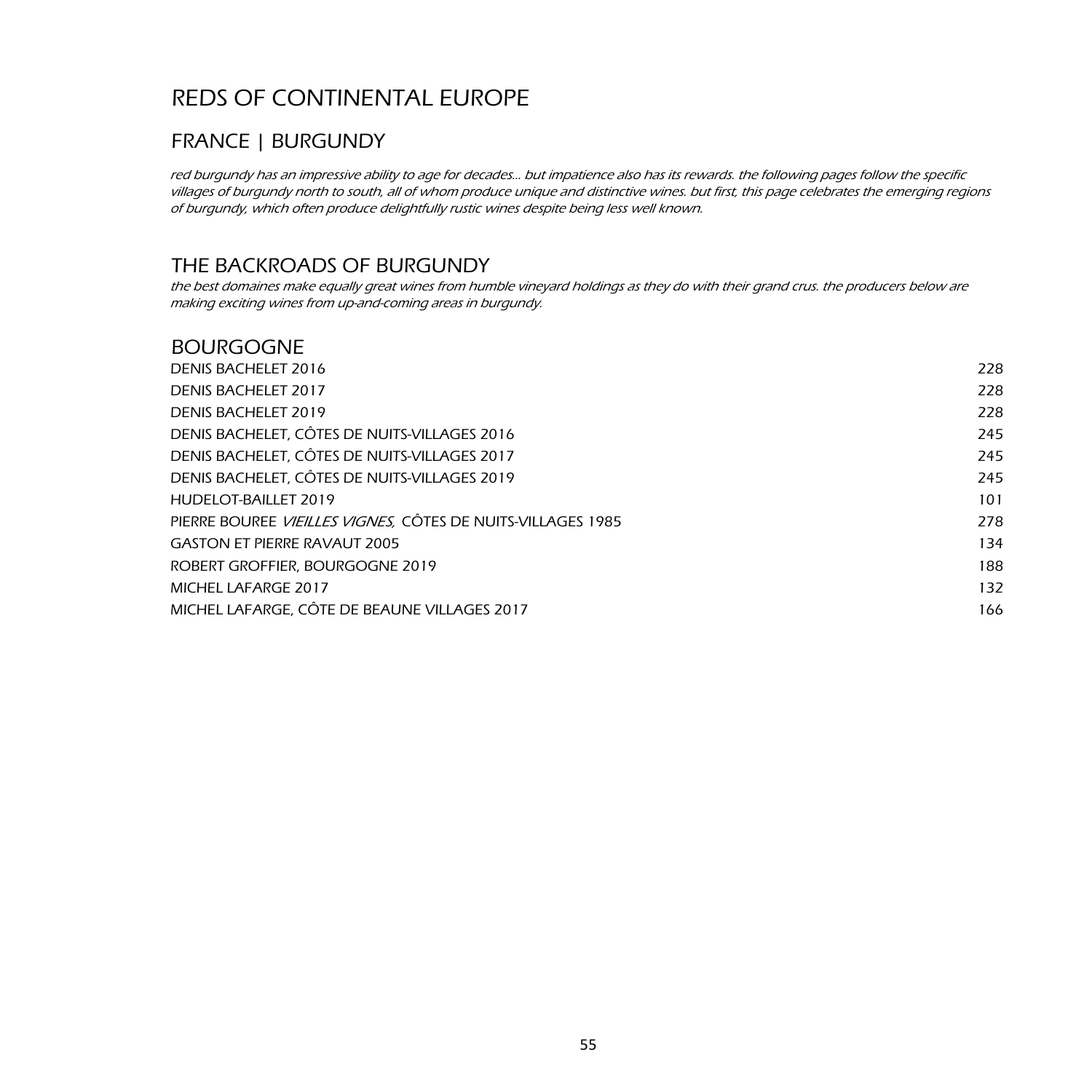## BACKROADS OF BURGUNDY CONTINUED

| <b>IRANCY</b>                                         |     |
|-------------------------------------------------------|-----|
| RENÉ ET VINCENT DAUVISSAT 2013                        | 148 |
| THIERRY RICHOUX 2010                                  | 104 |
| <b>MARSANNAY</b>                                      |     |
| BRUNO CLAIR 'LES GRASSES TETES' 2016                  | 181 |
| FOUGERAY DE BEAUCLAIR 'LES DESSUS DES LONGEROIS' 1990 | 288 |
| <b>FIXIN</b>                                          |     |
| AMELIE BERTHAUT 'LE CRAIS' 2015                       | 178 |
| AMELIE BERTHAUT 'LE CRAIS' 2016                       | 146 |
| LOUIS BOILLOT 2012                                    | 122 |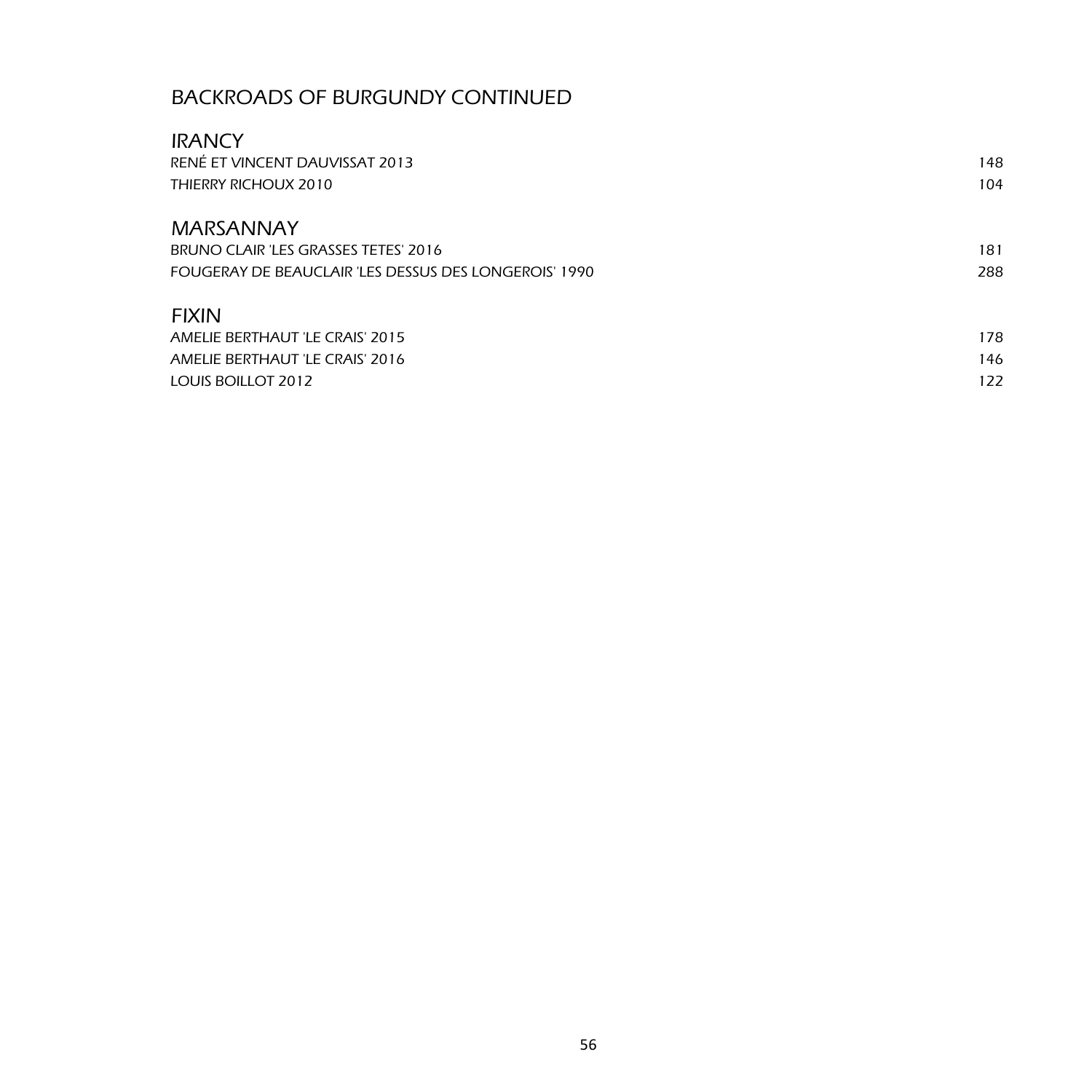## BACKROADS OF BURGUNDY CONTINUED

| PERNAND-VERGELESSES                             |      |
|-------------------------------------------------|------|
| JEAN-CLAUDE RAMONET 'LES BELLES FILLES' 2014    | 194  |
| SAVIGNY-LES-BEAUNE                              |      |
| SIMON BIZE 'LES SERPENTIÉRES' 1ER CRU 2011      | 248  |
| <b>AUXEY-DURESSES</b>                           |      |
| COCHE-DURY 1996                                 | 2180 |
| ROULOT 1ER CRU 2015                             | 212  |
| <b>MONTHELIE</b>                                |      |
| PIERRE BOISSON 2016                             | 129  |
| BERNARD BRUSSIER 1989                           | 366  |
| <b>COMTES LAFON 'LES DURESSES' 1ER CRU 2015</b> | 218  |
| <b>COMTES LAFON 'LES DURESSES' 1ER CRU 2016</b> | 218  |
| <b>COMTES LAFON 'LES DURESSES' 1ER CRU 2017</b> | 218  |
| <b>MARANGES</b>                                 |      |
| ROUGES QUEUES 'VIGNE BLANCHE' 2017              | 126  |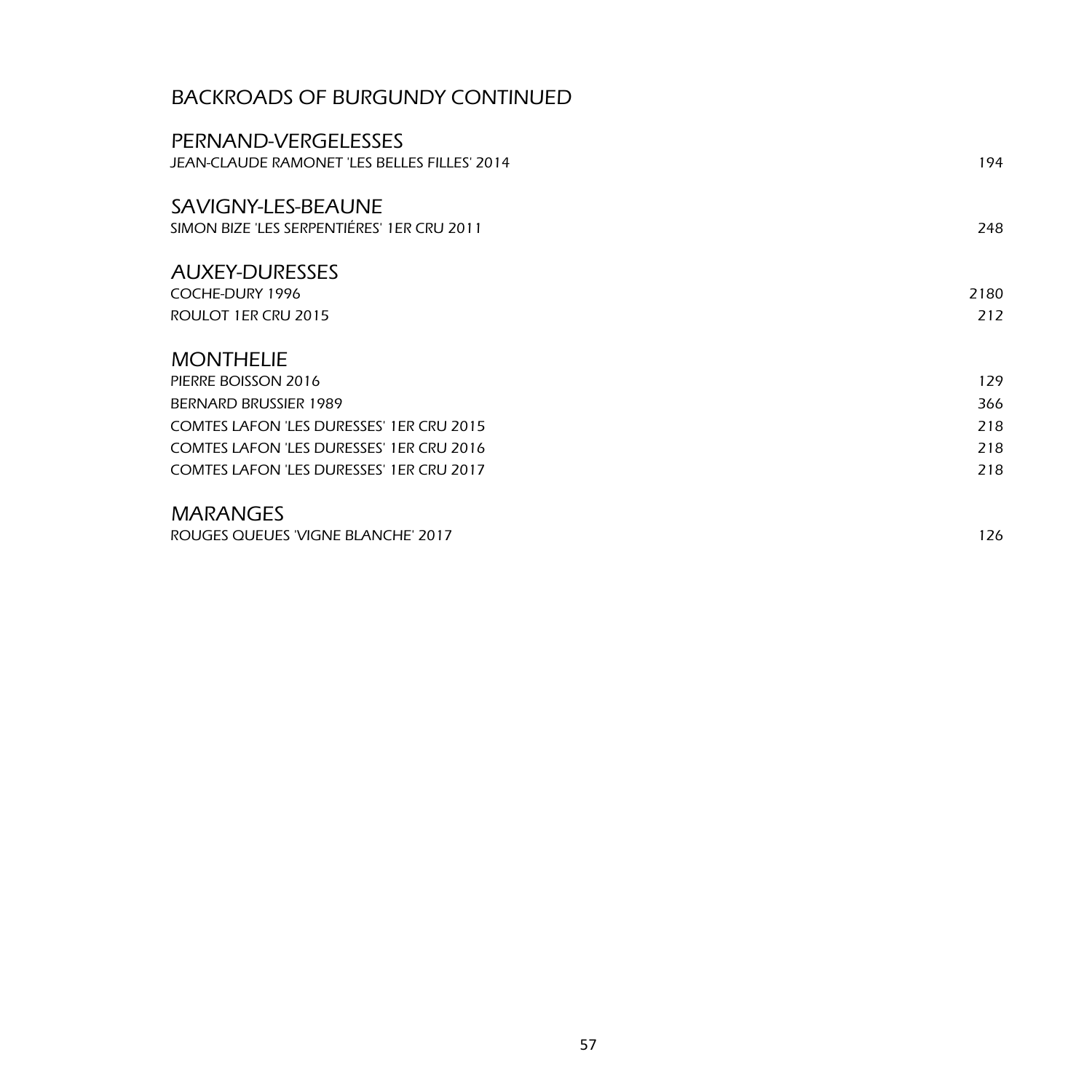## GEVREY-CHAMBERTIN

gevrey is the northernmost bastion for truly fine red wines in burgundy. its 26 premier crus and 9 grand crus specialize in wines that are full bodied and muscular. these are pinots with darker, smokier, and earthier fruit tones than you'll find anywhere else on the cote. the best examples include armand rousseau, fourrier, and bachelet... but the good news is, there are too many to count!

| DENIS BACHELET VIEILLES VIGNES 2019                                      | 398  |
|--------------------------------------------------------------------------|------|
| DENIS BACHELET 'LES EVOCELLES' 2015                                      | 435  |
| DENIS BACHELET 'LES EVOCELLES' 2016                                      | 433  |
| DENIS BACHELET <i>VIEILLES VIGNES</i> 'LES CORBEAUX' 1ER CRU 2016        | 583  |
| DENIS BACHELET VIEILLES VIGNES 'LES CORBEAUX' 1ER CRU 2017               | 598  |
| DENIS BACHELET VIEILLES VIGNES 'LES CORBEAUX' 1ER CRU 2019               | 688  |
| LA COMBE GRISARD 2018                                                    | 210  |
| COUDRAY-BIZOT 'CAZETIERS' 1ER CRU 2010                                   | 255  |
| BRUNO CLAIR 'CAZETIERS' 1ER CRU 2016                                     | 582  |
| BRUNO CLAIR 'PETITE CHAPELLE' 1ER CRU 2016                               | 498  |
| CATHERINE ET DOMINIQUE DERAIN 'EN VOSNE' 2014                            | 196  |
| CLAUDE DUGAT 2010                                                        | 284  |
| DUJAC 'AUX COMBOTTES 1ER CRU' 2016                                       | 576  |
| DUJAC 'AUX COMBOTTES 1ER CRU' 2017                                       | 576  |
| DUJAC 'AUX COMBOTTES 1ER CRU' 2019                                       | 798  |
| <b>FOURRIER VIEILLES VIGNES 2016</b>                                     | 358  |
| <b>FOURRIER 'CLOS SAINT-JACQUES 1ER CRU' <i>VIEILLES VIGNES</i> 2013</b> | 1163 |
| FOURRIER 'CLOS SAINT-JACQUES 1ER CRU' <i>VIEILLES VIGNES</i> 2014        | 1221 |
| FOURRIER 'CLOS SAINT-JACQUES 1ER CRU' <i>VIEILLES VIGNES</i> 2016        | 1292 |
| LOUIS JADOT 2017                                                         | 166  |
| LOUIS JADOT 'CLOS SAINT-JACQUES' 1ER CRU 2002                            | 789  |
| PHILIPPE JOUAN 'AUX ECHÉZEAUX' 2016                                      | 219  |
| HUBERT LIGNIER 'LES SEUVRÉES' 2016                                       | 295  |
| FELIX RAVINET 'CLOS DU CHAPITRE' 1985                                    | 326  |
| REMOISSENET 'AUX COMBOTTES' 1ER CRU 1979                                 | 879  |
| SERAFIN 'LES CAZETIERES' 1ER CRU 2009                                    | 474  |
| SERAFIN 'LES CAZETIERES' 1ER CRU 2010                                    | 468  |
| SERAFIN 'LES CAZETIERES' 1ER CRU 2013                                    | 378  |
| SERAFIN 'LES CORBEAUX' 1ER CRU 2014                                      | 228  |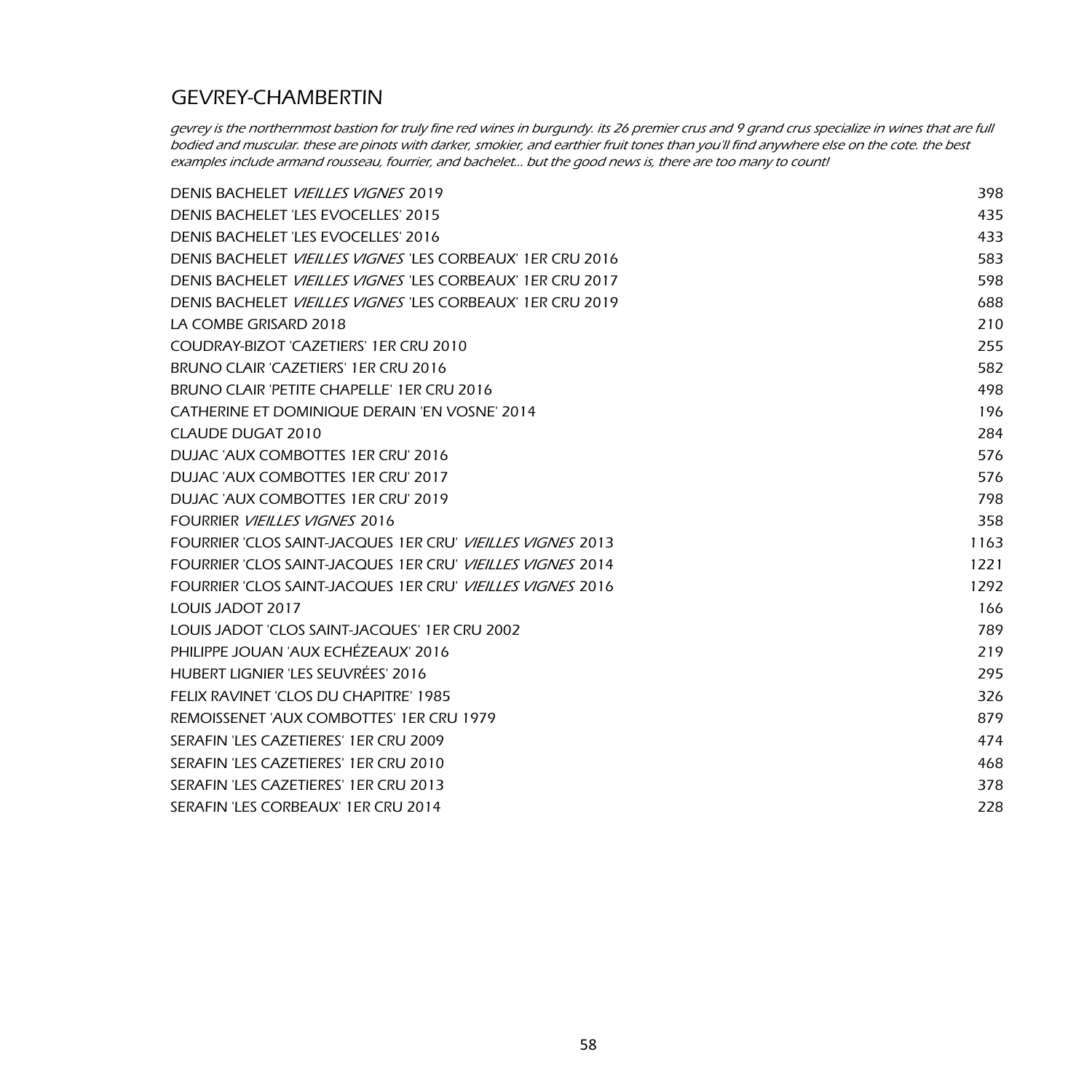## GEVREY-CHAMBERTIN CONTINUED

## RUCHOTTES-CHAMBERTIN GRAND CRU

the northernmost grand cru for red wine in burgundy, and a small one with only a few owners. fortunately most of the owners rank amongst the crème de la crème in burgundy: mugneret-gibourg, armand rousseau, and georges roumier.

| ARMAND ROUSSEAU 'CLOS DES RUCHOTTES' 1994 | 1600 |
|-------------------------------------------|------|
| ARMAND ROUSSEAU 'CLOS DES RUCHOTTES' 2006 | 2300 |

#### MAZIS-CHAMBERTIN GRAND CRU

If ruchottes produces the lightest, most elegant grand cru wines of Gevrey, Mazis produces one of its most powerful. deep, seductive wines that require years to come into their own.

| JOSEPH ROTY 2013            | 1146 |
|-----------------------------|------|
| JOSEPH ROTY 2014            | 1146 |
| JOSEPH ROTY 2017            | 1222 |
| JOSEPH ROTY 2018            | 1192 |
| GERARD VACHET-ROUSSEAU 1983 | 688  |

### CHAPELLE-CHAMBERTIN GRAND CRU

one of the smallest grand crus in gevrey and thus one of the hardest to track down. A great chapelle combines the supple fruitiness of charmes with the raw power of le chambertin.

| PONSOT 2016            | 1080 |
|------------------------|------|
| JEAN-LOUIS TRAPET 2013 | 629  |

### GRIOTTE-CHAMBERTIN GRAND CRU

although wines from gevrey-chambertin are known for being strong and musclar, griotte typically produces wines that are a bit more nuanced, aromatic, and balanced.

JOSEPH ROTY 2018 1388

### CHARMES-CHAMBERTIN GRAND CRU

as the name suggests, these are some of the most "charming" and fruit-forward wines in gevrey. they can age easily for decades, but they outshine their neighbors by displaying how nuanced and open they are in their youth.

| DENIS BACHELET <i>VIEILLES VIGNES</i> 2015   | 1050 |
|----------------------------------------------|------|
| DUJAC 2016                                   | 785  |
| DUJAC 2017                                   | 765  |
| DUJAC 2019                                   | 1050 |
| JOSEPH ROTY <i>TRES VIEILLES VIGNES</i> 2016 | 898  |
| JOSEPH ROTY <i>TRES VIEILLES VIGNES</i> 2018 | 1212 |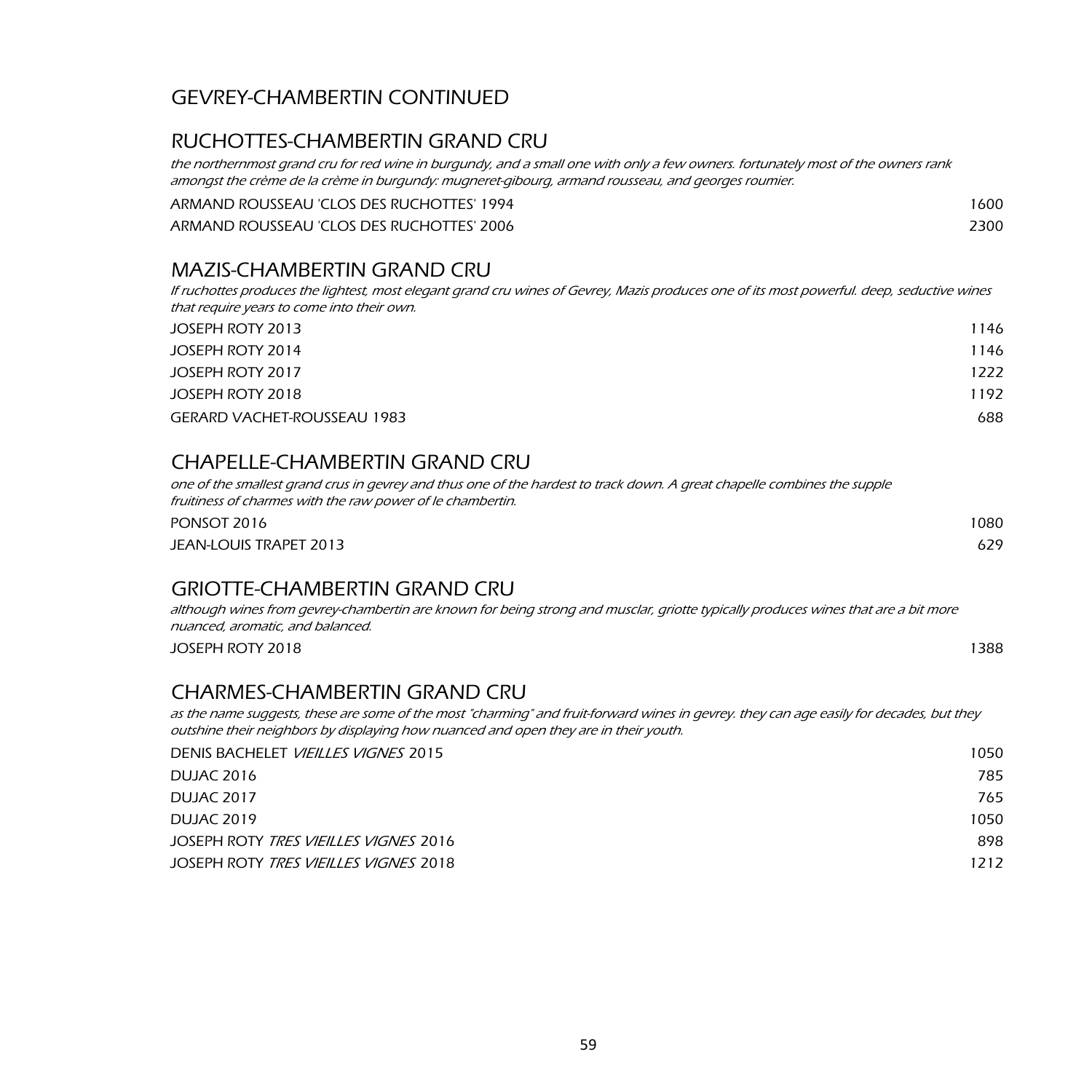## GEVREY-CHAMBERTIN CONTINUED

## MAZOYERES-CHAMBERTIN GRAND CRU

many producers blend their "mazoyeres" into their "charmes", so many that few mazoyeres ever are bottled on their own. a couple of producers bottle it separately from their charmes to demonstrate that this vineyard is deserving of its grand cru status.

| ARNAUD MORTET 2016                                                                                               | 1195 |
|------------------------------------------------------------------------------------------------------------------|------|
| <b>GEORGES ROUMIER 2016</b>                                                                                      | 1600 |
| LATRICIÉRES-CHAMBERTIN GRAND CRU                                                                                 |      |
| the most overlooked gevrey grand cru, and the source of some of its greatest surprises.                          |      |
| FAIVELEY 2012                                                                                                    | 596  |
| <b>JEAN-LOUIS TRAPET 2013</b>                                                                                    | 642  |
| CHAMBERTIN-CLOS DE BÉZE GRAND CRU                                                                                |      |
| le chambertin gets the spotlight, however some vintages of clos de beze outperform the greatness of its neighbor |      |
| <b>BRUNO CLAIR 2012</b>                                                                                          | 1262 |
| BRUNO CLAIR 2016                                                                                                 | 1198 |
| ROBERT GROFFIER 2019                                                                                             | 1790 |
|                                                                                                                  |      |

#### CHAMBERTIN GRAND CRU

one of the only vineyards who consistently stands amongst the top five in burgundy, typically surrounded only by the likes of musigny, romanée-conti, la tâche, and chambertin-clos de béze. this is red burgundy flexing its muscles for you, displaying how truly intense it can be. of the top grand crus mentioned above, le chambertin is almost always the most powerful and rich.

| JEAN-LOUIS TRAPET 2011 | 936 |
|------------------------|-----|
| JEAN-LOUIS TRAPET 2013 | 898 |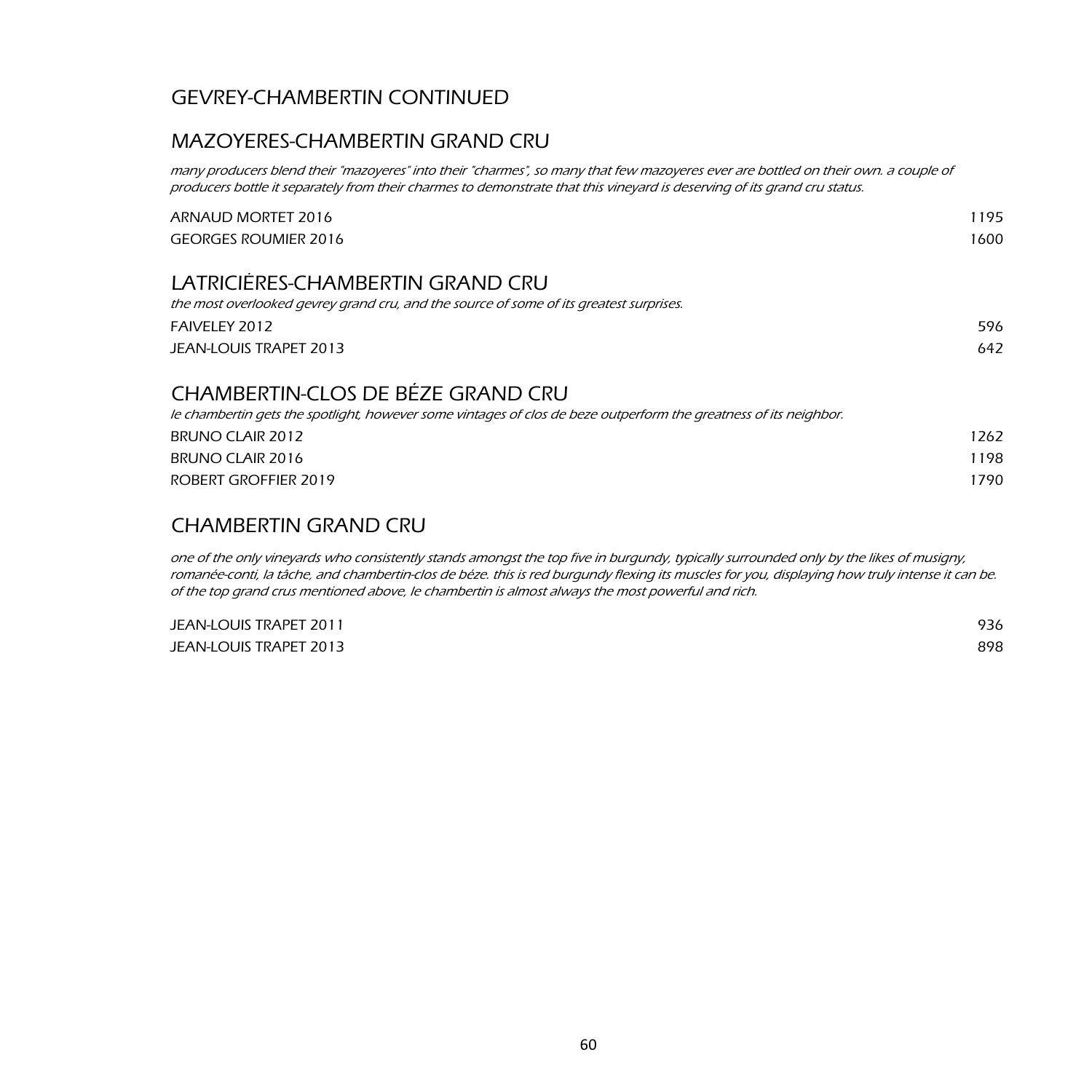### MOREY-ST.-DENIS

the power of gevrey-chambertin meets the glorious aromatics of chambolle-musigny. morey was once overshadowed by its neighbors yet today it is gaining the respect it deserves. a conversation about this village wouldn't be complete without the mention of producers like dujac, mommessin, ponsot, hubert lignier, and domaine des lambrays.

| <b>DUJAC 2015</b>                                  | 318 |
|----------------------------------------------------|-----|
| <b>DUJAC 2016</b>                                  | 318 |
| <b>DUJAC 2017</b>                                  | 318 |
| <b>DUJAC 2019</b>                                  | 318 |
| DUJAC 1ER CRU 2016                                 | 406 |
| DUJAC 1ER CRU 2017                                 | 406 |
| DUJAC 1ER CRU 2019                                 | 595 |
| <b>REGIS FOREY 2015</b>                            | 166 |
| REGIS FOREY 2016                                   | 166 |
| ALAIN JEANNIARD VIEILLES VIGNES 2014               | 142 |
| PHILIPPE JOUAN 'CLOS SORBÉ' 1ER CRU 2016           | 312 |
| DOMAINE DES LAMBRAYS 'LES LOUPS' 1ER CRU 2014      | 288 |
| DOMAINE DES LAMBRAYS 'LES LOUPS' 1ER CRU 2016      | 288 |
| <b>HUBERT LIGNIER 1969</b>                         | 872 |
| PONSOT CUVÉE DES GRIVES 2016                       | 224 |
| GEORGES ROUMIER 'CLOS DE LA BUSSIÈRE' 1ER CRU 2014 | 427 |
| GEORGES ROUMIER 'CLOS DE LA BUSSIÈRE' 1ER CRU 2015 | 494 |
| ANNE ET HERVÉ SIGAUT 'LES CHARRIÈRES' 1ER CRU 2016 | 222 |
| ANNE ET HERVÉ SIGAUT 'LES CHARRIÈRES' 1ER CRU 2017 | 208 |
| ANNE ET HERVÉ SIGAUT 'LES CHARRIÈRES' 1ER CRU 2018 | 276 |
| ANNE ET HERVÉ SIGAUT 'LES MILLANDES' 1ER CRU 2014  | 222 |
| ANNE ET HERVÉ SIGAUT 'LES MILLANDES' 1ER CRU 2016  | 248 |
| ANNE ET HERVÉ SIGAUT 'LES MILLANDES' 1ER CRU 2017  | 222 |
| ANNE ET HERVÉ SIGAUT 'LES MILLANDES' 1ER CRU 2018  | 276 |
| <b>TAUPENOT MERME 1983</b>                         | 366 |
|                                                    |     |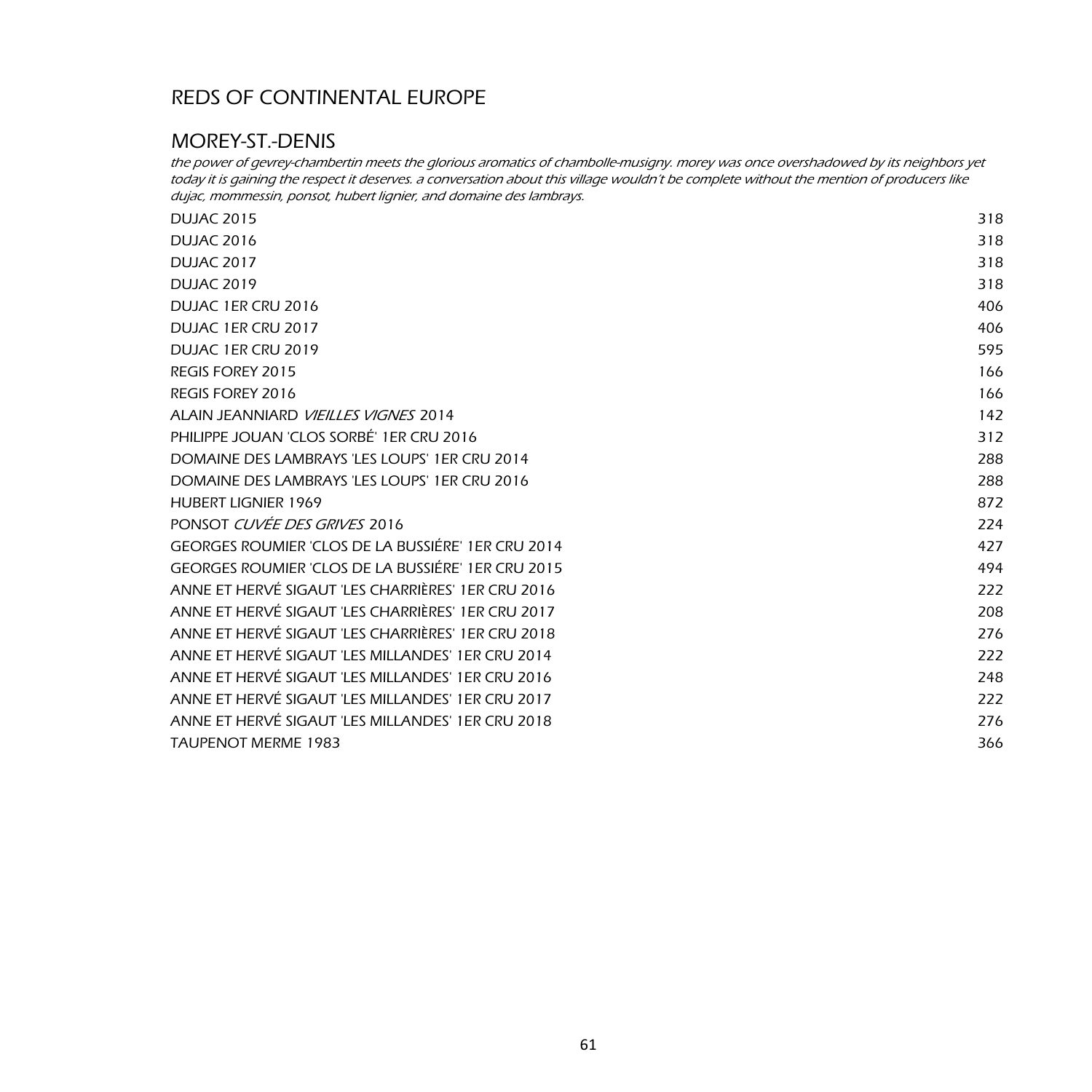## MOREY-ST.-DENIS CONTINUED

### CLOS DE LA ROCHE GRAND CRU

this vineyard has grown in size over the last hundred years, and now engulfs several previous 1er cru vineyards not deserving of of grand cru status. however, the heart of the vineyard is a true grand cru, and one only has to go so far as to taste a bottle from ponsot, lignier, or leroy to witness its true potential.

LABOURÉ-ROI 1995 657

## CLOS SAINT-DENIS GRAND CRU

though once the most important grand cru in morey, today it is overlooked and sometimes underperforms. but taste a bottle from domaine dujac, and you'll see the heights it is capable of achieving.

| <b>DUJAC 2017</b>   | 985  |
|---------------------|------|
| <b>DUJAC 2019</b>   | 1400 |
| PHILIPPE JOUAN 2016 | 496  |

## CLOS DES LAMBRAYS GRAND CRU

many famous grand crus produce rich and muscular wines. clos des lambrays is not one of them. light bodied but intense in its aroma, and silky in its texture: a great vintage of clos des lambrays can age for as long as its more powerful neighbor, clos des tart.

| DOMAINE DES LAMBRAYS 2013 | 649 |
|---------------------------|-----|
| DOMAINE DES LAMBRAYS 2015 | 565 |
| DOMAINE DES LAMBRAYS 2016 | 628 |
| DOMAINE DES LAMBRAYS 2017 | 706 |

### CLOS DE TART GRAND CRU

if clos de lambrays has a foil, it is clos de tart: the most powerful wine produced in morey. rich and imposing in its youth, it has the intensity to last for decades upon decades.

| MOMMESSIN 1996 | 1390 |
|----------------|------|
| MOMMESSIN 1999 | 1450 |
| MOMMESSIN 2009 | 998  |
| MOMMESSIN 2016 | 1260 |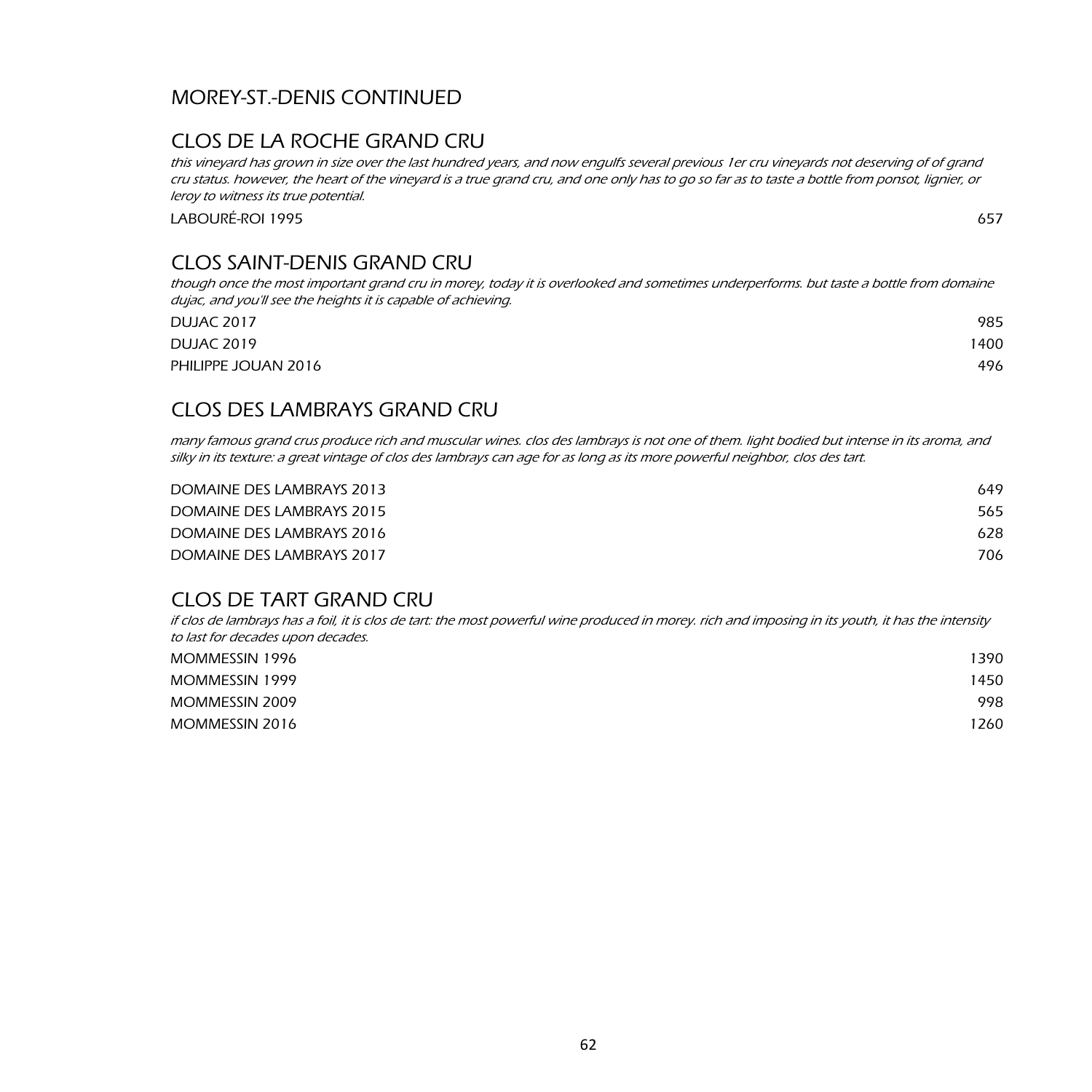### CHAMBOLLE-MUSIGNY

what chambolle-musigny lacks in power, it makes up tenfold in grace. this tiny village has 25 premier crus and its 2 grand cru vineyards, bonnes mares and musigny, rank amongst the best. roumier, mugnier, fourrier, and de vogue are the standard bearers, but in reality a bottle of chambolle-musigny from any domaine is likely to be a special experience.

| HUDELOT-BAILLET 2019                                                    | 217  |
|-------------------------------------------------------------------------|------|
| FRANÇOIS BERTHEAU 2002                                                  | 296  |
| GÉNOT-BOULANGER 2019                                                    | 268  |
| BRUNO CLAVELIER 'LA COMBE D'ORVEAU' 1ER CRU VIEILLES VIGNES 2017        | 611  |
| BRUNO CLAVELIER 'LA COMBE D'ORVEAU' 1ER CRU <i>VIEILLES VIGNES</i> 2019 | 595  |
| <b>DUJAC 2019</b>                                                       | 315  |
| DUJAC 'LES GRUENCHERS' 1ER CRU 2019                                     | 805  |
| ROBERT GROFFIER 'LES AMOUREUSES' 1ER CRU 2019                           | 1650 |
| ROBERT GROFFIER 'LES SENTIERS' 1ER CRU 2019                             | 595  |
| ROBERT GROFFIER 'LES HAUT DOIX' 1ER CRU 2019                            | 576  |
| MICHEL GROS 2019                                                        | 264  |
| PHILIPPE JOUAN 2016                                                     | 196  |
| JACQUES-FRÉDÉRIC MUGNIER 2017                                           | 550  |
| JACQUES-FRÉDÉRIC MUGNIER 2019                                           | 550  |
| JACQUES-FRÉDÉRIC MUGNIER 'LES AMOUREUSES' 1ER CRU 2019                  | 2665 |
| JACQUES-FRÉDÉRIC MUGNIER 'LES FUÉES' 1ER CRU 2017                       | 950  |
| JACQUES-FRÉDÉRIC MUGNIER 'LES FUÉES' 1ER CRU 2019                       | 950  |
| PATRIARCHE 'CHARMES' 1ER CRU 1961                                       | 761  |
| POUSSE D'OR 'LES AMOUREUSES' 1ER CRU 2019                               | 1011 |
| POUSSE D'OR 'LES FEUSSELOTTES' 1ER CRU 2019                             | 462  |
| POUSSE D'OR 'LES GROSEILLES' 1ER CRU 2019                               | 462  |
| <b>GEORGES ROUMIER 1993</b>                                             | 1100 |
| <b>GEORGES ROUMIER 1998</b>                                             | 692  |
| <b>GEORGES ROUMIER 2014</b>                                             | 416  |
| <b>GEORGES ROUMIER 'LES COMBOTTES' 1ER CRU 2014</b>                     | 585  |
| <b>GEORGES ROUMIER 'LES COMBOTTES' 1ER CRU 2015</b>                     | 627  |
| GEORGES ROUMIER 'LES CRAS' 1ER CRU 2013                                 | 1180 |
| <b>GEORGES ROUMIER 'LES CRAS' 1ER CRU 2014</b>                          | 1075 |
| <b>GEORGES ROUMIER 'LES CRAS' 1ER CRU 2015</b>                          | 1260 |
| <b>GEORGES ROUMIER 'LES CRAS' 1ER CRU 2016</b>                          | 1245 |
| SERAFIN 'LES BAUDES' 1ER CRU 2014                                       | 272  |
| ANNE ET HERVÉ SIGAUT 'LES SENTIÉRS' VIEILLES VIGNES, 2014               | 202  |
| CECILE TREMBLAY CUVEE LES CABOTTES 2012                                 | 485  |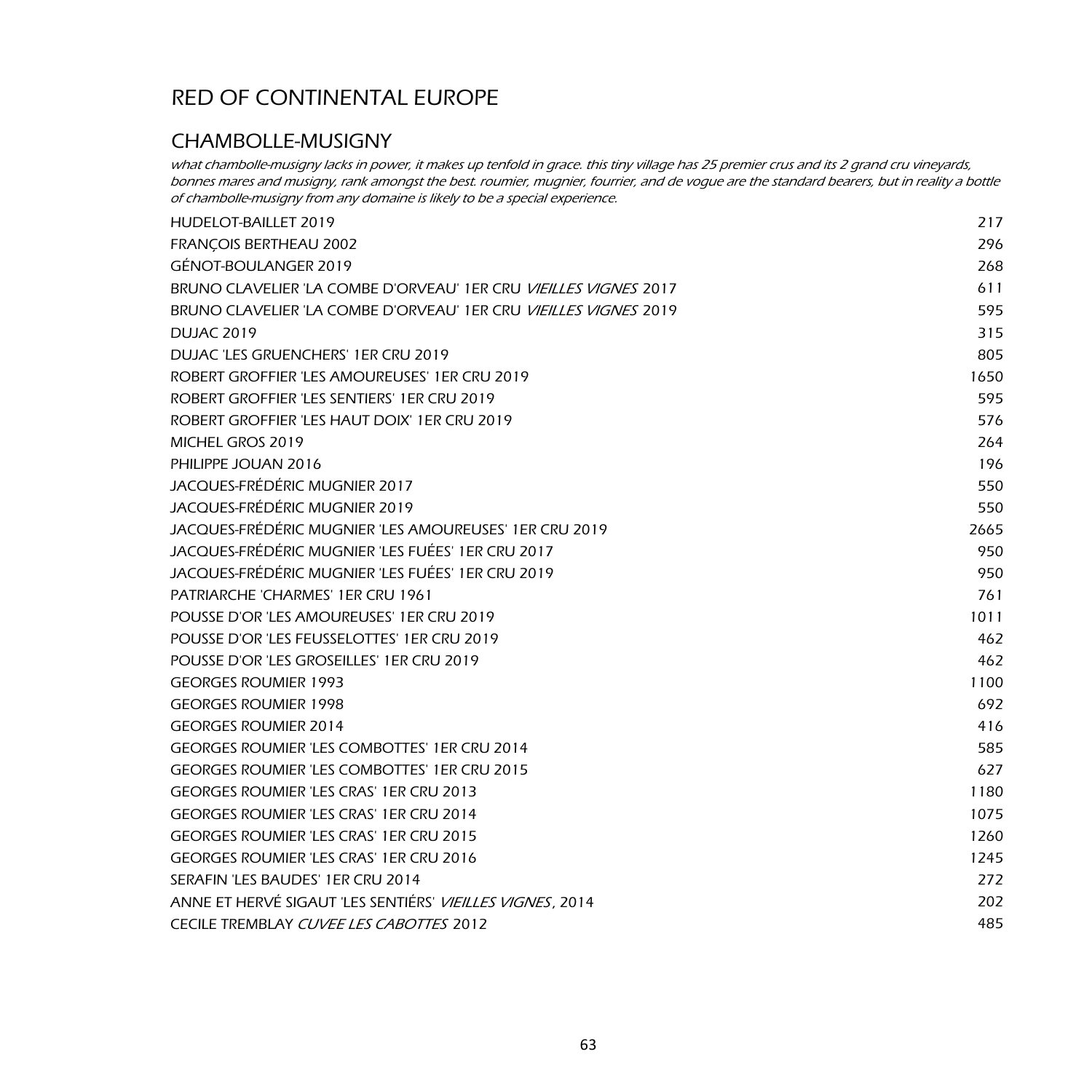## CHAMBOLLE-MUSIGNY CONTINUED

### BONNES MARES GRAND CRU

this powerful wine is paradoxically the one of the quintessential chambolle wines, and simultaneously, the antethysis of the typical chambolle-musigny. bonnes mares wines are rich, tannic, and muscular. a burgundy that can pair with even the richest of dishes.

| DENIS MORTET 2016             | 1450 |
|-------------------------------|------|
| <b>DUJAC 2019</b>             | 1600 |
| JACQUES-FRÉDÉRIC MUGNIER 2019 | 2490 |
| <b>GEORGES ROUMIER 2013</b>   | 2740 |
| <b>GEORGES ROUMIER 2015</b>   | 3220 |
| <b>GEORGES ROUMIER 2016</b>   | 3500 |
| COMTES GEORGE DE VOGÜÉ 2009   | 1625 |
| ROBERT GROFFIER 2019          | 1495 |
|                               |      |

### MUSIGNY GRAND CRU

musigny has the capability to produce burgundy's most ethereal wines. only at times is it eclipsed by la tache, chambertin, and romaneeconti. these wines are delicate in body but powerfully aromatic, and they age effortlessly.

| JACQUES-FRÉDÉRIC MUGNIER 2019                      | 4025 |
|----------------------------------------------------|------|
| REMOISSENET 1979                                   | 2800 |
| COMTES GEORGE DE VOGÜÉ <i>VIEILLES VIGNES</i> 1999 | 2700 |
| COMTES GEORGE DE VOGÜÉ <i>VIEILLES VIGNES</i> 2009 | 2490 |
| COMTES GEORGE DE VOGUÉ <i>VIEILLES VIGNES</i> 2010 | 2490 |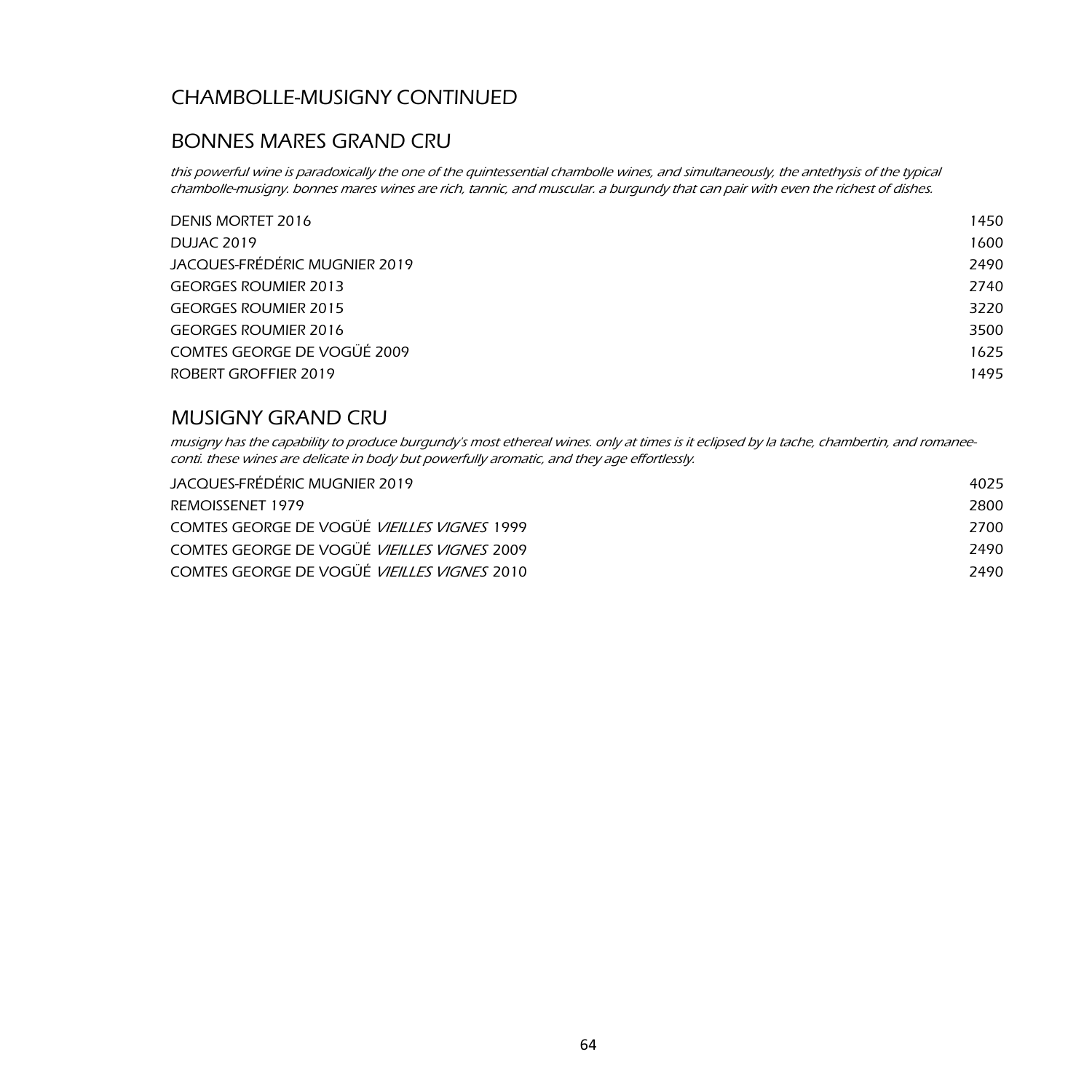## VOUGEOT

located between chambolle-musigny and vosne-romanee, this small village has more grand cru land in proportion to its size than any other village in burgundy. in addition to the grand cru, this village also boasts four spectacular premier cru vineyards.

MONGEARD-MUGNERET 'LES CRÂS' 1ER CRU 2017 388

## CLOS DE VOUGEOT GRAND CRU

the largest grand cru of the cote de nuits and also the source of its most inconsistent wines, this single vineyard has over 80 owners, some of whom produce wines not deserving of a grand cru status. however the best of them can hold their own against some of the more fashionable grand cru wines.

| ANNE GROS 'LE GRAND MAUPERTUI' 2017 | 615  |
|-------------------------------------|------|
| GÉNOT-BOULANGER 2019                | 692  |
| CASTAGNIER 2016                     | 564  |
| <b>FRANCOIS LAMARCHE 2012</b>       | 459  |
| LEYMARIE-COSTE 1949                 | 1150 |
| MONGEARD-MUGNERET 2016              | 658  |
| MONGEARD-MUGNERET 2017              | 732  |
| MONGEARD-MUGNERET 2018              | 682  |
| DE MONTILLE 2010                    | 694  |
| DENIS MORTET 2016                   | 961  |
| REMOISSENET 1959                    | 2950 |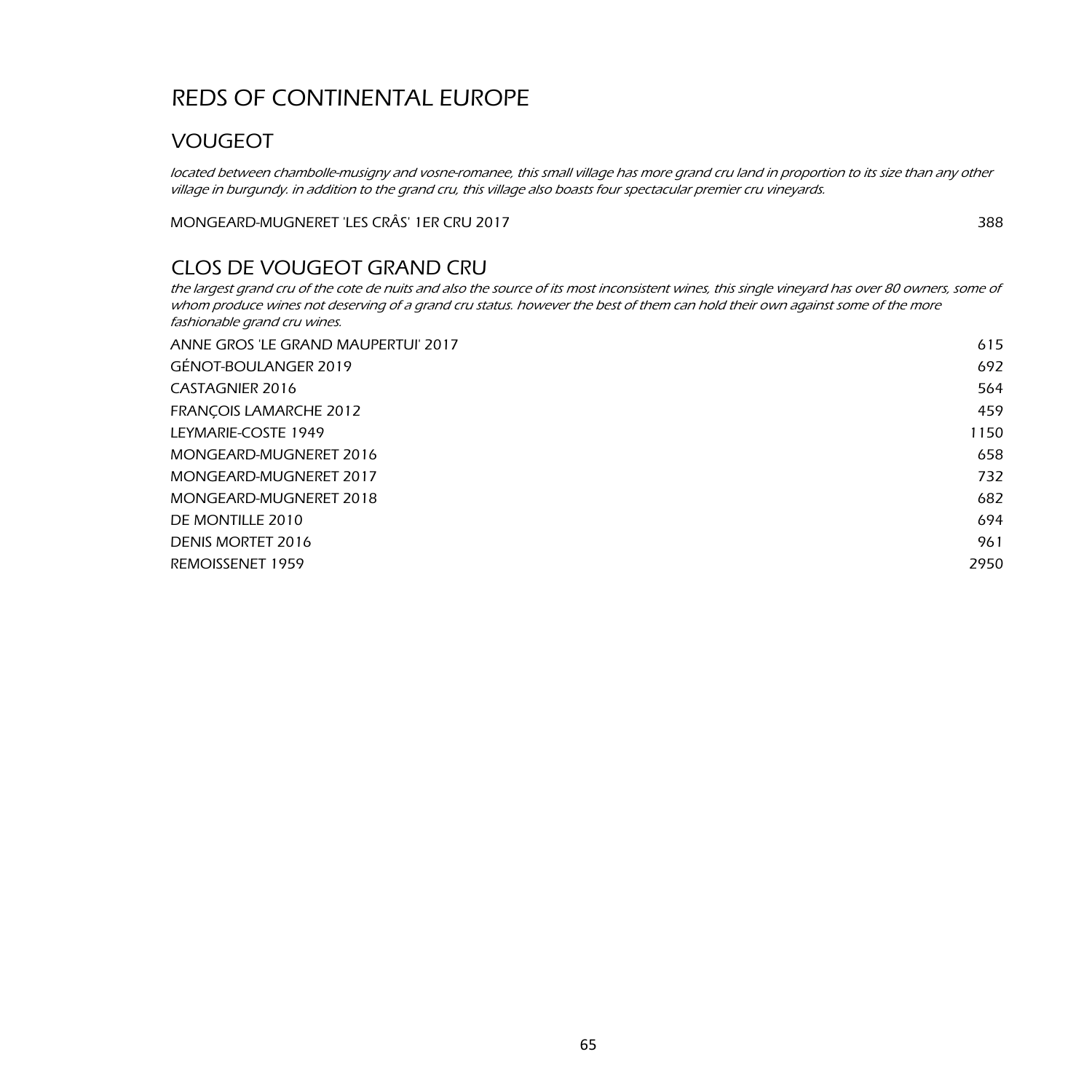## VOSNE-ROMANÉE

the king of the hill. this is the heart of burgundy, and more frequently than any other village, is the source of its greatest wines. vosne encompasses 24 premier crus and 8 grand crus, some of whom quite literally are the source of the rarest wines on earth. burgundy's greatest producer, domaine de la romanee-conti, is based here along with many other great domaines like anne gros, francois lamarche, comte liger-belair, sylvain cathiard, and emmanuel rouget.

| L'ARLOT 'LES SUCHOTS' 1ER CRU 2000                                     | 699  |
|------------------------------------------------------------------------|------|
| L'ARLOT 'LES SUCHOTS' 1ER CRU 2016                                     | 474  |
| L'ARLOT 'LES SUCHOTS' 1ER CRU 2017                                     | 488  |
| PIERRE-YVES COLIN-MOREY 2017                                           | 295  |
| BRUNO CLAVELIER 'LES BEAUX MONTS' 1ER CRU 2017                         | 524  |
| BRUNO CLAVELIER 'LES BRULEES' 1ER CRU VIEILLES VIGNES 2019             | 596  |
| BRUNO CLAVELIER 'LES HAUTS DE BEAUX MONTS' <i>VIEILLES VIGNES</i> 2016 | 404  |
| BRUNO CLAVELIER 'LES HAUTS DE BEAUX MONTS' <i>VIEILLES VIGNES</i> 2017 | 408  |
| BRUNO CLAVELIER 'LES HAUTS MAIZIÉRES' <i>VIEILLES VIGNES</i> 2016      | 329  |
| BRUNO CLAVELIER 'LES HAUTS MAIZIÉRES' <i>VIEILLES VIGNES</i> 2017      | 336  |
| DUJAC 'AUX MALCONSORTS' 1ER CRU 2015                                   | 828  |
| DUJAC 'AUX MALCONSORTS' 1ER CRU 2016                                   | 824  |
| DUJAC 'AUX MALCONSORTS' 1ER CRU 2017                                   | 811  |
| DUJAC 'AUX MALCONSORTS' 1ER CRU 2019                                   | 1244 |
| ANNE GROS 'LES BARREAUX' 2016                                          | 362  |
| MICHEL GROS 2017                                                       | 228  |
| MICHEL GROS 2019                                                       | 268  |
| MICHEL GROS 'AUX BRULEES' 1ER CRU 2014                                 | 422  |
| MICHEL GROS 'AUX BRULEES' 1ER CRU 2016                                 | 422  |
| MICHEL GROS 'AUX BRULEES' 1ER CRU 2019                                 | 422  |
| MICHEL GROS 'CLOS DES REAS' 1ER CRU 2013                               | 495  |
| MICHEL GROS 'CLOS DES REAS' 1ER CRU 2014                               | 495  |
| MICHEL GROS 'CLOS DES REAS' 1ER CRU 2016                               | 495  |
| MICHEL GROS 'CLOS DES REAS' 1ER CRU 2017                               | 495  |
| MICHEL GROS 'CLOS DES REAS' 1ER CRU 2019                               | 495  |
| FRANÇOIS LAMARCHE 'LES SUCHOTS' 1ER CRU 2012                           | 394  |
| LOUIS JADOT 'LES SUCHOTS' 1ER CRU 1997                                 | 618  |
| GÉRARD MUGNERET 2013                                                   | 206  |
|                                                                        |      |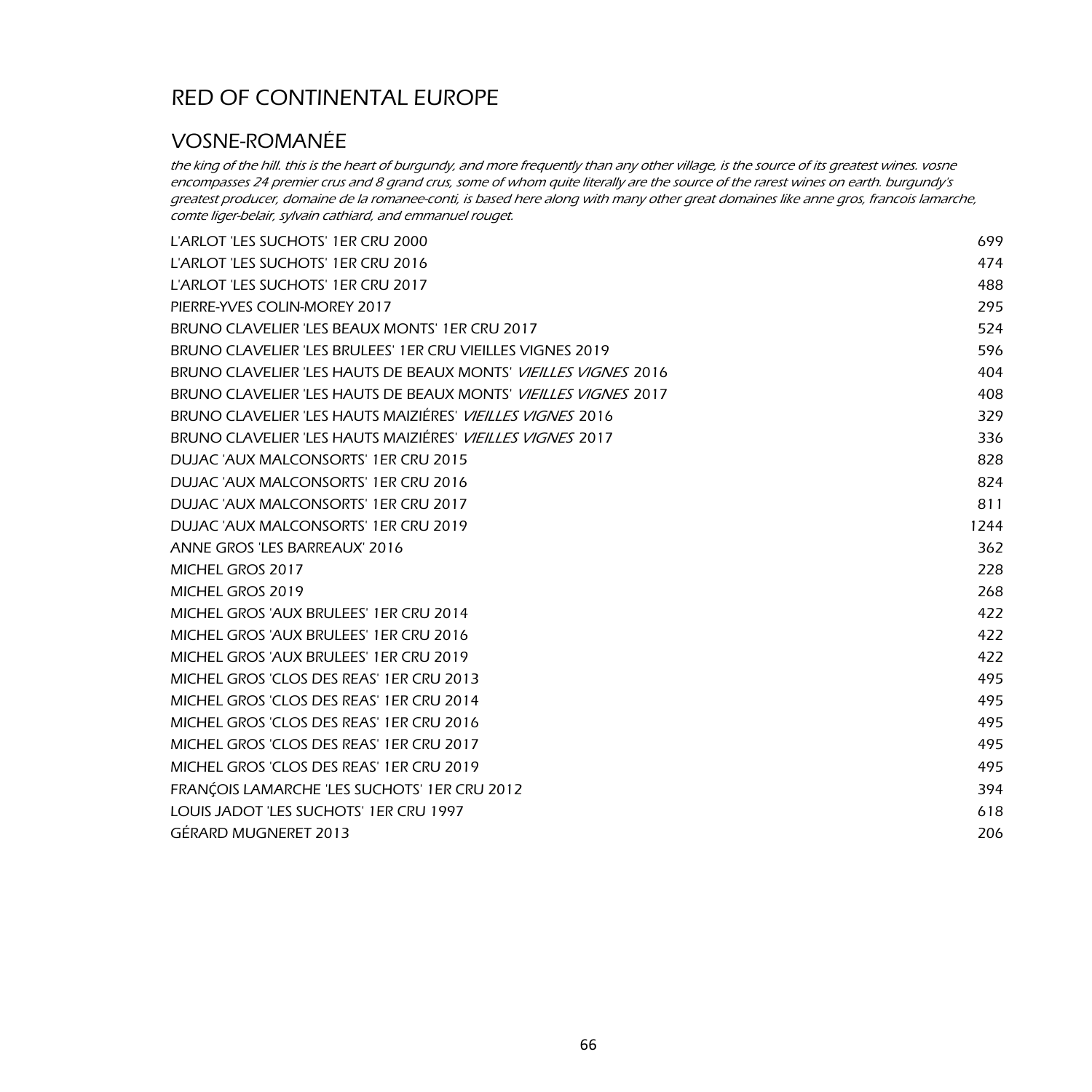## VOSNE-ROMANÉE CONTINUED

### ECHÉZEAUX GRAND CRU

a large grand cru whose style varies widely depending on the origin of the grapes. Though quality also varies widely, this vineyard proves to be an underdog, as proven by rene engel, henri jayer, mugneret gibourg, and domaine de la romanee-conti.

| ANNE GROS 'LES LOACHAUSSES' 2018       | 786  |
|----------------------------------------|------|
| DOMAINE DE LA ROMANÉE CONTI 2004       | 4900 |
| DOMAINE DE LA ROMANÉE CONTI 2007       | 3700 |
| DOMAINE DE LA ROMANÉE CONTI 2014       | 2550 |
| DOMAINE DE LA ROMANÉE CONTI 2017       | 2550 |
| DOMAINE DE LA ROMANÉE CONTI 2018       | 2550 |
| <b>EMMANUEL ROUGET 2014</b>            | 989  |
| <b>EMMANUEL ROUGET 2015</b>            | 964  |
| EMMANUEL ROUGET PAR GEORGES JAYER 2015 | 988  |
|                                        |      |

## GRANDS-ECHÉZEAUX GRAND CRU

echezeaux's overperforming sibling who seldom disappoints. grands-echezeaux wines have the impossibly perfect ratio of subtlety to power, coupled with a seductive, velvety texture that will make you weak in the knees.

| <b>GROS-COLLETTE 1957</b>        | 2700 |
|----------------------------------|------|
| MONGEARD-MUGNERET 2017           | 872  |
| DOMAINE DE LA ROMANÉE CONTI 2014 | 2492 |
| DOMAINE DE LA ROMANÉE CONTI 2015 | 2122 |
| DOMAINE DE LA ROMANÉE CONTI 2017 | 2800 |

#### RICHEBOURG GRAND CRU

one of vosne-romanée's most principal pieces of real estate, divided between 11 owners. richebourg produces vosne's most dense and tannic wines, sometimes they even require decades to arrive at the beginning of their peak drinking window.

| ANNE GROS 2016                   | 1350 |
|----------------------------------|------|
| ANNE GROS 2017                   | 1290 |
| GROS FRÈRE ET SŒUR 1986          | 1690 |
| GROS FRÈRE ET SŒUR 2012          | 1485 |
| GROS FRÈRE ET SŒUR 2013          | 1380 |
| GROS FRÈRE ET SŒUR 2015          | 1950 |
| REMOISSENET 1959                 | 4900 |
| DOMAINE DE LA ROMANÉE CONTI 2015 | 3890 |
|                                  |      |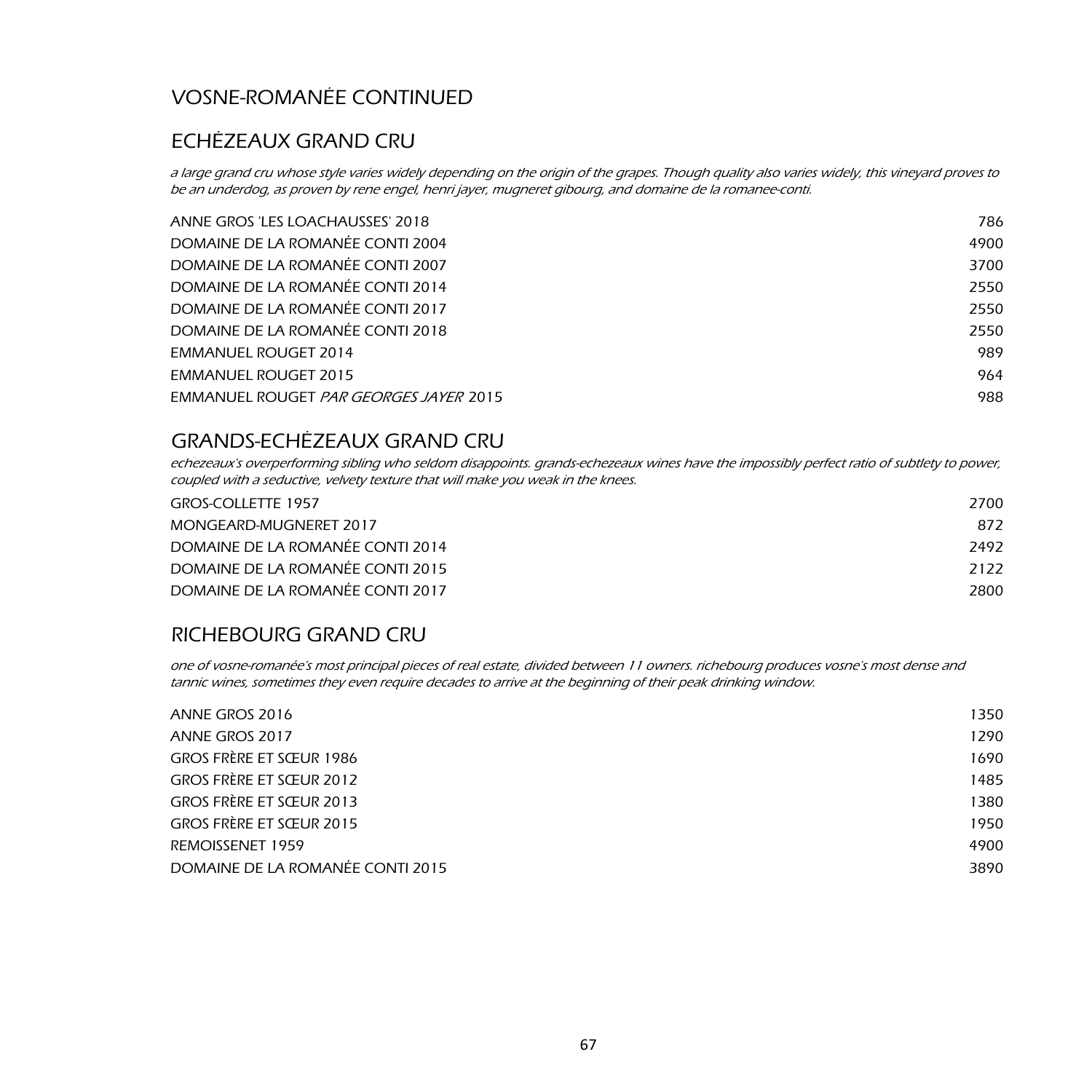## VOSNE-ROMANÉE CONTINUED

## ROMANÉE-ST.VIVANT GRAND CRU

if richebourg is known for its ironclad muscularity, its twin is known for quite the opposite these silk-textured wines are soft spoken but have a lot to say with their subtle, vividly exotic spice tones.

| L'ARLOT 2019                     | 1645 |
|----------------------------------|------|
| <b>COMTE D'ORTHEZ 1959</b>       | 1678 |
| DOMAINE DE LA ROMANÉE CONTI 1993 | 5100 |
| DOMAINE DE LA ROMANÉE CONTI 2011 | 3499 |
| DOMAINE DE LA ROMANÉE CONTI 2014 | 3890 |
| DOMAINE DE LA ROMANÉE CONTI 2015 | 3200 |
| DOMAINE DE LA ROMANÉE CONTI 2016 | 4700 |
| DOMAINE DE LA ROMANÉE CONTI 2018 | 4850 |

## LA ROMANÉE GRAND CRU

at .8 hectares, here is france's smallest appellation. this monopole of comte liger belair produces wines that are mythical in rarity.

| <b>COMTE LIGER-BELAIR 2009</b> | 6700 |
|--------------------------------|------|
| LA TÂCHE GRAND CRU             |      |

the southernmost grand cru of the cote de nuits. in many vintages, this monopole has produced the greatest wine in burgundy.

| DOMAINE DE LA ROMANÉE CONTI 2010 | 7900 |
|----------------------------------|------|
| DOMAINE DE LA ROMANÉE CONTI 2013 | 3774 |
| DOMAINE DE LA ROMANÉE CONTI 2014 | 4800 |
| DOMAINE DE LA ROMANÉE CONTI 2015 | 4200 |
| DOMAINE DE LA ROMANÉE CONTI 2017 | 6100 |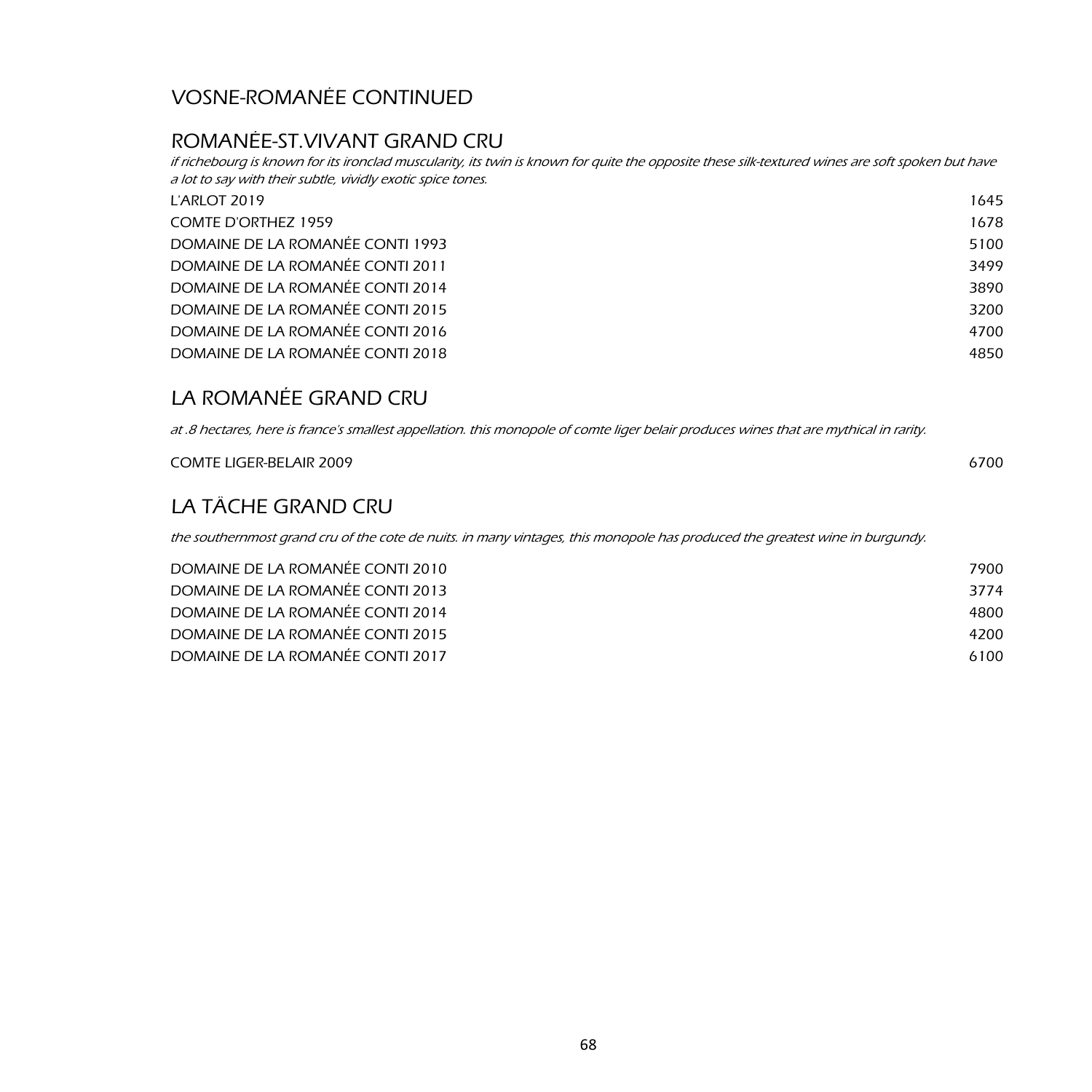## NUITS-ST.-GEORGES

the dark horse. although it contains no grand cru villages, 41 premier crus demonstrate why this is the most underrated commune in the cote de nuits. the wines are dark and spicy, and sometimes rough around the edges… but in a charming way.

| L'ARLOT 'CLOS L'ARLOT' 1ER CRU 2019                          | 365 |
|--------------------------------------------------------------|-----|
| L'ARLOT 'CLOS FORETS' 1ER CRU 2019                           | 365 |
| L'ARLOT CUVÉE DES MONT OISEAUX 1ER CRU 2015                  | 216 |
| L'ARLOT <i>CUVÉE DES MONT OISEAUX</i> 1ER CRU 2017           | 216 |
| ROBERT CHEVILLON 'LES BOUSSELOTS' 1ER CRU 2015               | 399 |
| ROBERT CHEVILLON 'LES CAILLES' 1ER CRU 2014                  | 468 |
| ROBERT CHEVILLON 'LES CAILLES' 1ER CRU 2015                  | 468 |
| ROBERT CHEVILLON 'LES CAILLES' 1ER CRU 2016                  | 468 |
| ROBERT CHEVILLON 'LES CAILLES' 1ER CRU 2018                  | 468 |
| ROBERT CHEVILLON 'LES CHAIGNOTS' 1ER CRU 2015                | 398 |
| ROBERT CHEVILLON 'LES VAUCRAINS' 1ER CRU 2018                | 434 |
| PIERRE-YVES COLIN-MOREY 2016                                 | 232 |
| PIERRE-YVES COLIN-MOREY 'AUX BOUDOTS' 1ER CRU 2016           | 399 |
| PIERRE-YVES COLIN-MOREY 'AUX BOUDOTS' 1ER CRU 2017           | 399 |
| PIERRE-YVES COLIN-MOREY 'AUX BOUDOTS' 1ER CRU 2019           | 399 |
| DUJAC FILS & PERE 'AUX CRAS' 1ER CRU 2019                    | 385 |
| MICHEL GROS 2019                                             | 198 |
| DE MONTILLE 'AUX THOREY' 1ER CRU 2014                        | 259 |
| <b>LOUIS LATOUR 1979</b>                                     | 272 |
| P. MISSEREY FRÉRES 'VAUCRAINS' 1ER CRU 1955                  | 855 |
| JACQUES-FRÉDÉRIC MUGNIER 'CLOS DE LA MARECHALE' 1ER CRU 2016 | 382 |
| JACQUES-FRÉDÉRIC MUGNIER 'CLOS DE LA MARECHALE' 1ER CRU 2019 | 382 |
| GEORGES NÖELLAT 'AUX BOUDOTS' 1ER CRU 2016                   | 495 |
| GEORGES NÖELLAT 'AUX CRAS' 1ER CRU 2016                      | 495 |

### ALOXE-CORTON

GÉNOT-BOULANGER 'CLOS DU CHAPITRE' 1ER CRU 2019 **2008** 2009 2009 2009 288 one of the most underrated terroirs in burgundy. many of the top producers of Corton grand cru, also make wines just down the slope. these wines are charming, silky, and accessible in their youth.

### CORTON GRAND CRU

the largest grand cru in burgundy, and the only grand cru for red wine in the cote de beaune region. these powerful pinots lack the aromatic lift of their more northely neighbors, but make up for it in their sheer power. its most compelling wines come from coche-dury, meo camuzet, louis latour, domaine de la romanee-conti, and chandon de brailles.

| DOMAINE DE LA ROMANÉE CONTI 2017         | 1932 |  |
|------------------------------------------|------|--|
| GÉNOT-BOULANGER LES COMBES' 2019         |      |  |
| VINCENT GIRARDIN 'CORTON-PERRIERES' 2013 | 214  |  |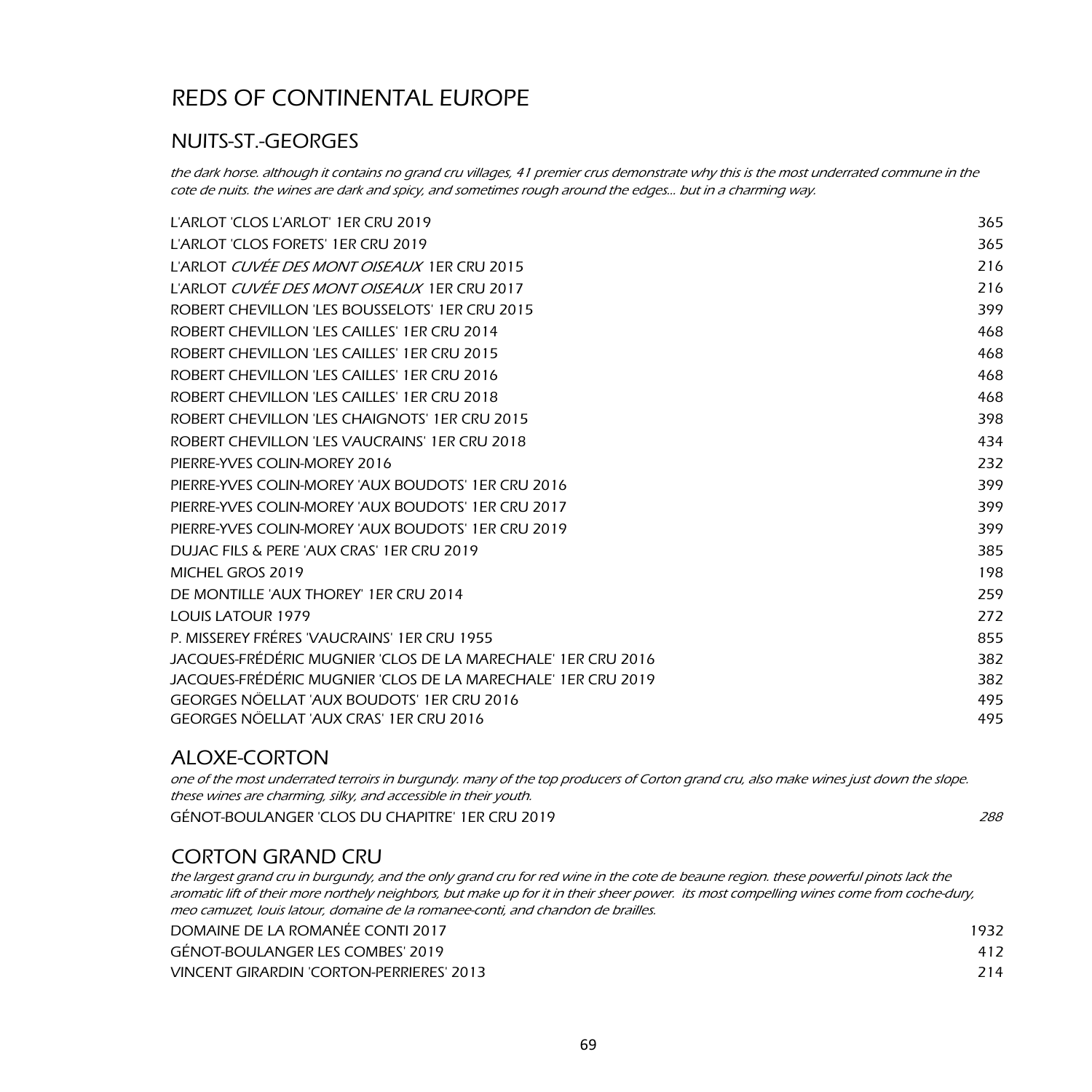## CORTON GRAND CRU CONTINUED

| LOUIS LATOUR 'CORTON-GRANCEY' 2003 | 382 |  |
|------------------------------------|-----|--|
| TOUIS LATOUR 'CORTON-GRANCEY' 2012 | 338 |  |
| LOUIS LATOUR 'CORTON-GRANCEY' 2013 | 316 |  |
| LOUIS LATOUR 'CORTON-GRANCEY' 2014 | 338 |  |
|                                    |     |  |

#### BEAUNE

| dollar for dollar, beaune is the greatest source of "pleasant surprises" in red burgundy. |      |
|-------------------------------------------------------------------------------------------|------|
| CHANSON 'CLOS DES FÉVES' 1ER CRU 1969                                                     | 399. |
| LOUIS JADOT 'LES TEURONS,' 1ER CRU 2011                                                   | 188  |
| LOUIS JADOT 'LES TEURONS,' 1ER CRU 2012                                                   | 198  |
| LOUIS JADOT 'LES TEURONS,' 1ER CRU 2013                                                   | 177  |
| LOUIS JADOT 'LES TEURONS,' 1ER CRU 2014                                                   | 181  |
| LOUIS JADOT 'LES TEURONS,' 1ER CRU 2015                                                   | 192  |
| LOUIS JADOT 'LES TEURONS,' 1ER CRU 2016                                                   | 186  |
| LOUIS JADOT 'CLOS DES URSULES' 1ER CRU 2017                                               | 204  |
| MICHEL LAFARGE 'LES AIGROTS' 1ER CRU 2016                                                 | 292  |
| MICHEL LAFARGE 'LES AIGROTS' 1ER CRU 2017                                                 | 288  |
| MICHEL LAFARGE 'LES AIGROTS' 1ER CRU 2019                                                 | 298  |
| LOUIS LATOUR 'VIGNES FRANCHES' 1ER CRU 2013                                               | 169  |
| ALEXIS LICHINE 'AVAUX' 1ER CRU 1970                                                       | 306  |
| JEAN MONNIER 'LES MONTREVENOTS' 1ER CRU 1964                                              | 358  |
| REMOISSENET CUVÉE CHEVALIERES DE L'AROUEBUSE 1969                                         | 636  |

### POMMARD

the richest and most intense reds of the côte de beaune. these sturdy wines are sanguine and earthy, driven by power not aroma.

| DOCTEUR BAROLET 'LES RUGIENS' 1ER CRU 1928      | 1928 |
|-------------------------------------------------|------|
| BERNARD BOISSON-VADOT 2016                      | 174  |
| PIERRE BOISSON 2017                             | 206  |
| BOUCHARD AÎNE 'RUGIENS' 1ER CRU1962             | 950  |
| BOURGOGNE-DEVAUX 'LES VIGNOTS' 2014             | 194  |
| BOURGOGNE-DEVAUX 'LES VIGNOTS' 2015             | 194  |
| BOURGOGNE-DEVAUX 'LES VIGNOTS' 2016             | 186  |
| BOURGOGNE-DEVAUX 'LES VIGNOTS' 2017             | 186  |
| <b>CAMILLE GIROUD 1ER CRU 1978</b>              | 675  |
| LATOUR-GIRAUD 'LA REFÈNE' 1ER CRU, POMMARD 2011 | 246  |
| LATOUR-GIRAUD 'LA REFÈNE' 1ER CRU, POMMARD 2012 | 246  |
| LATOUR-GIRAUD 'LA REFÈNE' 1ER CRU, POMMARD 2013 | 246  |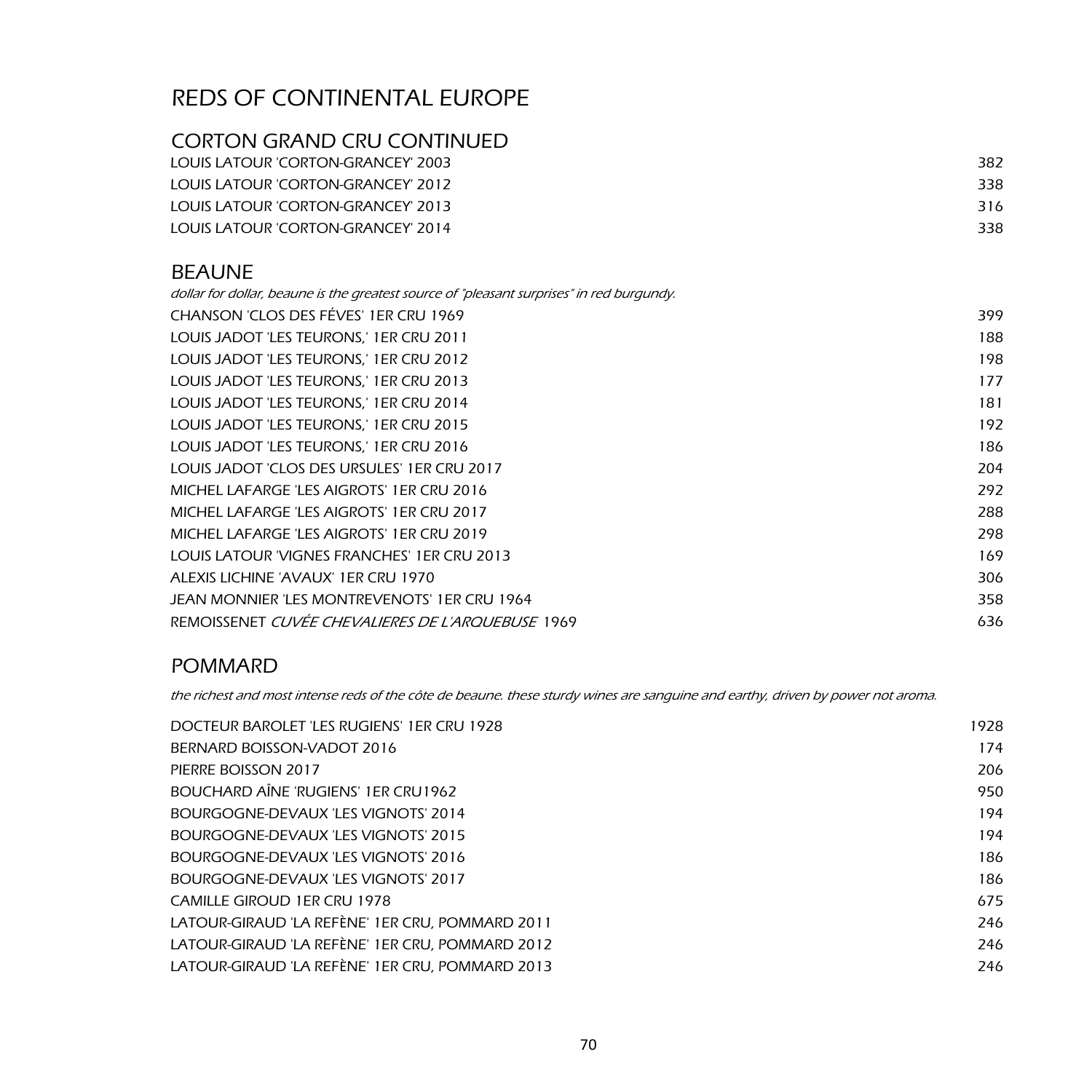#### POMMARD CONTINUED

| LATOUR-GIRAUD 'LA REFÈNE' 1ER CRU, POMMARD 2014 | 246  |
|-------------------------------------------------|------|
| LATOUR-GIRAUD 'LA REFÈNE' 1ER CRU, POMMARD 2015 | 246  |
| LATOUR-GIRAUD 'LA REFÈNE' 1ER CRU, POMMARD 2016 | 246  |
| LATOUR-GIRAUD 'LA REFÈNE' 1ER CRU, POMMARD 2017 | 246  |
| LATOUR-GIRAUD 'LA REFÈNE' 1ER CRU, POMMARD 2019 | 246  |
| DE MONTILLE 'PEZEROLLES' 1ER CRU 2014           | 312  |
| ROCHE DE BELLENE 'PEZEROLLES' 1ER CRU 1969      | 1720 |
| ROCHE DE BELLENE 'PEZEROLLES' 1ER CRU 1971      | 1215 |
| POUSSE D'OR 'JAROLLIERES' 1ER CRU 2012          | 268  |
| JOSEPH VOILLOT 'CLOS MICAULT' 1ER CRU 1997      | 319  |

#### VOLNAY

pommard's neighbor is known for a wildly different style of wine despite its close proximity: soft, floral, and light bodied with an etheral velvety texture. chambolle-musigny's cote de beaune doppelgänger.

| <b>MARQUIS D'ANGERVILLE 1ER CRU 2019</b>              | 295  |
|-------------------------------------------------------|------|
| <b>MARQUIS D'ANGERVILLE 'CAILLERETS' 1ER CRU 2019</b> | 516  |
| MARQUIS D'ANGERVILLE 'CLOS DES ANGLES' 1ER CRU 2014   | 419  |
| MARQUIS D'ANGERVILLE 'CLOS DES ANGLES' 1ER CRU 2015   | 419  |
| MARQUIS D'ANGERVILLE 'CLOS DES ANGLES' 1ER CRU 2019   | 419  |
| MARQUIS D'ANGERVILLE 'CHAMPANS' 1ER CRU 2013          | 518  |
| MARQUIS D'ANGERVILLE 'CHAMPANS' 1ER CRU 2014          | 524  |
| MARQUIS D'ANGERVILLE 'CHAMPANS' 1ER CRU 2015          | 506  |
| MARQUIS D'ANGERVILLE 'CHAMPANS' 1ER CRU 2016          | 492  |
| MARQUIS D'ANGERVILLE 'CHAMPANS' 1ER CRU 2017          | 489  |
| MARQUIS D'ANGERVILLE 'CHAMPANS' 1ER CRU 2019          | 427  |
| MARQUIS D'ANGERVILLE 'CLOS DES DUCS' 1ER CRU 1988     | 1288 |
| MARQUIS D'ANGERVILLE 'CLOS DES DUCS' 1ER CRU 2014     | 664  |
| MARQUIS D'ANGERVILLE 'CLOS DES DUCS' 1ER CRU 2015     | 650  |
| MARQUIS D'ANGERVILLE 'CLOS DES DUCS' 1ER CRU 2016     | 672  |
| MARQUIS D'ANGERVILLE 'CLOS DES DUCS' 1ER CRU 2017     | 692  |
| MARQUIS D'ANGERVILLE 'CLOS DES DUCS' 1ER CRU 2019     | 688  |
| MARQUIS D'ANGERVILLE 'FREMIETS' 1ER CRU 2015          | 376  |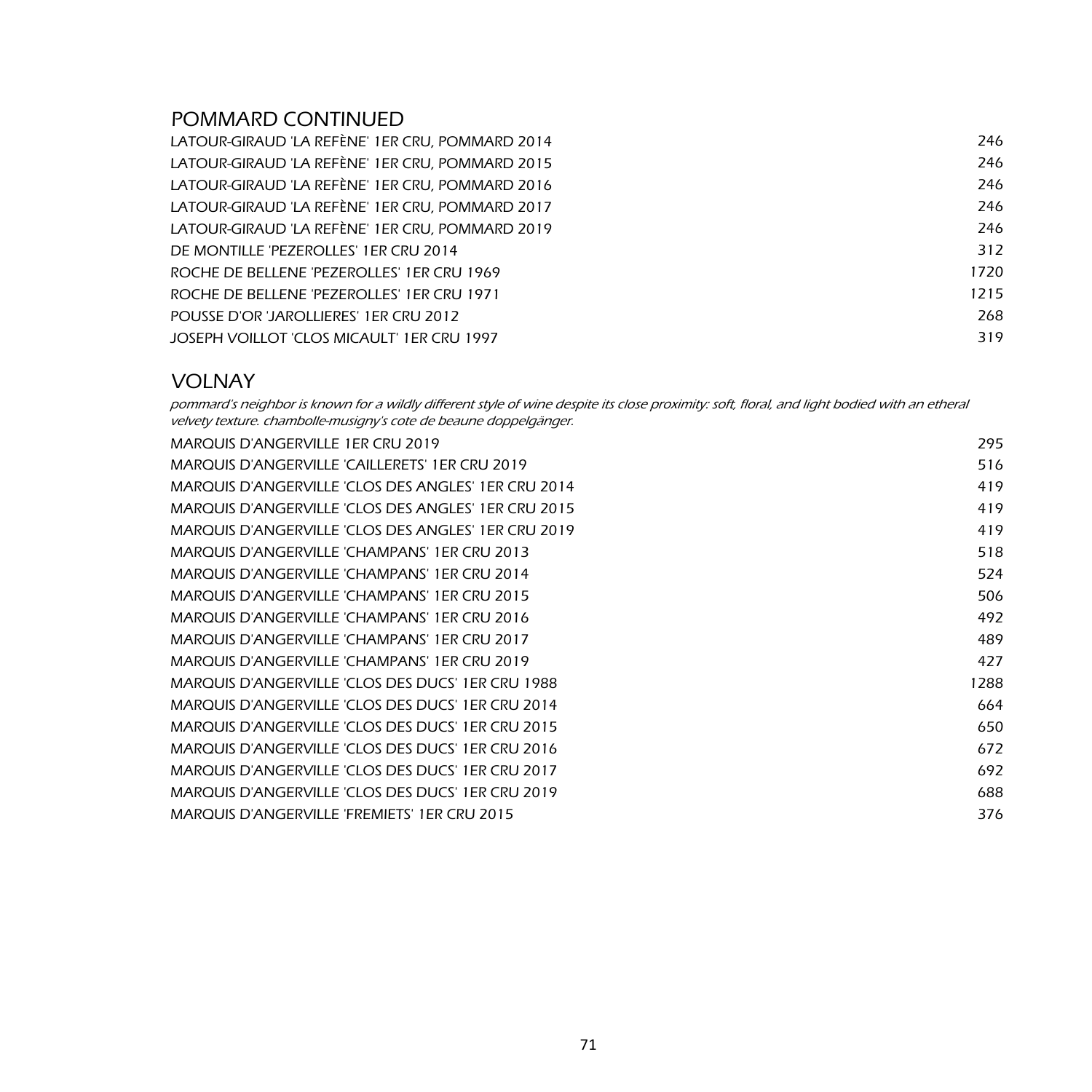| <b>VOLNAY CONTINUED</b>                                       |      |
|---------------------------------------------------------------|------|
| <b>MARQUIS D'ANGERVILLE 'FREMEITS' 1ER CRU 2016</b>           | 352  |
| <b>MARQUIS D'ANGERVILLE 'FREMEITS' 1ER CRU 2017</b>           | 398  |
| <b>MARQUIS D'ANGERVILLE 'FREMEITS 1ER CRU 2019</b>            | 376  |
| <b>MARQUIS D'ANGERVILLE 'TAILLEPIEDS' 1ER CRU 2019</b>        | 488  |
| PIERRE-YVES COLIN-MOREY 'LES PITURES-DESSUS' 1ER CRU 2015     | 286  |
| PIERRE-YVES COLIN-MOREY 'LES TAILLEPIEDS' 1ER CRU 2015        | 292  |
| <b>CAMILLE GIROUD 'LES FREMEITS' 1ER CRU 1976</b>             | 1100 |
| HEITZ-LOCHARDET 'TAILLEPIEDS' 1ER CRU 2017                    | 314  |
| MICHEL LAFARGE 2017                                           | 208  |
| MICHEL LAFARGE 2019                                           | 208  |
| MICHEL LAFARGE 'LES CAILLERETS' 1ER CRU 2017                  | 494  |
| MICHEL LAFARGE 'CLOS DES CHÊNES' 1ER CRU 2017                 | 494  |
| MICHEL LAFARGE 'CLOS DES CHÊNES' 1ER CRU 2019                 | 504  |
| MICHEL LAFARGE 'CLOS DU CHÂTEAU DES DUCS' 1ER CRU 2016        | 485  |
| MICHEL LAFARGE 'CLOS DU CHÂTEAU DES DUCS' 1ER CRU 2017        | 485  |
| MICHEL LAFARGE 'CLOS DU CHÂTEAU DES DUCS' 1ER CRU 2019        | 535  |
| MICHEL LAFARGE 'LES MITANS' 1ER CRU 2017                      | 468  |
| MICHEL LAFARGE 'LES MITANS' 1ER CRU 2019                      | 468  |
| MICHEL LAFARGE VENDANGES SELECTIONÉES 2017                    | 272  |
| MICHEL LAFARGE VENDANGES SELECTIONÉES 2019                    | 272  |
| <b>COMTES LAFON 2017</b>                                      | 264  |
| COMTES LAFON 'LES SANTENOTS-DU-MILIEU' 1ER CRU 2016           | 391  |
| COMTES LAFON 'LES SANTENOTS-DU-MILIEU' 1ER CRU 2017           | 398  |
| COMTES LAFON 'LES SANTENOTS-DU-MILIEU' 1ER CRU 2018           | 408  |
| POUSSE D'OR 'CLOS DE LA BOUSSE D'OR' 1ER CRU 2016             | 229  |
| POUSSE D'OR 'CLOS DE LA BOUSSE D'OR' 1ER CRU 2019             | 298  |
| POUSSE D'OR 'CLOS DES 60 OUVREES' 1ER CRU 2019                | 308  |
| POUSSE D'OR 'LES CAILLERETS CLOS DES 60 OUVREES' 1ER CRU 2005 | 640  |
| POUSSE D'OR 'LES CAILLERETS CLOS DES 60 OUVREES' 1ER CRU 2016 | 229  |
| POUSSE D'OR 'LES CAILLERETS CLOS D'AUDIGNAC' 1ER CRU 2016     | 222  |
|                                                               |      |

#### CHASSAGNE-MONTRACHET

BERNARD MOREAU VIEILLES VIGNES 2015 many of the great producers of white wine in chassagne produce excellent reds which are charming in their youth.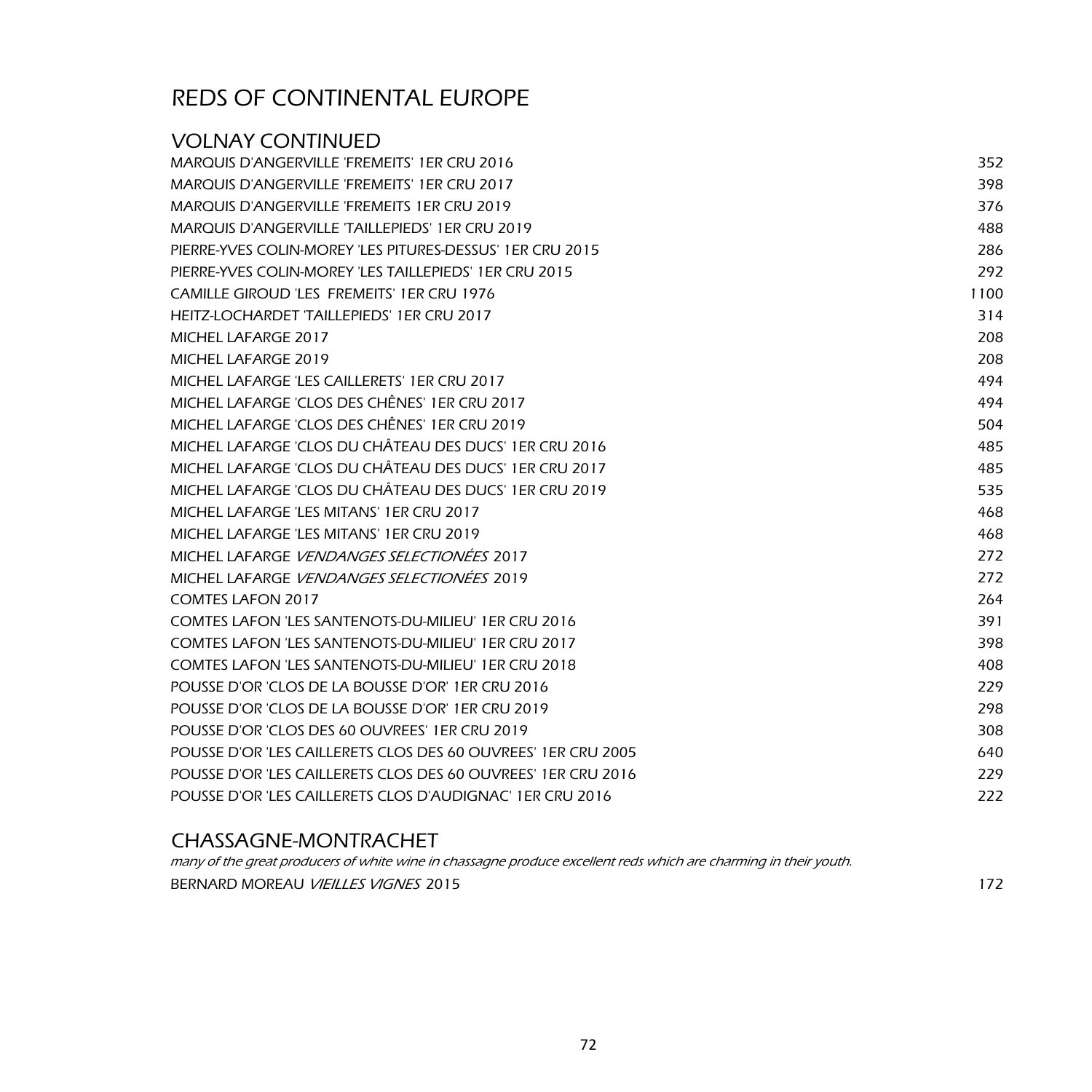| <b>SANTENAY</b>                                                   |     |
|-------------------------------------------------------------------|-----|
| <b>MARC COLIN 1988</b>                                            | 388 |
| <b>CAROLINE MOREY 'LE CHAINEY' 2019</b>                           | 148 |
| <b>MERCURY</b>                                                    |     |
| GÉNOT-BOULANGER 'SAZENAY' 1ER CRU 2017                            | 146 |
| <b>FRANCE   BEAUJOLAIS</b>                                        |     |
| CHAPEL 'LANTIGNIE', BEAUJOLAIS-VILLAGES 2017                      | 70  |
| CHAPEL, CHRIOUBLES 2020                                           | 98  |
| DU PETIT CHÊNE, MORGON 1971                                       | 302 |
| FAMILLE DUTRAIVE 'CARALON', FLEURIE 2017                          | 110 |
| JEAN-LOUIS DUTRAIVE 'LES CLOS' VIEILLES VIGNES, FLEURIE 2018      | 128 |
| JEAN-LOUIS DUTRAIVE 'LES DEDUITS', FLEURIE 2017                   | 101 |
| JEAN-LOUIS DUTRAIVE 'LA PIED DE LA RUE', FLEURIE 2017             | 94  |
| JEAN-LOUIS DUTRAIVE VIEILLES VIGNES, BROUILLY 2017                | 94  |
| JEAN-CLAUDE LAPALU 'LA CROIX RAMEAUX', BROUILLY 2017              | 116 |
| DES MARRANS 'CORCELETTE', MORGON 2019                             | 88  |
| <b>FRANCE   LOIRE VALLEY</b>                                      |     |
| PHILIPPE ALLIET CABERNET-FRANC 'L'HUISSERIE', CHINON 2015         | 98  |
| LAME DELISLE BOUCARD, BOURGUEIL 1980                              | 268 |
| CLOS ROCHE BLANCHE MALBEC-CABERNET FRANC CUVÉE PIF, TOURAINE 2011 | 86  |

| CLOS ROCHE BLANCHE MALBEC-CABERNET FRANC <i>CUVÉE PIF</i> . TOURAINE 2011 | 86  |  |
|---------------------------------------------------------------------------|-----|--|
| CLOS ROUGEARD CABERNET FRANC, SAUMUR-CHAMPIGNY 2013                       | 396 |  |
| CLOS ROUGEARD CABERNET FRANC. SAUMUR-CHAMPIGNY 2014                       | 396 |  |
| MICHEL THOMAS 'CHAVIGNOL.' SANCERRE 1990                                  | 288 |  |
| PAUL THOMAS, SANCERRE 2008                                                | 140 |  |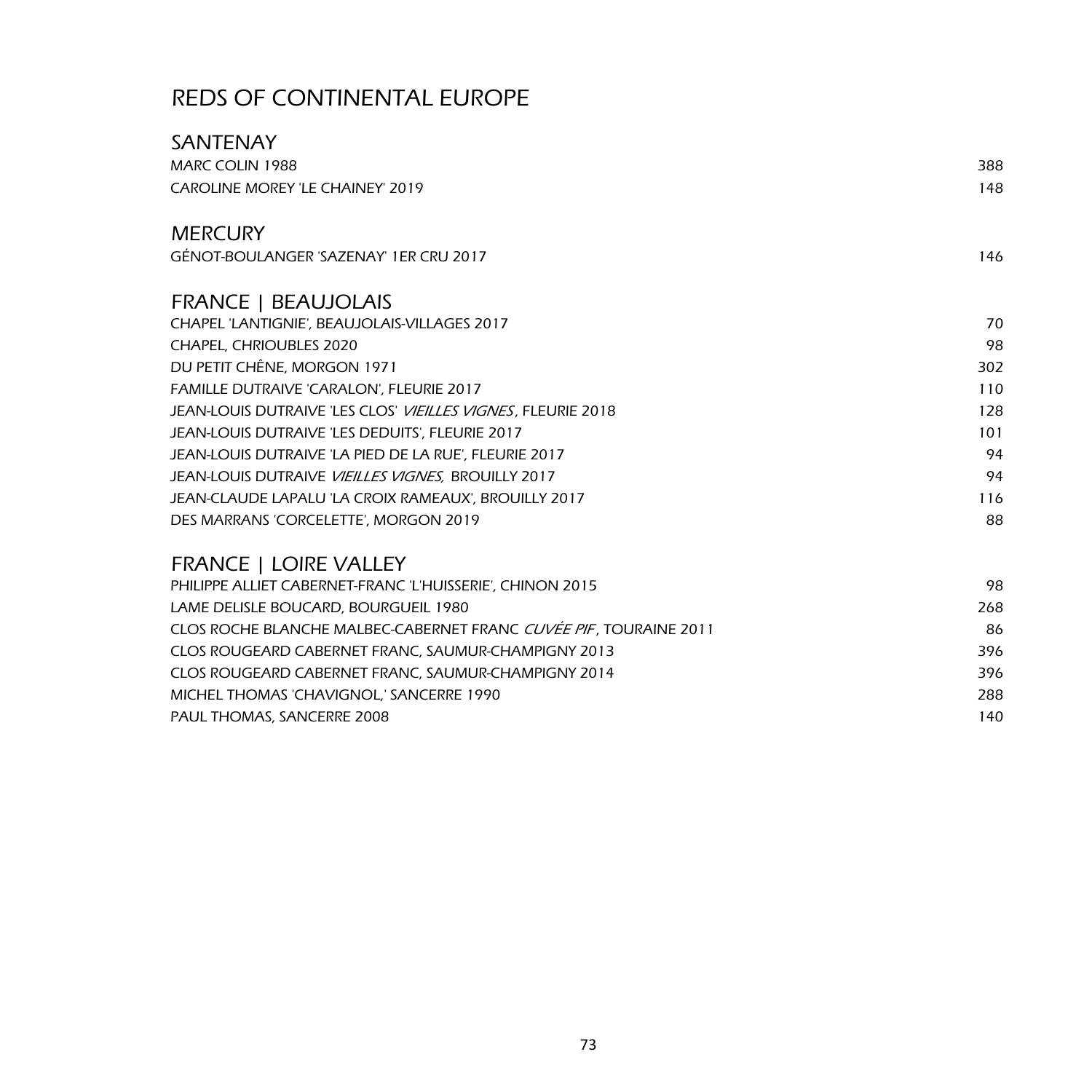| FRANCE   CÔTEAUX CHAMPENOIS                                                 | 322 |
|-----------------------------------------------------------------------------|-----|
| PAUL BARA, BOUZY GRAND CRU 2002                                             |     |
| EGLY-OURIET CUVÉE DES GRANDS COTES VIEILLES VIGNES, AMBONNAY GRAND CRU 1996 | 598 |
| LARMANDIER-BERNIER, VERTUS 1ER CRU 2012                                     | 233 |
| GEORGES VESSELLE, BOUZY GRAND CRU 1990                                      | 308 |
| FRANCE   JURA                                                               |     |
| BÉNÉDICTE ET STÉPHANE TISSOT PINOT NOIR 'SOUS LA TOUR', ARBOIS 2016         | 129 |
| BÉNÉDICTE ET STÉPHANE TISSOT POULSARD AMPHORE, ARBOIS 2016                  | 109 |
| BÉNÉDICTE ET STÉPHANE TISSOT TROUSSEAU AMPHORE, ARBOIS 2016                 | 132 |
| <b>FRANCE   SAVOIE</b>                                                      |     |
| ARDOISIÉRES PERSAN-MONDEUSE AMETHYSTE, ALLOBROGES 2012                      | 178 |
| <b>FLORIAN ET MARIE CURTET MONDEUSE 2016</b>                                | 119 |
| FLORIAN ET MARIE CURTET PINOT NOIR 2016                                     | 114 |
| <b>FRANCE   SOUTHWEST FRANCE</b>                                            |     |
| BARBEYROLLES CUVÉE RAYMOND CHANDOU, BERGERAC 2001                           | 116 |
| BRANA TANNAT-CABERNET-FRANC OHITZA, IROULEGUY 2005                          | 176 |
| ROBERT PLAGEOLES BRAUCOL TRES CANOUS, GAILLAC 2012                          | 94  |
| ROBERT PLAGEOLES MAUZAC NOIR TRES CANOUS, GAILLAC 2012                      | 94  |
| <b>VIEUX CAHORS 1927</b>                                                    | 767 |
|                                                                             |     |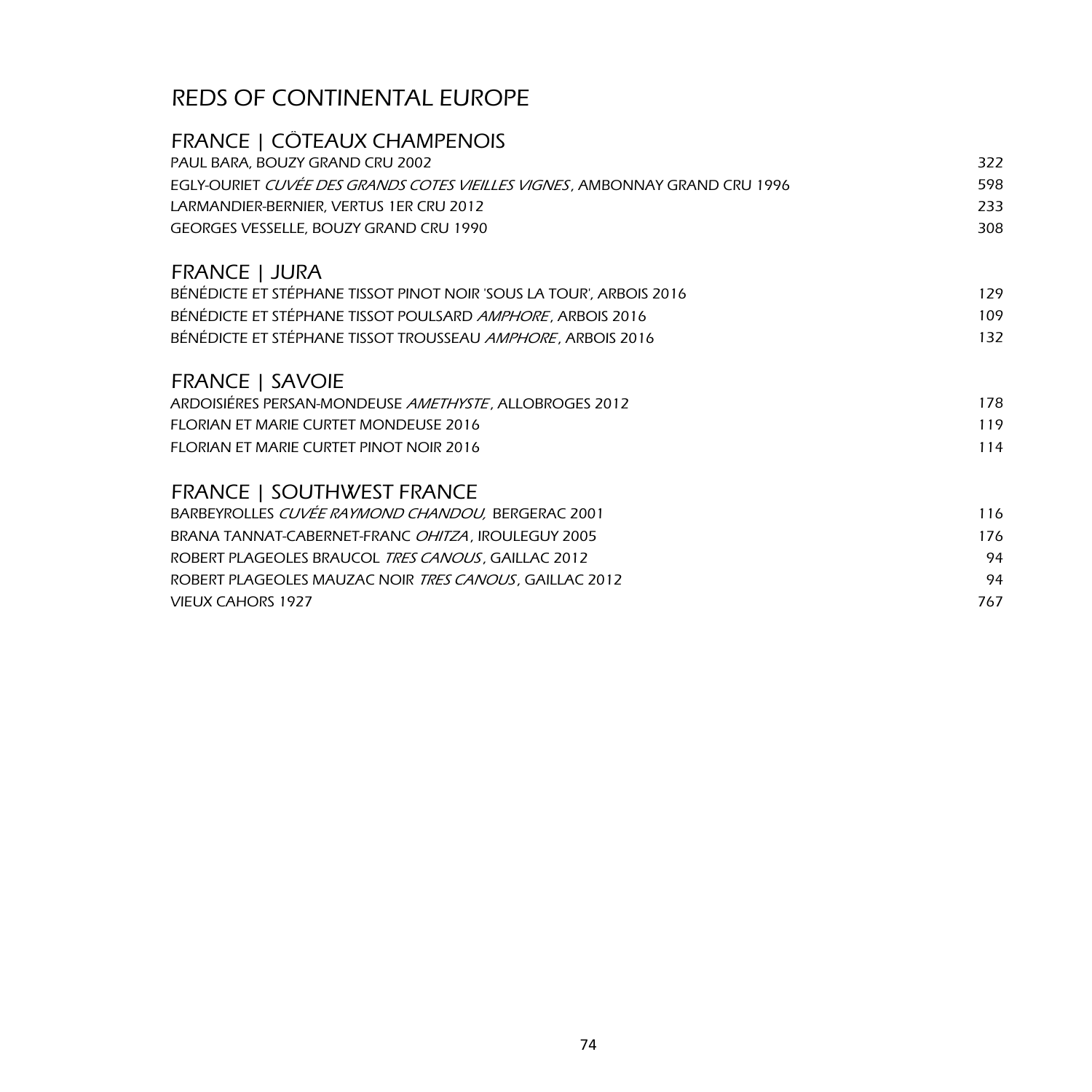### FRANCE | RIGHT BANK BORDEAUX

when the romans arrived in bordeaux, they heavily planted the hills around saint-emilion, believing this to be the the best area for quality wine. ironically, most of these underrated wines play second fiddle to more well known estates on the left bank, which wouldn't be heavily planted for over a millenia.

### POMEROL

| the greatest merlot based wines on earth come from this miniscule wine region |      |
|-------------------------------------------------------------------------------|------|
| LE BON PASTEUR 1995                                                           | 564  |
| LA CONSEILLANTE 1982                                                          | 2271 |
| LA CONSEILLANTE 1990                                                          | 1980 |
| LA CONSEILLANTE 1995                                                          | 695  |
| LA CONSEILLANTE 1999                                                          | 594  |
| L'EVANGILE 2000                                                               | 1532 |
| LAFLEUR 1978                                                                  | 2499 |
| PETIT VILLAGE 1967                                                            | 472  |
| PETRUS 1970                                                                   | 4500 |
| PETRUS 1979                                                                   | 4650 |
| PETRUS 1996                                                                   | 6300 |
| <b>VIEUX CERTAN 2000</b>                                                      | 1382 |
|                                                                               |      |

### SAINT-ÉMILION

| more innovation is happening in saint-émilion than anywhere else in bordeaux. |      |
|-------------------------------------------------------------------------------|------|
| AUSONE 2007                                                                   | 2140 |
| BALESTARD LA TONELLE 2004                                                     | 189  |
| LA BARONIE 1983                                                               | 223  |
| CHEVAL BLANC 1979                                                             | 1850 |
| CHEVAL BLANC 1985                                                             | 2500 |
| CHEVAL BLANC 2013                                                             | 1708 |
| <b>CLOS FOURTET 1950</b>                                                      | 2250 |
| <b>CLOS FOURTET 1964</b>                                                      | 1690 |
| <b>CLOS FOURTET 1966</b>                                                      | 1740 |
| LA GAFFELIÈRE 2012                                                            | 366  |
| LA GAFFELIÈRE 2014                                                            | 358  |
| <b>LEONARD KREUSCH 1969</b>                                                   | 332  |
| DE ROUFFIAC 1971                                                              | 208  |
| LA TOUR FIGEAC 1982                                                           | 659  |
| TOUR DU PAS SAINT-GEORGES, SAINT-GEORGES 1970                                 | 270  |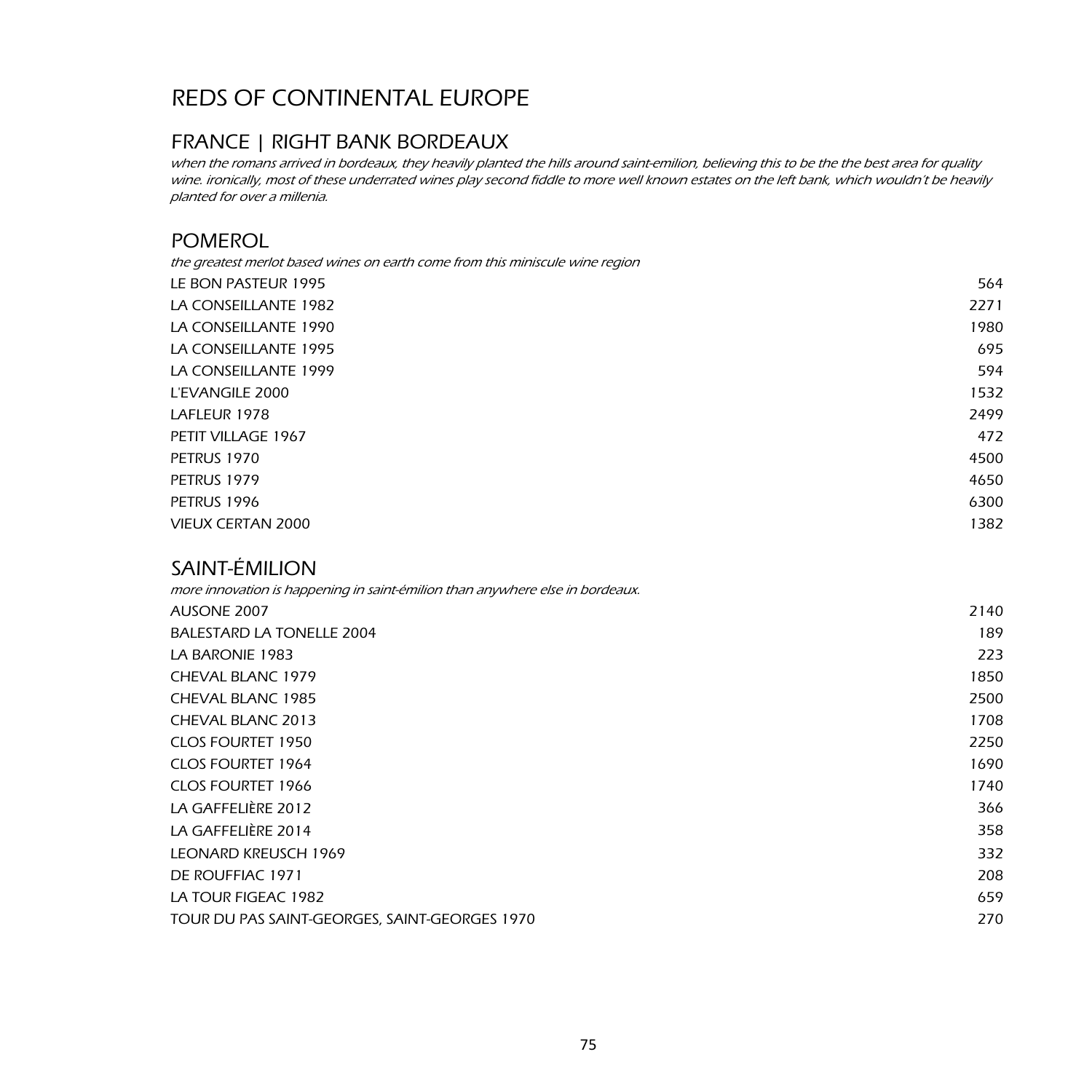## THE SATELITES

a new frontier for great bordeaux. many top pomerol and st. emilion estates are launching new projects in this exciting area on the right bank.

| LA GRANGE CLINET, PREMIÉRES CÔTES-DE-BORDEAUX 1998           | 151 |
|--------------------------------------------------------------|-----|
| HAUT-GAUDIN CUVÉE PRESTIGE, PREMIÉRES CÔTES-DE-BORDEAUX 2003 | 139 |
| ROC DE CAMBES, CÔTES DE BOURG 2011                           | 169 |
| DU VIENS, CÔTES DE BOURG 1970                                | 198 |

### FRANCE | LEFT BANK BORDEAUX

it wasn't until the 17th century that the most sought after bordeaux vineyards were planted. the reason? they were under water! specialists in manipulating waterways, the dutch traders decided to drain the marshes and swampland of the left bank so that they could expedite the transportation of bordeaux wine. a happy accident occurred when they realized what was underneath.

### MÉDOC

| MOUTON CADET 1969            | 430 |
|------------------------------|-----|
| CAMBON LA PELOUSE 2000       | 312 |
| LA COUR PAVILLON 1971        | 148 |
| BARON EDMOND ROTHSCHILD 1996 | 288 |

### SAINT-ESTÈPHE

the northernmost top commune of the left bank and the commune most affected by vintage variation. in great vintages these can be some of the most spicy, exotic, and graceful wines on this side of the gironde river.

| LAFON-ROCHET 1970    | 408  |
|----------------------|------|
| LE CROCK 1982        | 379  |
| <b>MONTROSE 1982</b> | 1320 |

### **PAUILLAC**

| the noble home for cabernet-sauvignon, and the source of its most ageworthy wines. |       |
|------------------------------------------------------------------------------------|-------|
| LAFITE-ROTHSCHILD 1979                                                             | 2100  |
| LAFITE-ROTHSCHILD 1982                                                             | 7200  |
| LATOUR 1949                                                                        | 13500 |
| LATOUR 1982                                                                        | 4500  |
| LATOUR 1996                                                                        | 3294  |
| LATOUR 2001                                                                        | 2162  |
|                                                                                    |       |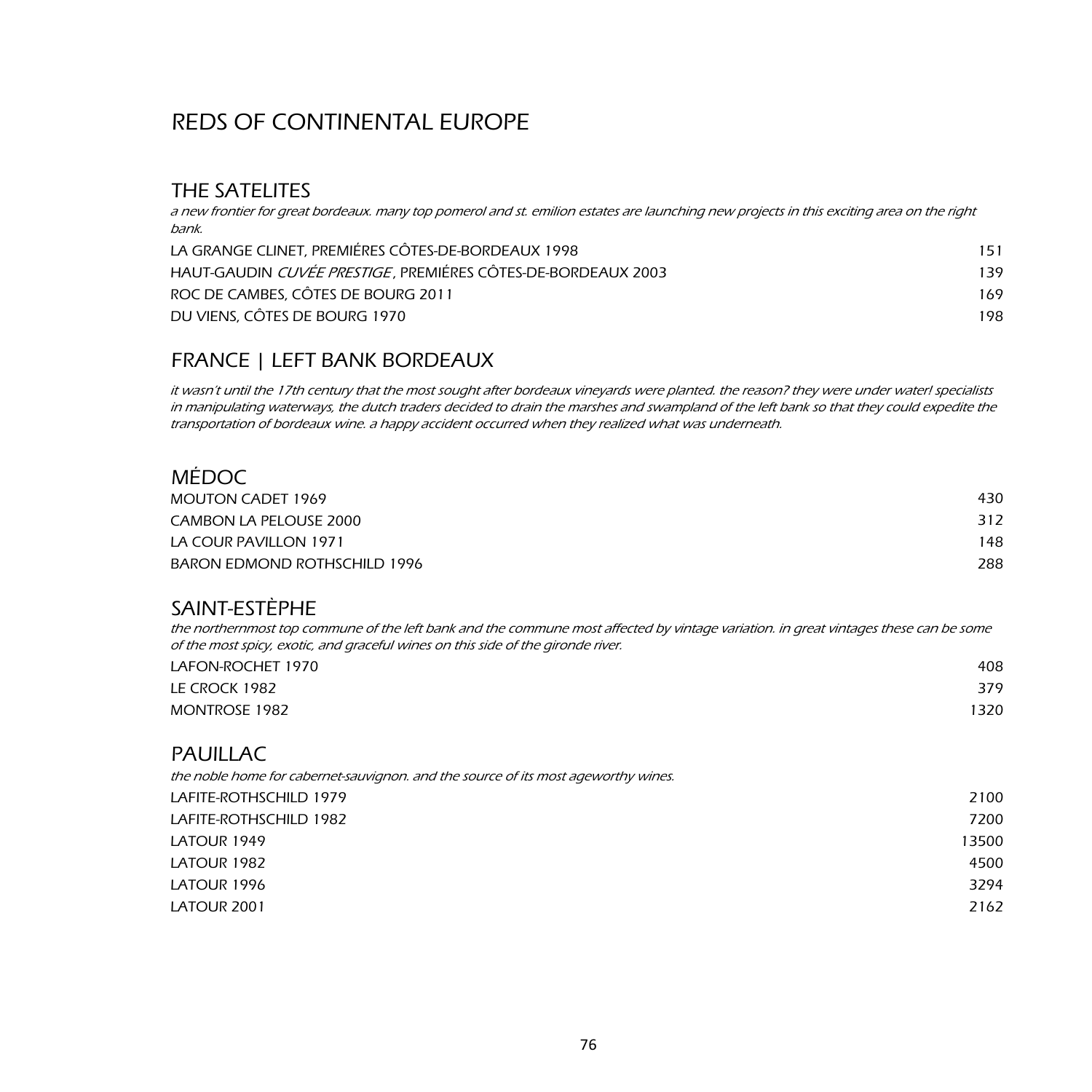## PAUILLAC CONTINUED

| LATOUR 2002                                        | 2162 |
|----------------------------------------------------|------|
| LATOUR <i>LES FORTS DE LATOUR</i> 2000             | 1298 |
| LYNCH-BAGES 2017                                   | 488  |
| MOUTON-ROTHSCHILD 1982                             | 3999 |
| MOUTON-ROTHSCHILD 1998                             | 2877 |
| MOUTON-ROTHSCHILD 1999                             | 2010 |
| PICHON LONGUEVILLE-BARON 1990                      | 1470 |
| PICHON LONGUEVILLE <i>COMTESSE DE LALANDE</i> 2010 | 818  |

### SAINT-JULIEN

| the power of paulliac meets the grace of margaux |      |
|--------------------------------------------------|------|
| ARMAND ROUX 1973                                 | 286  |
| DUCRU-BEAUCAILLOU 1985                           | 1280 |
| DUCRU-BEAUCAILLOU 2005                           | 1095 |
| DU JAUGARET VIN DE FRANCE 2014                   | 258  |
| <b>GRUAUD LAROSE 1989</b>                        | 860  |
| <b>HORTEVIE 1990</b>                             | 376  |
| LEOVILLE-LAS-CASES 1982                          | 1790 |
| LEOVILLE-LAS-CASES 1988                          | 988  |
| LEOVILLE-LAS-CASES 1996                          | 1126 |
| LEOVILLE-LAS-CASES 2007                          | 492  |
| LEOVILLE-POYFERRÉ 1982                           | 1200 |
|                                                  |      |

### MARGAUX

| an iron fist in a velvet glove: margaux is renowned for its suave, silky reds |      |
|-------------------------------------------------------------------------------|------|
| <b>CANTENAC BROWN 2009</b>                                                    | 400  |
| <b>FERRIERE 2000</b>                                                          | 375  |
| MARGAUX 1983                                                                  | 2500 |
| MARGAUX 1985                                                                  | 2400 |
| MARGAUX 2006                                                                  | 1978 |
| PALMER HISTORICAL CUVÉE XIX 2006                                              | 695  |
|                                                                               |      |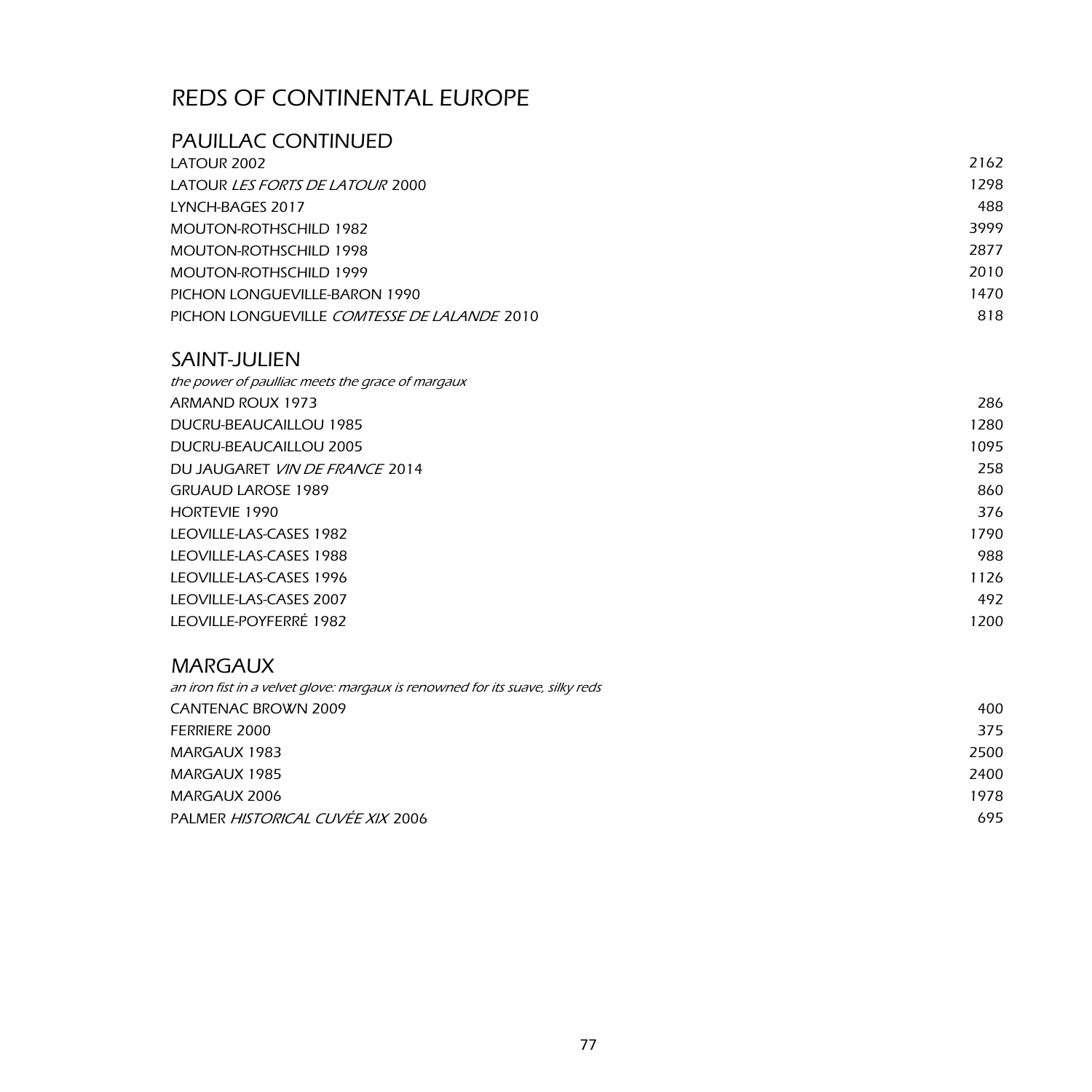## PESSAC-LÉOGNAN

the most historic commune of the left bank and the first area to be planted. pessac wines are dark, spicy, and rich. only matched in power by wines from paulliac.

| BOUSCAUT 1966              | 466  |
|----------------------------|------|
| LES CARMES HAUT-BRION 1995 | 462  |
| <b>HAUT-BRION 1971</b>     | 1780 |
| HAUT-BRION 2003            | 1750 |
| LA LOUVIÈRE 1970           | 292  |
| LA MISSION HAUT-BRION 1995 | 1690 |
| LA MISSION HAUT-BRION 2006 | 1485 |
| OLIVIER 1989               | 374  |
| PICOUE CAILLOU 2017        | 115  |
| SMITH HAUT LAFITE 2003     | 412  |

### SPAIN

just as the church brought the wine grape to northern europe, it also brought it back into the iberean peninsula after an absence of multiple centuries. the camino de santiago pilgrimage reached its apex after the 12th century as the moorish rule began to colapse. devout catholics traveled from as far as modern day czech republic to reach st. james' reputed buirial site at santiago de compostela in galicia. along the way, grape vines were planted for sacramental purposes and many grapes in spain today likely came from countries along this journey.

### CATALONIA

| ORIOL ARTIGAS GARNATXA-PANSA BLANCA <i>PECA D'EN BLANCHE NEGRE</i> , ALELLA 2016 | 122 |
|----------------------------------------------------------------------------------|-----|
| ORIOL ARTIGAS PANSA BLANCA-PANSA NEGRA <i>EL MONSTRE</i> . ALELLA 2016           | 112 |
| MAS MARTINET GATNATXA-SYRAH-MERLOT BRU, PRIORAT1993                              | 264 |
| MAS MARTINET GATNATXA-SYRAH-MERLOT <i>BRU</i> , PRIORAT 1999                     | 228 |
| MAS MARTINET GATNATXA-SYRAH-MERLOT BRU, PRIORAT 2000                             | 228 |
| MAS MARTINET GATNATXA-SYRAH-MERLOT BRU, PRIORAT 2002                             | 197 |
| MAS MARTINET GATNATXA-CARINYENA 'CLOS MARTINET'. PRIORAT 2002                    | 316 |
| MAS MARTINET GATNATXA-CARINYENA 'CLOS MARTINET'. PRIORAT 2005                    | 294 |
| MAS MARTINET GATNATXA-CARINYENA 'CLOS MARTINET'. PRIORAT 2006                    | 262 |
| MAS MARTINET GATNATXA-CARINYENA 'CLOS MARTINET'. PRIORAT 2014                    | 196 |
| TERROIR AL LIMIT CARINYENA 'LES TOSSES', PRIORAT 2010                            | 560 |
| TORRES CABERNET-SAUVIGNON <i>SANGRE DE TORO RESERVA</i> 1979                     | 314 |
|                                                                                  |     |
| PIREDA DEL DI JERO AND TORO                                                      |     |

| <b>INDERA DEL DUERO AND TURU</b>                    |     |
|-----------------------------------------------------|-----|
| LA CAPILLA <i>CRIANZA</i> 2016                      |     |
| <b>EMILIO MORO 'MALLEOLUS DE VALDERRAMIRO' 2011</b> | 308 |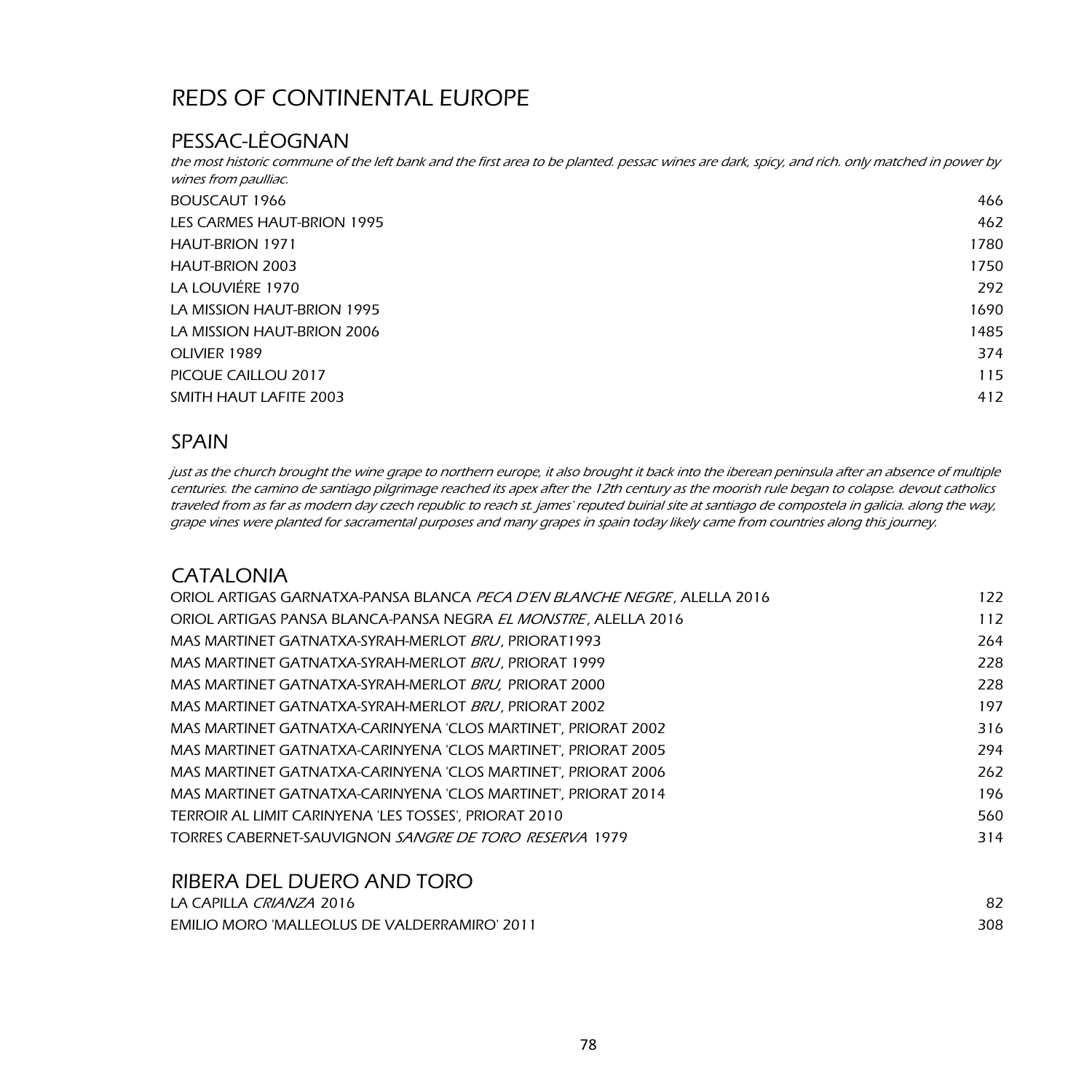## SPAIN CONTINUED

| NUMANTHIA TERMANTHIA, TORO 2012<br>714<br>VEGA SICILIA UNICO GRAN RESERVA 2004<br>1785<br><b>VEGA SICILIA UNICO GRAN RESERVA 2006</b><br>1100<br>GOYO GARCÍA VIADERO VALDEOMOS 2014<br>GOYO GARCÍA VIADERO LOS QUEMADOS 2017<br>112<br>GOYO GARCÍA VIADERO LOS QUEMADOS 2018<br><b>NAVARRA</b><br>MAGANA MERLOT <i>VIÑA MAGANA RESERVA</i> 1985<br>288 | 152<br>98 |
|--------------------------------------------------------------------------------------------------------------------------------------------------------------------------------------------------------------------------------------------------------------------------------------------------------------------------------------------------------|-----------|
|                                                                                                                                                                                                                                                                                                                                                        |           |
|                                                                                                                                                                                                                                                                                                                                                        |           |
|                                                                                                                                                                                                                                                                                                                                                        |           |
|                                                                                                                                                                                                                                                                                                                                                        |           |
|                                                                                                                                                                                                                                                                                                                                                        |           |
|                                                                                                                                                                                                                                                                                                                                                        |           |
|                                                                                                                                                                                                                                                                                                                                                        |           |
|                                                                                                                                                                                                                                                                                                                                                        |           |
| <b>RIOJA</b>                                                                                                                                                                                                                                                                                                                                           |           |
| LA RIOJA ALTA VIÑA ARDANZA 1970<br>472                                                                                                                                                                                                                                                                                                                 |           |
| <u>LA RIOJA ALTA <i>VIÑA ARDANZA</i> 1982</u>                                                                                                                                                                                                                                                                                                          | 644       |
| LA RIOJA ALTA VIÑA ARDANZA 1989<br>442                                                                                                                                                                                                                                                                                                                 |           |
| LA RIOJA ALTA CLUB DE COSECHADORES 1991<br>220                                                                                                                                                                                                                                                                                                         |           |
| BERONIA RESERVA 1994<br>188                                                                                                                                                                                                                                                                                                                            |           |
| C.U.N.E. <i>VIÑA REAL RESERVA ESPECIAL</i> 1951<br>1800                                                                                                                                                                                                                                                                                                |           |
| CONTINO RESERVA 1986<br>582                                                                                                                                                                                                                                                                                                                            |           |
| 1698<br><b>FAUSTINO FAUSTINO 1 GRAN RESERVA 1955</b>                                                                                                                                                                                                                                                                                                   |           |
| FAUSTINO <i>FAUSTINO 1 GRAN RESERVA</i> 1970<br>986                                                                                                                                                                                                                                                                                                    |           |
| FAUSTINO FAUSTINO 1 GRAN RESERVA 2010<br>198                                                                                                                                                                                                                                                                                                           |           |
| LOPEZ DE HEREDIA 'VIÑA BOSCONIA' <i>GRAN RESERVA</i> 1954<br>1695                                                                                                                                                                                                                                                                                      |           |
| LOPEZ DE HEREDIA 'VIÑA TONDONIA' GRAN RESERVA 1961<br>1695                                                                                                                                                                                                                                                                                             |           |
| LOPEZ DE HEREDIA 'VIÑA TONDONIA' <i>GRAN RESERVA</i> 1968<br>1500                                                                                                                                                                                                                                                                                      |           |
| LOPEZ DE HEREDIA 'VIÑA TONDONIA' <i>GRAN RESERVA</i> 1976<br>1100                                                                                                                                                                                                                                                                                      |           |
| LOPEZ DE HEREDIA 'VIÑA TONDONIA' <i>GRAN RESERVA</i> 1978<br>893                                                                                                                                                                                                                                                                                       |           |
| LOPEZ DE HEREDIA 'VIÑA TONDONIA' <i>GRAN RESERVA</i> 1980<br>611                                                                                                                                                                                                                                                                                       |           |
| MARQUES DE MURRIETA CASTILLO YGAY GRAN RESERVA 1934<br>2095                                                                                                                                                                                                                                                                                            |           |
| MARQUES DE MURRIETA CASTILLO YGAY GRAN RESERVA 1942<br>1865                                                                                                                                                                                                                                                                                            |           |
| MARQUES DE MURRIETA CASTILLO YGAY GRAN RESERVA 1959<br>1745                                                                                                                                                                                                                                                                                            |           |
| <b>PALACIO RESERVA ESPECIAL 1935</b><br>1200                                                                                                                                                                                                                                                                                                           |           |
| REMELLURI <i>RESERVA</i> 2006                                                                                                                                                                                                                                                                                                                          | 182       |
| REMELLURI RESERVA 2014                                                                                                                                                                                                                                                                                                                                 | 108       |

| <b>MADRID</b>                                                                        |     |
|--------------------------------------------------------------------------------------|-----|
| 4 MONOS GARNACHA-CARIÑENA <i>DANZA DEL VIENTO, VINOS DE MADRID</i> 2013              | 119 |
| 4 MONOS GARNACHA-CARIÑENA <i>DANZA DEL VIENTO 'L</i> A ISILLA', VINOS DE MADRID 2015 | 119 |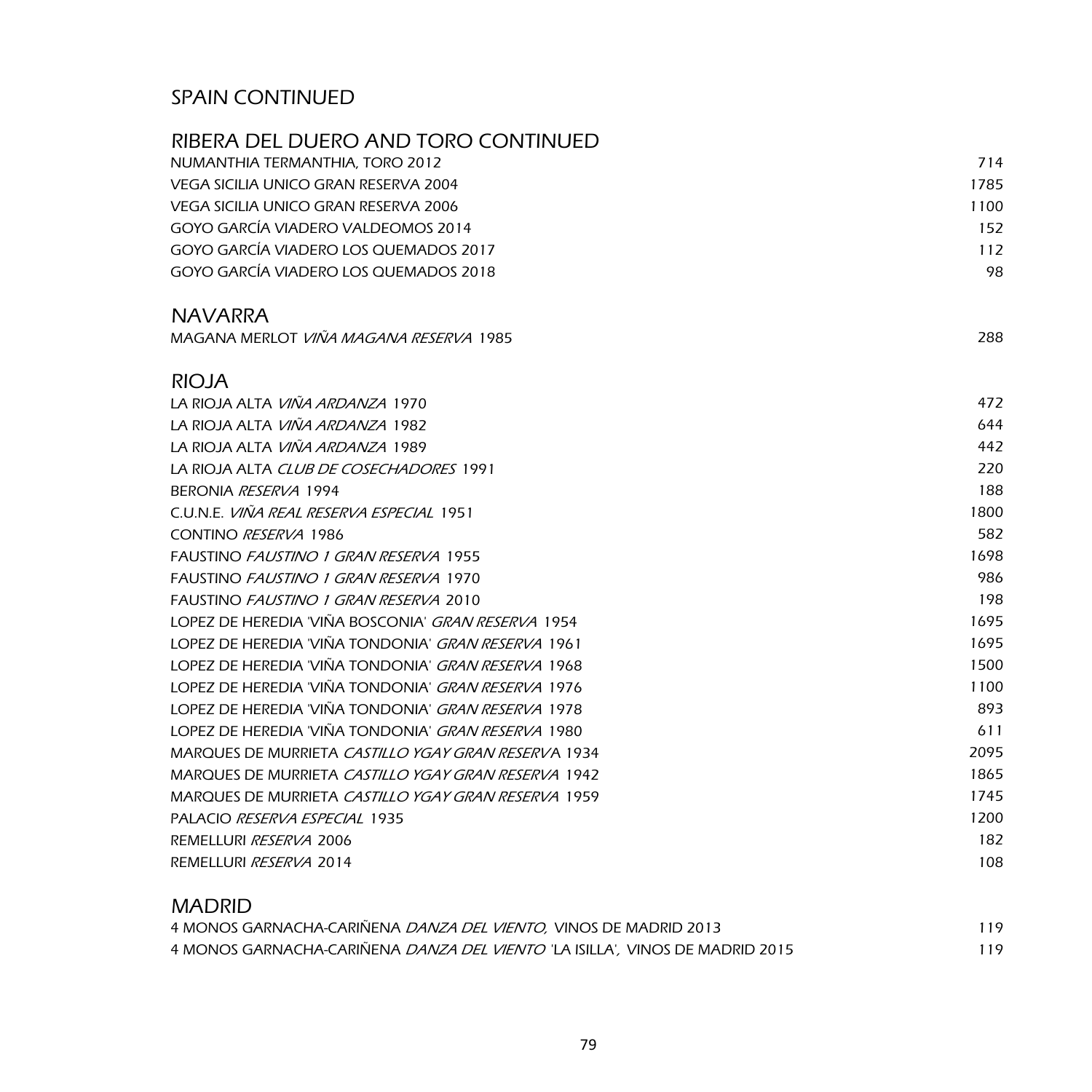## SPAIN CONTINUED

## NORTHWEST SPAIN

| DIVINIA CLEMENTIA MENCIA, RIBERA SACRA, GALICIA 2013                   | 104 |
|------------------------------------------------------------------------|-----|
| ENVINATE MENCIA BLEND <i>MISTURADE DE ABELADA, R</i> IBEIRA SACRA 2016 | 93  |
| FULCRO MENCIA-ALICANTE BOUSCHET PESCUDA, BIERZO 2016                   | 78  |
| LADERIAS DO XIL MENCIA BLEND 'AS CABORCAS', VALDEORRAS 2016            | 278 |
| LADERIAS DO XIL MENCIA BLEND 'FALCOEIRA A CAPILLA', VALDEORRAS 2016    | 254 |
| LADERIAS DO XIL MENCIA BLEND 'O DIVISO', VALDEORRAS 2016               | 296 |
| LAURA LORENZO MENCIA 'ASOS DE POBO' RIBERA SACRA, GALICIA 2016         | 144 |
| LAURA LORENZO MENCIA 'ASOS DE VILA' RIBERA SACRA, GALICIA 2016         | 116 |
| VIÑA SOMOZA BRANCELLAO <i>O TESOURO,</i> VALDEORRAS, GALICIA 2015      | 128 |
| <b>SOUTHERN SPAIN</b>                                                  |     |
| ENVINATE GARNACHA 'ALBAHRA', ALMANSA 2016                              | 58  |
| ENVÍNATE GARNACHA 'ALBAHRA', ALMANSA 2017                              | 71  |
| FINCA SANDOVAL SYRAH BLEND, MANCHUELA 2002                             | 156 |
| <b>CANARY ISLANDS</b>                                                  |     |
| ENVINATE LISTAN NEGRO 'MIGAN', TENERIFE 2016                           | 122 |
| ENVÍNATE LISTAN NEGRO 'MIGAN', TENERIFE 2017                           | 122 |
|                                                                        |     |

|  |  | ENVINATE <i>VIDUENO DEL SANTIAGE DEL TIEDE</i> , YCODEN-DAUTE-ISORA 2016 |  |
|--|--|--------------------------------------------------------------------------|--|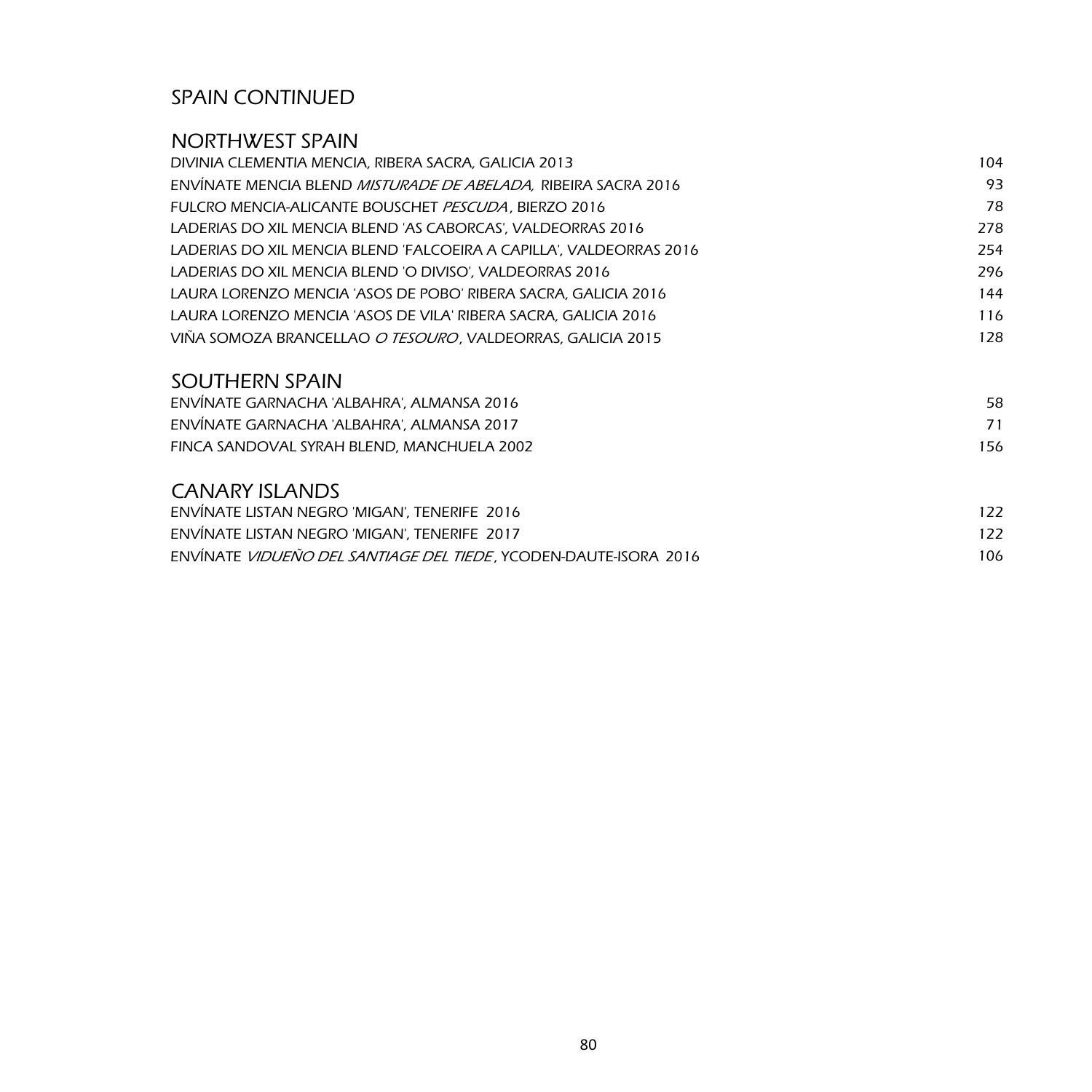## PORTUGAL

| MATEUS NICOLAU DE ALMEIDA <i>TRANS DOURO EXPRESS</i> , CIMA CORGO, DOURO, 2017 | 89   |
|--------------------------------------------------------------------------------|------|
| AZORES WINE CO. ISABELLA A PROIBIDA, AZORES ISLANDS 2016                       | 91   |
| CAVES SÃO JOÃO POCO DO LOBO, BAIRRADA 1996                                     | 229  |
| FERREIRINHA BARCA VELHA, DUORO 2011                                            | 1582 |
| HERDADE DO MOUCHAO ALICANTE, ALENTEJANO 2013                                   | 140  |
| NIEPOORT TOURIGA FRANCA BATUTA, DOURO, 2015                                    | 184  |
| NIEPOORT BAGA BUCACO TOURIGA FRANCA 2013                                       | 145  |
| NIEPOORT TOURIGA FRANCA <i>CHARME</i> TOURIGA FRANCA. DOURO 2015               | 184  |
|                                                                                |      |

## AUSTRIA

| 391 |
|-----|
| 306 |
| 352 |
| 282 |
| 165 |
|     |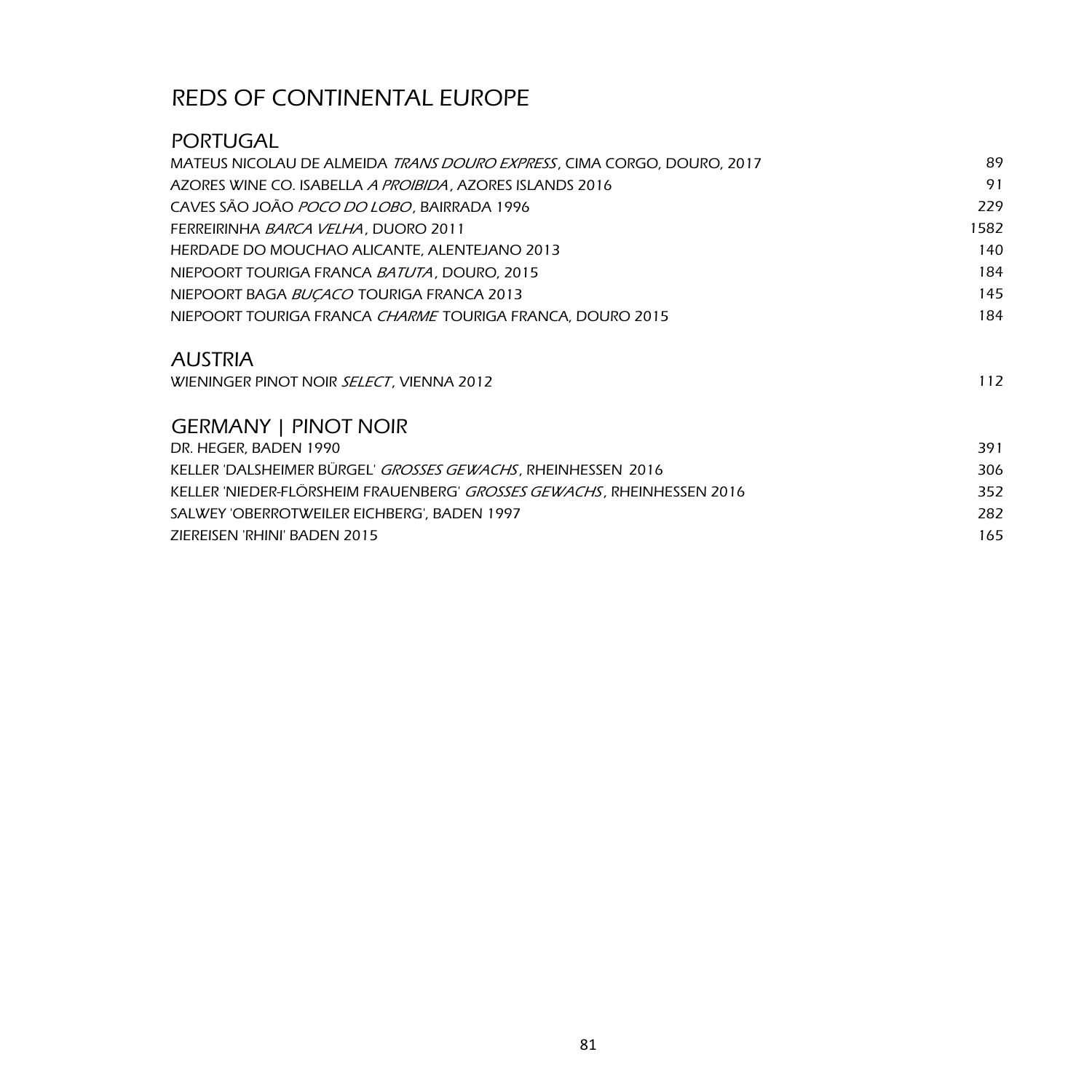free from the shackles of appelation d'origine laws, the new world is a vignerons paradise. with both mediterranean and continental climates, great winemakers take inspiration from their old-world counterparts and the true possibilities are endless. the following section celebrates the achievements of the new world, and many of these wines are made by our friends.

### CALIFORNIA | PINOT NOIR

| <b>CENTRAL COAST</b>                                              |     |
|-------------------------------------------------------------------|-----|
| PRESQU'LE ESTATE, SANTA MARIA VALLEY 2019                         | 144 |
| PRESQU'LE, SANTA BARBARA COUNTY 2019                              | 87  |
| SANFORD 'LA RINCONADA - DOMINIO DEL FALCON', STA. RITA HILLS 2016 | 194 |
| <b>SANTA CRUZ MOUNTAINS</b>                                       |     |
| ARNOT-ROBERTS 'LEGAN' 2017                                        | 272 |
| ARNOT-ROBERTS 'LEGAN' 2018                                        | 276 |
| ARNOT-ROBERTS 'PETER MARTIN RAY' 2015                             | 341 |
| ARNOT-ROBERTS 'PETER MARTIN RAY' 2018                             | 329 |
| <b>MOUNT EDEN 2015</b>                                            | 192 |
| <b>MOUNT EDEN 2016</b>                                            | 192 |
| RHYS 'ALPINE' SWAN TERRACE 2014                                   | 378 |
| RHYS 'SKYLINE' 2016                                               | 425 |
| <b>STIRM 2017</b>                                                 | 119 |
| VOCAL 'LILO VINEYARD' 2018                                        | 118 |
| MENDOCINO   ANDERSON VALLEY                                       |     |
| LICHEN 2014                                                       | 144 |
| LITTORAI 'CERISE' 2017                                            | 216 |
| LITTORAI 'ONE ACRE' 2019                                          | 242 |
| LITTORAI 'SAVOY' 2019                                             | 292 |
| LITTORAI 'WENDLING' 2019                                          | 203 |
| RADIO COTEAU 'SAVOY' 2010                                         | 271 |
| RADIO COTEAU 'SAVOY' 2012                                         | 254 |
| RADIO COTEAU 'SAVOY' 2015                                         | 228 |
| RADIO COTEAU 'SAVOY' 2018                                         | 198 |
| RHYS 'BEARWALLOW' 2015                                            | 188 |
| RHYS 'BEARWALLOW' PORCUPINE HILL 2014                             | 395 |
| RHYS 'BEARWALLOW' PORCUPINE HILL 2015                             | 395 |
| RHYS 'BEARWALLOW' PORCUPINE HILL 2016                             | 395 |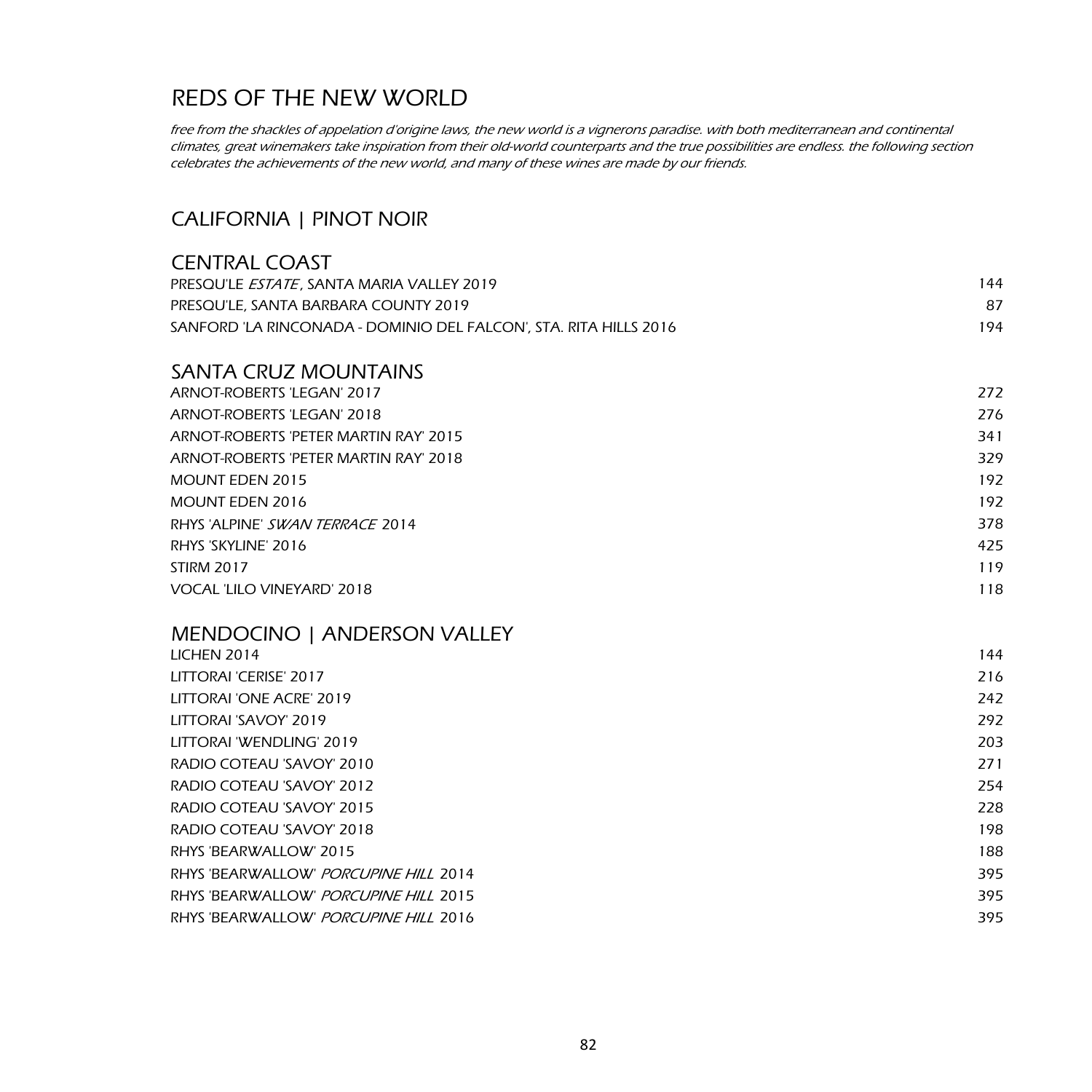# SANTA CLARA VALLEY KIRIGIN CELLARS 1974 374

| <b>SONOMA</b>                                          |     |
|--------------------------------------------------------|-----|
| ARNOT-ROBERTS 'COASTLANDS', SONOMA COAST 2018          | 382 |
| AUBERT, SONOMA COAST 2018                              | 244 |
| AUBERT 'UV SL,' SONOMA COAST 2019                      | 226 |
| AUBERT 'UV,' SONOMA COAST 2019                         | 226 |
| CERITAS 'CUVEÉ CHLOE,' SONOMA COAST 2019               | 225 |
| CERITAS 'HELLENTHAL' OLD SHOP BLOCK, SONOMA COAST 2019 | 225 |
| CERITAS 'PORTER-BASS', SONOMA COAST 2015               | 275 |
| <b>GEYSER PEAK, ALEXANDER VALLEY 1976</b>              | 292 |
| HIRSCH 'EAST RIDGE', SONOMA COAST 2015                 | 248 |
| HIRSCH 'RASCHEN RIDGE', SONOMA COAST 2016              | 282 |
| HIRSCH 'WEST RIDGE', SONOMA COAST 2016                 | 266 |
| KALIN CUVÉE DD, SONOMA COUNTY 1999                     | 184 |
| LARUE 'RICE SPIVAK,' SONOMA COAST 2014                 | 175 |
| LARUE 'THORN RIDGE,' SONOMA COAST 2016                 | 175 |
| LITTORAI 'HIRSCH', SONOMA COAST 2019                   | 388 |
| LITTORAI 'MAYS CANYON,' SONOMA COAST 2019              | 214 |
| LITTORAI 'PIVOT', SONOMA COAST 2019                    | 286 |
| LITTORAI 'PLATT', SONOMA COAST 2014                    | 252 |
| RADIO COTEAU 'DIERKE', SONOMA COAST 2018               | 208 |
| RADIO COTEAU 'TERRA NEUMA', SONOMA COAST 2011          | 268 |
| RADIO COTEAU 'TERRA NEUMA', SONOMA COAST 2013          | 246 |
| RADIO COTEAU 'TERRA NEUMA', SONOMA COAST 2014          | 246 |
| RAEN 'ROYAL ST. ROBERT,' SONOMA COAST 2019             | 142 |
| WAYFARER, FORT ROSS-SEAVIEW 2013                       | 291 |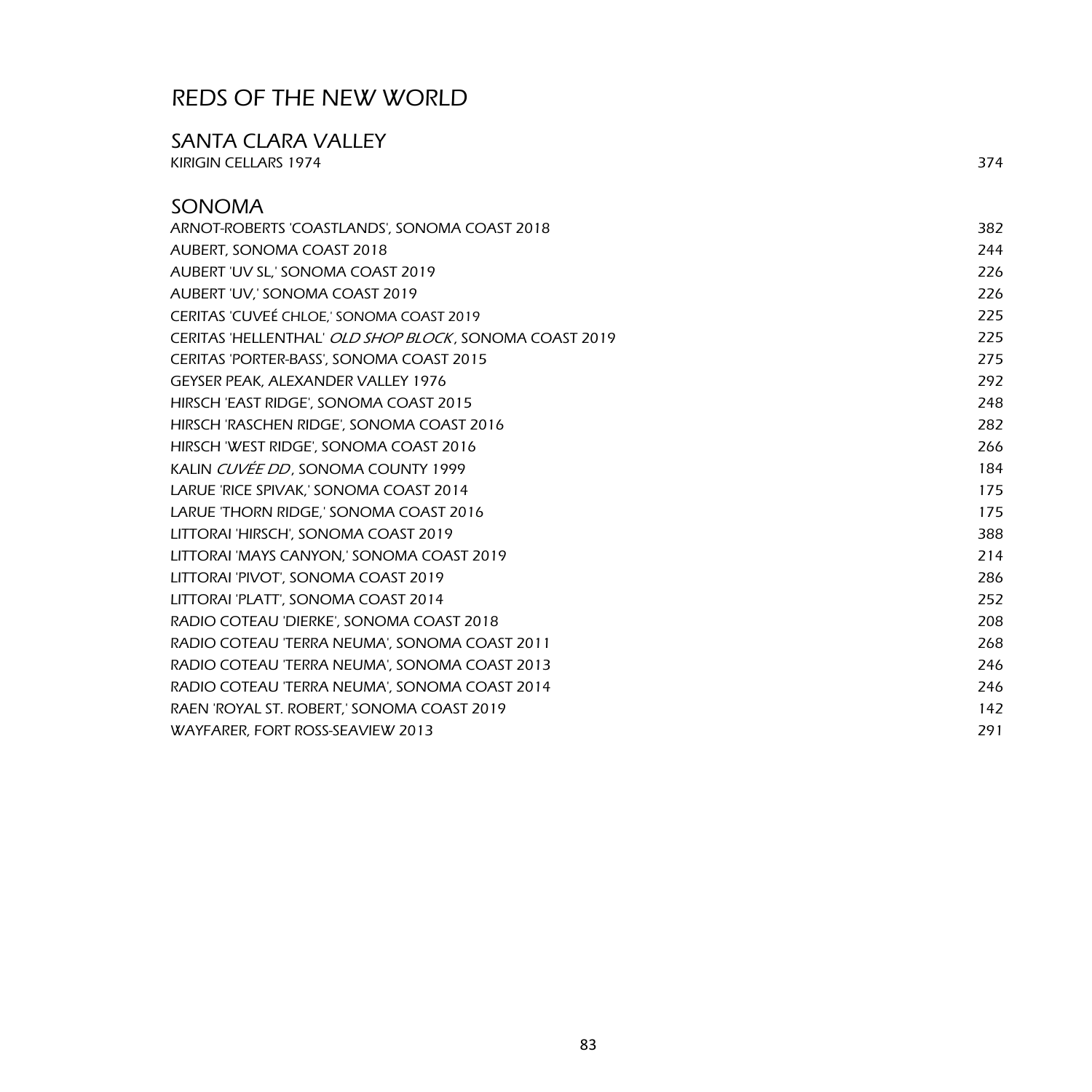| NAPA VALLEY                                                                                                           |            |
|-----------------------------------------------------------------------------------------------------------------------|------------|
| ACACIA, CARNEROS 1987                                                                                                 | 202        |
| BEAULIEU VINEYARD RESERVE, NAPA VALLEY 1985                                                                           | 266        |
| CARNEROS CREEK FLEUR DE CARNEROS, CARNEROS 1989                                                                       | 241        |
| CHRISTIAN BROTHERS PINOT SAINT GEORGE, NAPA VALLEY 1976                                                               | 308        |
| ENFIELD WINE CO. 'HERON LAKE', WILD HORSE VALLEY 2016                                                                 | 138        |
| ENFIELD WINE CO. 'HERON LAKE', WILD HORSE VALLEY 2017                                                                 | 138        |
| MARTIN RAY 'WINERY LAKE', CARNEROS 1980                                                                               | 495        |
| ROBERT MONDAVI RESERVE 1982                                                                                           | 374        |
| MARIO PERELLI-MINETTI, NAPA VALLEY 1975                                                                               | 227        |
| OREGON   PINOT NOIR                                                                                                   |            |
| ARCHERY SUMMIT ARCHERS EDGE, WILLAMETTE VALLEY 1999                                                                   | 308        |
| LINGUA FRANCA AVNI, EOLA-AMITY HILLS 2019                                                                             | 85         |
| LINGUA FRANCA MIMI'S MIND, EOLA-AMITY HILLS 2018                                                                      | 212        |
| HUNDRED SONS 'OLD EIGHT CUT,' WILLAMETTE VALLEY 2019                                                                  | 82         |
| <b>CALIFORNIA   SYRAH</b>                                                                                             |            |
| ALBAN REVA, EDNA VALLEY 2017                                                                                          | 294        |
| ARNOT-ROBERTS 'CLARY RANCH', SONOMA COAST 2017                                                                        | 164        |
| ARNOT-ROBERTS 'QUE', SONOMA COAST 2017                                                                                | 198        |
| COMPTOIR WINE COMPANY, BALLARD CANYON 2019                                                                            | 72         |
| COPAIN 'BAKER RANCH,' ANDERSON VALLEY 2014                                                                            | 160        |
| COPAIN 'HAWKS BUTTE', YORKVILLE HIGHLANDS, MENDOCINO 2012                                                             | 184        |
| ENFIELD WINE CO. <i>FEMME SAUVAGE</i> 2016                                                                            | 84         |
| ENFIELD WINE CO. 'HAYNES', COOMBSVILLE 2017                                                                           | 138        |
| JOLIE-LAIDE 'HALCON', MENDOCINO 2016                                                                                  | 154        |
| JOLIE-LAIDE, NORTH COAST 2019                                                                                         | 98         |
| LOVE & TERRIOR 'JOHN SEBASTIANO,' SANTA RITA HILLS 2019                                                               | 105        |
| MELVILLE, SANTA RITA HILLS 2018                                                                                       | 85         |
| PRESQU'ILE, SANTA MARIA VALLEY 2019                                                                                   | 95         |
| RADIO COTEAU 'DUSTY LANE', RUSSIAN RIVER VALLEY 2013                                                                  | 204        |
| RADIO COTEAU 'DUSTY LANE', RUSSIAN RIVER VALLEY 2014                                                                  | 204        |
| RADIO COTEAU 'DUSTY LANE', RUSSIAN RIVER VALLEY 2015                                                                  | 204        |
| RADIO COTEAU 'HARRISON GRADE,' SONOMA COAST 2015                                                                      | 198        |
| RAILSBACK FRÈRES 'NOLAN RANCH,' SANTA BARBARA 2020                                                                    | 92         |
| SAXUM BROKEN STONES, WILLOW CREEK DISTRICT, PASO ROBLES 2017                                                          | 560        |
| SAXUM 'PADEREWSKI', WILLOW CREEK DISTRICT, PASO ROBLES 2017<br>SINE QUA NON DESENTA 1, CENTRAL COAST, CALIFORNIA 2019 | 590<br>772 |
| SINE QUA NON RATSEL 2016                                                                                              | 950        |
| SWANSON, NAPA VALLEY 1995                                                                                             | 318        |
|                                                                                                                       |            |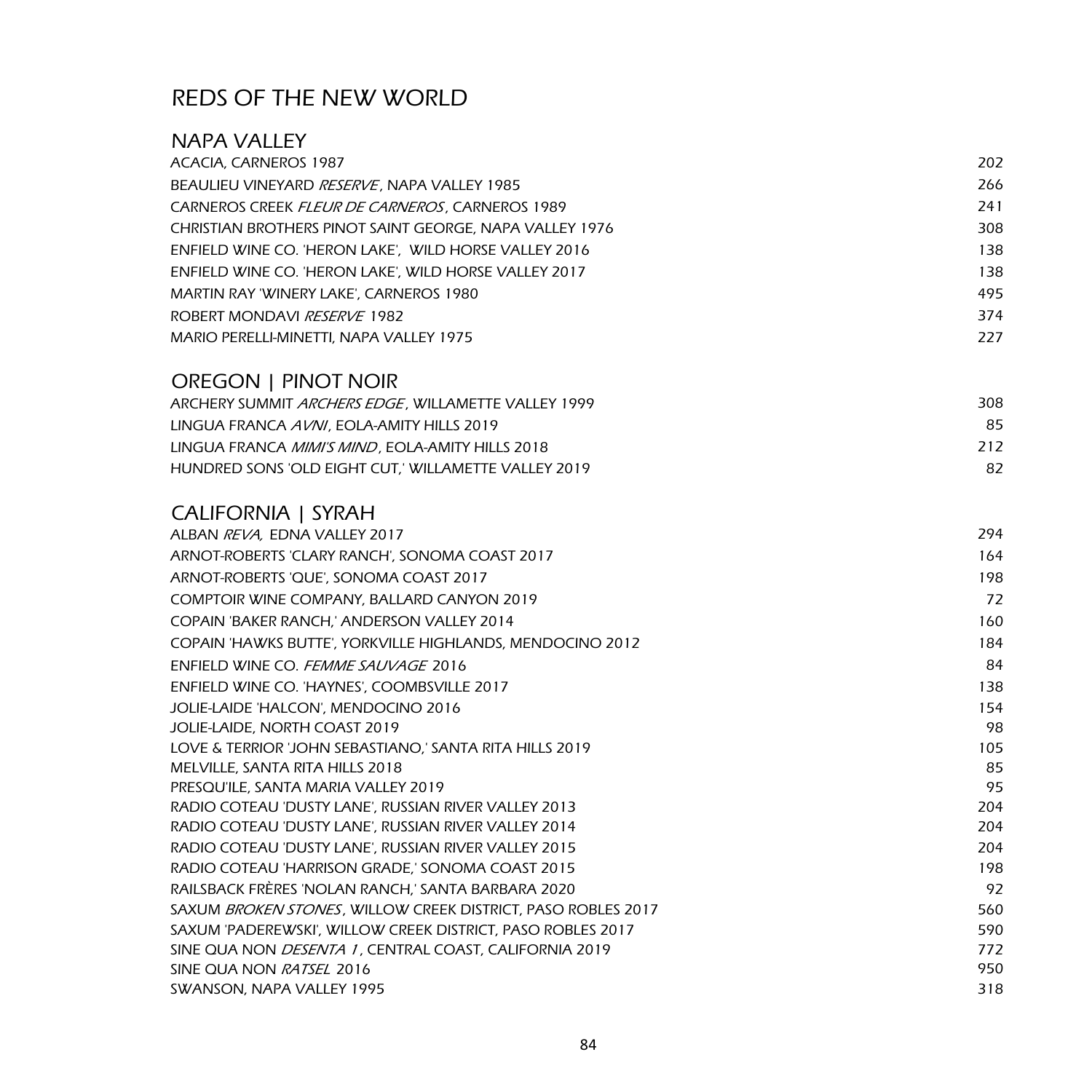## CALIFORNIA | CABERNET-SAUVIGNON

| <b>NAPA VALLEY</b>                                        |      |
|-----------------------------------------------------------|------|
| ABREU 'ROTHWELL HYDE' 2016                                | 700  |
| <b>ADAPTATION 2018</b>                                    | 152  |
| <b>ANTINORI <i>ANTICA</i></b> 2006                        | 312  |
| BEDROCK WINE CO. 'OAKVILLE FARMHOUSE', OAKVILLE 2018      | 295  |
| BOND QUELLA 2017                                          | 1350 |
| BOND ST. EDEN 2017                                        | 1350 |
| BOND VECINA 2017                                          | 1350 |
| CAIN VINEYARDS CAIN FIVE, SPRING MOUNTAIN DISTRICT 2006   | 492  |
| CAIN VINEYARDS CAIN FIVE, SPRING MOUNTAIN DISTRICT 2007   | 492  |
| CAIN VINEYARDS CAIN FIVE, SPRING MOUNTAIN DISTRICT 2008   | 492  |
| CAIN VINEYARDS CAIN FIVE, SPRING MOUNTAIN DISTRICT 2009   | 450  |
| CAIN VINEYARDS CAIN FIVE, SPRING MOUNTAIN DISTRICT 2010   | 450  |
| CAIN VINEYARDS CAIN FIVE, SPRING MOUNTAIN DISTRICT 2012   | 450  |
| CAYMUS 1985                                               | 616  |
| CAYMUS 1993                                               | 404  |
| <b>CHRISTIAN BROTHERS 1975</b>                            | 295  |
| <b>CHRISTIAN BROTHERS 1979</b>                            | 295  |
| CLOS DU VAL 1998                                          | 364  |
| CLOS DU VAL 1999                                          | 388  |
| COLGIN CARIAD 2003                                        | 1650 |
| COLGIN 'IX ESTATE' 2018                                   | 1590 |
| DIAMOND CREEK 'GRAVELLY MEADOW', DIAMOND MOUNTAIN 1987    | 1600 |
| DIAMOND CREEK 'GRAVELLY MEADOW', DIAMOND MOUNTAIN 2016    | 750  |
| DIAMOND CREEK 'RED ROCK TERRACE', DIAMOND MOUNTAIN 2018   | 700  |
| DIAMOND CREEK 'VOLCANIC HILL', DIAMOND MOUNTAIN 2018      | 700  |
| DOMINUS ESTATE, YOUNTVILLE 2016                           | 685  |
| J. PATRICK DORE 1981                                      | 191  |
| ENFIELD WINE CO. 'HENESSEY RIDGE' 2016                    | 212  |
| FLORA SPRINGS 'WILD BOAR', POPE VALLEY 1996               | 326  |
| <b>HARLAN ESTATE 2017</b>                                 | 2400 |
| HEITZ CELLARS 2014                                        | 178  |
| HEITZ 'MARTHA'S' <i>LEGACY COLLECTION</i> , OAKVILLE 1997 | 918  |
| HEITZ 'MARTHA'S' LEGACY COLLECTION, OAKVILLE 1999         | 894  |
| HEITZ 'MARTHA'S' LEGACY COLLECTION, OAKVILLE 2001         | 806  |
| HEITZ 'MARTHA'S' LEGACY COLLECTION, OAKVILLE 2004         | 721  |
| HEITZ 'MARTHA'S' LEGACY COLLECTION, OAKVILLE 2007         | 699  |
| HEITZ 'MARTHA'S' LEGACY COLLECTION, OAKVILLE 2010         | 638  |
| HEITZ 'TRAILSIDE' LEGACY COLLECTION, RUTHERFORD 2001      | 521  |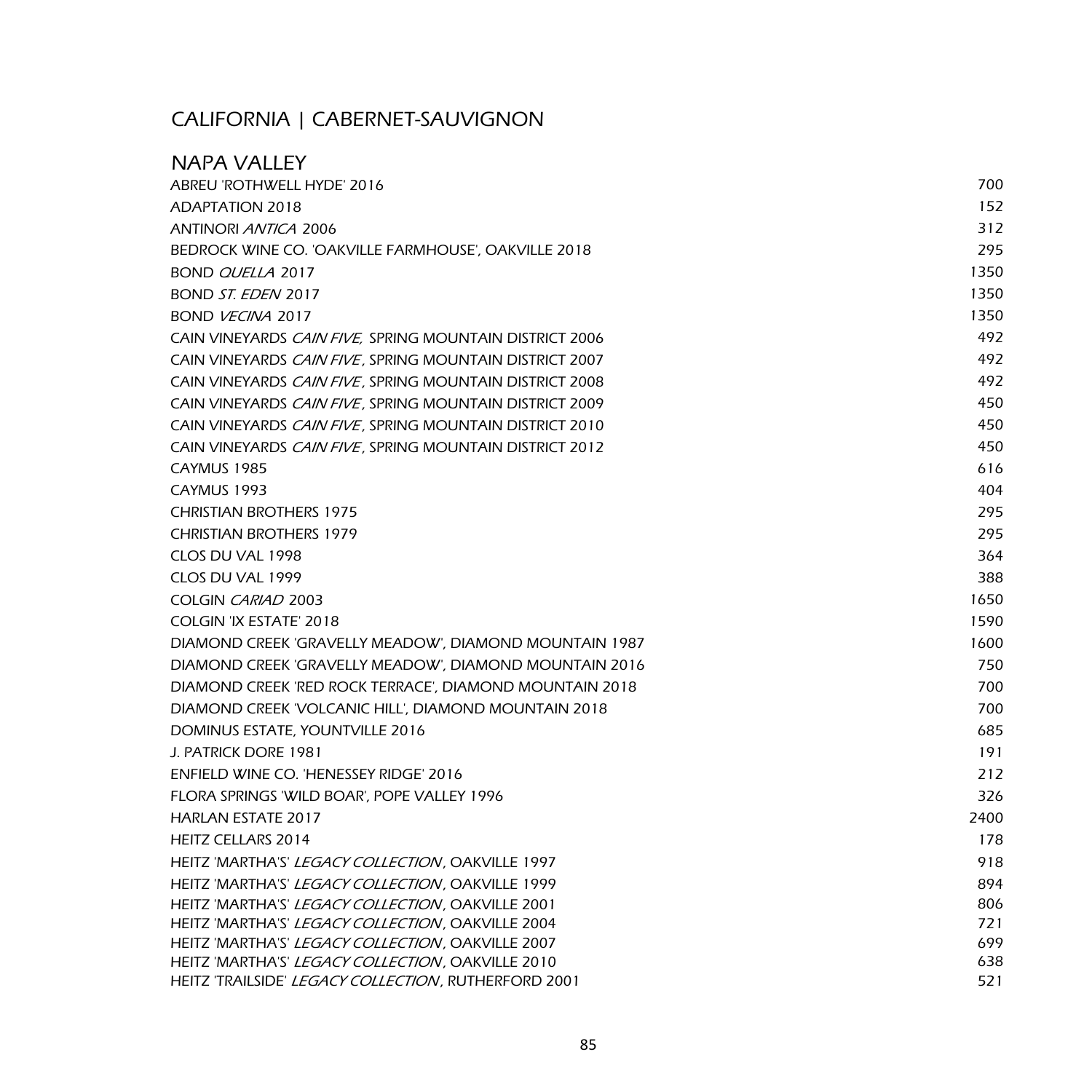# CALIFORNIA | CABERNET-SAUVIGNON CONTINUED

| <b>NAPA VALLEY</b>                                               |            |
|------------------------------------------------------------------|------------|
| HEITZ 'TRAILSIDE' LEGACY COLLECTION, RUTHERFORD 2004             | 466        |
| HEITZ 'TRAILSIDE' LEGACY COLLECTION, RUTHERFORD 2006             | 399        |
| HEITZ 'TRAILSIDE' LEGACY COLLECTION, RUTHERFORD 2007             | 364        |
| HEITZ 'TRAILSIDE' LEGACY COLLECTION, RUTHERFORD 2009             | 316        |
| LAIL J. DANIEL CUVÉE 2000                                        | 795        |
| LAIL J. DANIEL CUVÉE 2001                                        | 795        |
| LAIL J. DANIEL CUVÉE 2002                                        | 795        |
| MARKHAM, YOUNTVILLE 1979                                         | 274        |
| MARKHAM, YOUNTVILLE 1989                                         | 266        |
| MASCOT 2017                                                      | 312        |
| MAYACAMAS, MT. VEEDER 1977                                       | 996        |
| <b>MEMENTO MORI 2017</b>                                         | 479        |
| ROBERT MONDAVI RESERVE 1985                                      | 624        |
| MT. VEEDER WINERY, MT. VEEDER 1983                               | 383        |
| OPUS ONE 1983                                                    | 1850       |
| OPUS ONE 1994                                                    | 1700       |
| JOSEPH PHELPS INSIGNIA 2018                                      | 778        |
| PROMONTORY 2014                                                  | 1650       |
| CHATEAU POTELLE RESERVE 1985                                     | 316        |
| RUDD 'SAMANTHA'S', OAKVILLE 2015                                 | 372        |
| SHOWN & SONS 1978                                                | 226        |
| SPRING MOUNTAIN VINEYARD 1979                                    | 916        |
| SPOTTSWOODE 2016                                                 | 466        |
| STAG'S LEAP 'FAY' 1991                                           | 718        |
| STAG'S LEAP 'FAY' 1999                                           | 718        |
| STAG'S LEAP 'FAY' 2000                                           | 688        |
| STAG'S LEAP 'FAY' 2006                                           | 515        |
| STAG'S LEAP 'FAY' 2007                                           | 515        |
| STAG'S LEAP 'FAY' 2008                                           | 515        |
| STAG'S LEAP 'FAY' 2011                                           | 498        |
| ST. SUPERY 'DOLLARHIDE RANCH', POPE VALLEY 1990                  | 304        |
| TEXTBOOK 2017                                                    | 108        |
| VINE HILL RANCH, OAKVILLE 2014                                   | 692        |
| VINE HILL RANCH, OAKVILLE 2015<br>VINE HILL RANCH, OAKVILLE 2016 | 664<br>727 |
| VINE HILL RANCH, OAKVILLE 2017                                   | 592        |
| VINE HILL RANCH, OAKVILLE 2018                                   | 578        |
| <b>VOSE VINEYARDS SPECIAL RESERVE 1978</b>                       | 248        |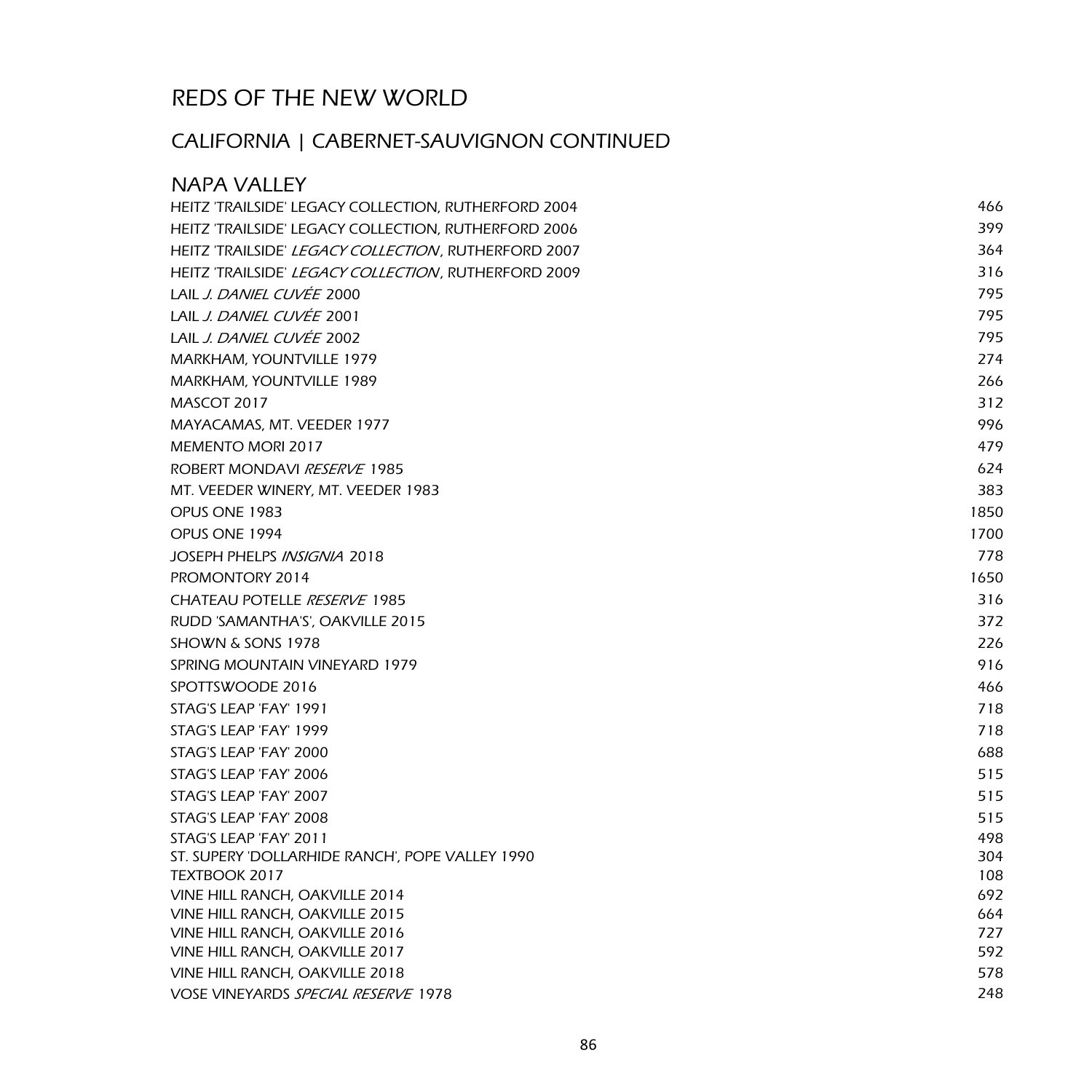### SONOMA

| ALEXANDER VALLEY VINEYARDS CYRUS, ALEXANDER VALLEY 2007     | 238  |
|-------------------------------------------------------------|------|
| ARNOT-ROBERTS 'BUGAY', SONOMA COUNTY 2007                   | 285  |
| ARNOT-ROBERTS 'MONTECILLO', SONOMA COUNTY 2015              | 238  |
| ARNOT-ROBERTS 'MONTECILLO', SONOMA COUNTY 2016              | 238  |
| ENFIELD WINE CO. 'WATERHORSE RIDGE', FORT ROSS-SEAVIEW 2016 | 168  |
| JORDAN, ALEXANDER VALLEY 2007                               | 504  |
| LYETH ESTATE, ALEXANDER VALLEY 1988                         | 254  |
| J. PEDRONCELLI, SONOMA COUNTY 1971                          | 312  |
| RICHARD MICHAELS, SONOMA COUNTY 1985                        | 216  |
| SIMI, ALEXANDER VALLEY 1935                                 | 3800 |
| STEPHEN ZELLERBACH ALEXANDER VALLEY 1980                    | 208  |
| TRENTADUE, SONOMA COUNTY 1974                               | 316  |

### **CENTRAL**

| AHLGREN 'BATES RANCH' <i>RESERVE</i> , SANTA CRUZ MOUNTAINS 2002 | 152 |
|------------------------------------------------------------------|-----|
| ARNOT-ROBERTS 'FELLOM RANCH', SANTA CRUZ MOUNTAINS 2014          | 275 |
| ARNOT-ROBERTS 'FELLOM RANCH', SANTA CRUZ MOUNTAINS 2015          | 275 |
| ARNOT-ROBERTS 'FELLOM RANCH', SANTA CRUZ MOUNTAINS 2016          | 275 |
| CERITAS 'PETER MARTIN RAY', SANTA CRUZ MOUNTAINS 2018            | 394 |
| CONCANNON LIMITED BOTTLING, LIVERMORE VALLEY 1967                | 361 |
| CONCANNON LIMITED BOTTLING, LIVERMORE VALLEY 1968                | 342 |
| CONCANNON LIMITED BOTTLING, LIVERMORE VALLEY 1981                | 226 |
| ESTRELLA RIVER, PASO ROBLES N/V (70'S BOTTLING)                  | 492 |
| FOXEN, SANTA BARBARA 1997                                        | 296 |
| KATHRYN KENNEDY, SANTA CRUZ MOUNTAINS 2006                       | 368 |
| LINE SHACK, SAN ANTONIO VALLEY, PASO ROBLES 2012                 | 102 |
| MARTIN RAY, SANTA CRUZ MOUNTAINS 1947                            | 898 |
| MIRASSOU FIRST VINTAGE, SANTA CLARA 1965                         | 540 |
| MIRASSOU HARVEST SELECTION, SANTA CLARA 1973                     | 382 |
| MIRASSOU HARVEST SELECTION, SANTA CLARA 1975                     | 382 |
| MOUNT EDEN, SANTA CRUZ MOUNTAINS 2012                            | 262 |
| <b>MOUNT EDEN, SANTA CRUZ MOUNTAINS 2015</b>                     | 229 |
| RIDGE 'MONTE BELLO', SANTA CRUZ MOUNTAINS 2005                   | 724 |
| STONY RIDGE, SANTA BARBARA 1980                                  | 285 |
| VOCAL 'BATES RANCH' SANTA CRUZ MOUNTAINS 2018                    | 175 |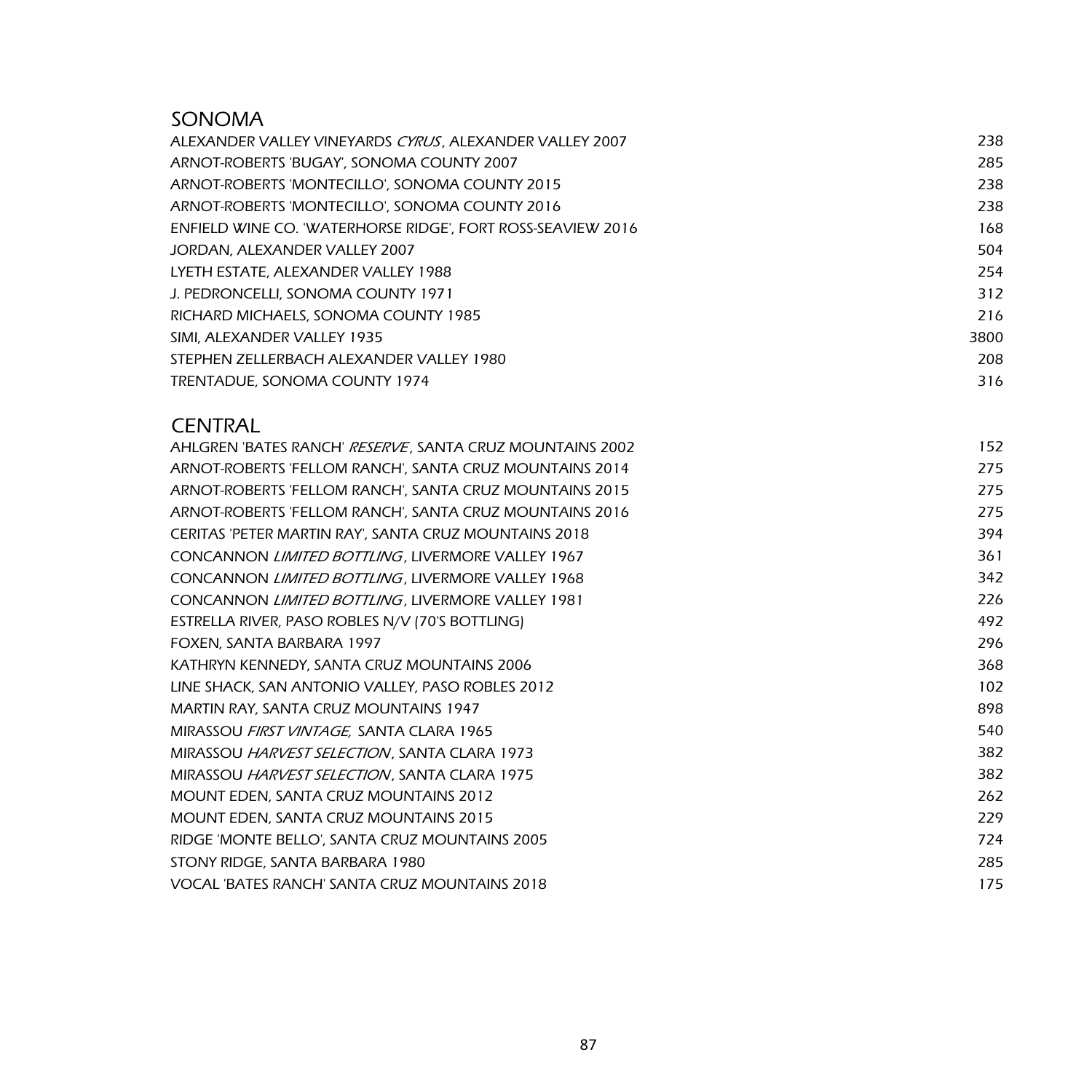### CALIFORNIA | MERLOT

| ALEKSANDER, PASO ROBLES 2015        | 210 |  |
|-------------------------------------|-----|--|
| STRATFORD, NAPA VALLEY 1986         | 205 |  |
| WHITEHALL LANE, KNIGHTS VALLEY 1988 | 266 |  |
| WHITEHALL LANE, NAPA VALLEY 1999    | 244 |  |

## USA | GRENACHE, MOURVEDRE, AND BLENDS

| ARNOT-ROBERTS TROUSSEAU, NORTH COAST 2017                                   | 86  |
|-----------------------------------------------------------------------------|-----|
| L'AVENTURE GRENCAHE BLEND COTE A COTE, PASO ROBLES 2018                     | 252 |
| BONNY DOON MOURVEDRE OLD TELEGRAM, CALIFORNIA 1986                          | 321 |
| BUENA VISTA GAMAY, CARNEROS 1988                                            | 246 |
| DAVID BRUCE PETITE SIRAH 'RANCHITA CANYON', PASO ROBLES 1997                | 229 |
| CHATEAU DIANA PETITE SIRAH, MENDOCINO 1978                                  | 158 |
| LA CLARINE FARM TEMPRANILLO, SIERRA FOOTHILLS 2017                          | 59  |
| COMPTOIR WINE COMPANY MERITAGE BLEND, BALLARD CANYON 2019                   | 58  |
| LA GARAGISTA FRONTENAC NOIR <i>LOUPS-GAROUX</i> , VERMONT 2015              | 92  |
| GREENSTONE WINERY SPECIAL BURGUNDY, AMADOR N/V                              | 181 |
| JAIMEE MOTLEY MONDEUSE ARGILLET, SANTA MARIA VALLEY 2017                    | 89  |
| JOLIE-LAIDE GRENACHE 'PROVISOR', DRY CREEK VALLEY 2016                      | 122 |
| JOLIE-LAIDE GRENACHE 'PROVISOR', DRY CREEK VALLEY 2019                      | 122 |
| <b>JOLIE-LAIDE GRENACHE BLEND 'SHAKE RIDGE' AMADOR COUNTY 2019</b>          | 112 |
| MATTHIASSON REFOSCO, NAPA VALLEY 2014                                       | 138 |
| NEWFOUND GRENACHE 'YOUNT MILL,' NAPA VALLEY 2019                            | 125 |
| PAUL MASSON GAMAY, MONTEREY 1979                                            | 219 |
| SANDLANDS CARIGNAN 2014                                                     | 228 |
| SAXUM GRENACHE BLEND 'TERRY HOAGE', WILLOW CREEK DISTRICT, PASO ROBLES 2017 | 560 |
| SEBASTIANI BARBERA HEARTY AND ROBUST, NORTH COAST 1969                      | 234 |
| SINE QUA NON GRENCHE DESENTA 1, CALIFORNIA 2019                             | 772 |
| SINE QUA NON GRENACHE DIRT VERNACULAR, CALIFORNIA 2016                      | 950 |
| STOLPMAN TROUSSEAU COMBE, BALLARD CANYON, SANTA BARBARA 2016                | 82  |
| TABLAS CREEK GRENACE BLEND 'ESPIRIT DE TABLAS,' PASO ROBLES 2010            | 212 |
| TABLAS CREEK GRENACE BLEND 'ESPIRIT DE TABLAS,' PASO ROBLES 2011            | 202 |
| TABLAS CREEK GRENACE BLEND 'ESPIRIT DE TABLAS,' PASO ROBLES 2012            | 194 |
| TABLAS CREEK GRENACE BLEND 'ESPIRIT DE TABLAS,' PASO ROBLES 2013            | 188 |
|                                                                             |     |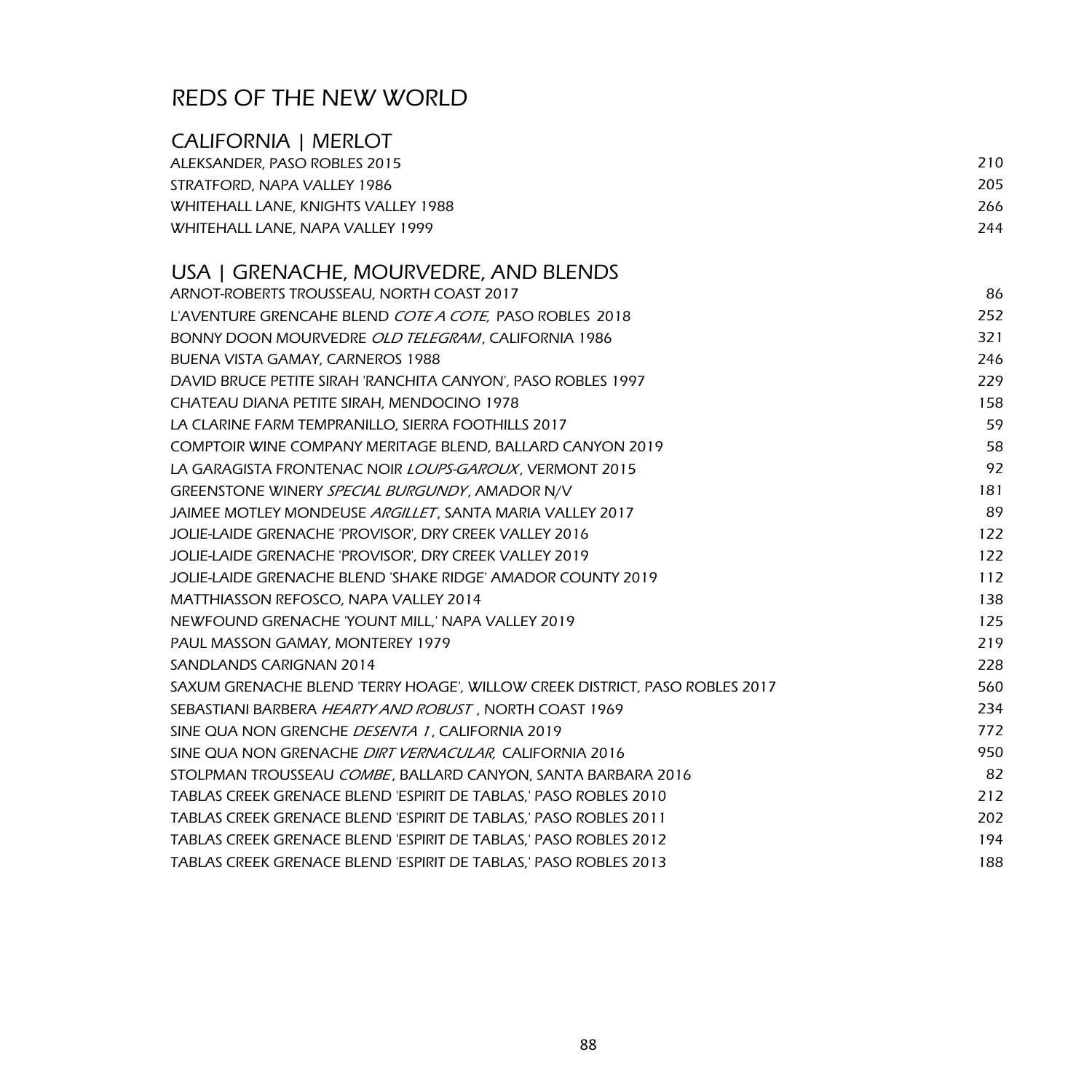### CALIFORNIA | ZINFANDEL FROG'S LEAP, NAPA VALLEY 1989 266 FROG'S LEAP, NAPA VALLEY 1992 266 GRANITE SPRINGS 'HIGGINS', EL DORADO 1991 258 MONTEREY PENINSULA, MONTEREY 1979 322 322 RABBIT RIDGE GRAND RESERVE, RUSSIAN RIVER VALLEY 1997 **229 CONVERTS 1997** 229 RAYMOND *RESERVE*, NAPA VALLEY 1999 322 ROSENBLUM *LATE HARVEST*, SONOMA COUNTY 1978 **282** 282 ROSENBLUM, SONOMA COUNTY 1988 214 ROSENBLUM, SONOMA COUNTY 1996 206 TURLEY 'HAYNE', NAPA VALLEY 1998 314 TURLEY 'HAYNE', NAPA VALLEY 1999 329 TURLEY 'PESENTI,' PASO ROBLES 2018 164 and 2018 164 TURLEY 'RATTLESNAKE RIDGE,' HOWELL MOUNTAIN, NAPA VALLEY 2019 174 TURLEY 'UEBERROTH,' PASO ROBLES 2019 174 WASHINGTON LCARERNET-SAUVIGNON

| HEDGES <i>RESERVE</i> . RED MOUNTAIN 1992 | 262 |
|-------------------------------------------|-----|
| KLIPSUN, RED MOUNTAIN 2016                | 345 |
| STE. MICHELLE <i>WHITE OAK</i> 1967       | 562 |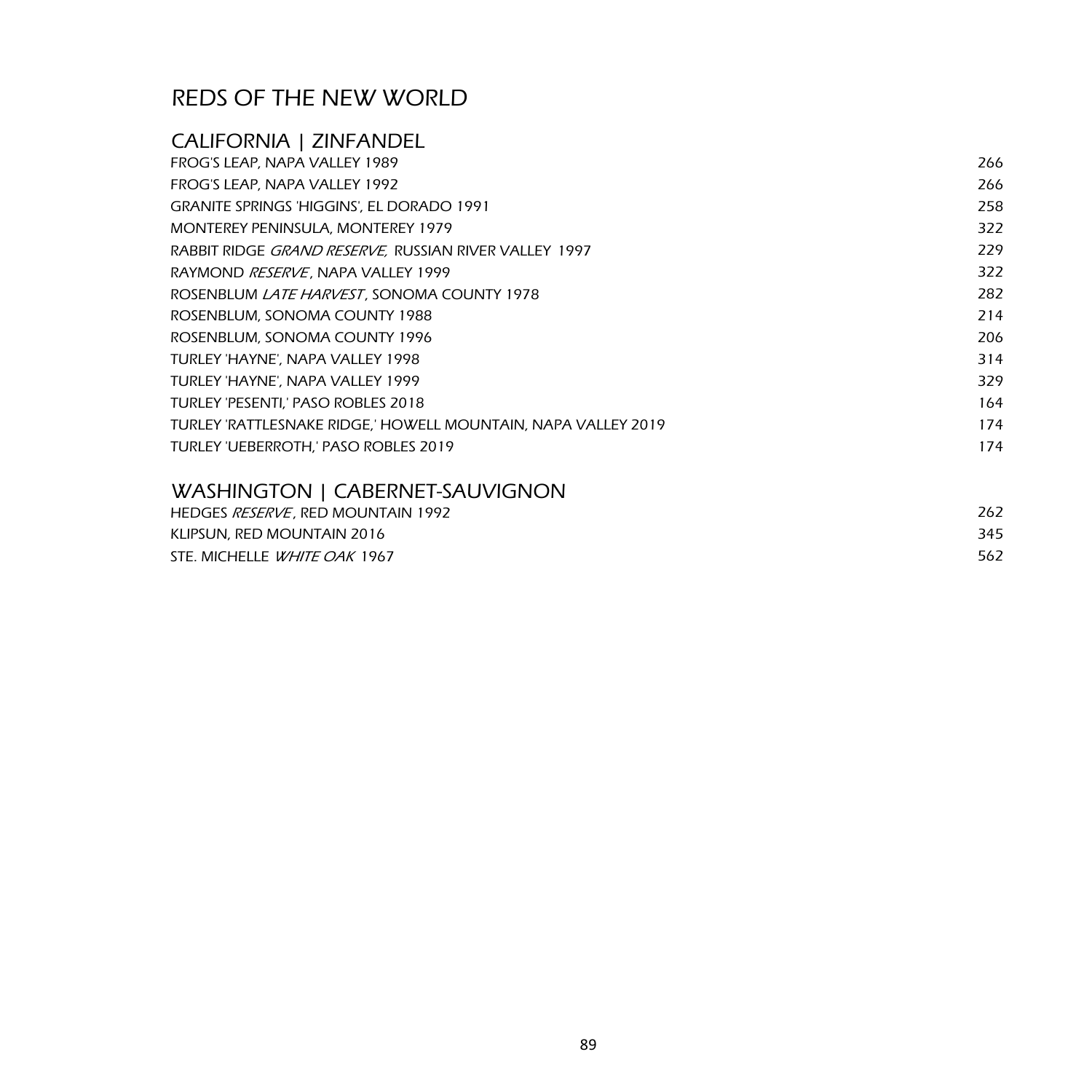### AUSTRALIA

| BAROSSA COOPERATIVE CABERNET SAUVIGNON, BAROSSA VALLEY 1972                                                | 275        |
|------------------------------------------------------------------------------------------------------------|------------|
| BINDI 'BLOCK FIVE' PINOT NOIR, MACEDON RANGES, VICTORIA 2013                                               | 289        |
| JAMSHEED SYRAH 'SEVILLE', YARRA VALLEY 2014                                                                | 144        |
| LUKE LAMBERT SYRAH, YARRA VALLEY 2012                                                                      | 136        |
| OCHOTA BARRELS GRENACHE 'FUGAZI', BLEWITT SPRINGS, MCLAREN VALE 2017                                       | 158        |
| OCHOTA BARRELS GRENACHE-SYRAH 'THE GREEN ROOM', MCLAREN VALE 2017                                          | 106        |
| OCHOTA BARRELS SYRAH <i>I AM THE OWL</i> , ADELAIDE HILLS 2017                                             | 118        |
| OCHOTA BARRELS PINOT NOIR IMPECCABLE DISORDER, ADELAIDE HILLS2017                                          | 229        |
| RUSDEN SHIRAZ-CABERNET-SAUVIGNON 'RIPPER CREEK', BAROSSA VALLEY 2003                                       | 206        |
| SYRAHMI <i>DEMI</i> , HEATHCOTE 2015                                                                       | 98         |
| SAM VINCIULLO CABERNET SAUVIGNON-MERLOT 'WARNER GLEN', MARGARET RIVER 2017                                 | 96         |
| SAM VINCIULLO MERLOT-SEMILLON 'WARNER GLEN', MARGARET RIVER 2017                                           | 96         |
| WILD DUCK CREEK SHIRAZ 'BIRDIE'S', HEATHCOTE, VICTORIA 1999                                                | 182        |
| WILD DUCK CREEK SHIRAZ 'BIRDIE'S', HEATHCOTE, VICTORIA 2000                                                | 182        |
| WILD DUCK CREEK SHIRAZ 'BIRDIE'S', HEATHCOTE, VICTORIA 2001                                                | 182        |
| VOYAGER SHIRAZ, MARGARET RIVER 2003                                                                        | 248        |
| VOYAGER SHIRAZ, MARGARET RIVER 2004                                                                        | 248        |
| VOYAGER SHIRAZ, MARGARET RIVER 2006                                                                        | 248        |
| <b>NEW ZEALAND</b>                                                                                         |            |
| BELL HILL PINOT NOIR, MARTINBOROUGH 2011                                                                   | 235        |
| <b>SOUTH AFRICA</b>                                                                                        |            |
| <b>GRANGEHURST PINOTAGE, STELLENBOSCH 1997</b>                                                             | 183        |
| HAMILTON RUSSEL PINOT NOIR, HEMEL-EN-AARDE VALLEY, WALKER BAY 2015                                         | 202        |
| HAMILTON RUSSEL PINOT NOIR, HEMEL-EN-AARDE VALLEY, WALKER BAY 2016                                         | 198        |
| HAMILTON RUSSEL PINOT NOIR, HEMEL-EN-AARDE VALLEY, WALKER BAY 2017<br>KANONKOP PINOTAGE, STELLENBOSCH 1992 | 191        |
| MULLINEUX SYRAH GRANITE, WESTERN CAPE 2010                                                                 | 202<br>311 |
| PLASIR DE MERLE CABERNET SAUVIGNON, PAARL 1994                                                             | 194        |
| VEENWOUDEN RED BLEND, PAARL 2002                                                                           | 224        |
| <b>SOUTH AMERICA</b>                                                                                       |            |
| BODEGA CHACRA PINOT NOIR SIN AZUFRE, PATAGONIA, ARGENTINA 2019                                             | 98         |
| BODEGA COLOME <i>ALTURA MAXIMA</i> , SALTA, ARGENTINA 2015                                                 | 308        |
| LOUIS ANTOINE LUYT PAIS, VALLE DEL MAULE, CHILE 2018                                                       | 72         |
| TORREON DE PAREDAS CABERNET SAUVIGNON <i>RESERVA ESPECIAL.</i> CACHAPOAL VALLEY, CHILE 1986                | 208        |
| SAN FRANCISCO DE MOSTAZAL CABERNET-SAUVIGNON, CACHAPOAL VALLEY, CHILE 1995                                 | 302        |
| A LOS VIÑATEROS BRAVOS CINSAULT, ITATA, CHILE 2012                                                         | 88         |
|                                                                                                            |            |

### ASIA | CABERNET-SAUVIGNON

AO YUN, YUNNAN PROVINCE, CHINA 2013 624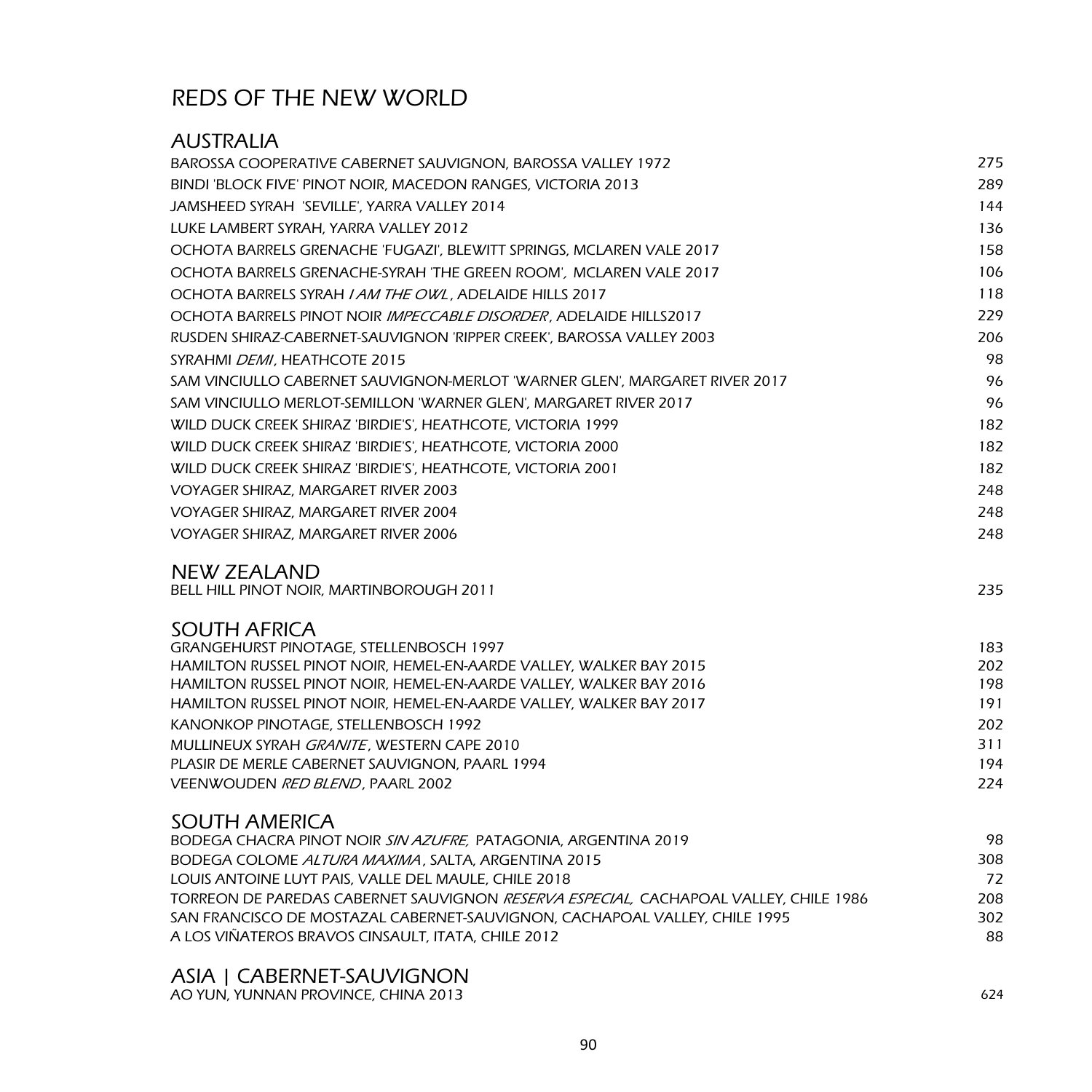## DESSERT WINE

| GREECE                                                  |     |
|---------------------------------------------------------|-----|
| SANTO WINERY <i>VIN SANTO</i> , SANTORINI 2002 (500 ML) |     |
| SIGALAS <i>VIN SANTO</i> , SANTORINI 2015 (500 ML)      | 228 |

### GERMANY

| JOACHIM FLICK RIESLING 'HOCHHEIMER KONIGIN VICTORIABERG' AUSLESE 2014 (375 ML) | 162 |
|--------------------------------------------------------------------------------|-----|
| FREIHERR ZU KNYPHAUSEN RIESLING 'ERBACHER MICHELMARK' TBA, RHIENGAU 1976       | 895 |
| VON HÖVEL RIESLING 'HÜTTE' BEERENAUSLESE, MOSEL 2005 (375 ML)                  | 212 |
| M. MEYER RIESLING 'GRAACHER HIMMELREICH' BEERENAUSLESE, MOSEL 1976             | 419 |
| JOSEF SPREITZER RIESLING 'OESTRICHER LENCHEN' AUSLESE, RHEINGAU 2003 (375 ML)  | 194 |
| VOLLENWEIDER RIESLING GOLDKAPSEL 'GOLDGRUBE' AUSLESE, MOSEL 2019 (375 ML)      | 188 |
| VOLLENWEIDER RIESLING GOLDKAPSEL 'STEFFENSBERG' AUSLESE, MOSEL 2019 (375 ML)   | 125 |
| VOLLENWEIDER RIESLING 'GOLDGRUBE' BEERENAUSLESE, MOSEL 2015 (375 ML)           | 412 |
| VOLLENWEIDER RIESLING 'GOLDGRUBE' BEERENAUSLESE, MOSEL 2017 (375 ML)           | 442 |
| VOLLENWEIDER RIESLING 'STEFFENSBERG' BEERENAUSLESE, MOSEL 2017 (375 ML)        | 298 |
|                                                                                |     |

## AUSTRIA

| ALOIS KRACHER SCHEUREBE ZWISCHEN DEN SEEN TBA #5, BURGENLAND 2013 (375 ML)    | 298 |
|-------------------------------------------------------------------------------|-----|
| ALOIS KRACHER TRAMINER <i>NOUVELLE VAGUE #8</i> TBA, BURGENLAND 1995 (375 ML) | 396 |
| ALOIS KRACHER WELSCHRIESLING ZWISCHEN DEN SEEN TBA, BURGENLAND (375 ML) 1996  | 344 |
| ANTON OCHS GRÜNER-VELTLINER STROHWEIN, BURGENLAND 1997 (375 ML)               | 284 |
| ZULL WELCHRIESLING TBA, WIENVERTEL 2001 (375 ML)                              | 114 |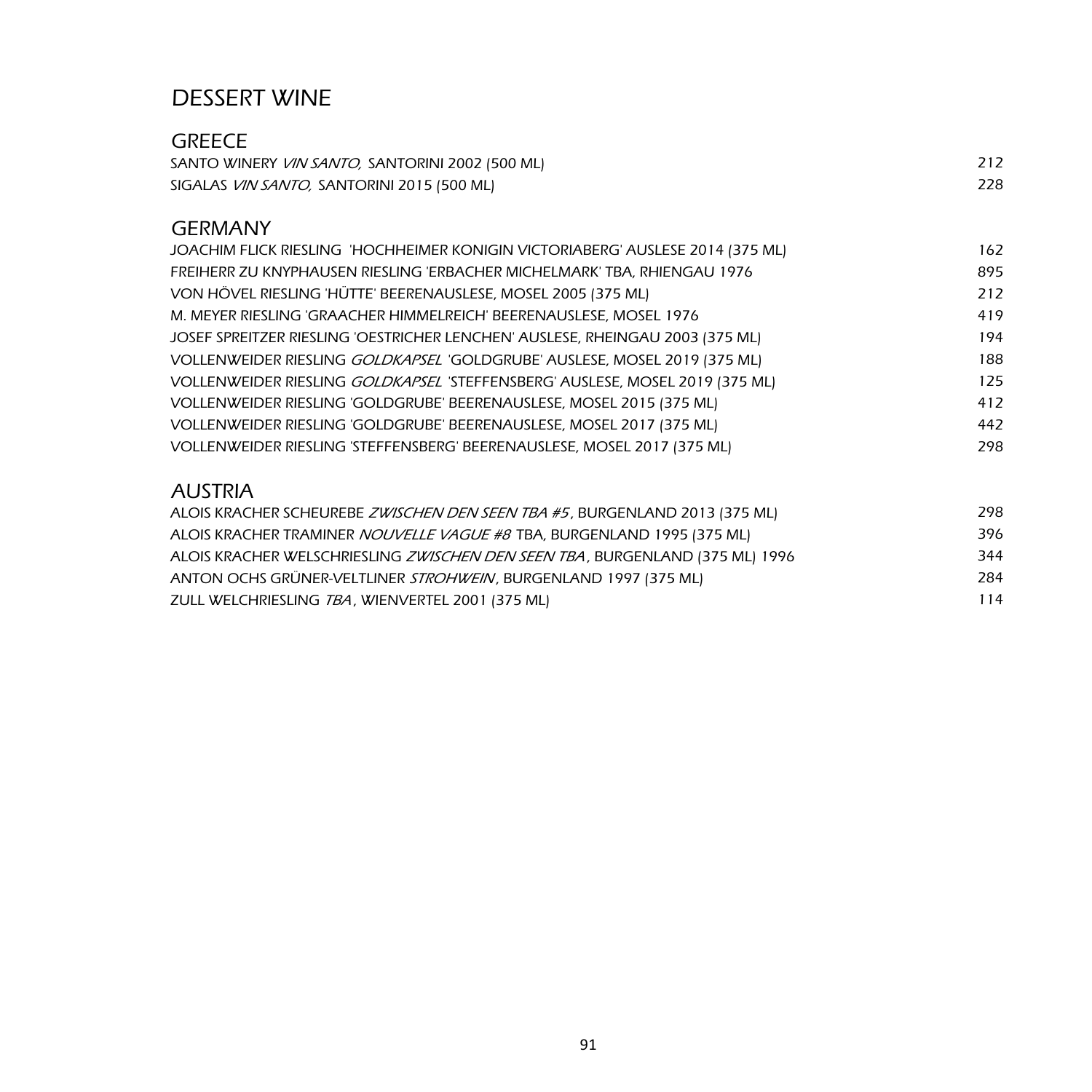## DESSERT WINE

| <b>HUNGARY</b>                                                        |      |
|-----------------------------------------------------------------------|------|
| HETZOLO 6 PUTTONYOS, TOKAJI 1999 (500 ML)                             | 400  |
| ROYAL TOKAJI WINE CO. 'MÉZES MÁLY' 6 PUTTONYOS, TOKAJI 2007 (500 ML)  | 492  |
| ROYAL TOKAJI WINE CO. 'MÉZES MÁLY' 6 PUTTONYOS, TOKAJI 2008 (500 ML)  | 488  |
| ROYAL TOKAJI WINE CO. 'MÉZES MÁLY' 6 PUTTONYOS, TOKAJI 2009 (500 ML)  | 479  |
| ROYAL TOKAJI WINE CO. 5 PUTTONYOS-ASZÚ, TOKAJI, HUNGARY 2016 (500 ML) | 147  |
| TOKAJI WINE TRUST 5 PUTTONYOS, TOKAJI 1981 (500 ML)                   | 364  |
| <b>ITALY</b>                                                          |      |
| CANTINE FLORIO TARGA 1840 RISERVA, MARSALA 1989                       | 298  |
| <b>SPAIN</b>                                                          |      |
| TELMO RODRIGUEZ MR, MÁLAGA 2014 (500 ML)                              | 92   |
| <b>PORTUGAL</b>                                                       |      |
| BROADBENT BOAL, MADEIRA 1998 (500 ML)                                 | 266  |
| BROADBENT MALVASIA, MADEIRA 1997 (500 ML)                             | 266  |
| BROADBENT SERCIAL, MADEIRA 1997 (500 ML)                              | 266  |
| DOW'S VINTAGE PORT, DOURO 1994                                        | 329  |
| DOW'S 'QUINTA DO BOMFIM' <i>VINTAGE PORT</i> , DOURO 1990             | 422  |
| HOOPER'S VINTAGE PORT, DOURO 1937                                     | 1900 |
| NIEPOORT COLHEITA PORT, DOURO 1992                                    | 324  |
| OFFLEY BOA VISTA VINTAGE PORT, DOURO 1997                             | 188  |
| RAMOS PINTO 'QUINTA DO ERVAMOIRA' <i>VINTAGE PORT</i> , DOURO 1994    | 224  |
| RAMOS PINTO 'QUINTA DO ERVAMOIRA' VINTAGE PORT, DOURO 2002            | 203  |
| ROBERTSON'S REBELLO VALLENTE VINTAGE PORT, DOURO 1983                 | 254  |
| SMITH WOODHOUSE VINTAGE PORT, DOURO 1997                              | 289  |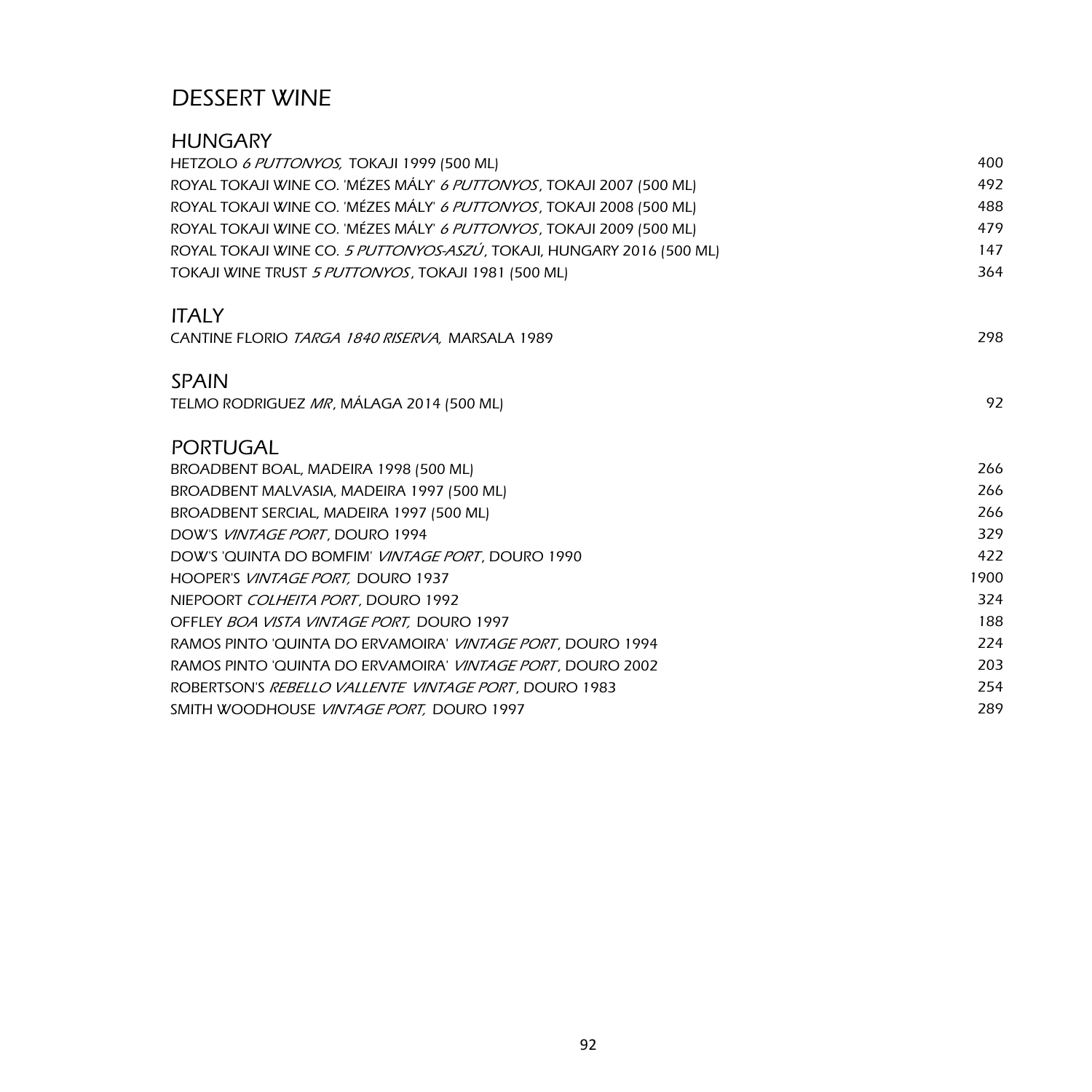# DESSERT WINE CONTINUED

| BRETTEVILLE, SAUTERNES 1933      | 1233 |
|----------------------------------|------|
| CAILLOU, BARSAC 1970             | 366  |
| CLIMENS, BARSAC 2000 (375 ML)    | 228  |
| CLIMENS, BARSAC 2004             | 365  |
| CLIMENS, BARSAC 2005             | 532  |
| CLIMENS, BARSAC 2006             | 396  |
| CLIMENS, BARSAC 2007             | 592  |
| DOISY-DAËNE, BARSAC 1942         | 1890 |
| DOISY-DAËNE, BARSAC 1953         | 1740 |
| DOISY-DAËNE, BARSAC 1959         | 1085 |
| DE FARGUES, SAUTERNES 1994       | 488  |
| DE FARGUES, SAUTERNES 1995       | 488  |
| DE FARGUES, SAUTERNES 1996       | 461  |
| DE FARGUES, SAUTERNES 1997       | 461  |
| DE FARGUES, SAUTERNES 1998       | 409  |
| DE FARGUES, SAUTERNES 1999       | 409  |
| DE MALLE, SAUTERNES 1971         | 516  |
| RIEUSSEC, SAUTERNES 1986         | 459  |
| RIEUSSEC, SAUTERNES 1989         | 424  |
| RIEUSSEC, SAUTERNES 2003         | 372  |
| ROUMIEU-LACOSTE, SAUTERNES 1986  | 265  |
| D'YQUEM, SAUTERNES 1983          | 1400 |
| D'YQUEM, SAUTERNES 1990          | 1900 |
| D'YQUEM, SAUTERNES 2006          | 1770 |
| D'YQUEM, SAUTERNES 2013 (375 ML) | 776  |

#### FRANCE | SOUTHWEST FRANCE, RHONE, AND PROVENÇE

| BRU-BACHE CUVÉE SPECIALE, JURANÇON 1983                                  | 236 |
|--------------------------------------------------------------------------|-----|
| ALAIN BRUMONT FRIMAIRE DU DECEMBRÉ, PACHERENC DU VIC-BILH 2001 (500 ML)  | 214 |
| DIDIER DAGUENEAU LES JARDINS DE BABYLONE, JURANÇON 2007 [500 ML]         | 312 |
| DIDIER DAGUENEAU <i>LES JARDINS DE BABYLONE</i> , JURANCON 2010 (500 ML) | 294 |
| DIDIER DAGUENEAU LES JARDINS DE BABYLONE, JURANÇON 2011 (500 ML)         | 239 |
| DIDIER DAGUENEAU LES JARDINS DE BABYLONE, JURANÇON 2012 (500 ML)         | 239 |
| DIDIER DAGUENEAU <i>LES JARDINS DE BABYLONE</i> , JURANCON 2014 (500 ML) | 239 |
| LAJIBE SERRES-SEQUES, JURANCON 2018                                      | 192 |
| CLOS LAPEYRE, JURANÇON 2018                                              | 94  |